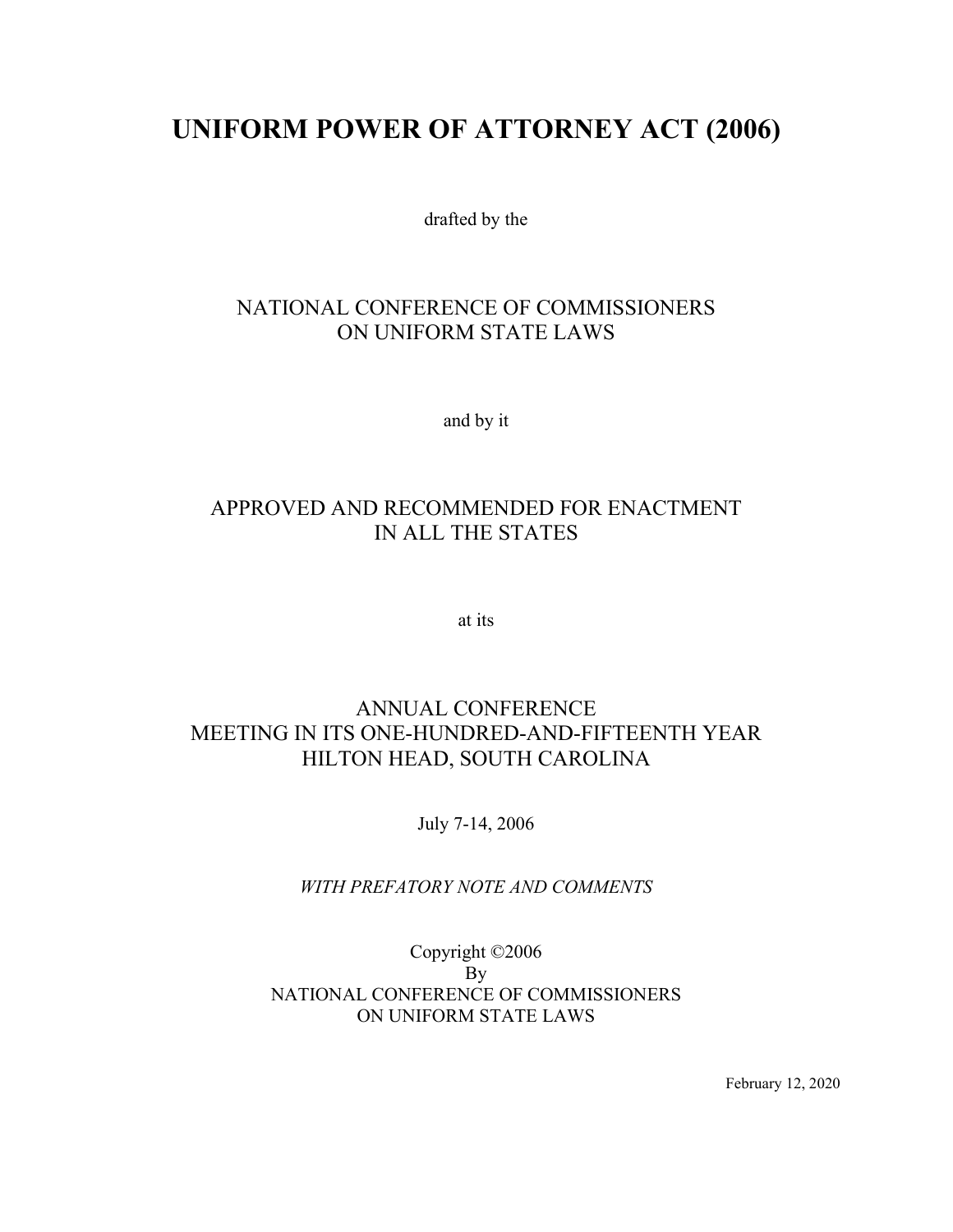# **ABOUT NCCUSL**

The **National Conference of Commissioners on Uniform State Laws (NCCUSL)**, now in its 115<sup>th</sup> year, provides states with non-partisan, well-conceived and well-drafted legislation that brings clarity and stability to critical areas of state statutory law.

NCCUSL members must be lawyers, qualified to practice law. They are practicing lawyers, judges, legislators and legislative staff and law professors, who have been appointed by state governments as well as the District of Columbia, Puerto Rico and the U.S. Virgin Islands to research, draft and promote enactment of uniform state laws in areas of state law where uniformity is desirable and practical.

- NCCUSL strengthens the federal system by providing rules and procedures that are consistent from state to state but that also reflect the diverse experience of the states.
- NCCUSL statutes are representative of state experience, because the organization is made up of representatives from each state, appointed by state government.
- NCCUSL keeps state law up-to-date by addressing important and timely legal issues.
- NCCUSL's efforts reduce the need for individuals and businesses to deal with different laws as they move and do business in different states.
- NCCUSL's work facilitates economic development and provides a legal platform for foreign entities to deal with U.S. citizens and businesses.
- NCCUSL's Commissioners donate thousands of hours of their time and legal and drafting expertise every year as a public service, and receive no salary or compensation for their work.
- NCCUSL's deliberative and uniquely open drafting process draws on the expertise of commissioners, but also utilizes input from legal experts, and advisors and observers representing the views of other legal organizations or interests that will be subject to the proposed laws.
- NCCUSL is a state-supported organization that represents true value for the states, providing services that most states could not otherwise afford or duplicate.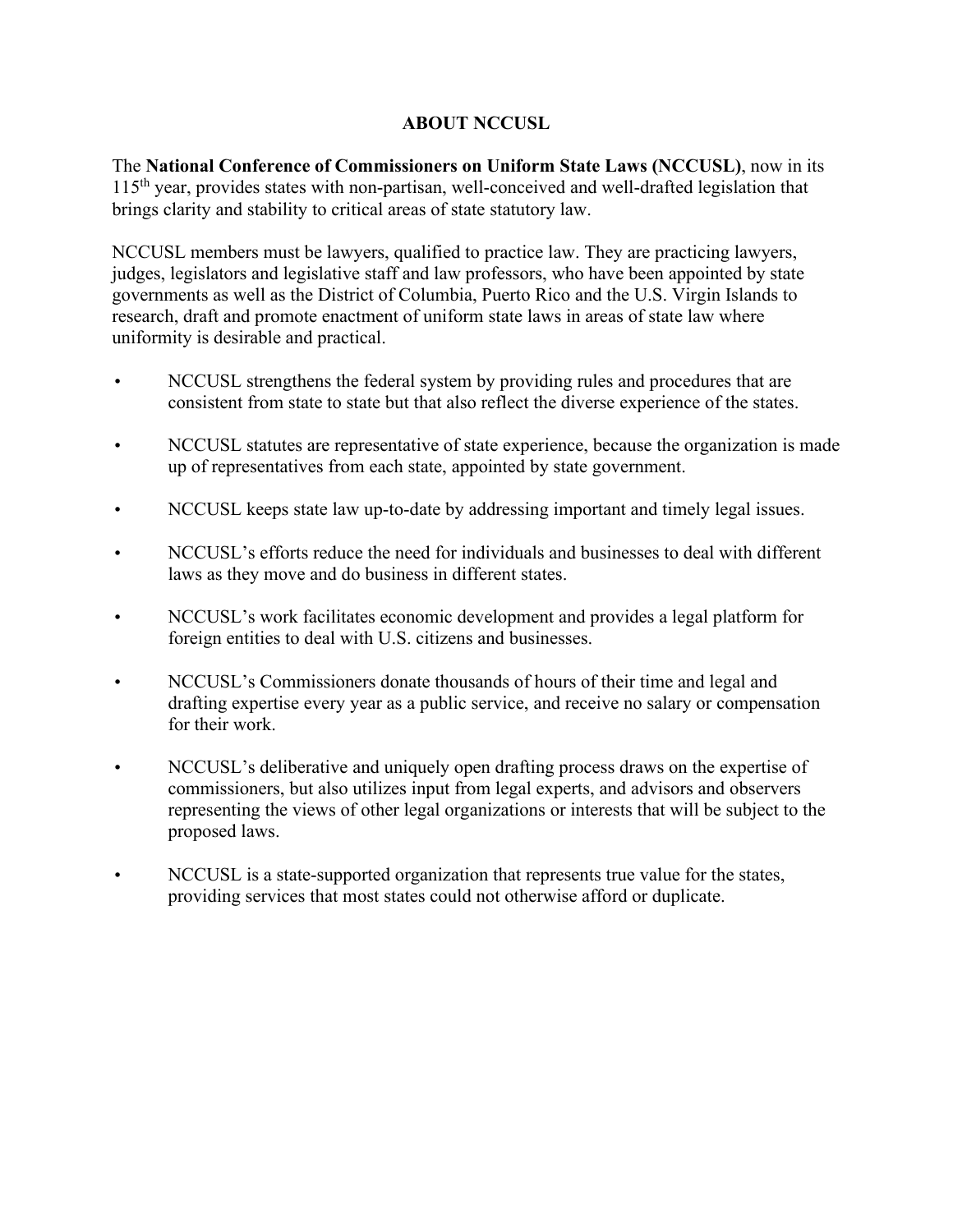# **DRAFTING COMMITTEE FOR THE UNIFORM POWER OF ATTORNEY ACT**

The Committee appointed by and representing the National Conference of Commissioners on Uniform State Laws in preparing this Act consists of the following individuals:

JOHN P. BURTON, P.O. Box 1357, 315 Paseo de Peralta, Santa Fe, NM 87501, *Chair*

KENNETH W. ELLIOTT, City Place Building, 204 N. Robinson Ave., Suite 2200, Oklahoma City, OK 73102,

- DAVID M. ENGLISH, University of Missouri-Columbia School of Law, Missouri Ave. & Conley Ave., Columbia, MO 65211
- THOMAS L. JONES, University of Alabama School of Law, University Station, P.O. Box 865557, Tuscaloosa, AL 35486-0050

MARTHA T. STARKEY, 30 S. Meridian St., Suite 850, Indianapolis, IN 46204

NATHANIEL STERLING, Law Revision Commission, Suite D-1, 4000 Middlefield Rd., Palo Alto, CA 94303

STEVE WILBORN, 306 Tower Dr., Shelbyville, KY 40065

LINDA S. WHITTON, Valparaiso University School of Law, Wesemann Hall, 656 S. Greenwich St., Valparaiso, IN 46383, *Reporter*

# **EX OFFICIO**

HOWARD J. SWIBEL, 120 S. Riverside Plaza, Suite 1200, Chicago, IL 60606, *President* JACK DAVIES, 687 Woodridge Dr., Mendota Heights, MN 55118, *Division Chair*

# **AMERICAN BAR ASSOCIATION ADVISORS**

WILLIAM P. LAPIANA, New York Law School, 57 Worth St., New York, NY 10013, *Advisor* ABIGAIL G. KAMPMANN, 153 Treeline, Suite 320, San Antonio, TX 78209-1880, *Real Property, Probate and Trust Law Section Advisor* CHARLES P. SABATINO, ABA Commission on Law and Aging, 740 15th St., Washington,

DC 20005, *ABA Commission on Law and Aging Advisor*

# **EXECUTIVE DIRECTOR**

WILLIAM H. HENNING, University of Alabama School of Law, Box 870382, Tuscaloosa, AL 35487-0382, *Executive Director*

> Copies of this Act may be obtained from: UNIFORM LAW COMMISSION 111 N. Wabash Ave., Suite 1010 Chicago, Illinois 60602 312/450-6600 www.uniformlaws.org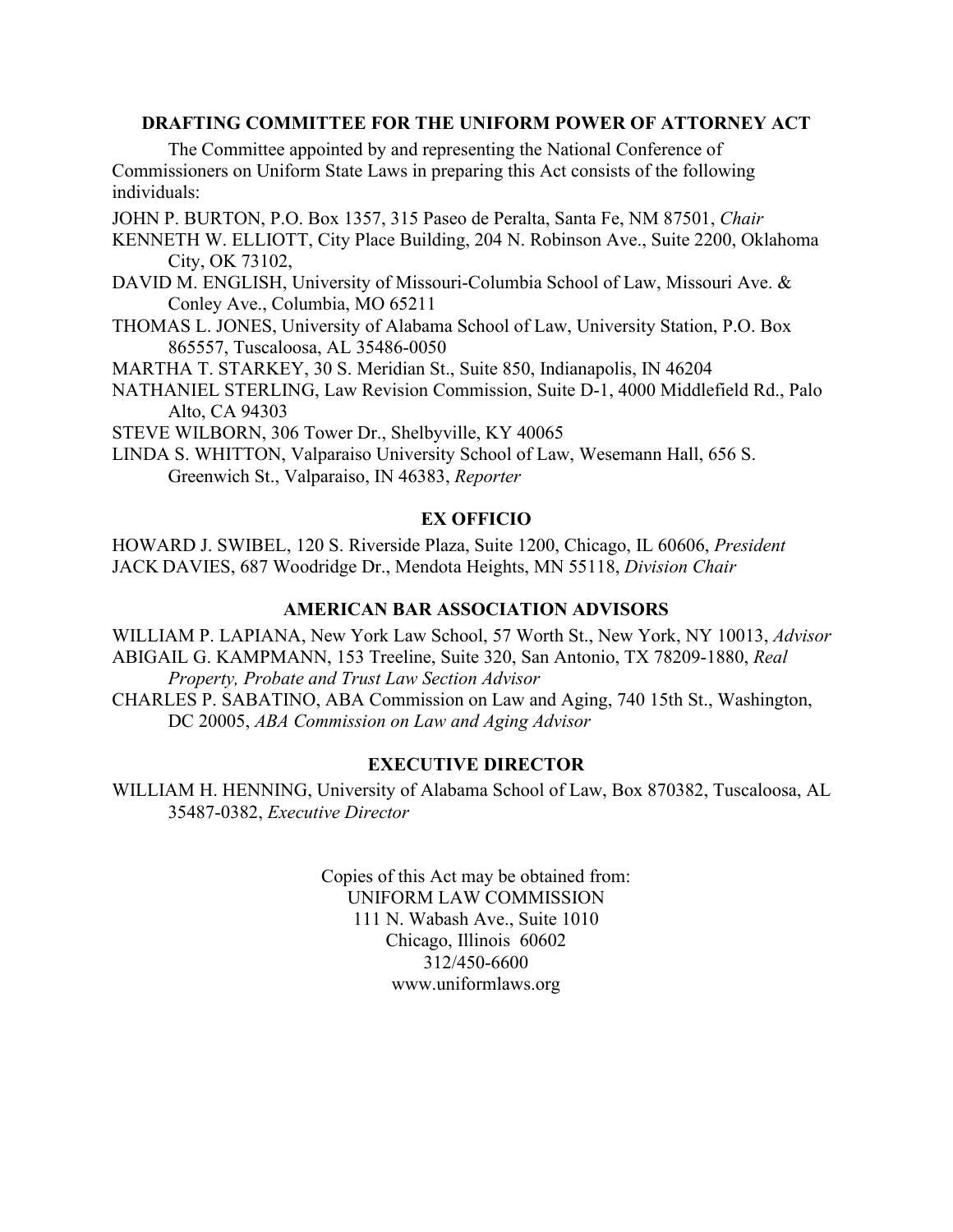# **UNIFORM POWER OF ATTORNEY ACT (2006)**

# **TABLE OF CONTENTS**

# **[ARTICLE] 1**

# **GENERAL PROVISIONS**

# **[ARTICLE] 2**

# **AUTHORITY**

| SECTION 201. AUTHORITY THAT REQUIRES SPECIFIC GRANT; GRANT OF |  |
|---------------------------------------------------------------|--|
|                                                               |  |
|                                                               |  |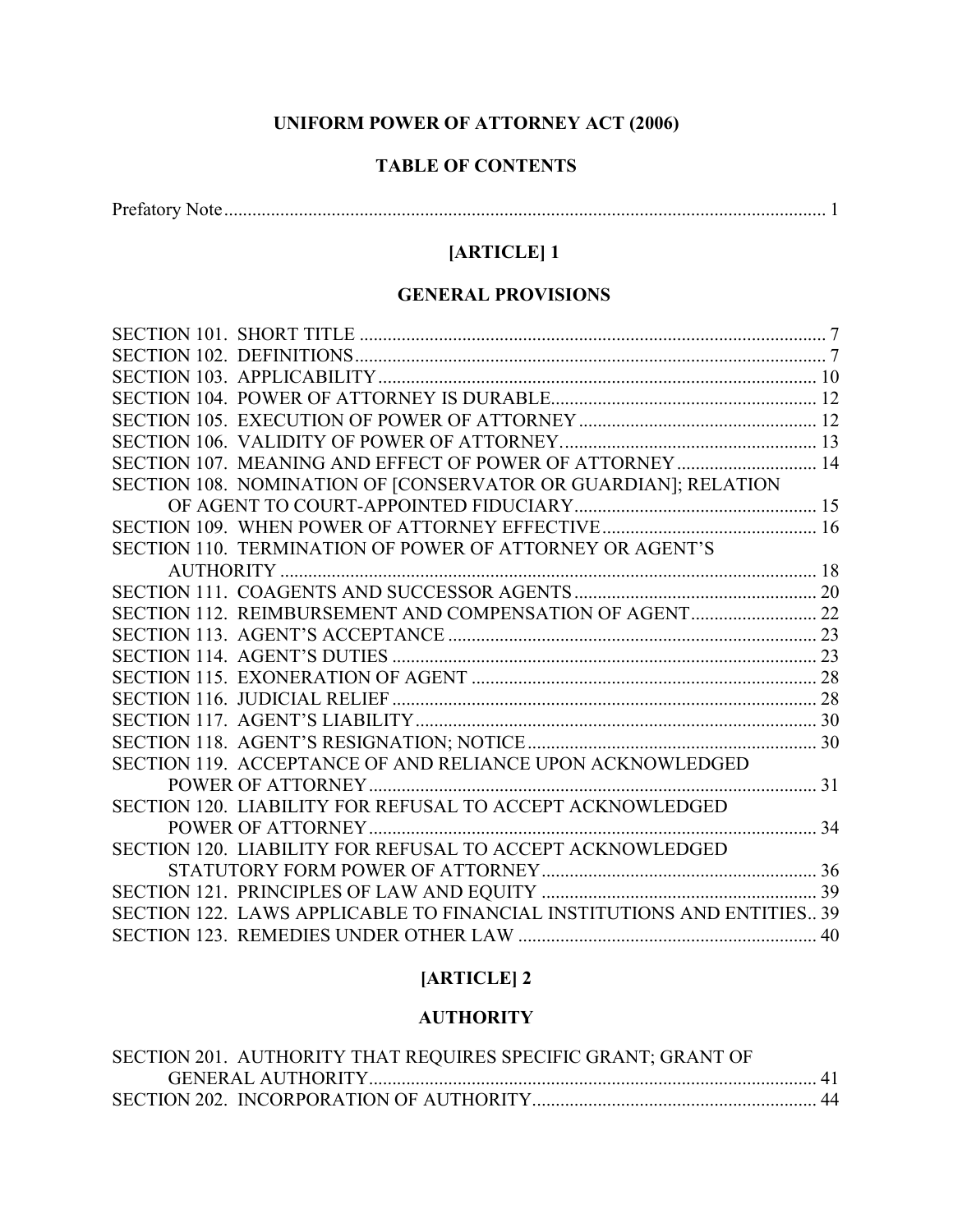| SECTION 211. ESTATES, TRUSTS, AND OTHER BENEFICIAL INTERESTS  55 |  |
|------------------------------------------------------------------|--|
|                                                                  |  |
|                                                                  |  |
| SECTION 214. BENEFITS FROM GOVERNMENTAL PROGRAMS OR CIVIL OR     |  |
|                                                                  |  |
|                                                                  |  |
|                                                                  |  |
|                                                                  |  |
|                                                                  |  |

# **[ARTICLE] 3**

# **STATUTORY FORMS**

# **[ARTICLE] 4**

# **MISCELLANEOUS PROVISIONS**

| SECTION 402. RELATION TO ELECTRONIC SIGNATURES IN GLOBAL AND |  |
|--------------------------------------------------------------|--|
|                                                              |  |
|                                                              |  |
|                                                              |  |
|                                                              |  |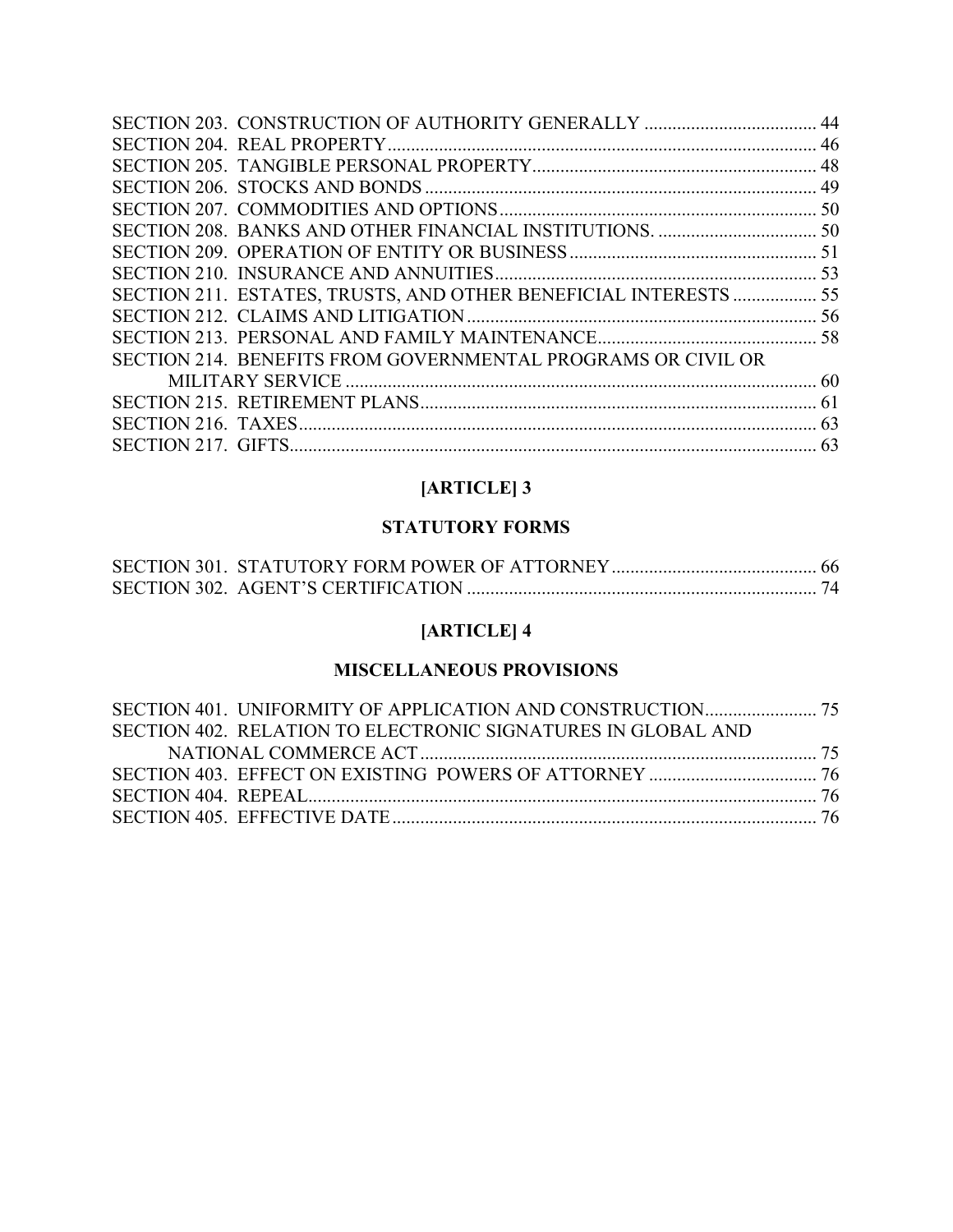#### **UNIFORM POWER OF ATTORNEY ACT (2006)**

#### **Prefatory Note**

The catalyst for the Uniform Power of Attorney Act (2006) (the "Act") was a national review of state power of attorney legislation. The review revealed growing divergence among states' statutory treatment of powers of attorney. The original Uniform Durable Power of Attorney Act ("Original Act"), last amended in 1987, was at one time followed by all but a few jurisdictions. Despite initial uniformity, the review found that a majority of states had enacted non-uniform provisions to deal with specific matters upon which the Original Act is silent. The topics about which there was increasing divergence included: (1) the authority of multiple agents; (2) the authority of a later-appointed fiduciary or guardian; (3) the impact of dissolution or annulment of the principal's marriage to the agent; (4) activation of contingent powers; (5) the authority to make gifts; and (6) standards for agent conduct and liability. Other topics about which states had legislated, although not necessarily in a divergent manner, included: successor agents, execution requirements, portability, sanctions for dishonor of a power of attorney, and restrictions on authority that has the potential to dissipate a principal's property or alter a principal's estate plan.

A national survey was then conducted by the Joint Editorial Board for Uniform Trust and Estate Acts (JEB) to ascertain whether there was actual divergence of opinion about default rules for powers of attorney or only the lack of a detailed uniform model. The survey was distributed to probate and elder law sections of all state bar associations, to the fellows of the American College of Trust and Estate Counsel, the leadership of the ABA Section of Real Property, Probate and Trust Law and the National Academy of Elder Law Attorneys, as well as to special interest list serves of the ABA Commission on Law and Aging. Forty-four jurisdictions were represented in the 371 surveys returned.

The survey responses demonstrated a consensus of opinion in excess of seventy percent that a power of attorney statute should:

- (1) provide for confirmation that contingent powers are activated;
- (2) revoke a spouse-agent's authority upon the dissolution or annulment of the marriage to the principal;
- (3) include a portability provision;
- (4) require gift making authority to be expressly stated in the grant of authority;
- (5) provide a default standard for fiduciary duties;
- (6) permit the principal to alter the default fiduciary standard;
- (7) require notice by an agent when the agent is no longer willing or able to act;
- (8) include safeguards against abuse by the agent;
- (9) include remedies and sanctions for abuse by the agent;
- (10) protect the reliance of other persons on a power of attorney; and
- (11) include remedies and sanctions for refusal of other persons to honor a power of attorney.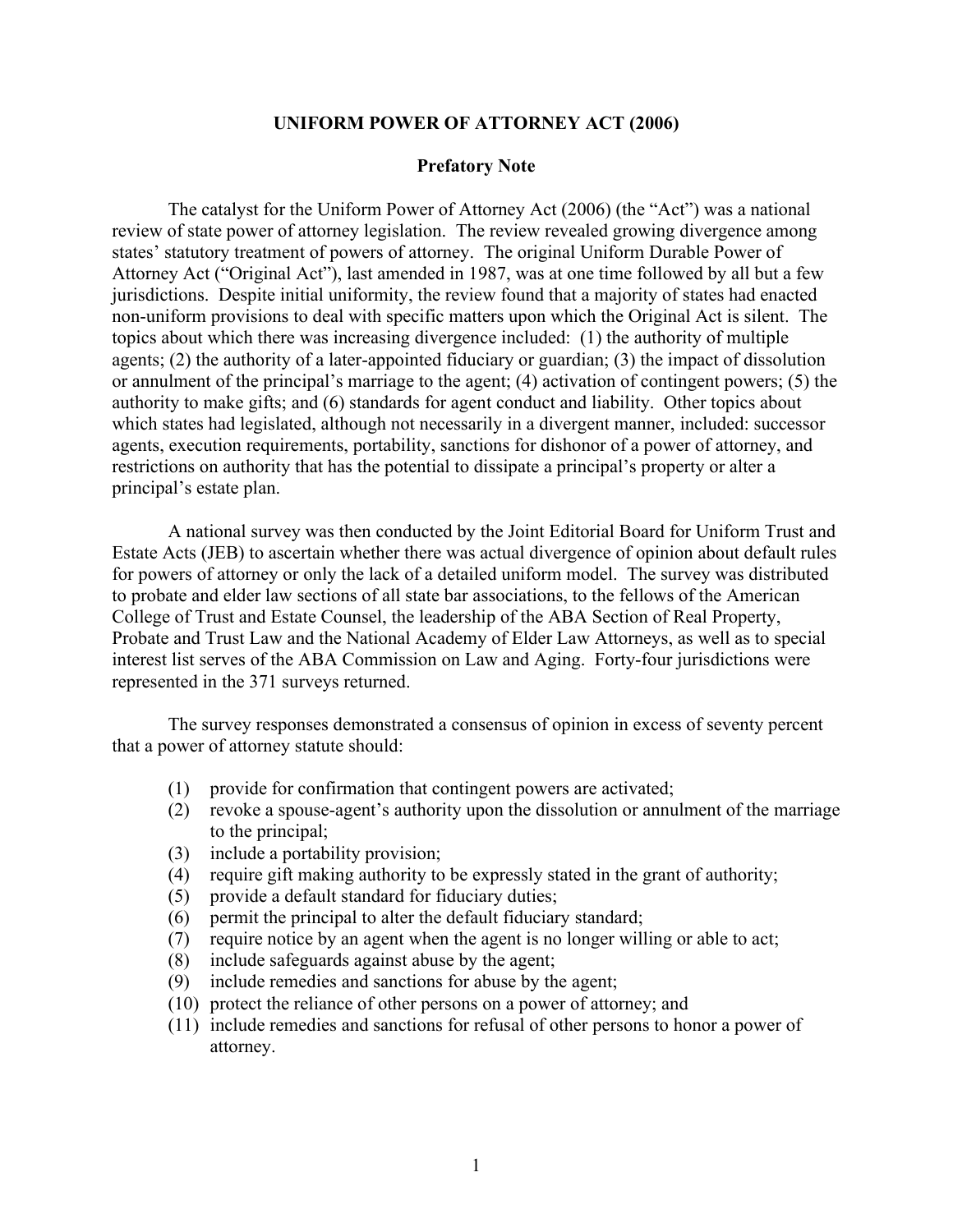Informed by the review and the survey results, the Conference's drafting process also incorporated input from the American College of Trust and Estate Counsel, the ABA Section of Real Property, Probate and Trust Law, the ABA Commission on Law and Aging, the Joint Editorial Board for Uniform Trust and Estate Acts, the National Conference of Lawyers and Corporate Fiduciaries, the American Bankers Association, AARP, other professional groups, as well as numerous individual lawyers and corporate counsel. As a result of this process, the Act codifies both state legislative trends and collective best practices, and strikes a balance between the need for flexibility and acceptance of an agent's authority and the need to prevent and redress financial abuse.

While the Act contains safeguards for the protection of an incapacitated principal, the Act is primarily a set of default rules that preserve a principal's freedom to choose both the extent of an agent's authority and the principles to govern the agent's conduct. Among the Act's features that enhance drafting flexibility are the statutory definitions of powers in Article 2, which can be incorporated by reference in an individually drafted power of attorney or selected for inclusion on the optional statutory form provided in Article 3. The statutory definitions of enumerated powers are an updated version of those in the Uniform Statutory Form Power of Attorney Act (1988), which the Act supersedes. The national review found that eighteen jurisdictions had adopted some type of statutory form power of attorney. The decision to include a statutory form power of attorney in the Act was based on this trend and the proliferation of power of attorney forms currently available to the public.

Sections 119 and 120 of the Act address the problem of persons refusing to accept an agent's authority. Section 119 provides protection from liability for persons that in good faith accept an acknowledged power of attorney, but is not intended to change existing common law rules regarding the validity of a conveyance of an interest in real property executed by an agent pursuant to a defective power of attorney. Section 120 sanctions refusal to accept an acknowledged power of attorney unless the refusal meets limited statutory exceptions. An alternate Section 120 is provided for states that may wish to limit sanctions to refusal of an acknowledged statutory form power of attorney.

In exchange for mandated acceptance of an agent's authority, the Act does not require persons that deal with an agent to investigate the agent or the agent's actions. Instead, safeguards against abuse are provided through heightened requirements for granting authority that could dissipate the principal's property or alter the principal's estate plan (Section 201(a)), provisions that set out the agent's duties and liabilities (Sections 114 and 117) and by specification of the categories of persons that have standing to request judicial review of the agent's conduct (Section 116). The following provides a brief overview of the entire Act.

#### **Overview of the Uniform Power of Attorney Act**

The Act consists of 4 articles. The basic substance of the Act is located in Articles 1 and 2. Article 3 contains the optional statutory form and Article 4 consists of miscellaneous provisions dealing with general application of the Act and repeal of certain prior acts.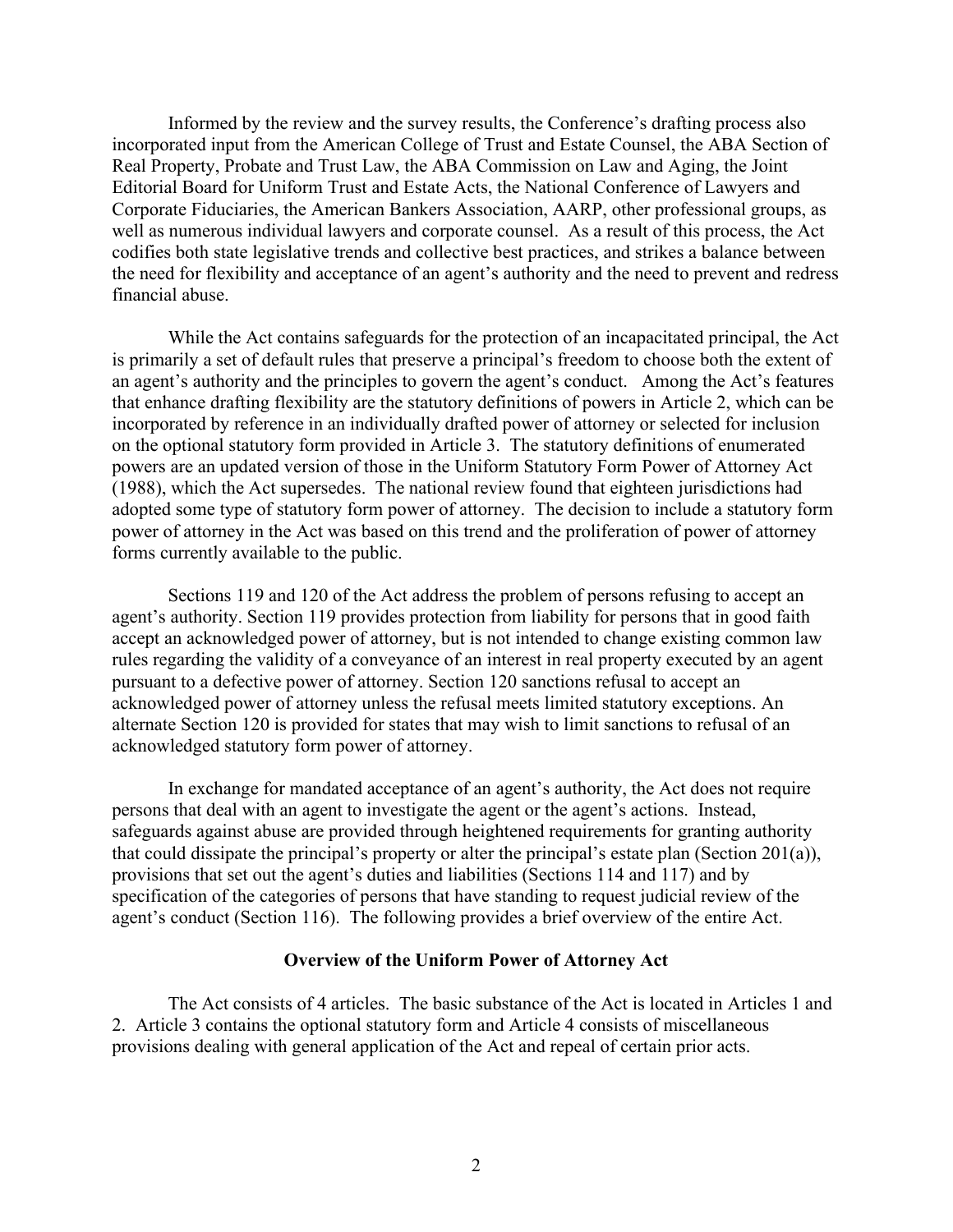**Article 1 – General Provisions and Definitions –** Section 102 lists definitions which are useful in interpretation of the Act. Of particular note is the definition of "incapacity" which replaces the term "disability" used in the Original Act. The definition of "incapacity" is consistent with the standard for appointment of a conservator under Section 401 of the Uniform Guardianship and Protective Proceedings Act (1997/1998). Another significant change in terminology from the Original Act is the use of "agent" in place of the term "attorney in fact." The term "agent" was also used in the Uniform Statutory Form Power of Attorney Act (1988) and is intended to clarify confusion in the lay public about the meaning of "attorney in fact." Section 103 provides that the Act is to apply broadly to all powers of attorney, but excepts from the Act powers of attorney for health care and certain specialized powers such as those coupled with an interest or dealing with proxy voting.

Another innovation is the default rule in Section 104 that a power of attorney is durable unless it contains express language indicating otherwise. This change from the Original Act reflects the view that most principals prefer their powers of attorney to be durable as a hedge against the need for guardianship. While the Original Act was silent on execution requirements for a power of attorney, Section 105 requires the principal's signature and provides that an acknowledged signature is presumed genuine. Section 106 recognizes military powers of attorney and powers of attorney properly executed in other states or countries, or which were properly executed in the state of enactment prior to the Act's effective date. Section 107 states a choice of law rule for determining the law that governs the meaning and effect of a power of attorney.

Section 108 addresses the relationship of the agent to a later court-appointed fiduciary. The Original Act conferred upon a conservator or other later-appointed fiduciary the same power to revoke or amend the power of attorney as the principal would have had prior to incapacity. In contrast, the Act reserves this power to the court and states that the agent's authority continues until limited, suspended, or terminated by the court. This approach reflects greater deference for the previously expressed preferences of the principal and is consistent with the state legislative trend that has departed from the Original Act.

The default rule for when a power of attorney becomes effective is stated in Section 109. Unless the principal specifies that it is to become effective upon a future date, event, or contingency, the authority of an agent under a power of attorney becomes effective when the power is executed. Section 109 permits the principal to designate who may determine when contingent powers are triggered. If the trigger for contingent powers is the principal's incapacity, Section 109 provides that the person designated to make that determination has the authority to act as the principal's personal representative under the Health Insurance Portability and Accountability Act (HIPAA) for purposes of accessing the principal's health-care information and communicating with the principal's health-care provider. This provision does not, however, confer on the designated person the authority to make health-care decisions for the principal. If the trigger for contingent powers is incapacity but the principal has not designated anyone to make the determination, or the person authorized is unable or unwilling to make the determination, the determination may be made by a physician or licensed psychologist, who must find that the principal's ability to manage property or business affairs is impaired, or by an attorney at law, judge, or appropriate governmental official, who must find that the principal is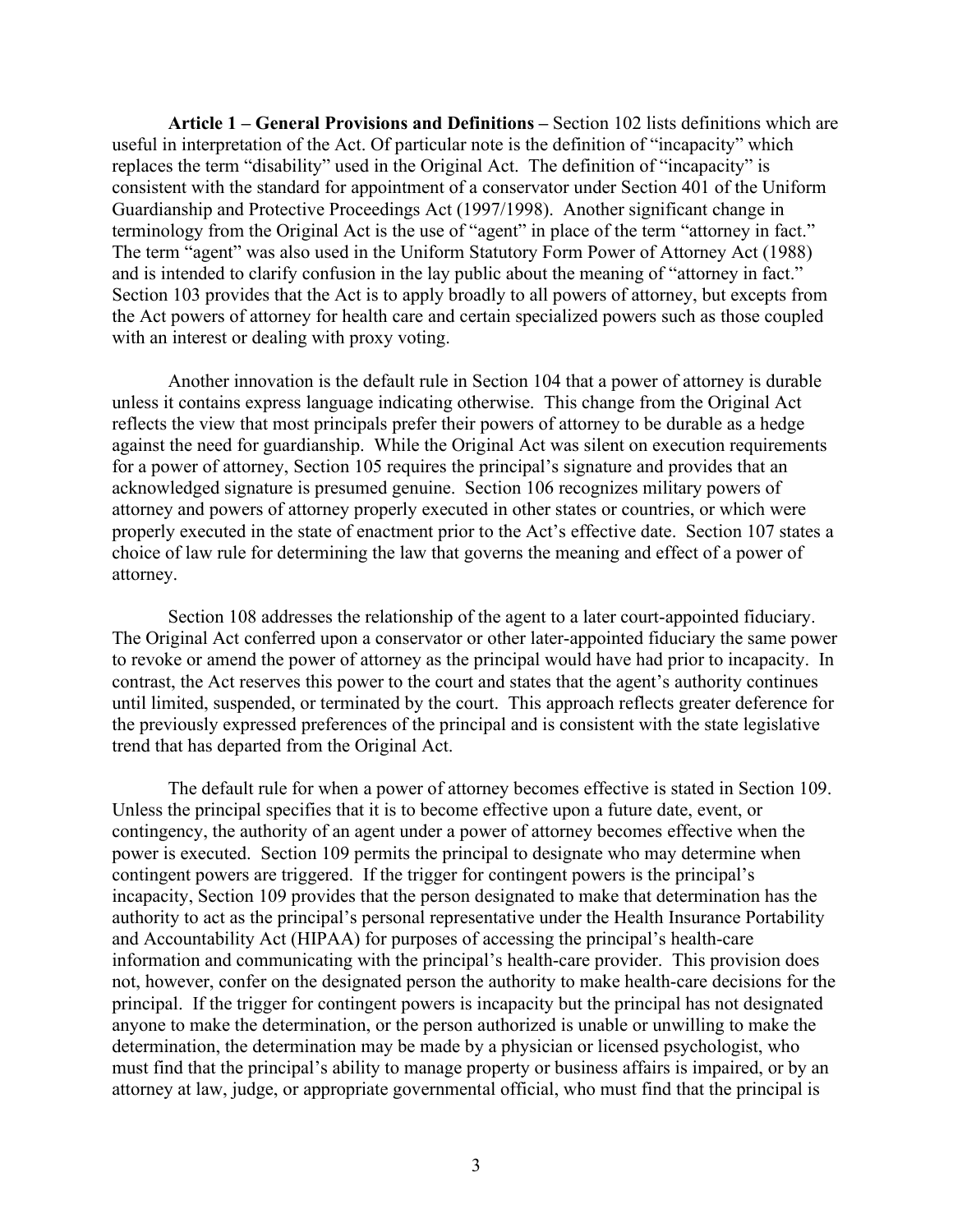missing, detained, or unable to return to the United States.

The bases for termination of a power of attorney are covered in Section 110. In response to concerns expressed in the JEB survey, the Act provides as the default rule that authority granted to a principal's spouse is revoked upon the commencement of proceedings for legal separation, marital dissolution or annulment.

Sections 111 through 118 address matters related to the agent, including default rules for coagents and successor agents (Section 111), reimbursement and compensation (Section 112), an agent's acceptance of appointment (Section 113), and the agent's duties (Section 114). Section 115 provides that a principal may lower the standard of liability for agent conduct subject to a minimum level of accountability for actions taken dishonestly, with an improper motive, or with reckless indifference to the purposes of the power of attorney or the best interest of the principal. Section 116 sets out a comprehensive list of persons that may petition the court to review the agent's conduct and Section 117 addresses agent liability. An agent may resign by following the notice procedures described in Section 118.

Sections 119 and 120 are included in the Act to address the frequently reported problem of persons refusing to accept a power of attorney. Section 119 protects persons that in good faith accept an acknowledged power of attorney without actual knowledge that the power of attorney is revoked, terminated, or invalid or that the agent is exceeding or improperly exercising the agent's powers. Section 119 is not intended to change existing common law rules regarding the validity of a conveyance of an interest in real property executed by an agent pursuant to a defective power of attorney; the validity of such a conveyance is governed by law other than the Act. Subject to statutory exceptions, alternative Sections 120 impose liability for refusal to accept a power of attorney. Alternative A sanctions refusal of an acknowledged power of attorney and Alternative B sanctions only refusal of an acknowledged statutory form power of attorney.

Sections 121 through 123 address the relationship of the Act to other law. Section 121 clarifies that the Act is supplemented by the principles of common law and equity to the extent those principles are not displaced by a specific provision of the Act, and Section 122 further clarifies that the Act is not intended to supersede any law applicable to financial institutions or other entities. With respect to remedies, Section 123 provides that the remedies under the Act are not exclusive and do not abrogate any other cause of action or remedy that may be available under the law of the enacting jurisdiction.

**Article 2 – Authority –** The Act offers the drafting attorney enhanced flexibility whether drafting an individually tailored power of attorney or using the statutory form. Like the Uniform Statutory Form Power of Attorney Act, Sections 204 through 217 of the Act set forth detailed descriptions of authority relating to subjects such as "real property," "retirement plans," and "taxes," which a principal, pursuant to Section 202, may incorporate in full into the power of attorney either by a reference to the short descriptive term for the subject used in the Act or to the section number. Section 202 further states that a principal may modify in a power of attorney any authority incorporated by reference. The definitions in Article 2 also provide meaning for authority with respect to subjects enumerated on the optional statutory form in Article 3. Section 203 applies to all incorporated authority and grants of general authority, providing further detail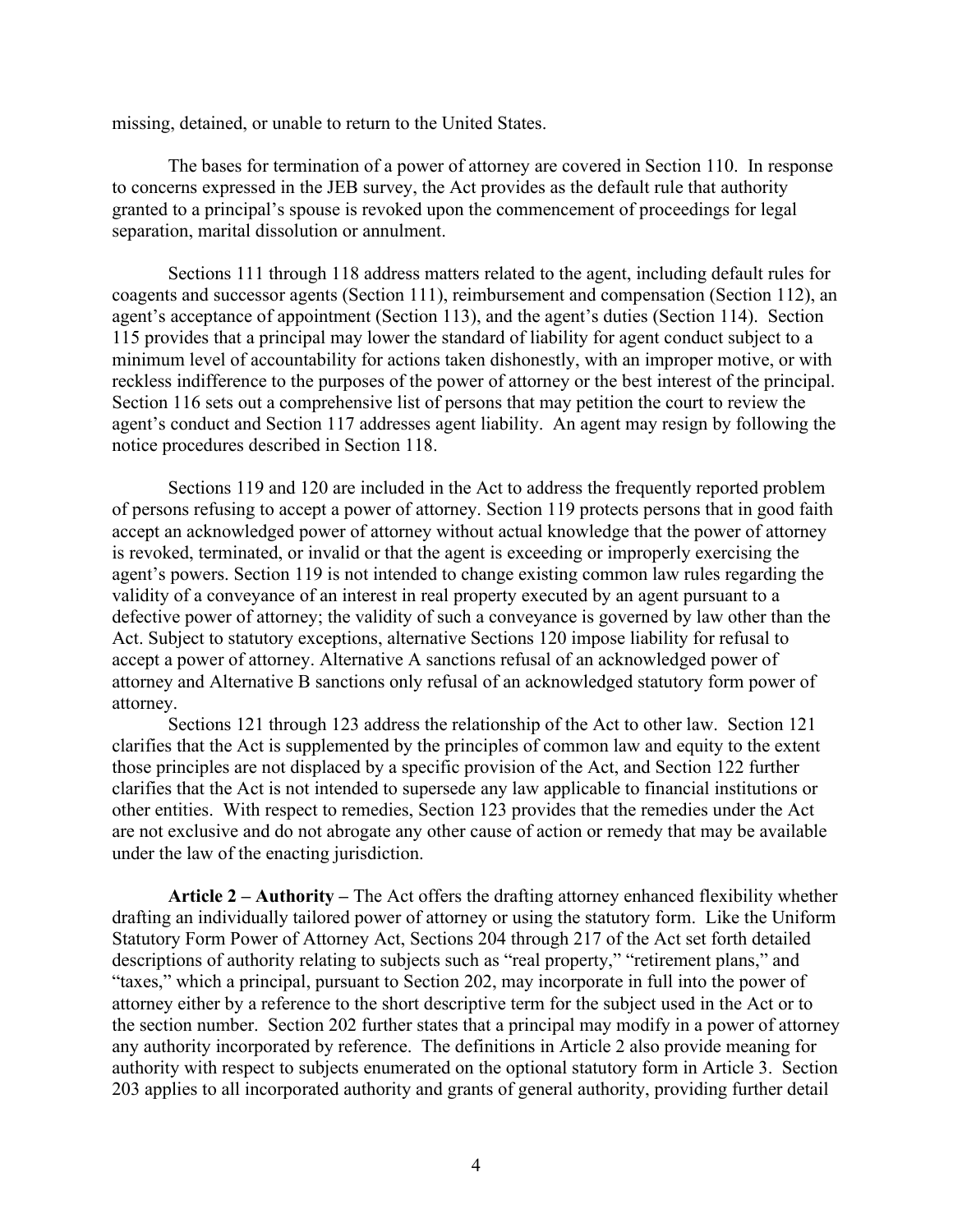on how the authority is to be construed.

Article 2 also addresses concerns about authority that might be used to dissipate the principal's property or alter the principal's estate plan. Section 201(a) lists specific categories of authority that cannot be implied from a grant of general authority, but which may be granted only through express language in the power of attorney. Section 201(b) contains a default rule prohibiting an agent that is not an ancestor, spouse, or descendant of the principal from creating in the agent or in a person to whom the agent owes a legal obligation of support an interest in the principal's property, whether by gift, right of survivorship, beneficiary designation, disclaimer, or otherwise.

**Article 3 – Statutory Forms –** The optional form in Article 3 is designed for use by lawyers as well as lay persons. It contains, in plain language, instructions to the principal and agent. Step-by-step prompts are given for designation of the agent and successor agents, and grant of general and specific authority. In the section of the form addressing general authority, the principal must initial the subjects over which the principal wishes to delegate general authority to the agent. In the section of the form addressing specific authority, the Section 201(a) categories of specific authority are listed, preceded by a warning to the principal about the potential consequences of granting such authority to an agent. The principal is instructed to initial only the specific categories of actions that the principal intends to authorize. Article 3 also contains a sample agent certification form.

**Article 4 – Miscellaneous Provisions –** The miscellaneous provisions in Article 4 clarify the relationship of the Act to other law and pre-existing powers of attorney. Enacting jurisdictions should repeal their existing power of attorney statutes, including, if applicable, the Uniform Durable Power of Attorney Act (1979/1987) (formerly codified at Article V, Part 5 of the Uniform Probate Code), and the Uniform Statutory Form Power of Attorney Act (1988).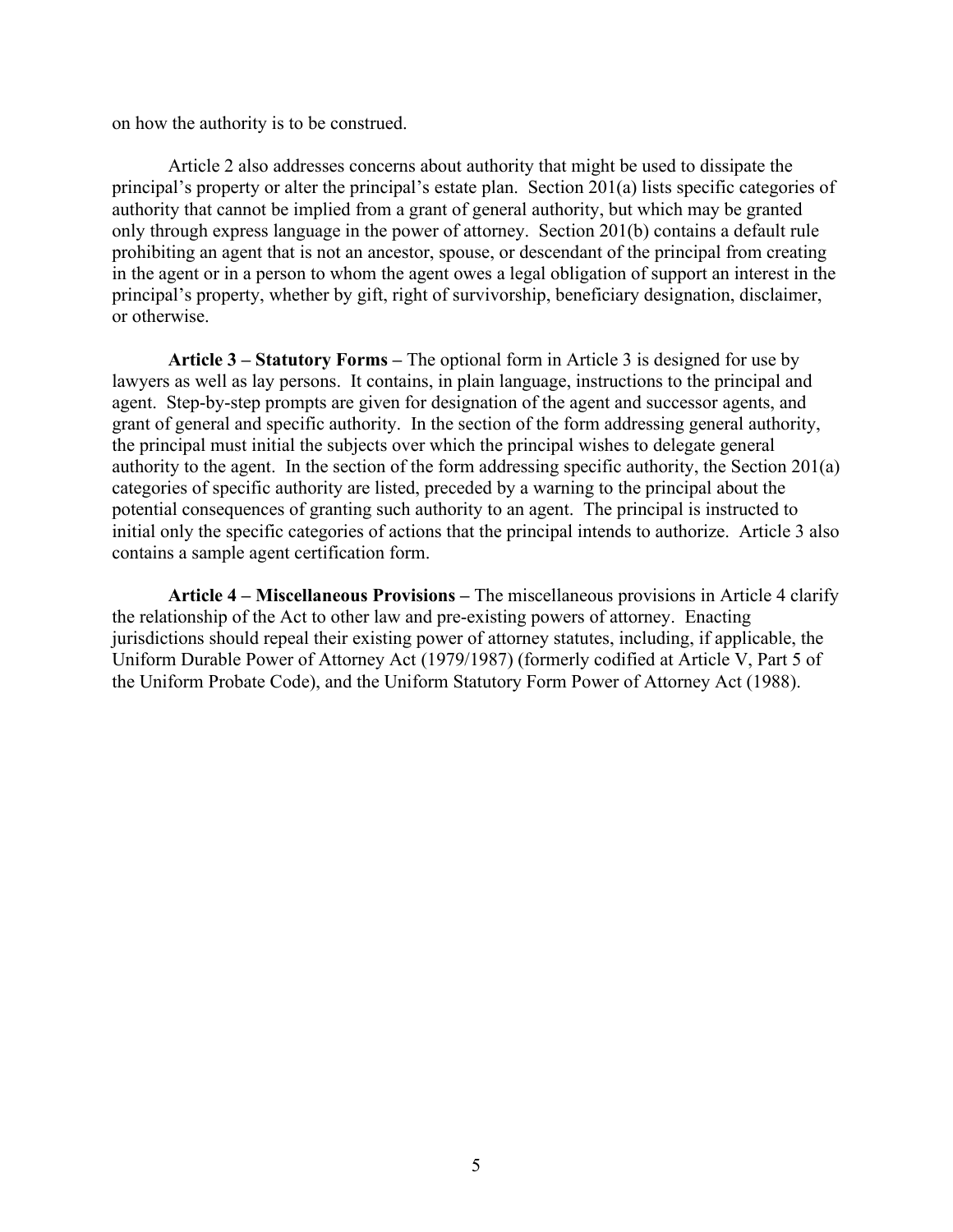#### **UNIFORM POWER OF ATTORNEY ACT (2006)**

## **[ARTICLE] 1**

## **GENERAL PROVISIONS**

#### **General Comment**

The Uniform Power of Attorney Act (2006) replaces the Uniform Durable Power of Attorney Act (1979/1987) (formerly codified at Article V, Part 5 of the Uniform Probate Code), and the Uniform Statutory Form Power of Attorney Act (1988). The primary purpose of the Uniform Durable Power of Attorney Act (1979/1987) was to provide individuals with an inexpensive, non-judicial method of surrogate property management in the event of later incapacity. Two key concepts were introduced by the Uniform Durable Power of Attorney Act (1979/1987): (1) creation of a durable agency–one that survives, or is triggered by, the principal's incapacity, and (2) validation of post-mortem exercise of powers by an agent who acts in good faith and without actual knowledge of the principal's death. The success of the Uniform Durable Power of Attorney Act (1979/1987) is evidenced by the widespread use of durable powers in every jurisdiction, not only for incapacity planning, but also for convenience while the principal retains capacity. However, the limitations of the Uniform Durable Power of Attorney Act (1979/1987) are evidenced by the number of states that have supplemented and revised their statutes to address myriad issues upon which the Uniform Durable Power of Attorney Act (1979/1987) is silent. These issues include parameters for the creation and use of powers of attorney as well as guidelines for the principal, the agent, and the person who is asked to accept the agent's authority. The general provisions and definitions of Article 1 in the Uniform Power of Attorney Act (2006) (codified at Article 5B of the Uniform Probate Code (2011)), address those issues.

In addition to providing greater detail than the Uniform Durable Power of Attorney Act (1979/1987), this Act changes two presumptions in the earlier act: (1) that a power of attorney is not durable unless it contains language to make it durable; and (2) that a later court-appointed fiduciary for the principal has the power to revoke or amend a previously executed power of attorney. Section 104 of this Article reverses the non-durability presumption by stating that a power of attorney is durable unless it expressly provides that it is terminated by the incapacity of the principal. Section 108 gives deference to the principal's choice of agent by providing that if a court appoints a fiduciary to manage some or all of the principal's property, the agent's authority continues unless limited, suspended, or terminated by the court.

Although the Act is primarily a default statute, Article 1 also contains rules that govern all powers of attorney subject to the Act. Examples of these rules include imposition of certain minimum fiduciary duties on an agent who has accepted appointment (Section 114(a)), recognition of persons who have standing to request judicial construction of the power of attorney or review of the agent's conduct (Section 116), and protections for persons who accept an acknowledged power of attorney without actual knowledge that the power of attorney or the agent's authority is void, invalid, or terminated, or that the agent is exceeding or improperly exercising the power (Section 119). In contrast with the rules of general application in Article 1, the default provisions are clearly indicated by signals such as "unless the power of attorney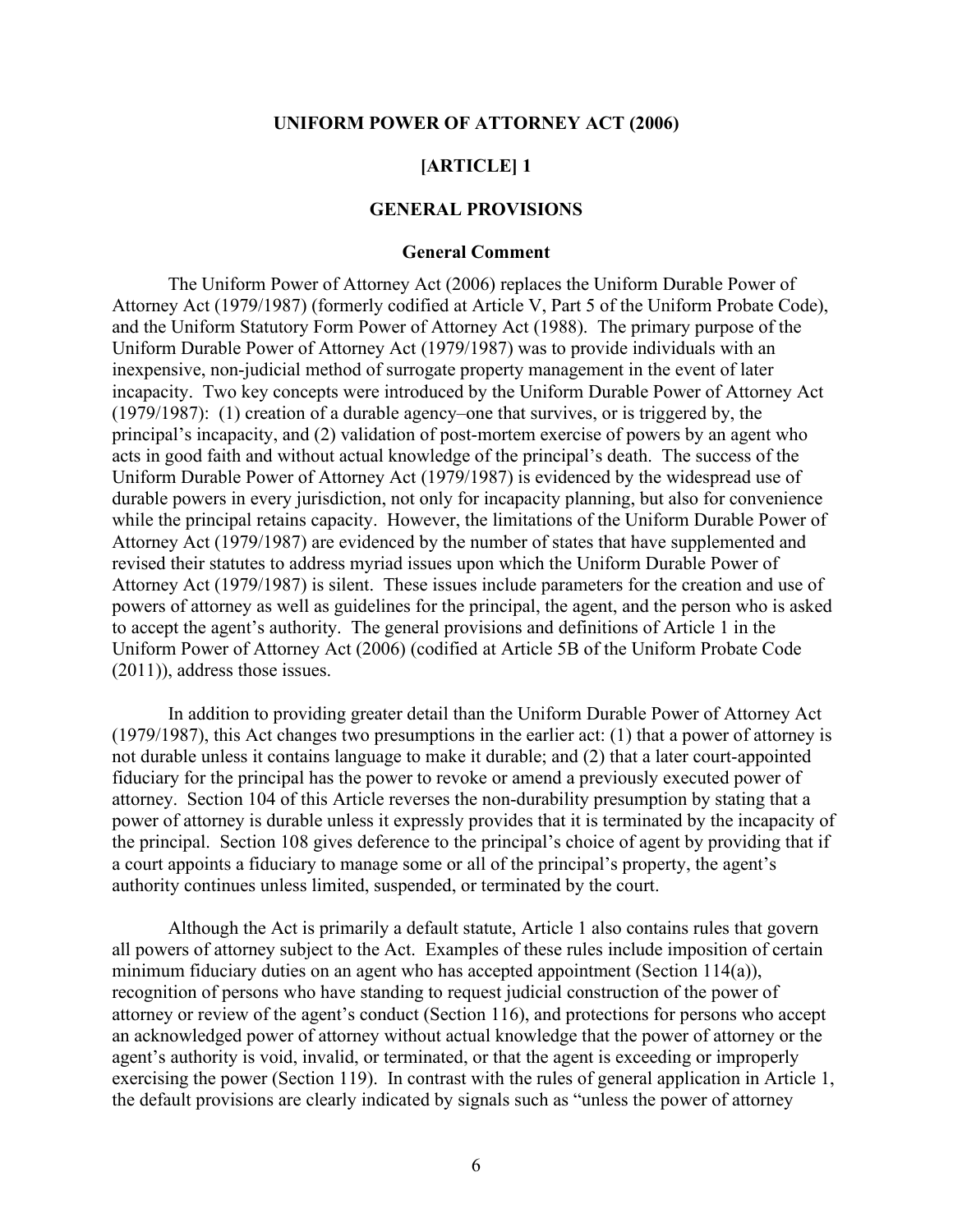otherwise provides," or "except as otherwise provided in the power of attorney." These signals alert the draftsperson to options for enlarging or limiting the Act's default terms. For example, default provisions in Article 1 state that, unless the power of attorney otherwise provides, the power of attorney is effective immediately (Section 109), co-agents may exercise their authority independently (Section 111), and an agent is entitled to reimbursement of expenses reasonably incurred and to reasonable compensation (Section 112).

**SECTION 101. SHORT TITLE.** This [act] may be cited as the Uniform Power of

Attorney Act (2006).

#### **Comment**

This Act, which replaces the Uniform Durable Power of Attorney Act (1979/1987), does not contain the word "durable" in the title. Pursuant to Section 104, a power of attorney created under the Act is durable unless the power of attorney provides that it is terminated by the incapacity of the principal.

**SECTION 102. DEFINITIONS.** In this [act]:

(1) "Agent" means a person granted authority to act for a principal under a power of

attorney, whether denominated an agent, attorney-in-fact, or otherwise. The term includes an

original agent, coagent, successor agent, and a person to which an agent's authority is delegated.

(2) "Durable," with respect to a power of attorney, means not terminated by the

principal's incapacity.

(3) "Electronic" means relating to technology having electrical, digital, magnetic,

wireless, optical, electromagnetic, or similar capabilities.

(4) "Good faith" means honesty in fact.

(5) "Incapacity" means inability of an individual to manage property or business affairs

because the individual:

(A) has an impairment in the ability to receive and evaluate information or make or communicate decisions even with the use of technological assistance; or

 $(B)$  is:

(i) missing;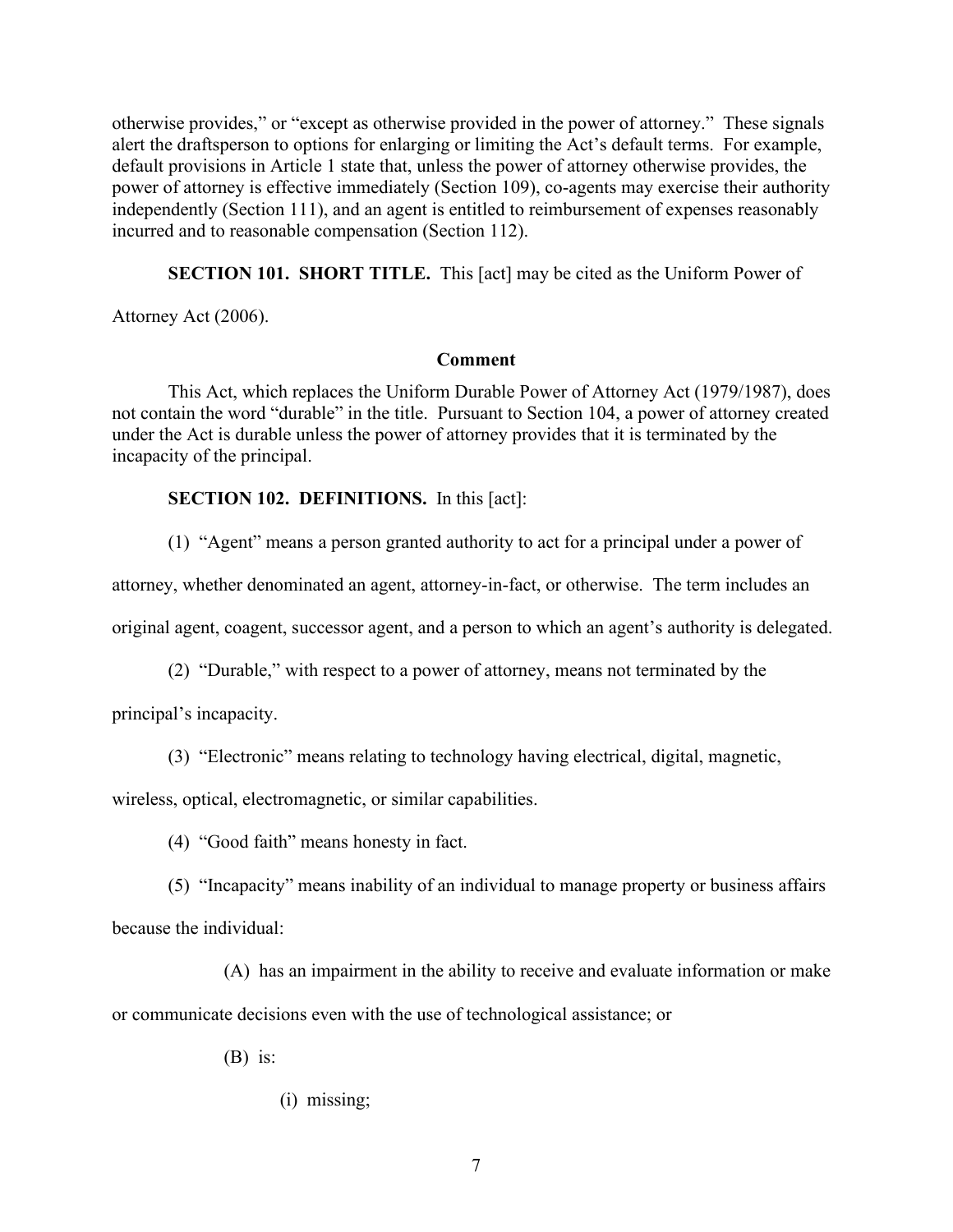(ii) detained, including incarcerated in a penal system; or

(iii) outside the United States and unable to return.

(6) "Person" means an individual, corporation, business trust, estate, trust, partnership, limited liability company, association, joint venture, public corporation, government or governmental subdivision, agency, or instrumentality, or any other legal or commercial entity.

(7) "Power of attorney" means a writing or other record that grants authority to an agent to act in the place of the principal, whether or not the term power of attorney is used.

(8) "Presently exercisable general power of appointment," with respect to property or a property interest subject to a power of appointment, means power exercisable at the time in question to vest absolute ownership in the principal individually, the principal's estate, the principal's creditors, or the creditors of the principal's estate. The term includes a power of appointment not exercisable until the occurrence of a specified event, the satisfaction of an ascertainable standard, or the passage of a specified period only after the occurrence of the specified event, the satisfaction of the ascertainable standard, or the passage of the specified period. The term does not include a power exercisable in a fiduciary capacity or only by will.

(9) "Principal" means an individual who grants authority to an agent in a power of attorney.

(10) "Property" means anything that may be the subject of ownership, whether real or personal, or legal or equitable, or any interest or right therein.

(11) "Record" means information that is inscribed on a tangible medium or that is stored in an electronic or other medium and is retrievable in perceivable form.

(12) "Sign" means, with present intent to authenticate or adopt a record:

(A) to execute or adopt a tangible symbol; or

8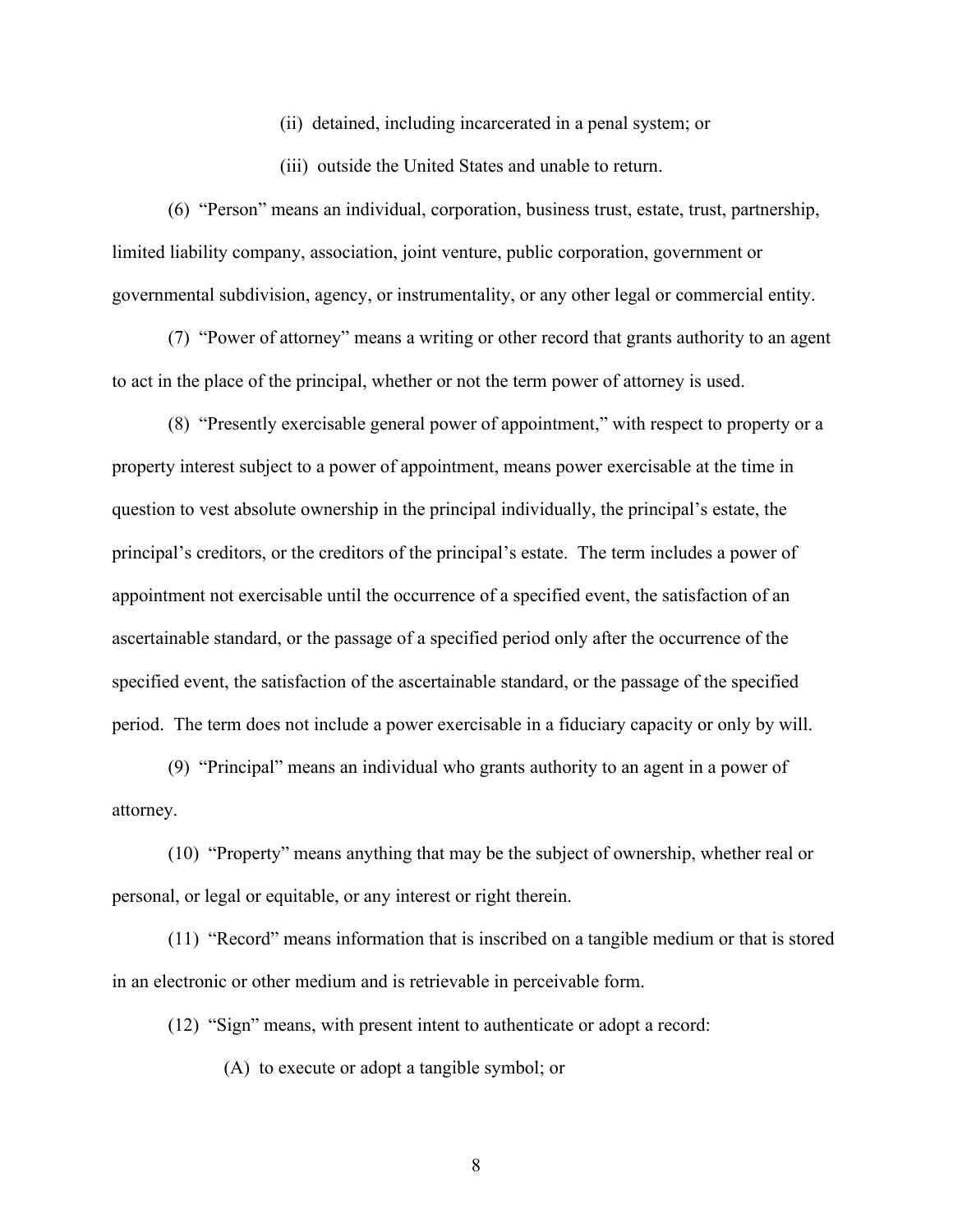(B) to attach to or logically associate with the record an electronic sound, symbol,

or process.

(13) "State" means a state of the United States, the District of Columbia, Puerto Rico,

the United States Virgin Islands, or any territory or insular possession subject to the jurisdiction

of the United States.

(14) "Stocks and bonds" means stocks, bonds, mutual funds, and all other types of

securities and financial instruments, whether held directly, indirectly, or in any other manner.

The term does not include commodity futures contracts and call or put options on stocks or stock

indexes.

*Legislative Note: An enacting jurisdiction should review its respective guardianship, conservatorship, or other protective proceedings statutes and amend, if necessary for consistency, the definition of incapacity.*

#### **Comment**

Although most of the definitions in Section 102 are self-explanatory, a few of the terms warrant further comment.

"Agent" replaces the term "attorney in fact" used in the Uniform Durable Power of Attorney Act (1979/1987) to avoid confusion in the lay public about the meaning of the term and the difference between an attorney in fact and an attorney at law. Agent was also used in the Uniform Statutory Form Power of Attorney Act (1988) which this Act supersedes.

"Incapacity" replaces the term "disability" used in the Uniform Durable Power of Attorney Act (1979/1987) in recognition that disability does not necessarily render an individual incapable of property and business management. The definition of incapacity stresses the operative consequences of the individual's impairment–inability to manage property and business affairs–rather than the impairment itself. The definition of incapacity in the Act is also consistent with the standard for appointment of a conservator under Section 401 of the Uniform Guardianship and Protective Proceedings Act (1997) (Section 5-401 of the Uniform Probate Code (2011)).

The definition of "power of attorney" clarifies that the term applies to any grant of authority in a writing or other record from a principal to an agent which appears from the grant to be a power of attorney, without regard to whether the words "power of attorney" are actually used in the grant.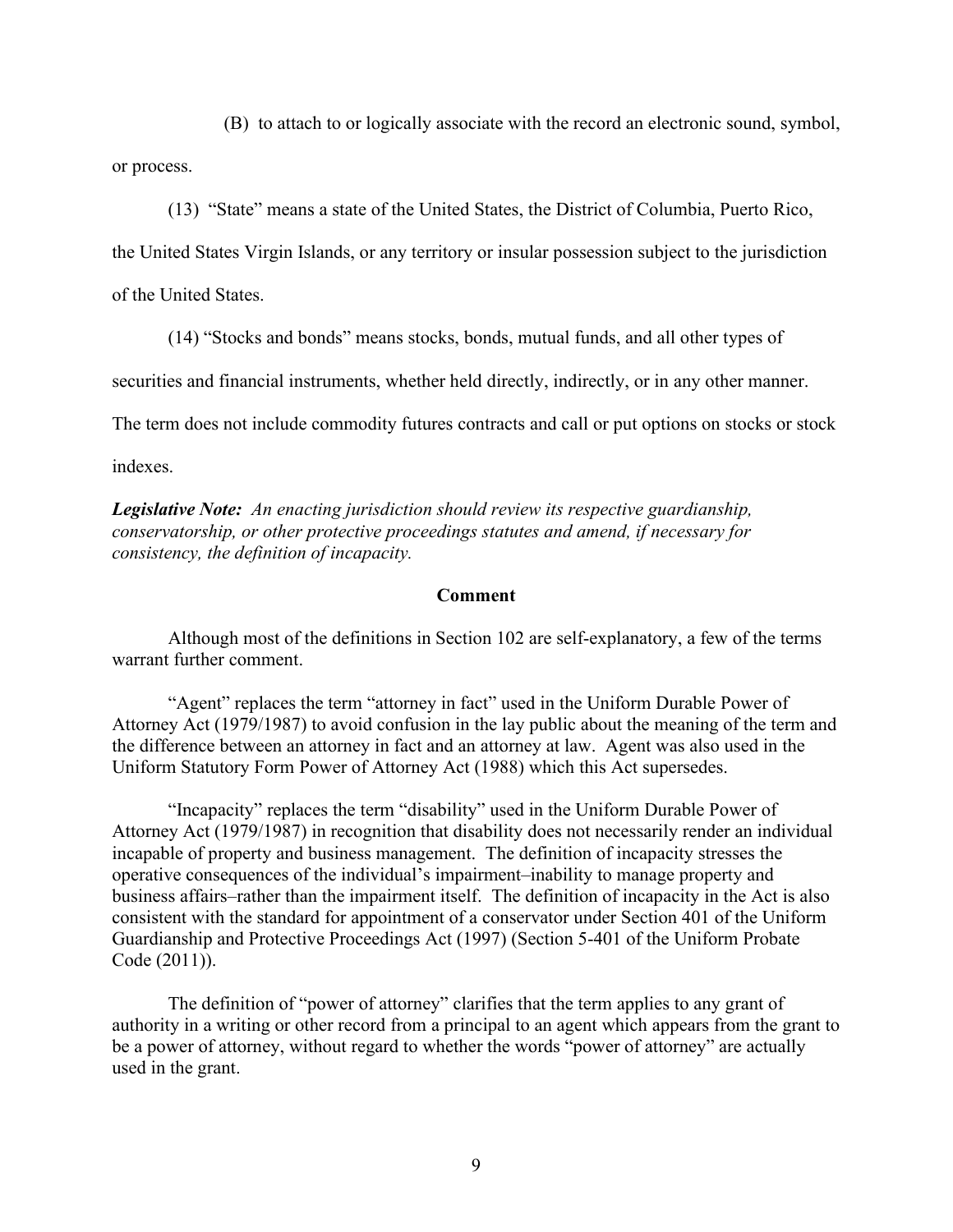"Presently exercisable general power of appointment" is defined to clarify that where the phrase appears in the Act it does not include a power exercisable by the principal in a fiduciary capacity or exercisable only by will. *Cf.* Restatement (Third) of Property (Wills and Don. Trans.) § 19.8 cmt. d (Tentative Draft No. 5, approved 2006) (noting that unless the donor of a presently exercisable power of attorney has manifested a contrary intent, it is assumed that the donor intends that the donee's agent be permitted to exercise the power for the benefit of the donee). Including in a power of attorney the authority to exercise a presently exercisable general power of appointment held by the principal is consistent with the objective of giving an agent comprehensive management authority over the principal's property and financial affairs. The term appears in Section 211 (Estates, Trusts, and Other Beneficial Interests) in the context of authority to exercise for the benefit of the principal a presently exercisable general power of appointment held by the principal (*see* Section 211(b)(3)), and in Section 217 (Gifts) in the context of authority to exercise for the benefit of someone else a presently exercisable general power of appointment held by the principal (*see* Section 217(b)(1)). The term is also incorporated by reference when using the statutory form in Section 301 to grant authority with respect to "Estates, Trusts, and Other Beneficial Interests" or authority with respect to "Gifts." If a principal wishes to delegate authority to exercise a power that the principal holds in a fiduciary capacity, Section 201(a)(7) requires that the power of attorney contain an express grant of such authority. Furthermore, delegation of a power held in a fiduciary capacity is possible only if the principal has authority to delegate the power, and the agent's authority is necessarily limited by whatever terms govern the principal's ability to exercise the power.

**SECTION 103. APPLICABILITY.** This [act] applies to all powers of attorney except:

(1) a power to the extent it is coupled with an interest in the subject of the power,

including a power given to or for the benefit of a creditor in connection with a credit transaction;

- (2) a power to make health-care decisions;
- (3) a proxy or other delegation to exercise voting rights or management rights with

respect to an entity; and

(4) a power created on a form prescribed by a government or governmental subdivision,

agency, or instrumentality for a governmental purpose.

## **Comment**

The Uniform Power of Attorney Act (2006) is intended to be comprehensive with respect to delegation of surrogate decision making authority over an individual's property and property interests, whether for the purpose of incapacity planning or mere convenience. Given that an agent will likely exercise authority at times when the principal cannot monitor the agent's conduct, the Act specifies minimum agent duties and protections for the principal's benefit. These provisions, however, may not be appropriate for all delegations of authority that might otherwise be included within the definition of a power of attorney. Section 103 lists delegations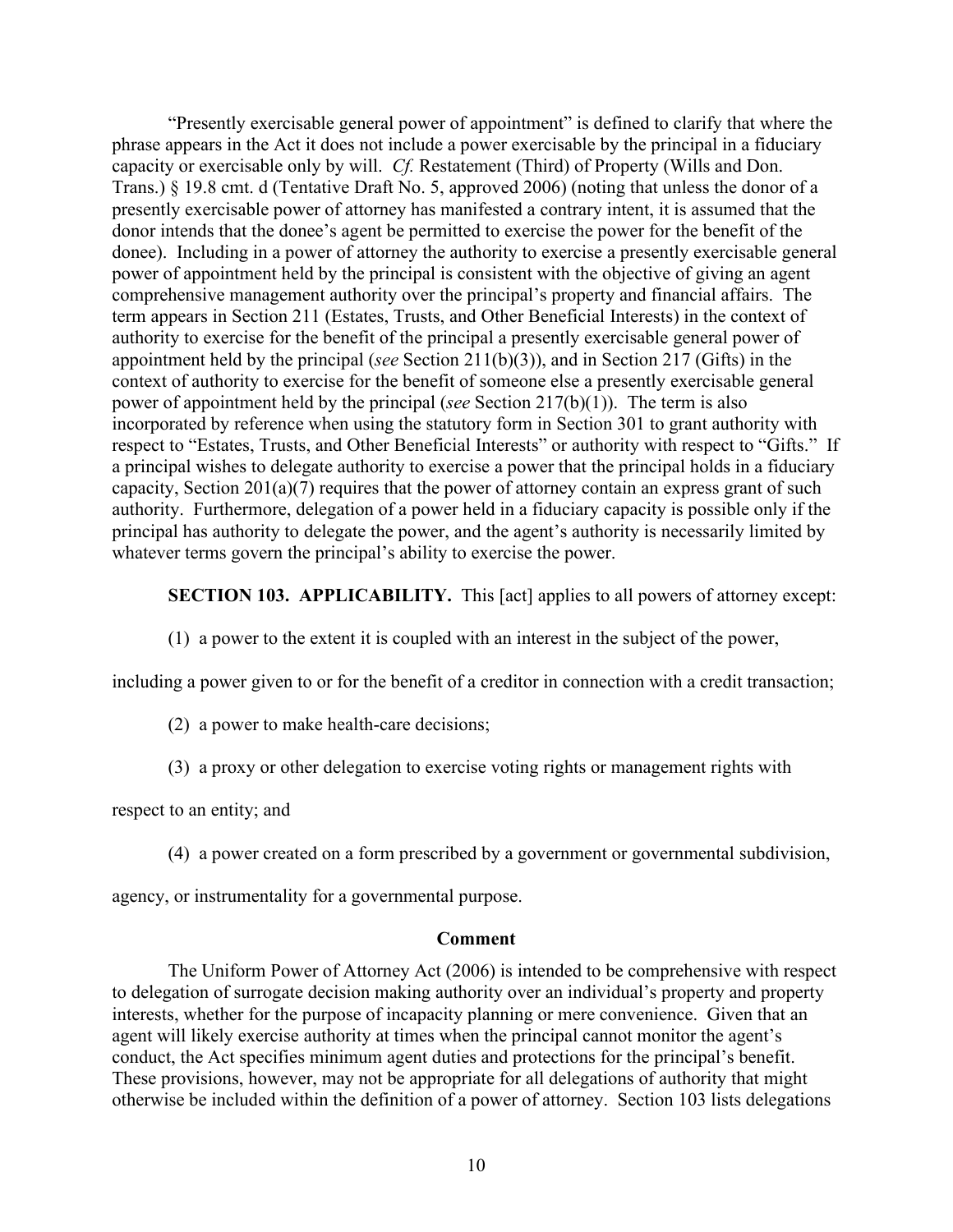of authority that are excluded from the Act because the subject matter of the delegation, the objective of the delegation, the agent's role with respect to the delegation, or a combination of the foregoing, would make application of the Act's provisions inappropriate.

Paragraph (1) excludes a power to the extent that it is coupled with an interest in the subject of the power. This exclusion addresses situations where, due to the agent's interest in the subject matter of the power, the agent is not intended to act as the principal's fiduciary. S*ee* Restatement (Third) of Agency § 3.12 (2006) and M.T. Brunner, Annotation, *What Constitutes Power Coupled with Interest within Rule as to Termination of Agency*, 28 A.L.R.2d 1243 (1953). Common examples of powers coupled with an interest include powers granted to a creditor to perfect or protect title in, or to sell, pledged collateral. While the example of "a power given to or for the benefit of a creditor in connection with a credit transaction" is highlighted in paragraph (1), it is not meant to exclude application of paragraph (1) to other contexts in which a power may be coupled with an interest, such as a power held by an insurer to settle or confess judgment on behalf of an insured. S*ee, e.g., Hayes v. Gessner*, 52 N.E.2d 968 (Mass. 1944).

Paragraph (2) excludes from the Act delegations of authority to make health-care decisions for the principal. Such delegations are covered under other law of the jurisdiction. The Act recognizes, however, that matters of financial management and health-care decision making are often interdependent. The Act consequently provides in Section 114(b)(5) a default rule that an agent under the Act must cooperate with the principal's health-care decision maker.

Likewise, paragraph (3) excludes from the Act a proxy or other delegation to exercise voting rights or management rights with respect to an entity. The rules with respect to those rights are typically controlled by entity-specific statutes within a jurisdiction. *See, e.g.,* Model Bus. Corp. Act § 7.22 (2002); Unif. Ltd. Partnership Act § 118 (2001); and Unif. Ltd. Liability Co. Act § 404(e) (1996). Notwithstanding the exclusion of such delegations from the operation of this Act, Section 209 contemplates that a power granted to an agent with respect to operation of an entity or business includes the authority to "exercise in person or by proxy . . . a right, power, privilege, or option the principal has or claims to have as the holder of stocks and bonds . . . ."(*see* paragraph (5) of Section 209). Thus, while a person that holds only a proxy pursuant to an entity voting statute will not be subject to the provisions of this Act, an agent that is granted Section 209 authority is subject to the Act because the principal has given the agent authority that is greater than that of a mere voting proxy. In fact, typical entity statutes contemplate that a principal's agent or "attorney in fact" may appoint a proxy on behalf of the principal. *See, e.g.,* Model Bus. Corp. Act § 7.22 (2002); Unif. Ltd. Partnership Act § 118 (2001); and Unif. Ltd. Liability Co. Act § 404(e) (1996).

Paragraph (4) excludes from the Act any power created on a governmental form for a governmental purpose. Like the excluded powers in paragraphs (2) and (3), the authority for a power created on a governmental form emanates from other law and is generally for a limited purpose. Notwithstanding this exclusion, the Act specifically provides in paragraph (7) of Section 203 that a grant of authority to an agent includes, with respect to that subject matter, authority to "prepare, execute, and file a record, report, or other document to safeguard or promote the principal's interest under a statute or governmental regulation." Section 203, paragraph (8), further clarifies that the agent has the authority to "communicate with any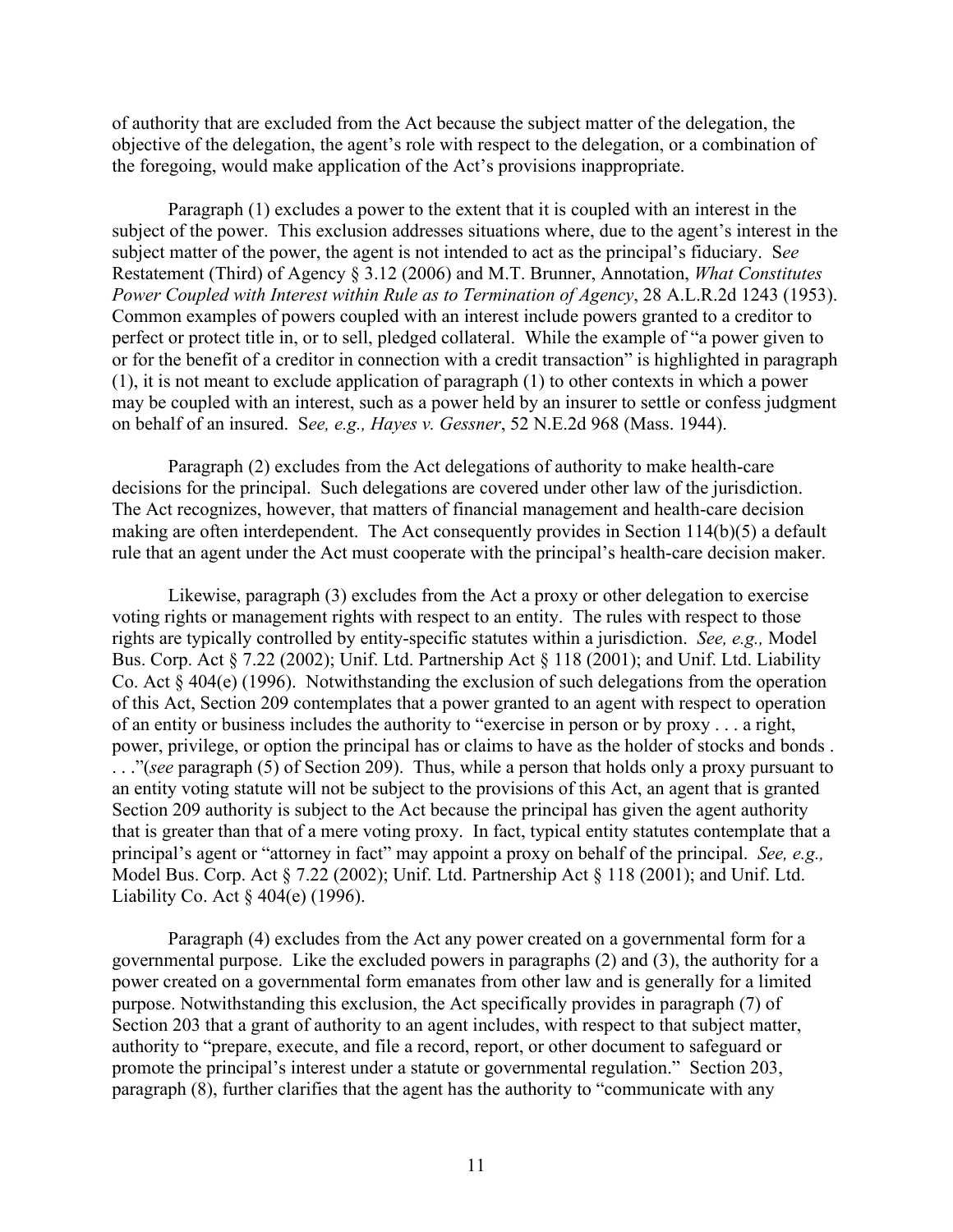representative or employee of a government or governmental subdivision, agency, or instrumentality, on behalf of the principal." The intent of these provisions is to minimize the need for a special power on a governmental form with respect to any subject matter over which an agent is granted authority under the Act.

# **SECTION 104. POWER OF ATTORNEY IS DURABLE.** A power of attorney

created under this [act] is durable unless it expressly provides that it is terminated by the

incapacity of the principal.

### **Comment**

Section 104 establishes that a power of attorney created under the Act is durable unless it expressly states otherwise. This default rule is the reverse of the approach under the Uniform Durable Power of Attorney Act and based on the assumption that most principals prefer durability as a hedge against the need for guardianship. *See also* Section 107 Comment (noting that the default rules of the jurisdiction's law under which a power of attorney is created, including the default rule for durability, govern the meaning and effect of a power of attorney).

## **SECTION 105. EXECUTION OF POWER OF ATTORNEY.** A power of attorney

must be signed by the principal or in the principal's conscious presence by another individual

directed by the principal to sign the principal's name on the power of attorney. A signature on a

power of attorney is presumed to be genuine if the principal acknowledges the signature before a

notary public or other individual authorized by law to take acknowledgments.

### **Comment**

While notarization of the principal's signature is not required to create a valid power of attorney, this section strongly encourages the practice by according acknowledged signatures a statutory presumption of genuineness. Furthermore, because Section 119 (Acceptance of and Reliance Upon Acknowledged Power of Attorney) and alternative Sections 120 (Alternative A– Liability for Refusal to Accept Acknowledged Power of Attorney, and Alternative B–Liability for Refusal to Accept Acknowledged Statutory Form Power of Attorney) do not apply to unacknowledged powers, persons who are presented with an unacknowledged power of attorney may be reluctant to accept it. As a practical matter, an acknowledged signature is required if the power of attorney will be recorded by the agent in conjunction with the execution of real estate documents on behalf of the principal. *See* R.P.D., Annotation, *Recording Laws as Applied to Power of Attorney under which Deed or Mortgage is Executed*, 114 A.L.R. 660 (1938).

This section, at a minimum, requires that the power of attorney be signed by the principal or by another individual who the principal has directed to sign the principal's name. If another individual is directed to sign the principal's name, the signing must occur in the principal's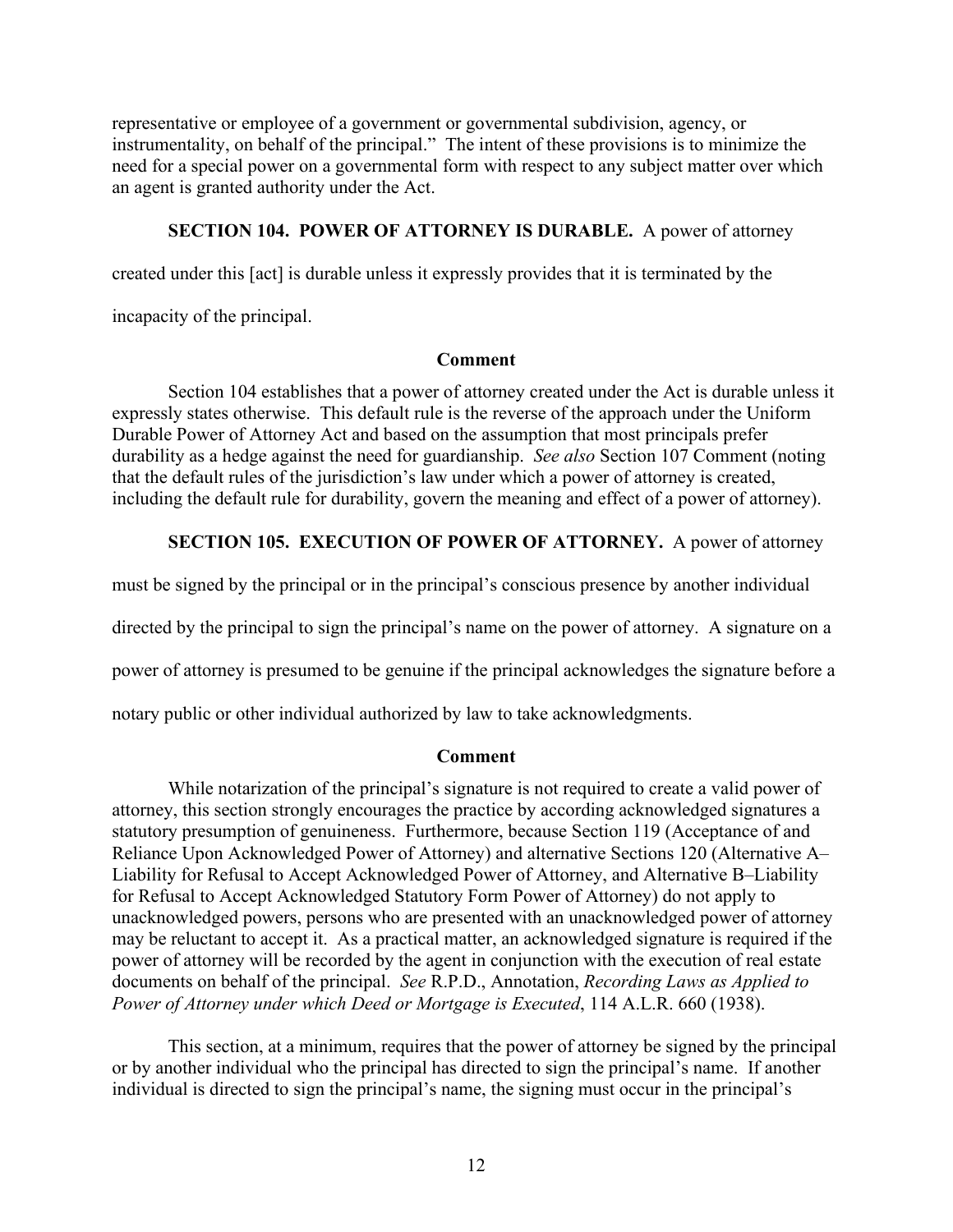"conscious presence." The 1990 amendments to the Uniform Probate Code codified the "conscious presence" test for the execution of wills (Section 2-502(a)(2)), which generally requires that the signing is sufficient if it takes place within the range of the senses–usually sight or hearing–of the individual who directed that another sign the individual's name. *See* Unif. Probate Code § 2-502 cmt. (2003). For a discussion of acknowledgment of a signature by an individual whose name is signed by another, see R.L.M., Annotation, *Formal Acknowledgment of Instrument by One Whose Name is Signed thereto by Another as an Adoption of the Signature,* 57 A.L.R. 525 (1928).

## **SECTION 106. VALIDITY OF POWER OF ATTORNEY.**

(a) A power of attorney executed in this state on or after [the effective date of this [act]]

is valid if its execution complies with Section 105.

(b) A power of attorney executed in this state before [the effective date of this [act]] is

valid if its execution complied with the law of this state as it existed at the time of execution.

(c) A power of attorney executed other than in this state is valid in this state if, when the

power of attorney was executed, the execution complied with:

(1) the law of the jurisdiction that determines the meaning and effect of the

power of attorney pursuant to Section 107; or

(2) the requirements for a military power of attorney pursuant to 10 U.S.C.

Section 1044b [, as amended].

(d) Except as otherwise provided by statute other than this [act], a photocopy or

electronically transmitted copy of an original power of attorney has the same effect as the

original.

*Legislative Note: The brackets in subsections (a) and (b) of this section indicate where an enacting jurisdiction may elect to insert the actual effective date of the Act.*

### **Comment**

One of the purposes of the Uniform Power of Attorney Act (2006) is promotion of the portability and use of powers of attorney. Section 106 makes clear that the Act does not affect the validity of pre-existing powers of attorney executed under prior law in the enacting jurisdiction, powers of attorney validly created under the law of another jurisdiction, and military powers of attorney. While the effect of this section is to recognize the validity of powers of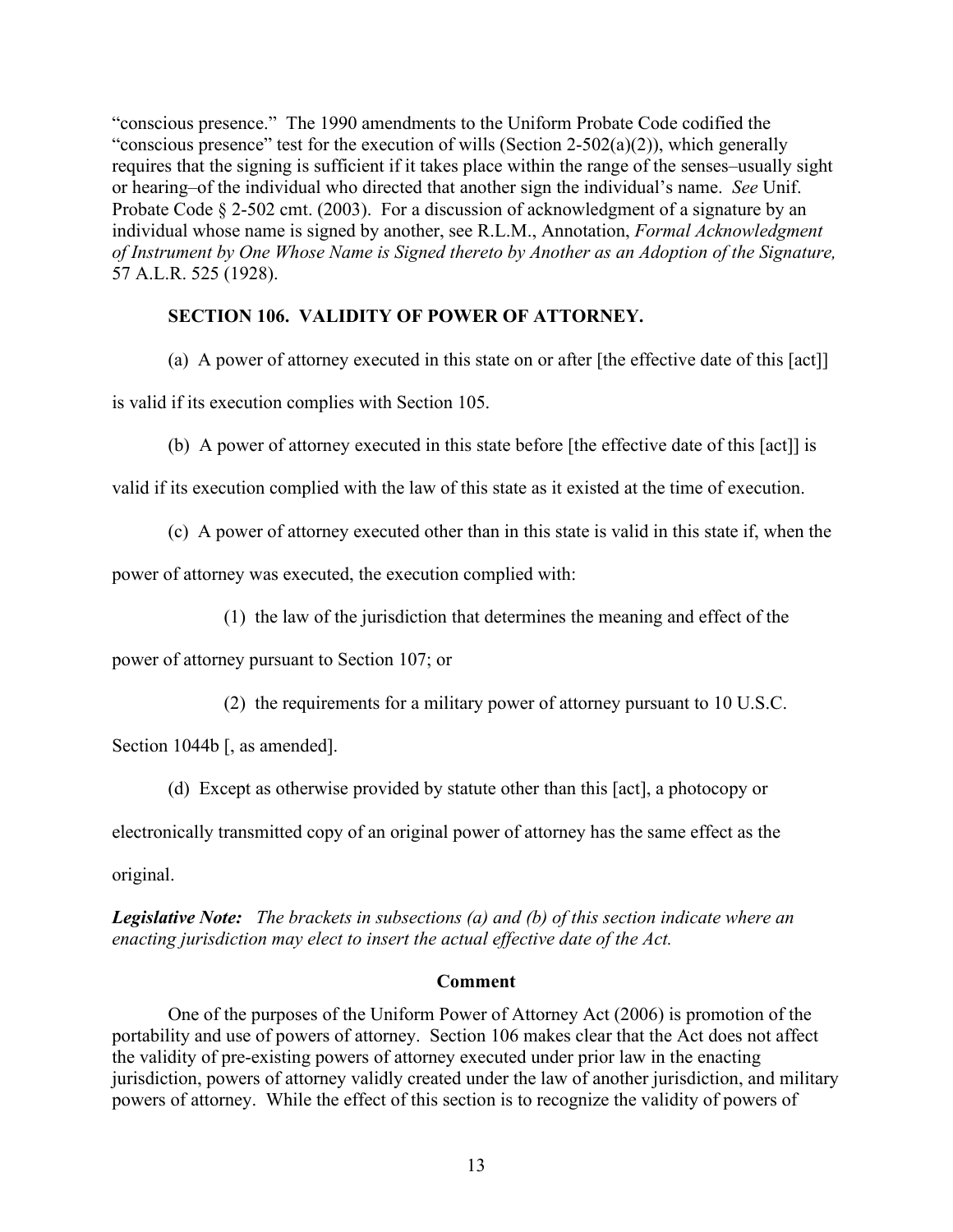attorney created under other law, it does not abrogate the traditional grounds for contesting the validity of execution such as forgery, fraud, or undue influence.

This section also provides that unless another law in the jurisdiction requires presentation of the original power of attorney, a photocopy or electronically transmitted copy has the same effect as the original. An example of another law that might require presentation of the original power of attorney is the jurisdiction's recording act. *See, e.g.,* Restatement (Third) of Property (Wills & Don. Trans.) § 6.3 cmt. e (2003) (noting that in order to record a deed, "some states require that the document of transfer be signed, sealed, attested, and acknowledged").

#### **SECTION 107. MEANING AND EFFECT OF POWER OF ATTORNEY.** The

meaning and effect of a power of attorney is determined by the law of the jurisdiction indicated

in the power of attorney and, in the absence of an indication of jurisdiction, by the law of the

jurisdiction in which the power of attorney was executed.

#### **Comment**

This section recognizes that a foreign power of attorney, or one executed before the effective date of the Uniform Power of Attorney Act, may have been created under different default rules than those in this Act. Section 107 provides that the meaning and effect of a power of attorney is to be determined by the law under which it was created. For example, the law in another jurisdiction may provide for different default rules with respect to durability of a power of attorney (*see* Section 104), the authority of coagents (*see* Section 111) or the scope of specific authority such as the authority to make gifts (*see* Section 217). Section 107 clarifies that the principal's intended grant of authority will be neither enlarged nor narrowed by virtue of the agent using the power in a different jurisdiction. For a discussion of the issues that can arise with inter-jurisdictional use of powers of attorney, see Linda S. Whitton, *Crossing State Lines with Durable Powers*, Prob. & Prop., Sept./Oct. 2003, at 28.

This section also establishes an objective means for determining what jurisdiction's law the principal intended to govern the meaning and effect of a power of attorney. The phrase, "the law of the jurisdiction indicated in the power of attorney," is intentionally broad, and includes any statement or reference in a power of attorney that indicates the principal's choice of law. Examples of an indication of jurisdiction include a reference to the name of the jurisdiction in the title or body of the power of attorney, citation to the jurisdiction's power of attorney statute, or an explicit statement that the power of attorney is created or executed under the laws of a particular jurisdiction. In the absence of an indication of jurisdiction in the power of attorney, Section 107 provides that the law of the jurisdiction in which the power of attorney was executed controls. The distinction between "the law of the jurisdiction indicated in the power of attorney" and "the law of the jurisdiction in which the power of attorney was executed" is an important one. The common practice of property ownership in more than one jurisdiction increases the likelihood that a principal may execute in one jurisdiction a power of attorney that was created and intended to be interpreted under the laws of another jurisdiction. A clear indication of the jurisdiction's law that is intended to govern the meaning and effect of a power of attorney is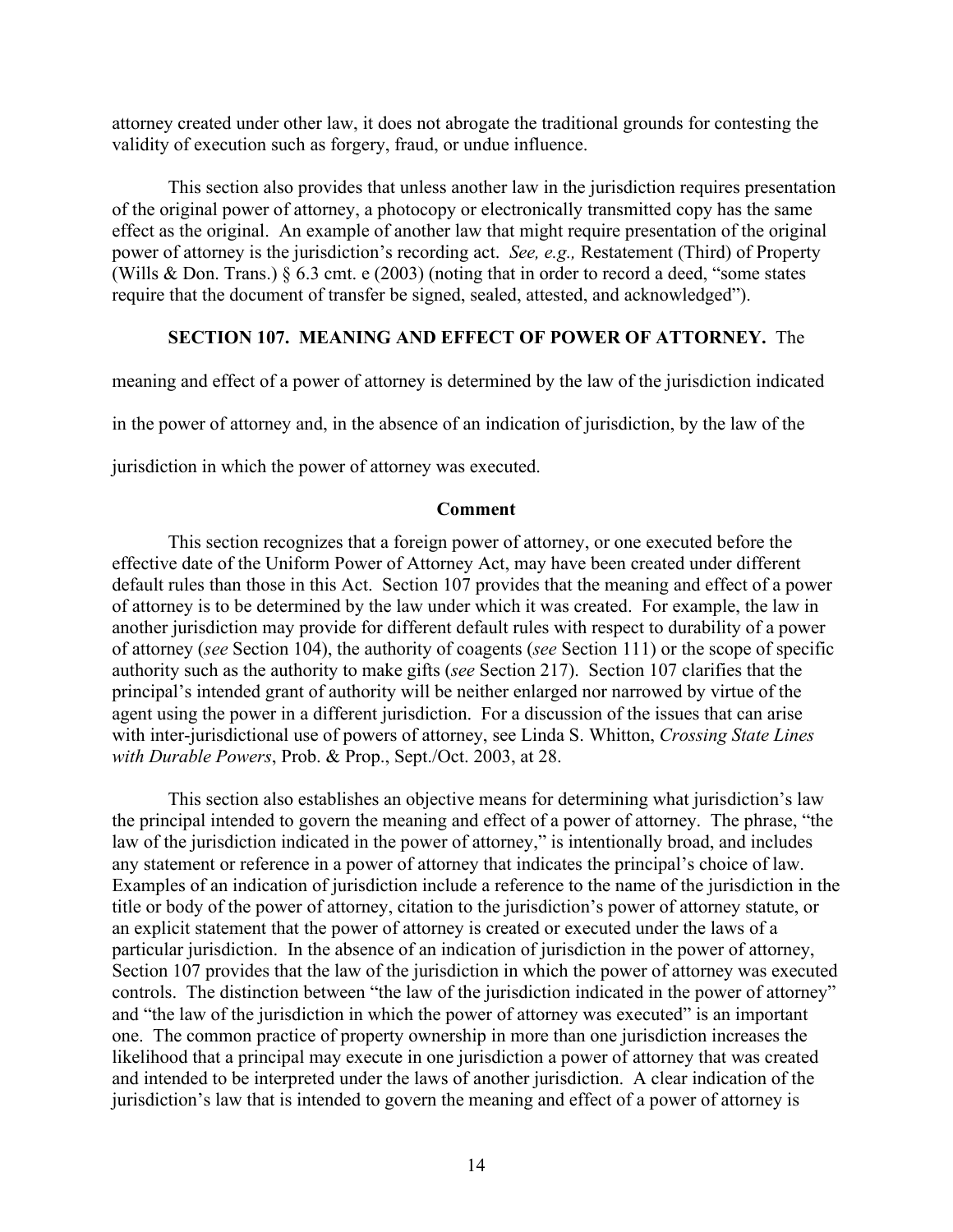therefore advisable in all powers of attorney. *See, e.g.,* Section 301 (providing for the name of the jurisdiction to appear in the title of the statutory form power of attorney).

# **SECTION 108. NOMINATION OF [CONSERVATOR OR GUARDIAN]; RELATION OF AGENT TO COURT-APPOINTED FIDUCIARY.**

(a) In a power of attorney, a principal may nominate a [conservator or guardian] of the principal's estate or [guardian] of the principal's person for consideration by the court if protective proceedings for the principal's estate or person are begun after the principal executes the power of attorney. [Except for good cause shown or disqualification, the court shall make its appointment in accordance with the principal's most recent nomination.]

(b) If, after a principal executes a power of attorney, a court appoints a [conservator or

guardian] of the principal's estate or other fiduciary charged with the management of some or all

of the principal's property, the agent is accountable to the fiduciary as well as to the principal.

[The power of attorney is not terminated and the agent's authority continues unless limited,

suspended, or terminated by the court.]

*Legislative Note: The brackets in this section indicate areas where an enacting jurisdiction should reference its respective guardianship, conservatorship, or other protective proceedings statutes and amend, if necessary for consistency, the terminology and substance of the bracketed language.*

# **Comment**

Section 108(b) is a departure from the Uniform Durable Power of Attorney Act (1979/1987) which gave a court-appointed fiduciary the same power to revoke or amend a power of attorney as the principal would have if not incapacitated. *See* Unif. Durable Power of Atty. Act  $\S 3(a)$  (1987). In contrast, this Act gives deference to the principal's choice of agent by providing that the agent's authority continues, notwithstanding the later court appointment of a fiduciary, unless the court acts to limit or terminate the agent's authority. This approach assumes that the later-appointed fiduciary's authority should supplement, not truncate, the agent's authority. If, however, a fiduciary appointment is required because of the agent's inadequate performance or breach of fiduciary duties, the court, having considered this evidence during the appointment proceedings, may limit or terminate the agent's authority contemporaneously with appointment of the fiduciary. Section 108(b) is consistent with the state legislative trend that has departed from the Uniform Durable Power of Attorney Act (1979/1987). *See, e.g.,* 755 Ill.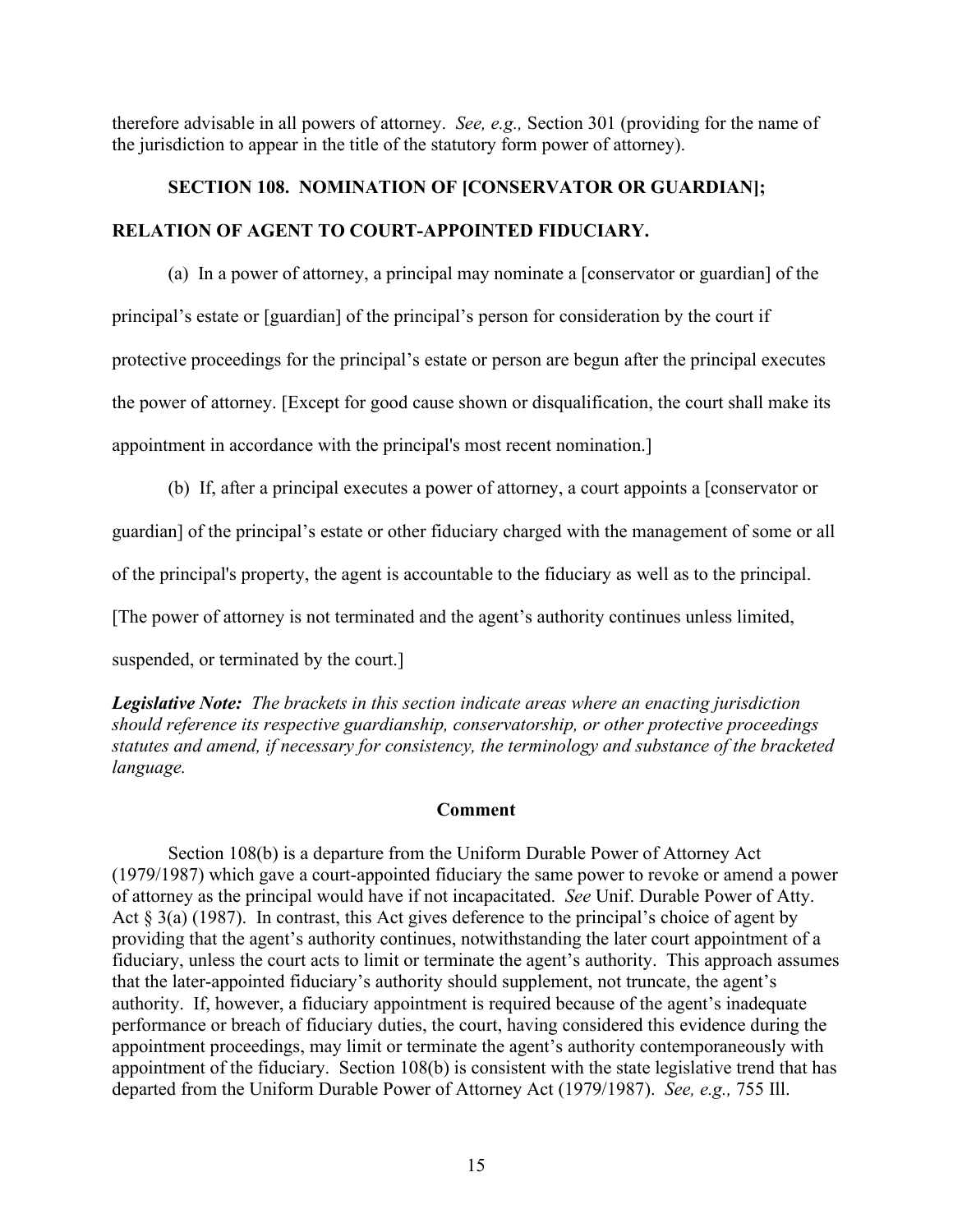Comp. Stat. Ann. 45/2-10 (West 1992); Ind. Code Ann. § 30-5-3-4 (West 1994); Kan. Stat. Ann. § 58-662 (2005); Mo. Ann. Stat. § 404.727 (West 2001); N.J. Stat. Ann. § 46:2B-8.4 (West 2003); N.M. Stat. Ann. § 45-5-503A (LexisNexis 2004); Utah Code Ann. § 75-5-501 (Supp. 2006); Vt. Stat. Ann. tit. 14, § 3509(a) (2002); Va. Code Ann. § 11-9.1B (2006). Section 108(b) is also consistent with the Uniform Health-Care Decisions Act § 6(a) (1993), which provides that a guardian may not revoke the ward's advance health-care directive unless the court appointing the guardian expressly so authorizes. Furthermore, it is consistent with the Uniform Guardianship and Protective Proceedings Act (1997/1998), which provides that a guardian or conservator may not revoke the ward's or protected person's power of attorney for health-care or financial management without first obtaining express authority of the court. *See* Unif. Guardianship & Protective Proc. Act § 316(c) (guardianship), § 411(d) (protective proceedings).

Deference for the principal's autonomous choice is evident both in the presumption that an agent's authority continues unless limited or terminated by the court, and in the directive that the court shall appoint a fiduciary in accordance with the principal's most recent nomination *(see*  subsection (a)). Typically, a principal will nominate as conservator or guardian the same individual named as agent under the power of attorney. Favoring the principal's choice of agent and nominee, an approach consistent with most statutory hierarchies for guardian selection (*see* Unif. Guardianship & Protective Proc. Act § 310(a)(2) (1997)), also discourages guardianship petitions filed for the sole purpose of thwarting the agent's authority to gain control over a vulnerable principal. *See* Unif. Guardianship & Protective Proc. Act § 310 cmt. (1997). *See also*  Linda S. Ershow-Levenberg, *When Guardianship Actions Violate the Constitutionally-Protected Right of Privacy*, NAELA News, Apr. 2005, at 1 (arguing that appointment of a guardian when there is a valid power of attorney in place violates the alleged incapacitated person's constitutionally protected rights of privacy and association).

# **SECTION 109. WHEN POWER OF ATTORNEY EFFECTIVE.**

(a) A power of attorney is effective when executed unless the principal provides in the

power of attorney that it becomes effective at a future date or upon the occurrence of a future

event or contingency.

(b) If a power of attorney becomes effective upon the occurrence of a future event or

contingency, the principal, in the power of attorney, may authorize one or more persons to determine in a writing or other record that the event or contingency has occurred.

(c) If a power of attorney becomes effective upon the principal's incapacity and the

principal has not authorized a person to determine whether the principal is incapacitated, or the person authorized is unable or unwilling to make the determination, the power of attorney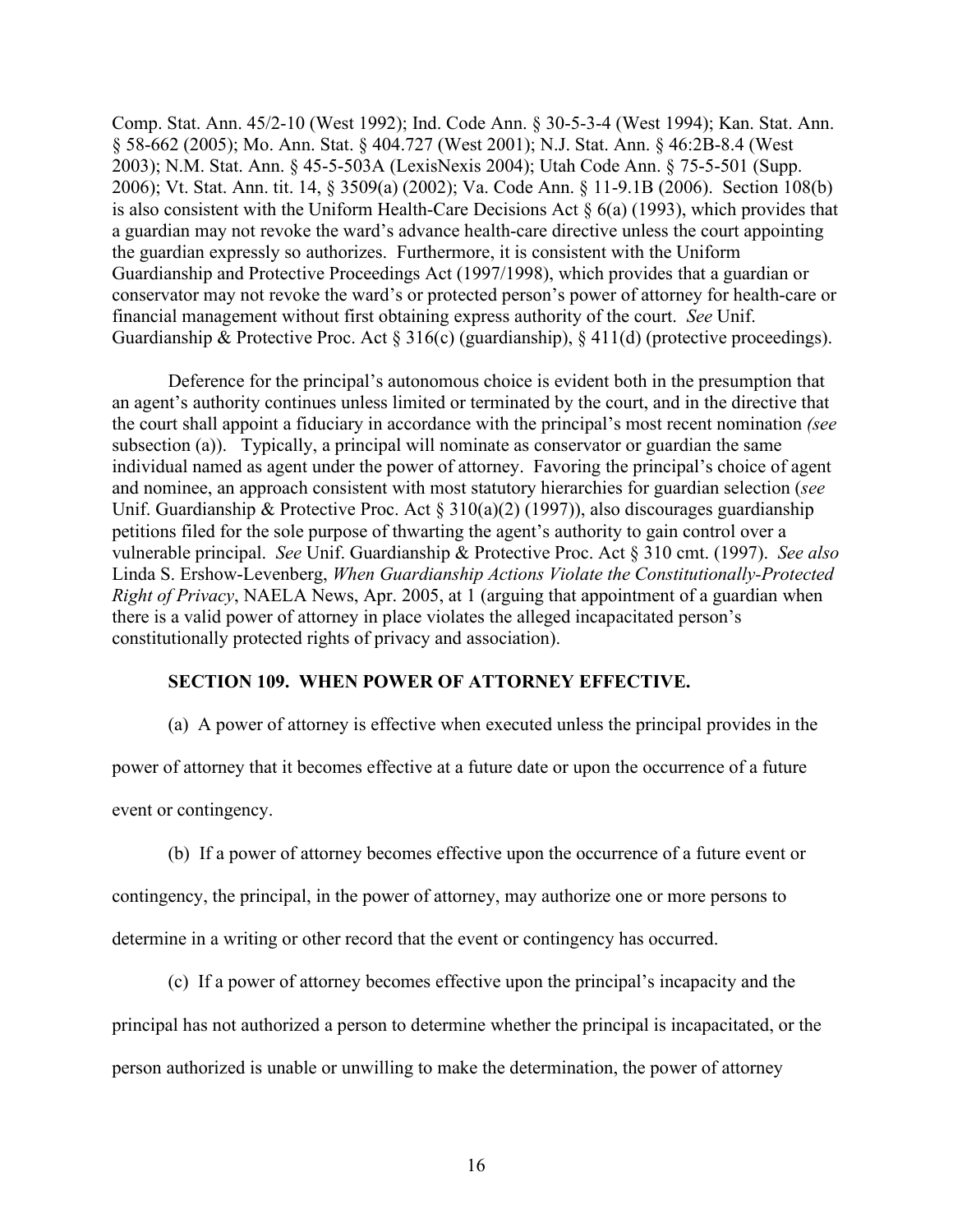becomes effective upon a determination in a writing or other record by:

(1) a physician [or licensed psychologist] that the principal is incapacitated within the meaning of Section 102(5)(A); or

(2) an attorney at law, a judge, or an appropriate governmental official that the

principal is incapacitated within the meaning of Section 102(5)(B).

(d) A person authorized by the principal in the power of attorney to determine that the

principal is incapacitated may act as the principal's personal representative pursuant to the

Health Insurance Portability and Accountability Act, Sections 1171 through 1179 of the Social

Security Act, 42 U.S.C. Section 1320d, [as amended,] and applicable regulations, to obtain

access to the principal's health-care information and communicate with the principal's health-

care provider.

*Legislative Note: The phrase "or licensed psychologist" is bracketed in subsection (c)(1) to indicate where an enacting jurisdiction should insert the appropriate designation for the mental health professional or professionals in that jurisdiction who are qualified to make capacity determinations. An enacting jurisdiction should also review its respective guardianship, conservatorship, or other protective proceedings statutes and amend, if necessary for consistency, the definition of incapacity.*

### **Comment**

This section establishes a default rule that a power of attorney is effective when executed. If the principal chooses to create what is commonly known as a "springing" or contingent power of attorney–one that becomes effective at a future date or upon a future event or contingency–the principal may authorize the agent or someone else to provide written verification that the event or contingency has occurred (subsection (b)). Because the person authorized to verify the principal's incapacitation will likely need access to the principal's health information, subsection (d) qualifies that person to act as the principal's "personal representative" for purposes of the Health Insurance Portability and Accountability Act (HIPAA). *See* 45 C.F.R. § 164.502(g)(1)- (2) (2006) (providing that for purposes of disclosing an individual's protected health information, "a covered entity must . . . treat a personal representative as the individual"). Section 109 does not, however, empower the agent to make health-care decisions for the principal. *See* Section 103 and comment (discussing exclusion from this Act of powers to make health-care decisions).

The default rule reflects a "best practices" philosophy that any agent who can be trusted to act for the principal under a springing power of attorney should be trustworthy enough to hold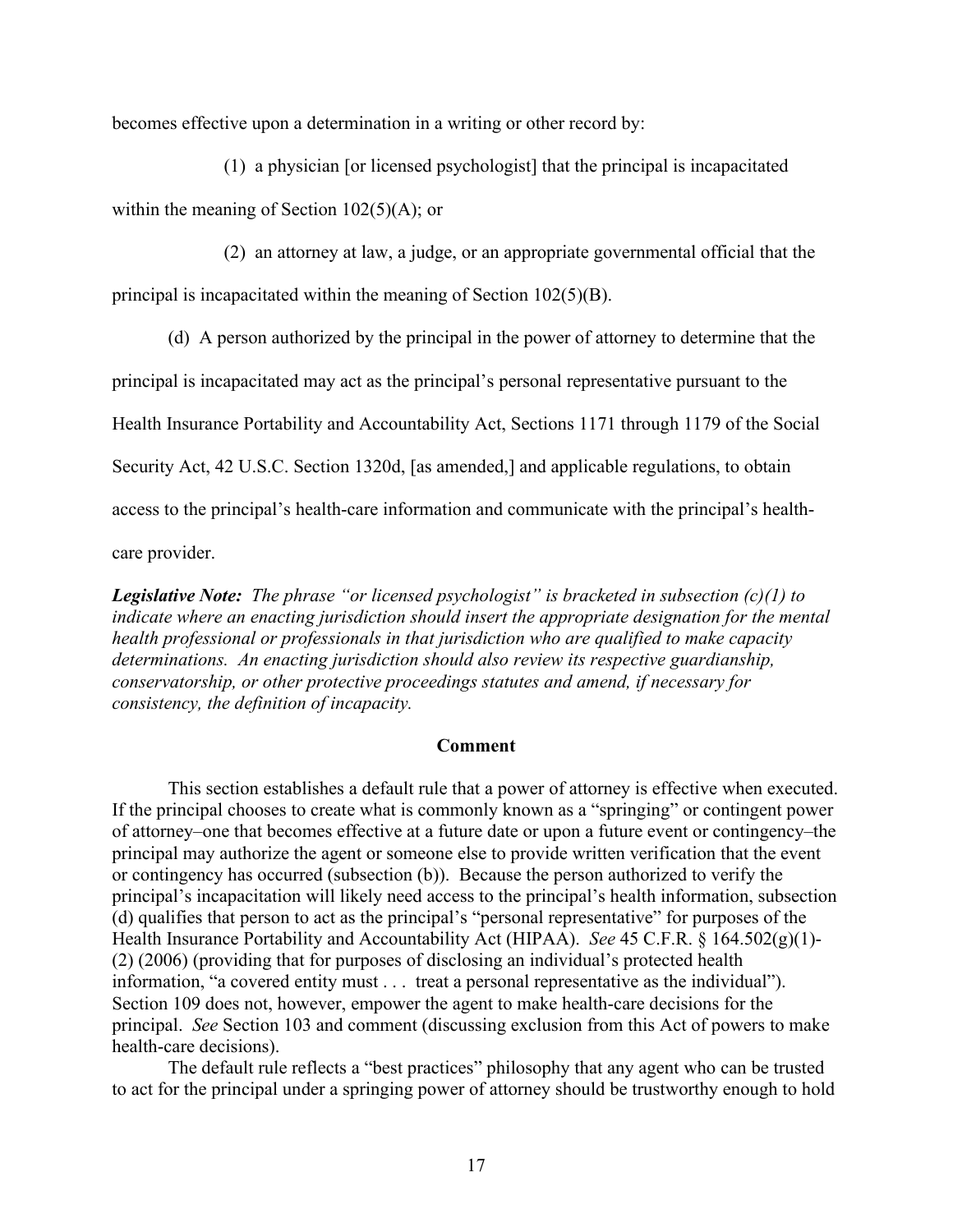an immediate power. Survey evidence suggests, however, that a significant number of principals still prefer springing powers, most likely to maintain privacy in the hope that they will never need a surrogate decision maker. *See* Linda S. Whitton, *National Durable Power of Attorney Survey Results and Analysis,* National Conference of Commissioners on Uniform State Laws, 6- 7 (2002),<http://www.law.upenn.edu/bll/ulc/dpoaa/surveyoct2002.htm> (reporting that 23% of lawyer respondents found their clients preferred springing powers, 61% reported a preference for immediate powers, and 16% saw no trend; however, 89% stated that a power of attorney statute should authorize springing powers).

If the principal's incapacity is the trigger for a springing power of attorney and the principal has not authorized anyone to make that determination, or the authorized person is unable or unwilling to make the determination, this section provides a default mechanism to trigger the power. Incapacity based on the principal's impairment may be verified by a physician or licensed psychologist (subsection  $(c)(1)$ ), and incapacity based on the principal's unavailability (*i.e.,* the principal is missing, detained, or unable to return to the United States) may be verified by an attorney at law, judge, or an appropriate governmental official (subsection (c)(2)). Examples of appropriate governmental officials who may be in a position to determine that the principal is incapacitated within the meaning of Section 102(5)(B) include an officer acting under authority of the United States Department of State or uniformed services of the United States or a sworn federal or state law enforcement officer. The default mechanism for triggering a power of attorney is available only when no incapacity determination has been made. It is not available to challenge the determination made by the principal's authorized designee.

### **SECTION 110. TERMINATION OF POWER OF ATTORNEY OR AGENT'S**

# **AUTHORITY.**

- (a) A power of attorney terminates when:
	- (1) the principal dies;
	- (2) the principal becomes incapacitated, if the power of attorney is not durable;
	- (3) the principal revokes the power of attorney;
	- (4) the power of attorney provides that it terminates;
	- (5) the purpose of the power of attorney is accomplished; or
	- (6) the principal revokes the agent's authority or the agent dies, becomes

incapacitated, or resigns, and the power of attorney does not provide for another agent to act under the power of attorney.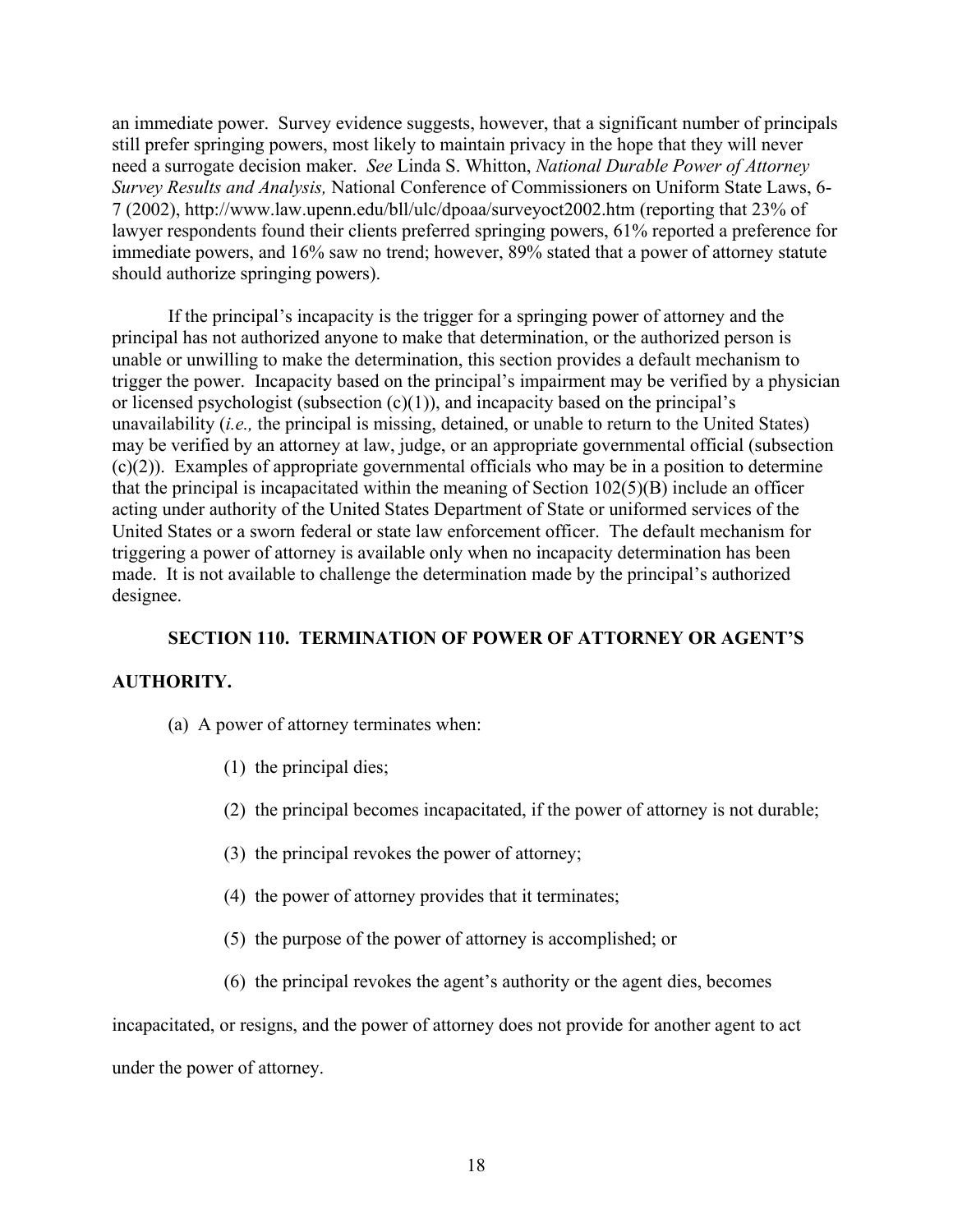(b) An agent's authority terminates when:

(1) the principal revokes the authority;

(2) the agent dies, becomes incapacitated, or resigns;

(3) an action is filed for the [dissolution] or annulment of the agent's marriage to the principal or their legal separation, unless the power of attorney otherwise provides; or

(4) the power of attorney terminates.

(c) Unless the power of attorney otherwise provides, an agent's authority is exercisable until the authority terminates under subsection (b), notwithstanding a lapse of time since the execution of the power of attorney.

(d) Termination of an agent's authority or of a power of attorney is not effective as to the agent or another person that, without actual knowledge of the termination, acts in good faith under the power of attorney. An act so performed, unless otherwise invalid or unenforceable, binds the principal and the principal's successors in interest.

(e) Incapacity of the principal of a power of attorney that is not durable does not revoke or terminate the power of attorney as to an agent or other person that, without actual knowledge of the incapacity, acts in good faith under the power of attorney. An act so performed, unless otherwise invalid or unenforceable, binds the principal and the principal's successors in interest.

(f) The execution of a power of attorney does not revoke a power of attorney previously executed by the principal unless the subsequent power of attorney provides that the previous power of attorney is revoked or that all other powers of attorney are revoked.

*Legislative Note: The word "dissolution" is bracketed in subsection (b)(3) to indicate where an enacting jurisdiction should insert that jurisdiction's term for divorce or marital dissolution.*

### **Comment**

This section addresses termination of a power of attorney or an agent's authority under a power of attorney. It first lists termination events (*see* subsections (a) and (b)), and then lists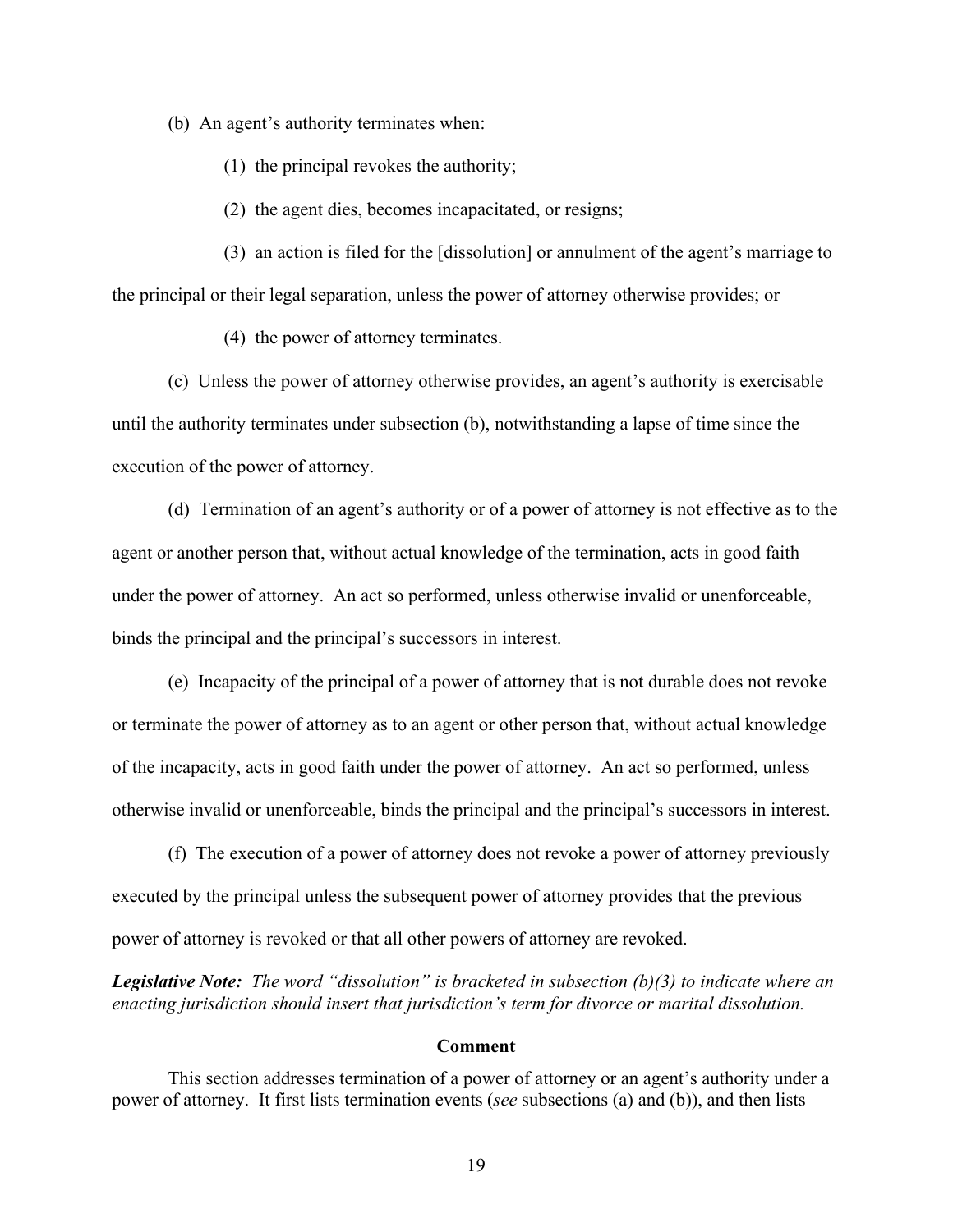circumstances that, in contrast, either do not invalidate the power of attorney (*see* subsections (c) and (f)) or the actions taken pursuant to the power of attorney (*see* subsections (d) and (e)).

Subsection (c) provides that a power of attorney under the Act does not become "stale." Unless a power of attorney provides for termination upon a certain date or after the passage of a period of time, lapse of time since execution is irrelevant to validity, a concept carried over from the Uniform Durable Power of Attorney Act (1979/1987). *See* Unif. Durable Power of Atty. Act § 1 (as amended in 1987). Similarly, subsection (f) clarifies that a subsequently executed power of attorney will not revoke a prior power of attorney by virtue of inconsistency alone. To effect a revocation, a subsequently executed power of attorney must expressly revoke a previously executed power of attorney or state that all other powers of attorney are revoked. The requirement of express revocation prevents inadvertent revocation when the principal intends for one agent to have limited authority that overlaps with broader authority held by another agent. For example, the principal who has given one agent a very broad power of attorney, including general authority with respect to real property, may later wish to give another agent limited authority to execute closing documents with respect to out-of-town real estate.

Subsections (d) and (e) emphasize that even a termination event is not effective as to the agent or person who, without actual knowledge of the termination event, acts in good faith under the power of attorney. For example, the principal's death terminates a power of attorney (*see*  subsection (a)(1)), but an agent who acts in good faith under a power of attorney without actual knowledge of the principal's death will bind the principal's successors in interest with that action (*see* subsection (d)). The same result is true if the agent knows of the principal's death, but the person who accepts the agent's apparent authority has no actual knowledge of the principal's death. *See* Restatement (Third) of Agency § 3.11 (2006) (stating that "termination of actual authority does not by itself end any apparent authority held by an agent"). *See also* Section 119(c) (stating that "[a] person that in good faith accepts an acknowledged power of attorney without actual knowledge that the power of attorney is . . . terminated . . . may rely upon the power of attorney as if the power of attorney were . . . still in effect . . . ."). These concepts are also carried forward from the Uniform Durable Power of Attorney Act (1979/1987). *See* Unif. Durable Power Atty. Act § 4 (1987).

Of special note in the list of termination events is subsection  $(b)(3)$  which provides that a spouse-agent's authority is revoked when an action is filed for the dissolution or annulment of the agent's marriage to the principal, or their legal separation. Although the filing of an action for dissolution or annulment might render a principal particularly vulnerable to self-interested actions by a spouse-agent, subsection  $(b)(3)$  is not mandatory and may be overridden in the power of attorney. There may be special circumstances precipitating the dissolution, such as catastrophic illness and the need for public benefits, that would prompt the principal to specify that the agent's authority continues notwithstanding dissolution, annulment or legal separation.

#### **SECTION 111. COAGENTS AND SUCCESSOR AGENTS.**

(a) A principal may designate two or more persons to act as coagents. Unless the power

of attorney otherwise provides, each coagent may exercise its authority independently.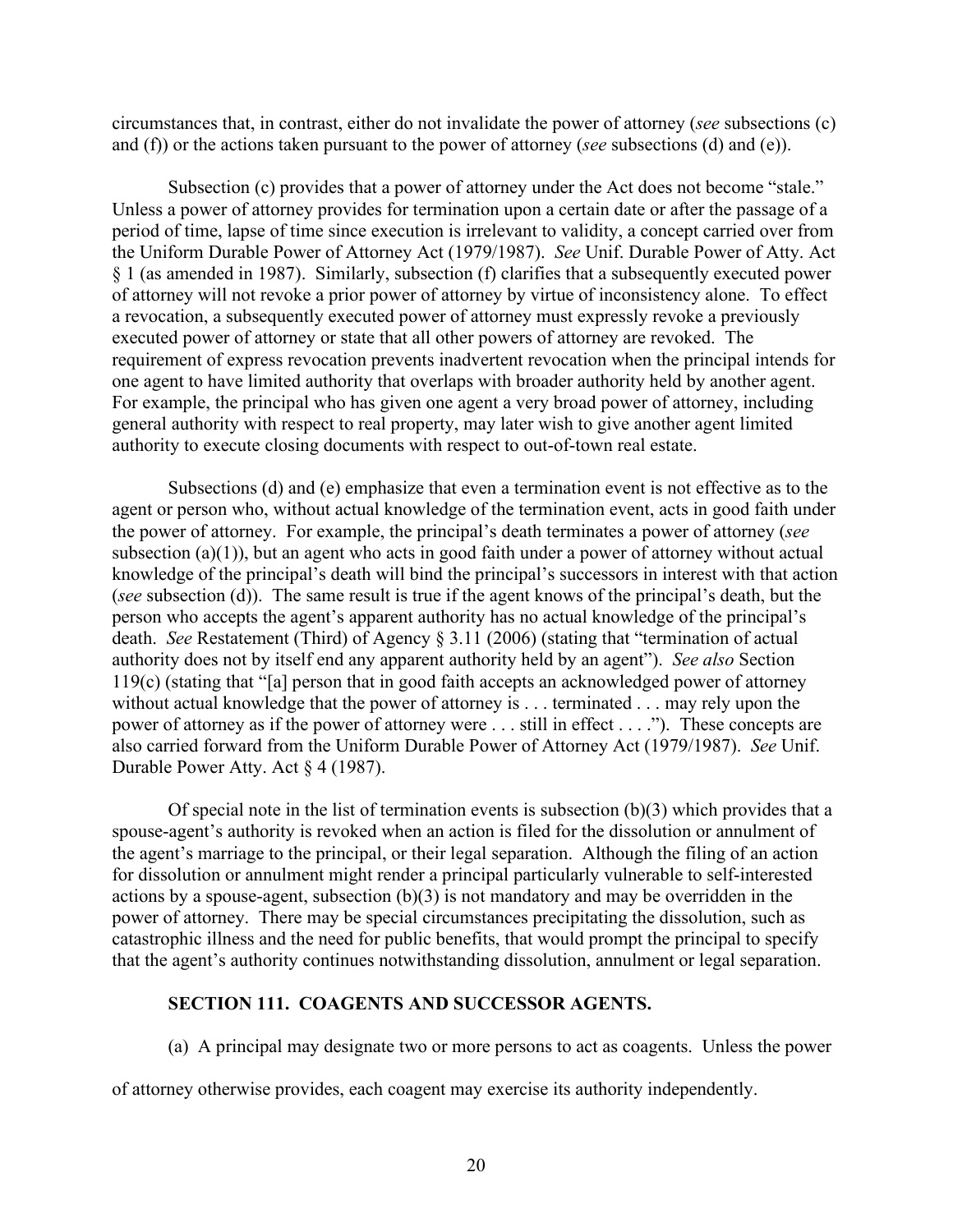(b) A principal may designate one or more successor agents to act if an agent resigns, dies, becomes incapacitated, is not qualified to serve, or declines to serve. A principal may grant authority to designate one or more successor agents to an agent or other person designated by name, office, or function. Unless the power of attorney otherwise provides, a successor agent:

(1) has the same authority as that granted to the original agent; and

(2) may not act until all predecessor agents have resigned, died, become incapacitated, are no longer qualified to serve, or have declined to serve.

(c) Except as otherwise provided in the power of attorney and subsection (d), an agent that does not participate in or conceal a breach of fiduciary duty committed by another agent, including a predecessor agent, is not liable for the actions of the other agent.

(d) An agent that has actual knowledge of a breach or imminent breach of fiduciary duty by another agent shall notify the principal and, if the principal is incapacitated, take any action reasonably appropriate in the circumstances to safeguard the principal's best interest. An agent that fails to notify the principal or take action as required by this subsection is liable for the reasonably foreseeable damages that could have been avoided if the agent had notified the principal or taken such action.

#### **Comment**

This section provides several default rules that merit careful consideration by the principal. Subsection (a) states that if a principal names coagents, each coagent may exercise its authority independently unless otherwise directed in the power of attorney. The Act adopts this default position to discourage the practice of executing separate, co-extensive powers of attorney in favor of different agents, and to facilitate transactions with persons who are reluctant to accept a power of attorney from only one of two or more named agents. This default rule should not, however, be interpreted as encouraging the practice of naming coagents. For a principal who can still monitor the activities of an agent, naming coagents multiplies monitoring responsibilities and significantly increases the risk that inconsistent actions will be taken with the principal's property. For the incapacitated principal, the risk is even greater that coagents will use the power of attorney to vie for control of the principal and the principal's property. Although the principal can override the default rule by requiring coagents to act by majority or unanimous consensus,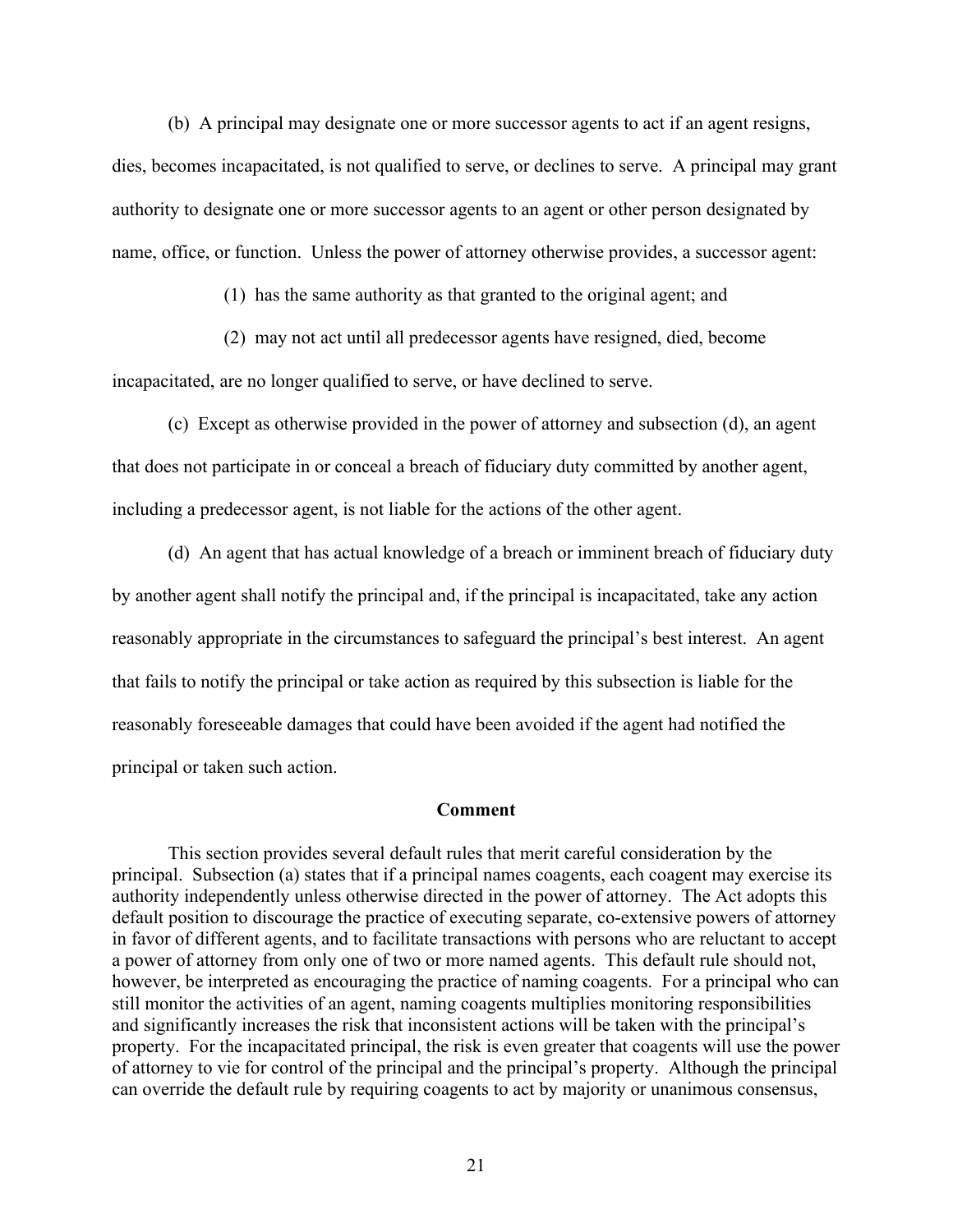such a requirement impedes use of the power of attorney, especially among agents who do not share close physical or philosophical proximity. A more prudent practice is generally to name one original agent and one or more successor agents. If desirable, a principal may give the original agent authority to delegate the agent's authority during periods when the agent is temporarily unavailable to serve (*see* Section 201(a)(5)).

Subsection (b) states that unless a power of attorney otherwise provides, a successor agent has the same authority as that granted to the original agent. While this default provision ensures that the scope of authority granted to the original agent can be carried forward by successors, a principal may want to consider whether a successor agent is an appropriate person to exercise all of the authority given to the original agent. For example, authority to make gifts, to create, amend, or revoke an inter vivos trust, or to create or change survivorship and beneficiary designations (*see* Section 201(a)) may be appropriate for a spouse-agent, but not for an adult child who is named as the successor agent.

Subsection (c) provides a default rule that an agent is not liable for the actions of another agent unless the agent participates in or conceals the breach of fiduciary duty committed by that other agent. Consequently, absent specification to the contrary in the power of attorney, an agent has no duty to monitor another agent's conduct. However, subsection (d) does require that an agent that has actual knowledge of a breach or imminent breach of fiduciary duty must notify the principal, and if the principal is incapacitated, take reasonably appropriate action to safeguard the principal's best interest. Subsection (d) provides that if an agent fails to notify the principal or to take action to safeguard the principal's best interest, that agent is only liable for the reasonably foreseeable damages that could have been avoided had the agent provided the required notification.

### **SECTION 112. REIMBURSEMENT AND COMPENSATION OF AGENT.** Unless

the power of attorney otherwise provides, an agent is entitled to reimbursement of expenses

reasonably incurred on behalf of the principal and to compensation that is reasonable under the

circumstances.

#### **Comment**

This section provides a default rule that an agent is entitled to reimbursement of expenses reasonably incurred on behalf of the principal and to reasonable compensation. While it is unlikely that a principal would choose to alter the default rule as to expenses, a principal's circumstances may warrant including limitations in the power of attorney as to the categories of expenses the agent may incur; likewise, the principal may choose to specify the terms of compensation rather than leave that determination to a reasonableness standard. Although many family-member agents serve without compensation, payment of compensation to the agent may be advantageous to the principal in circumstances where the principal needs to spend down income or resources to meet qualifications for public benefits.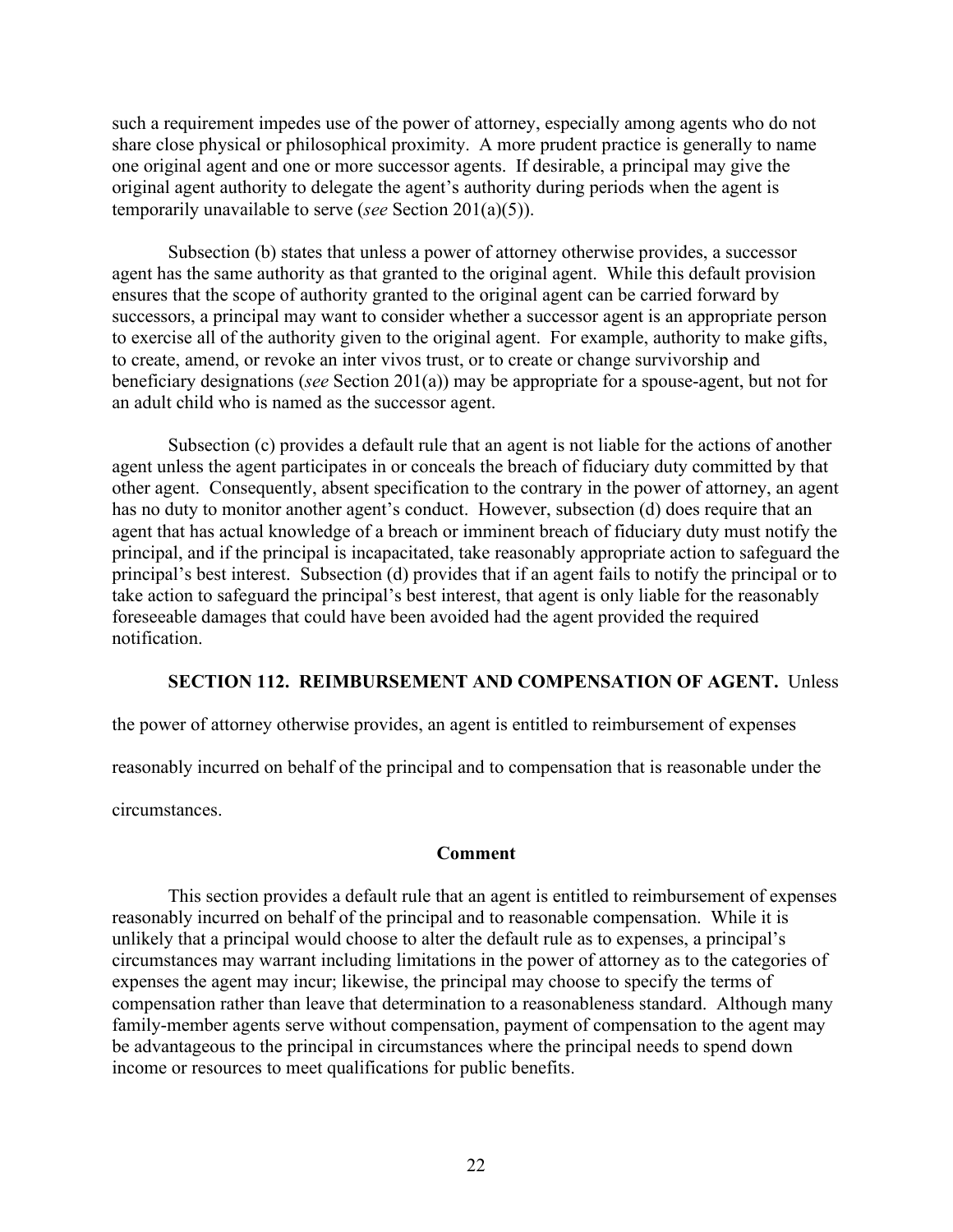**SECTION 113. AGENT'S ACCEPTANCE.** Except as otherwise provided in the

power of attorney, a person accepts appointment as an agent under a power of attorney by exercising authority or performing duties as an agent or by any other assertion or conduct indicating acceptance.

## **Comment**

This section establishes a default rule for agent acceptance of appointment under a power of attorney. Unless a different method is provided in the power of attorney, an agent's acceptance occurs upon exercise of authority, performance of duties, or any other assertion or conduct indicating acceptance. Acceptance is the critical reference point for commencement of the agency relationship and the imposition of fiduciary duties (*see* Section 114(a)). Because a person may be unaware that the principal has designated the person as an agent in a power of attorney, clear demarcation of when an agency relationship commences is necessary to protect both the principal and the agent. *See* Karen E. Boxx, *The Durable Power of Attorney's Place in the Family of Fiduciary Relationships*, 36 Ga. L. Rev. 1, 41 (2001) (noting that "fiduciary duties should be imposed only to the extent the attorney-in-fact knows of the role, is able to accept responsibility, and affirmatively accepts"). The Act also provides a default method for agent resignation (*see* Section 118), which terminates the agency relationship (*see* Section 110(b)(2)).

## **SECTION 114. AGENT'S DUTIES.**

(a) Notwithstanding provisions in the power of attorney, an agent that has accepted

appointment shall:

(1) act in accordance with the principal's reasonable expectations to the extent

actually known by the agent and, otherwise, in the principal's best interest;

- (2) act in good faith; and
- (3) act only within the scope of authority granted in the power of attorney.
- (b) Except as otherwise provided in the power of attorney, an agent that has accepted

appointment shall:

- (1) act loyally for the principal's benefit;
- (2) act so as not to create a conflict of interest that impairs the agent's ability to

act impartially in the principal's best interest;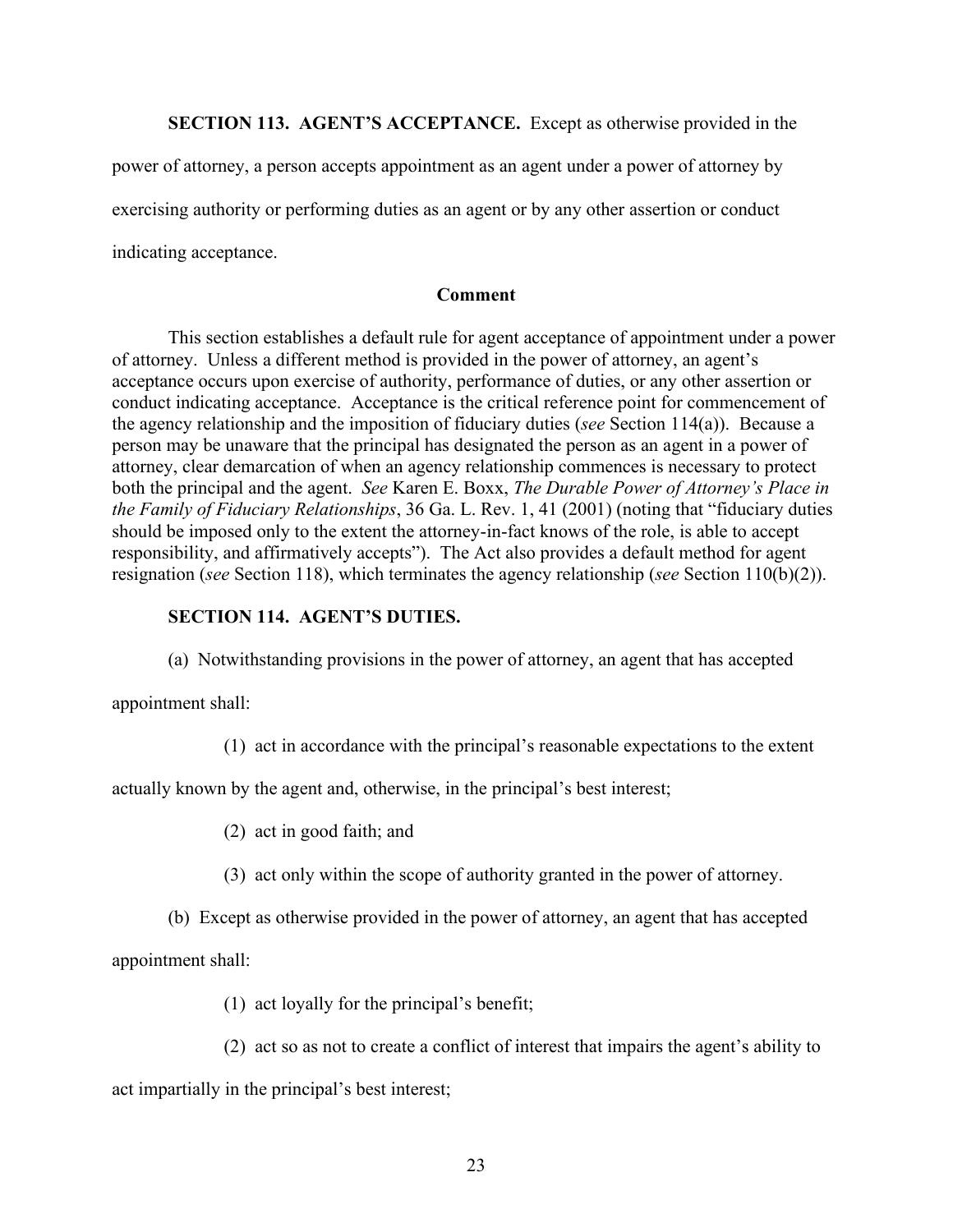(3) act with the care, competence, and diligence ordinarily exercised by agents in similar circumstances;

(4) keep a record of all receipts, disbursements, and transactions made on behalf of the principal;

(5) cooperate with a person that has authority to make health-care decisions for the principal to carry out the principal's reasonable expectations to the extent actually known by the agent and, otherwise, act in the principal's best interest; and

(6) attempt to preserve the principal's estate plan, to the extent actually known by the agent, if preserving the plan is consistent with the principal's best interest based on all relevant factors, including:

(A) the value and nature of the principal's property;

(B) the principal's foreseeable obligations and need for maintenance;

(C) minimization of taxes, including income, estate, inheritance,

generation-skipping transfer, and gift taxes; and

(D) eligibility for a benefit, a program, or assistance under a statute or regulation.

(c) An agent that acts in good faith is not liable to any beneficiary of the principal's estate plan for failure to preserve the plan.

(d) An agent that acts with care, competence, and diligence for the best interest of the principal is not liable solely because the agent also benefits from the act or has an individual or conflicting interest in relation to the property or affairs of the principal.

(e) If an agent is selected by the principal because of special skills or expertise possessed by the agent or in reliance on the agent's representation that the agent has special skills or

24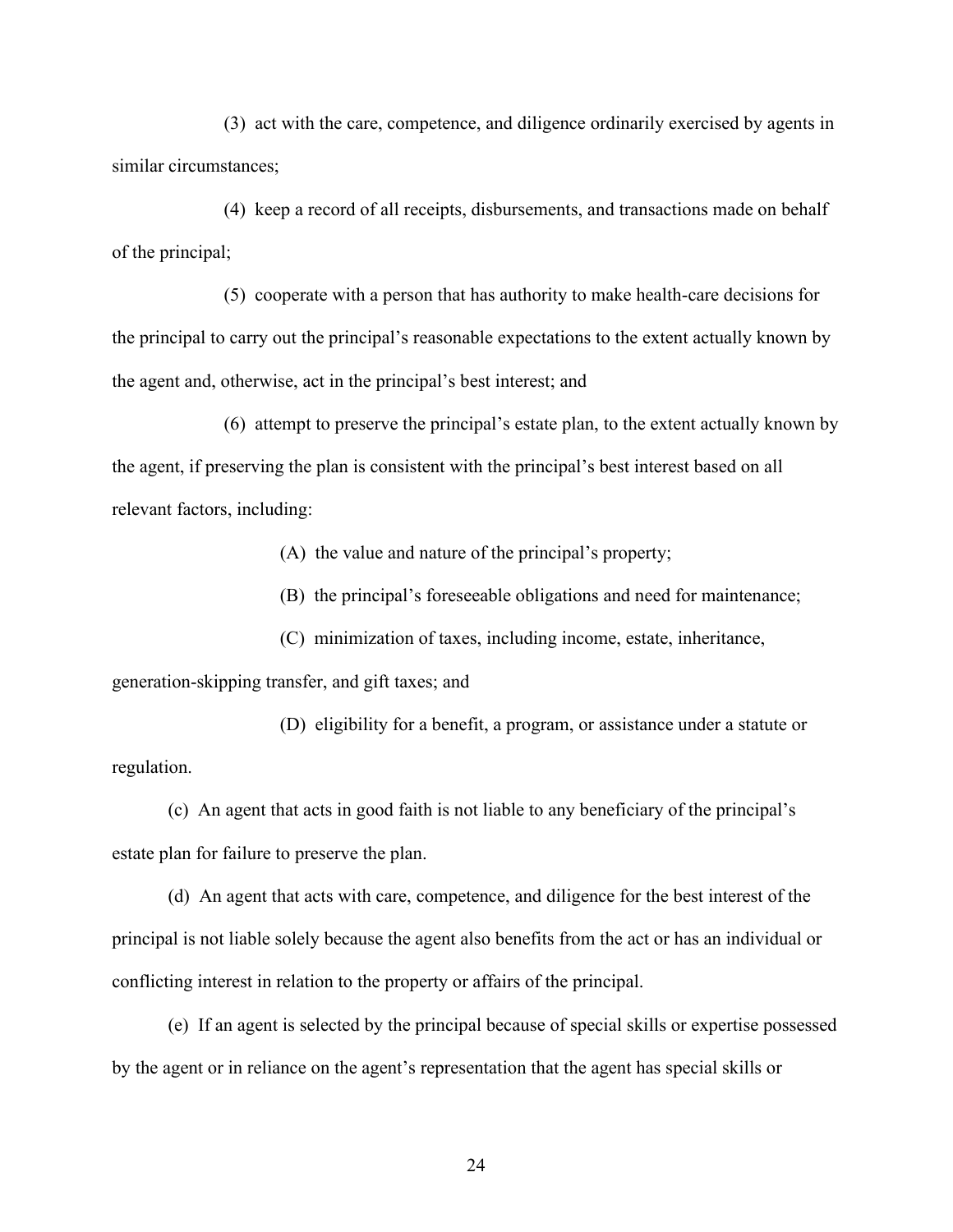expertise, the special skills or expertise must be considered in determining whether the agent has acted with care, competence, and diligence under the circumstances.

(f) Absent a breach of duty to the principal, an agent is not liable if the value of the principal's property declines.

(g) An agent that exercises authority to delegate to another person the authority granted by the principal or that engages another person on behalf of the principal is not liable for an act, error of judgment, or default of that person if the agent exercises care, competence, and diligence in selecting and monitoring the person.

(h) Except as otherwise provided in the power of attorney, an agent is not required to disclose receipts, disbursements, or transactions conducted on behalf of the principal unless ordered by a court or requested by the principal, a guardian, a conservator, another fiduciary acting for the principal, a governmental agency having authority to protect the welfare of the principal, or, upon the death of the principal, by the personal representative or successor in interest of the principal's estate. If so requested, within 30 days the agent shall comply with the request or provide a writing or other record substantiating why additional time is needed and shall comply with the request within an additional 30 days.

#### **Comment**

Although well settled that an agent under a power of attorney is a fiduciary, there is little clarity in state power of attorney statutes about what that means. *See generally* Karen E. Boxx, *The Durable Power of Attorney's Place in the Family of Fiduciary Relationships*, 36 Ga. L. Rev. 1 (2001); Carolyn L. Dessin, *Acting as Agent under a Financial Durable Power of Attorney: An Unscripted Role*, 75 Neb. L. Rev. 574 (1996). Among states that address agent duties, the standard of care varies widely and ranges from a due care standard (*see, e.g.*, 755 Ill. Comp. Stat. Ann. 45/2-7 (West 1992); Ind. Code Ann. § 30-5-6-2 (West 1994)) to a trustee-type standard (*see, e.g.,* Fla. Stat. Ann. § 709.08(8) (West 2000 & Supp. 2006); Mo. Ann. Stat. § 404.714 (West 2001)). Section 114 clarifies agent duties by articulating minimum mandatory duties (subsection (a)) as well as default duties that can be modified or omitted by the principal (subsection (b)).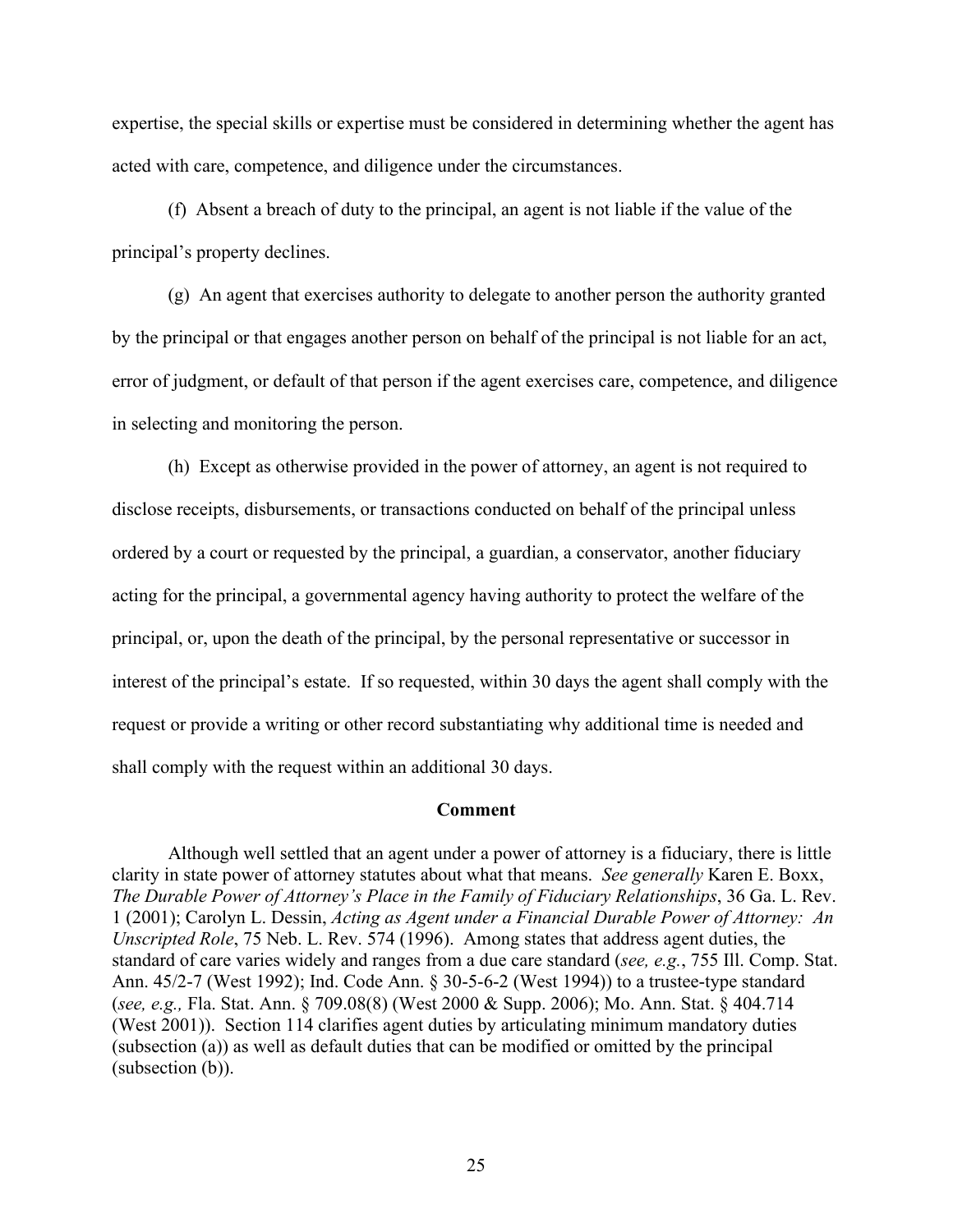The mandatory duties–acting in accordance with the principal's reasonable expectations, if known, and otherwise in the principal's best interest; acting in good faith; and acting only within the scope of authority granted–may not be altered in the power of attorney. Establishing the principal's reasonable expectations as the primary guideline for agent conduct is consistent with a policy preference for "substituted judgment" over "best interest" as the surrogate decision-making standard that better protects an incapacitated person's self-determination interests. *See* Wingspan–The Second National Guardianship Conference, *Recommendations*, 31 Stetson L. Rev. 595, 603 (2002). *See also* Unif. Guardianship & Protective Proc. Act § 314(a) (1997).

The Act does not require, nor does common practice dictate, that the principal state expectations or objectives in the power of attorney. In fact, one of the advantages of a power of attorney over a trust or guardianship is the flexibility and informality with which an agent may exercise authority and respond to changing circumstances. However, when a principal's subjective expectations are potentially inconsistent with an objective best interest standard, good practice suggests memorializing those expectations in a written and admissible form as a precaution against later challenges to the agent's conduct (*see* Section 116).

If a principal's expectations potentially conflict with a default duty under the Act, then stating the expectations in the power of attorney, or altering the default rule to accommodate the expectations, or both, is advisable. For example, a principal may want to invest in a business owned by a family member who is also the agent in order to improve the economic position of the agent and the agent's family. Without the principal's clear expression of this objective, investment by the agent of the principal's property in the agent's business may be viewed as breaching the default duty to act loyally for the principal's benefit (subsection (b)(1)) or the default duty to avoid conflicts of interest that impair the agent's ability to act impartially for the principal's best interest (subsection (b)(2)).

Two default duties in this section protect the principal's previously-expressed choices. These are the duty to cooperate with the person authorized to make health-care decisions for the principal (subsection  $(b)(5)$ ) and the duty to preserve the principal's estate plan (subsection (b)(6)). However, an agent has a duty to preserve the principal's estate plan only to the extent the plan is actually known to the agent and only if preservation of the estate plan is consistent with the principal's best interest. Factors relevant to determining whether preservation of the estate plan is in the principal's best interest include the value of the principal's property, the principal's need for maintenance, minimization of taxes, and eligibility for public benefits. The Act protects an agent from liability for failure to preserve the estate plan if the agent has acted in good faith (subsection (c)).

Subsection (d) provides that an agent acting with care, competence, and diligence for the best interest of the principal is not liable solely because the agent also benefits from the act or has a conflict of interest. This position is a departure from the traditional common law duty of loyalty which required an agent to act solely for the benefit of the principal. *See* Restatement (Second) of Agency § 387 (1958); *see also* Unif. Trust Code § 802(a) (2003) (requiring a trustee to administer a trust "solely in the interests" of the beneficiary). Subsection (d) is modeled after state statutes which provide that loyalty to the principal can be compatible with an incidental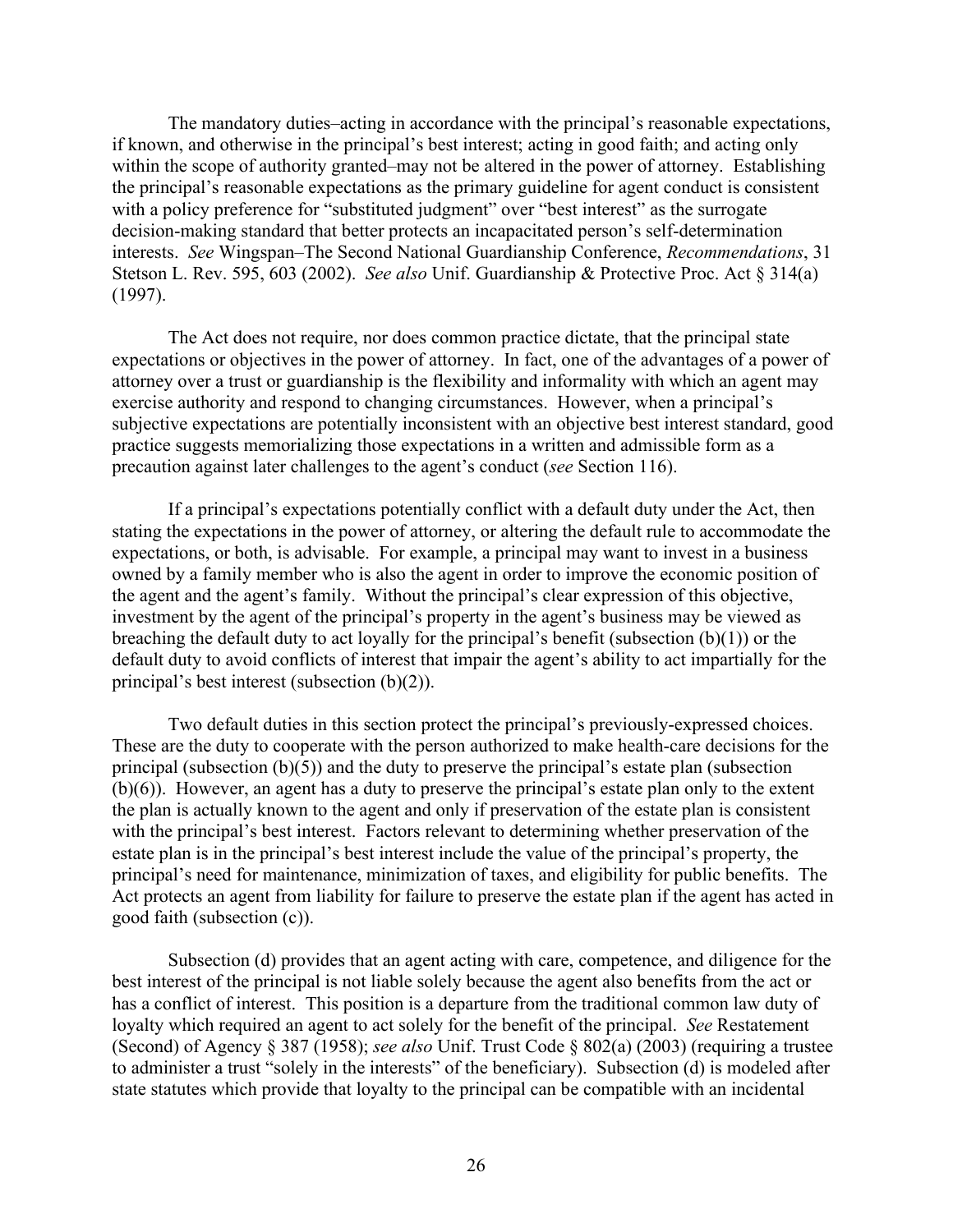benefit to the agent. *See* Cal. Prob. Code § 4232(b) (West Supp. 2006); 755 Ill. Comp. Stat. Ann. 45/2-7 (West 1992); Ind. Code Ann. § 30-5-9-2 (West 1994 & Supp. 2005). The Restatement (Third) of Agency § 8.01 (2006) also contemplates that loyal service to the principal may be concurrently beneficial to the agent (*see* Reporter's note a). *See also* John H. Langbein, *Questioning the Trust Law Duty of Loyalty: Sole Interest or Best Interest?*, 114 Yale L.J. 929, 943 (2005) (arguing that the sole interest test for loyalty should be replaced by the best interest test). The public policy which favors best interest over sole interest as the benchmark for agent loyalty comports with the practical reality that most agents under powers of attorney are family members who have inherent conflicts of interest with the principal arising from joint property ownership or inheritance expectations.

Subsection (e) provides additional protection for a principal who has selected an agent with special skills or expertise by requiring that such skills or expertise be considered when evaluating the agent's conduct. If a principal chooses to appoint a family member or close friend to serve as an agent, but does not intend that agent to serve under a higher standard because of special skills or expertise, the principal should consider including an exoneration provision within the power of attorney (*see* comment to Section 115).

Subsections (f) and (g) state protections for an agent that are similar in scope to those applicable to a trustee. Subsection (f) holds an agent harmless for decline in the value of the principal's property absent a breach of fiduciary duty (*cf.* Unif. Trust Code § 1003(b) (2003)). Subsection (g) holds an agent harmless for the conduct of a person to whom the agent has delegated authority, or who has been engaged by the agent on the principal's behalf, provided the agent has exercised care, competence, and diligence in selecting and monitoring the person (*cf.*  Unif. Trust Code § 807(c) (2003).

Subsection (h) codifies the agent's common law duty to account to a principal (*see*  Restatement (Third) of Agency § 8.12 (2006); Restatement (First) of Agency § 382 (1933)). Rather than create an affirmative duty of periodic accounting, subsection (h) states that the agent is not required to disclose receipts, disbursements or transactions unless ordered by a court or requested by the principal, a fiduciary acting for the principal, or a governmental agency with authority to protect the welfare of the principal. If the principal is deceased, the principal's personal representative or successor in interest may request an agent to account. While there is no affirmative duty to account unless ordered by the court or requested by one of the foregoing persons, subsection (b)(4) does create a default duty to keep records.

The narrow categories of persons that may request an agent to account are consistent with the premise that a principal with capacity should control to whom the details of financial transactions are disclosed. If a principal becomes incapacitated or dies, then the principal's fiduciary or personal representative may succeed to that monitoring function. The inclusion of a governmental agency (such as Adult Protective Services) in the list of persons that may request an agent to account is patterned after state legislative trends and is a response to growing national concern about financial abuse of vulnerable persons. *See* 755 Ill. Comp. Stat. Ann. 45/2-7.5 (West Supp. 2006 & 2006 Ill. Legis. Serv. 1754); 20 Pa. Cons. Stat. Ann. § 5604(d) (West 2005); Vt. Stat. Ann. tit.14, § 3510(b) (2002 & 2006-3 Vt. Adv. Legis. Serv. 228). *See generally* Donna J. Rabiner, David Brown & Janet O'Keeffe, *Financial Exploitation of Older Persons:*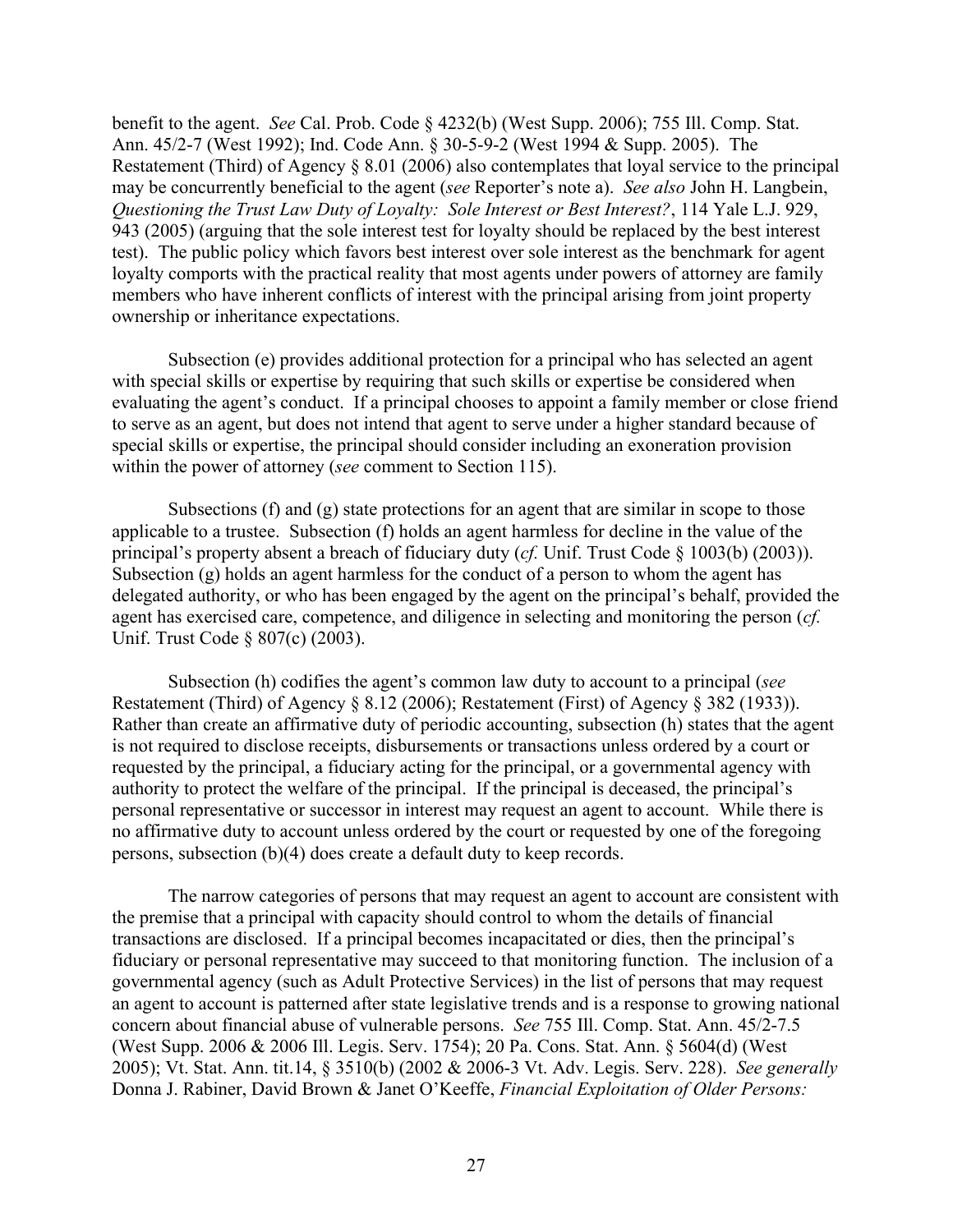*Policy Issues and Recommendations for Addressing Them*, 16 J. Elder Abuse & Neglect 65 (2004). As an additional protective counter-measure to the narrow categories of persons who may request an agent to account, the Act contains a broad standing provision for seeking judicial review of an agent's conduct. *See* Section 116 and Comment.

# **SECTION 115. EXONERATION OF AGENT.** A provision in a power of attorney

relieving an agent of liability for breach of duty is binding on the principal and the principal's

successors in interest except to the extent the provision:

(1) relieves the agent of liability for breach of duty committed dishonestly, with an

improper motive, or with reckless indifference to the purposes of the power of attorney or the

best interest of the principal; or

(2) was inserted as a result of an abuse of a confidential or fiduciary relationship with the

principal.

### **Comment**

This section permits a principal to exonerate an agent from liability for breach of fiduciary duty, but prohibits exoneration for a breach committed dishonestly, with improper motive, or with reckless indifference to the purposes of the power of attorney or the best interest of the principal. The mandatory minimum standard of conduct required of an agent is equivalent to the good faith standard applicable to trustees. A trustee's failure to adhere to that standard cannot be excused by language in the trust instrument. *See* Unif. Trust Code § 1008 cmt. (2003) (noting that "a trustee must always act in good faith with regard to the purposes of the trust and the interests of the beneficiaries"). *See also* Section 102(4) (defining good faith for purposes of the Act as "honesty in fact"). Section 115 provides, as an additional measure of protection for the principal, that an exoneration provision is not binding if it was inserted as the result of abuse of a confidential or fiduciary relationship with the principal. While as a matter of good practice an exoneration provision should be the exception rather than the rule, its inclusion in a power of attorney may be useful in meeting particular objectives of the principal. For example, if the principal is concerned that contentious family members will attack the agent's conduct in order to gain control of the principal's assets, an exoneration provision may deter such action or minimize the likelihood of success on the merits.

# **SECTION 116. JUDICIAL RELIEF.**

(a) The following persons may petition a court to construe a power of attorney or review

the agent's conduct, and grant appropriate relief: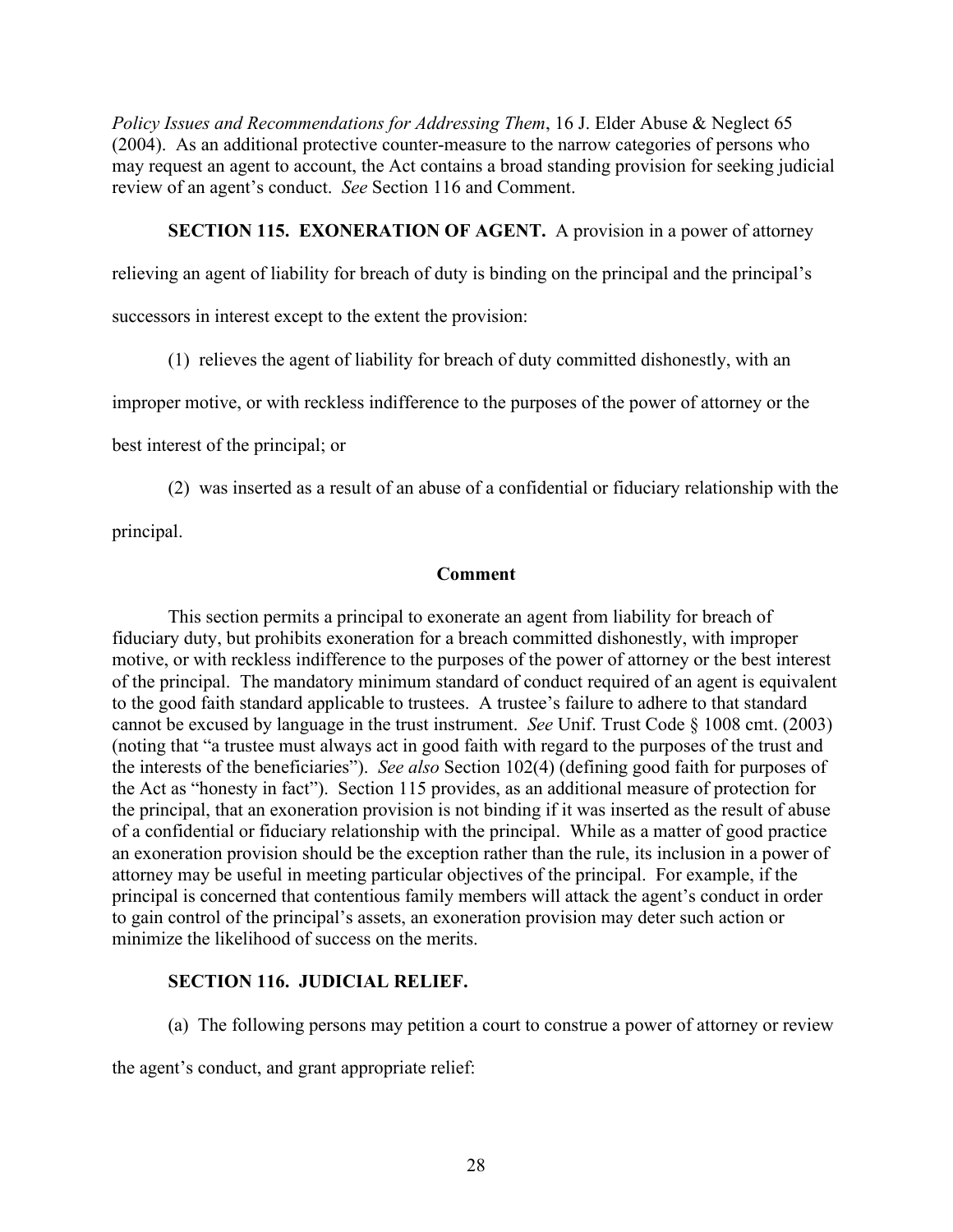(1) the principal or the agent;

(2) a guardian, conservator, or other fiduciary acting for the principal;

(3) a person authorized to make health-care decisions for the principal;

(4) the principal's spouse, parent, or descendant;

(5) an individual who would qualify as a presumptive heir of the principal;

(6) a person named as a beneficiary to receive any property, benefit, or

contractual right on the principal's death or as a beneficiary of a trust created by or for the principal that has a financial interest in the principal's estate;

(7) a governmental agency having regulatory authority to protect the welfare of the principal;

(8) the principal's caregiver or another person that demonstrates sufficient

interest in the principal's welfare; and

(9) a person asked to accept the power of attorney.

(b) Upon motion by the principal, the court shall dismiss a petition filed under this

section, unless the court finds that the principal lacks capacity to revoke the agent's authority or the power of attorney.

### **Comment**

The primary purpose of this section is to protect vulnerable or incapacitated principals against financial abuse. Subsection (a) sets forth broad categories of persons who have standing to petition the court for construction of the power of attorney or review of the agent's conduct, including in the list a "person that demonstrates sufficient interest in the principal's welfare" (subsection  $(a)(8)$ ). Allowing any person with sufficient interest to petition the court is the approach taken by the majority of states that have standing provisions. *See* Cal. Prob. Code § 4540 (West Supp. 2006); Colo. Rev. Stat. Ann. § 15-14-609 (West 2005); 755 Ill. Comp. Stat. Ann. 45/2-10 (West 1992); Ind. Code Ann. § 30-5-3-5 (West 1994); Kan. Stat. Ann.§ 58-662 (2005); Mo. Ann. Stat. § 404.727 (West 2001); N.H. Rev. Stat. Ann. § 506:7 (LexisNexis 1997 & Supp. 2005); Wash. Rev. Code Ann. § 11.94.100 (Supp. 2006); Wis. Stat. Ann. § 243.07(6r) (West 2001). *But cf.* 20 Pa. Cons. Stat. Ann. § 5604 (West 2005) (limiting standing to an agency acting pursuant to the Older Adults Protective Services Act); Vt. Stat. Ann. tit.14, § 3510(b)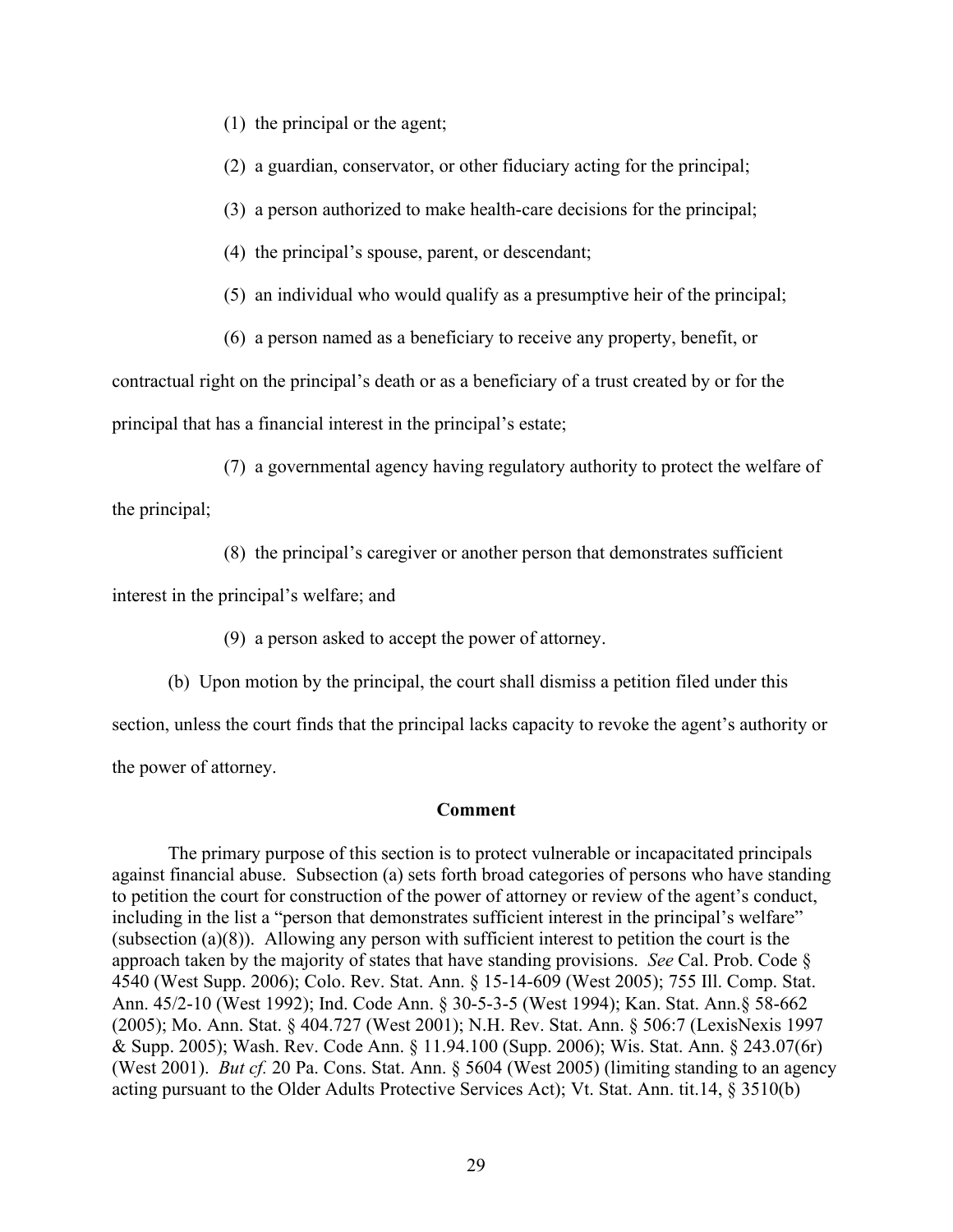(2002 & 2006-3 Vt. Adv. Legis. Serv. 228) (limiting standing to the commissioner of disabilities, aging, and independent living).

In addition to providing a means for detecting and redressing financial abuse by agents, this section protects the self-determination rights of principals. Subsection (b) states that the court must dismiss a petition upon the principal's motion unless the court finds that the principal lacks the capacity to revoke the agent's authority or the power of attorney. Contrasted with the breadth of Section 116 is Section 114(h) which narrowly limits the persons who can request an agent to account for transactions conducted on the principal's behalf. The rationale for narrowly restricting who may request an agent to account is the preservation of the principal's financial privacy. *See* Section 114 Comment. Section 116 operates as a check-and-balance on the narrow scope of Section 114(h) and provides what, in many circumstances, may be the only means to detect and stop agent abuse of an incapacitated principal.

# **SECTION 117. AGENT'S LIABILITY.** An agent that violates this [act] is liable to

the principal or the principal's successors in interest for the amount required to:

(1) restore the value of the principal's property to what it would have been had the

violation not occurred; and

(2) reimburse the principal or the principal's successors in interest for the attorney's fees

and costs paid on the agent's behalf.

# **Comment**

This section provides that an agent's liability for violating the Act includes not only the amount necessary to restore the principal's property to what it would have been had the violation not occurred, but also any amounts for attorney's fees and costs advanced from the principal's property on the agent's behalf. This section does not, however, limit the agent's liability exposure to these amounts. Pursuant to Section 123, remedies under the Act are not exclusive. If a jurisdiction has enacted separate statutes to deal with financial abuse, an agent may face additional civil or criminal liability. For a discussion of state statutory responses to financial abuse, see Carolyn L. Dessin, *Financial Abuse of the Elderly: Is the Solution a Problem?*, 34 McGeorge L. Rev. 267 (2003).

# **SECTION 118. AGENT'S RESIGNATION; NOTICE.** Unless the power of attorney

provides a different method for an agent's resignation, an agent may resign by giving notice to

the principal and, if the principal is incapacitated:

(1) to the [conservator or guardian], if one has been appointed for the principal, and a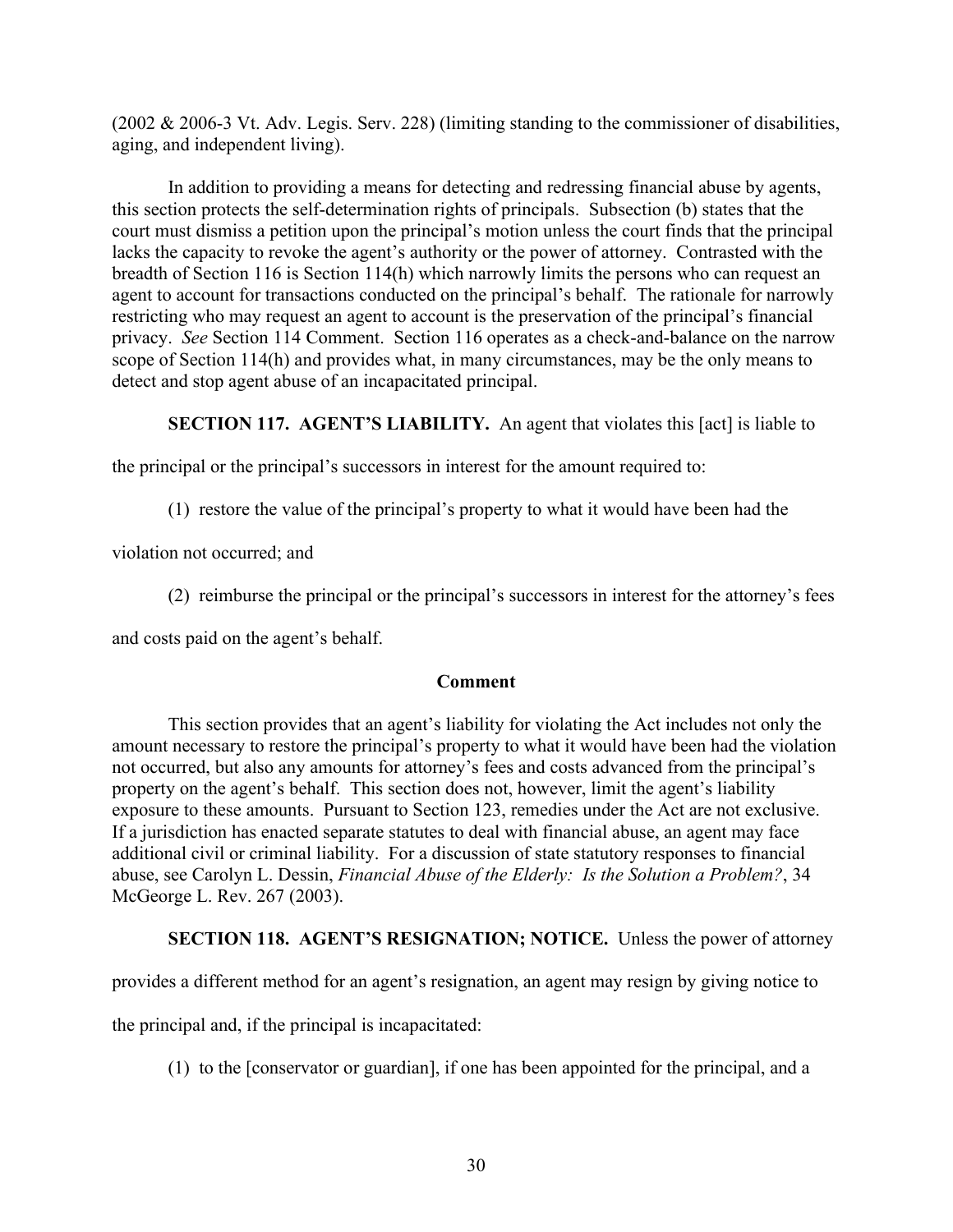coagent or successor agent; or

(2) if there is no person described in paragraph (1), to:

(A) the principal's caregiver;

(B) another person reasonably believed by the agent to have sufficient interest in

the principal's welfare; or

(C) a governmental agency having authority to protect the welfare of the

principal.

*Legislative Note: The brackets in this section indicate where the enacting jurisdiction should review its respective guardianship, conservatorship, or other protective proceedings statutes and amend, if necessary for consistency, the bracketed language.*

#### **Comment**

Section 118 provides a default procedure for an agent's resignation. An agent who no longer wishes to serve should formally resign in order to establish a clear demarcation of the end of the agent's authority and to minimize gaps in fiduciary responsibility before a successor accepts the office. If the principal still has capacity when the agent wishes to resign, this section requires only that the agent give notice to the principal. If, however, the principal is incapacitated, the agent must, in addition to giving notice to the principal, give notice as set forth in paragraphs (1) or (2).

Paragraph (1) provides that notice must be given to a fiduciary, if one has been appointed, and to a coagent or successor agent, if any. If the principal does not have an appointed fiduciary and no coagent or successor agent is named in the power of attorney, then the agent may choose among the notice options in paragraph (2). Paragraph (2) permits the resigning agent to give notice to the principal's caregiver, a person reasonably believed to have sufficient interest in the principal's welfare, or a governmental agency having authority to protect the welfare of the principal. The choice among these options is intentionally left to the agent's discretion and is governed by the same standards as apply to other agent conduct. *See* Section 114(a) (requiring the agent to act in accordance with the principal's reasonable expectations, if known, and otherwise in the principal's best interest).

#### **SECTION 119. ACCEPTANCE OF AND RELIANCE UPON ACKNOWLEDGED**

## **POWER OF ATTORNEY.**

(a) For purposes of this section and Section 120, "acknowledged" means purportedly

verified before a notary public or other individual authorized to take acknowledgements.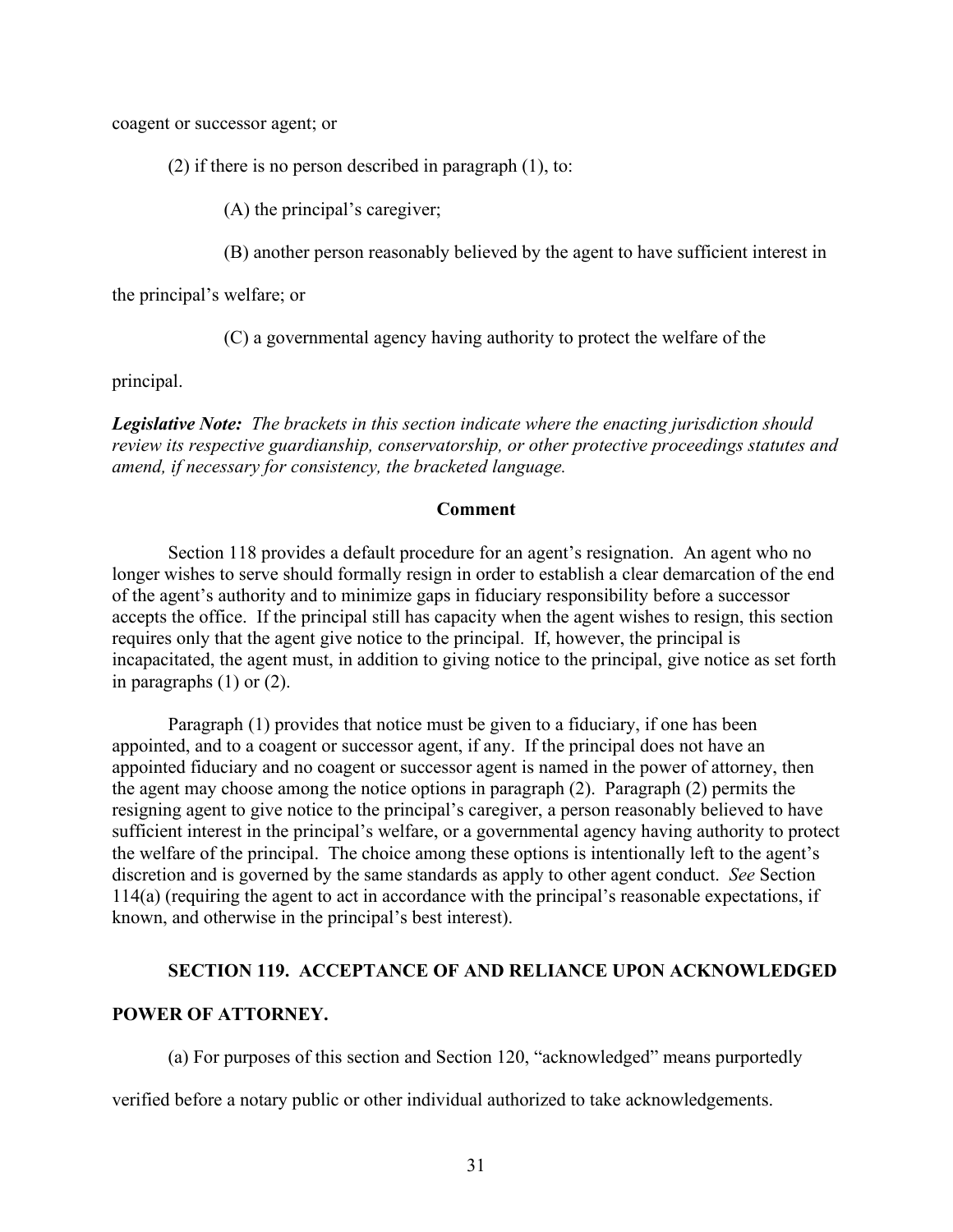(b) A person that in good faith accepts an acknowledged power of attorney without actual knowledge that the signature is not genuine may rely upon the presumption under Section 105 that the signature is genuine.

(c) A person that in good faith accepts an acknowledged power of attorney without actual knowledge that the power of attorney is void, invalid, or terminated, that the purported agent's authority is void, invalid, or terminated, or that the agent is exceeding or improperly exercising the agent's authority may rely upon the power of attorney as if the power of attorney were genuine, valid and still in effect, the agent's authority were genuine, valid and still in effect, and the agent had not exceeded and had properly exercised the authority.

(d) A person that is asked to accept an acknowledged power of attorney may request, and rely upon, without further investigation:

(1) an agent's certification under penalty of perjury of any factual matter concerning the principal, agent, or power of attorney;

(2) an English translation of the power of attorney if the power of attorney contains, in whole or in part, language other than English; and

(3) an opinion of counsel as to any matter of law concerning the power of attorney if the person making the request provides in a writing or other record the reason for the request.

(e) An English translation or an opinion of counsel requested under this section must be provided at the principal's expense unless the request is made more than seven business days after the power of attorney is presented for acceptance.

(f) For purposes of this section and Section 120, a person that conducts activities through employees is without actual knowledge of a fact relating to a power of attorney, a principal, or an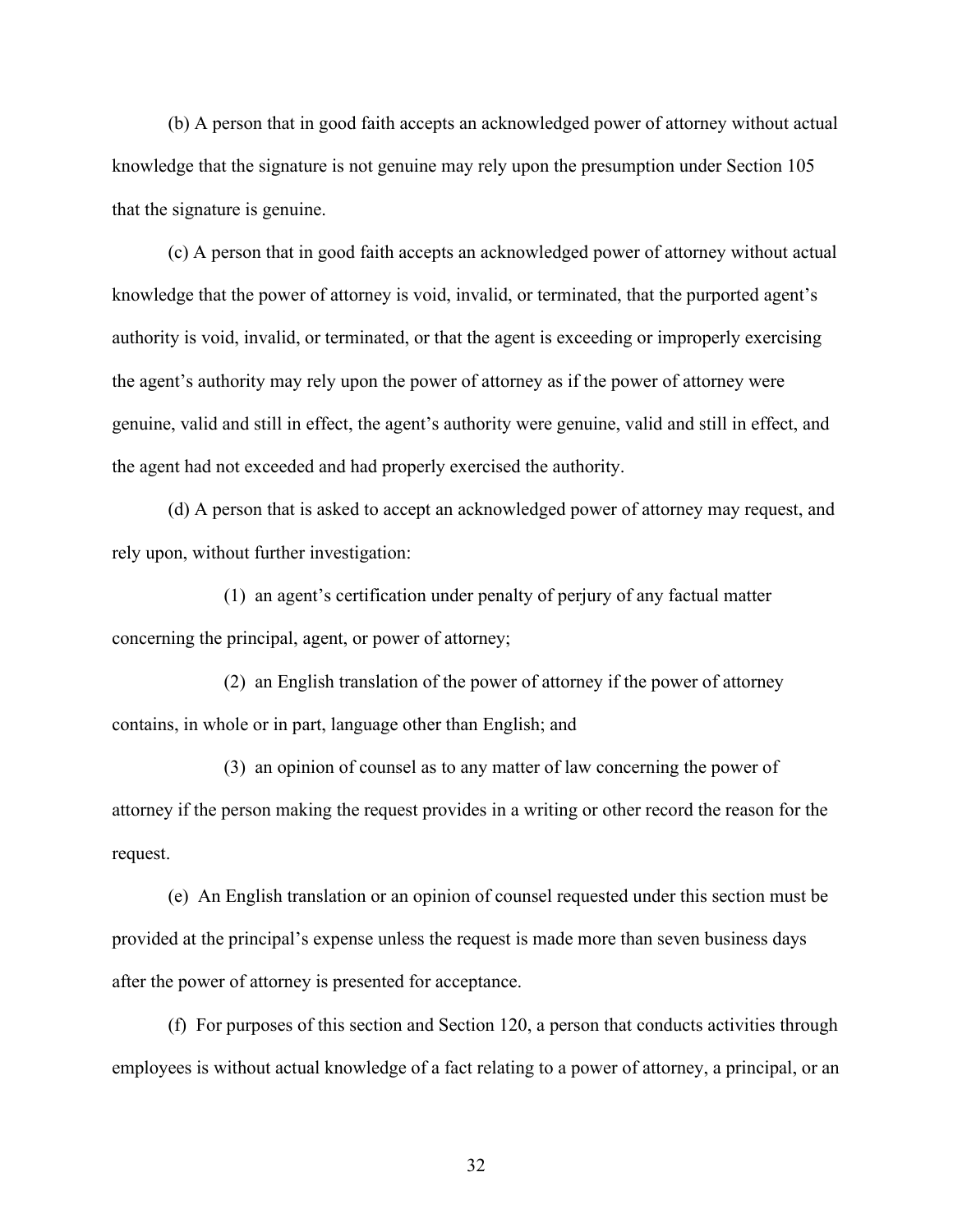agent if the employee conducting the transaction involving the power of attorney is without

actual knowledge of the fact.

#### **Comment**

This section generally protects persons who in good faith accept an acknowledged power of attorney. Section 119 does not apply to unacknowledged powers of attorney. *See* Section 105 (providing that the signature on a power of attorney is presumed genuine if acknowledged). Subsection (a) states that for purposes of this section and Section 120 "acknowledged" means "purportedly" verified before an individual authorized to take acknowledgments. The purpose of this definition is to allow a third party to follow the instructions of an agent as identified in an acknowledged power of attorney, without liability for doing so, if the third party was without actual knowledge of a defect in the power of attorney (e.g., that it contained a forged signature or a latent defect in the acknowledgment). *See, e.g.,* Cal. Prob. Code § 4303(a)(2) (West Supp. 2006); 755 Ill. Comp. Stat. Ann. 45/2-8 (Supp. 2006); Ind. Code Ann. § 30-5-8-2 (West 1994); N.C. Gen. Stat. § 32A- 40 (2005). This approach promotes acceptance of powers of attorney, which is essential to their effectiveness as an alternative to guardianship. The national survey conducted by the Joint Editorial Board for Uniform Trust and Estate Acts (*see* Prefatory Note) found that a majority of respondents had difficulty obtaining acceptance of powers of attorney. Sixty-three percent reported occasional difficulty and seventeen percent reported frequent difficulty. Linda S. Whitton, *National Durable Power of Attorney Survey Results and Analysis*, National Conference of Commissioners on Uniform State Laws 12-13 (2002), *available at*  [http://www.law.upenn.edu/bll/ulc/dpoaa/surveyoct2002.htm.](http://www.law.upenn.edu/bll/ulc/dpoaa/surveyoct2002.htm)

Section 119 permits a person to rely in good faith on the validity of the power of attorney, the validity of the agent's authority, and the propriety of the agent's exercise of authority—and thus to carry out the agent's instructions in effecting a transaction—unless the person has actual knowledge to the contrary (subsection (c)). Although a person is not required to investigate whether a power of attorney is valid or the agent's exercise of authority proper, subsection (d) permits a person to request an agent's certification of any factual matter (*see* Section 302 for a sample certification form) and an opinion of counsel as to any matter of law. If the power of attorney contains, in whole or part, language other than English, an English translation may also be requested. Further protection is provided in subsection (f) for persons that conduct activities through employees. Subsection (f) states that for purposes of Sections 119 and 120, a person is without actual knowledge of a fact if the employee conducting the transaction is without actual knowledge of the fact.

Section 119 is not intended to modify common law real property rules governing the validity of a conveyance of an interest in real property executed pursuant to a defective power of attorney. The validity of such a conveyance is governed by law other than this Act. If the power of attorney is forged or otherwise void, a conveyance executed by the agent identified in the power of attorney is void, and the grantee of that conveyance (or a successor of the grantee) cannot be protected as a bona fide purchaser from the grantor. See, e.g., Neuman v. Neumann, 971 N.Y.S.2d 322 (N.Y. Sup. Ct. App. Div. 2013). If the power of attorney is merely voidable, then a conveyance executed by the agent is likewise voidable (such that a successor who acquires title from the grantee before the grantor takes action to invalidate the conveyance could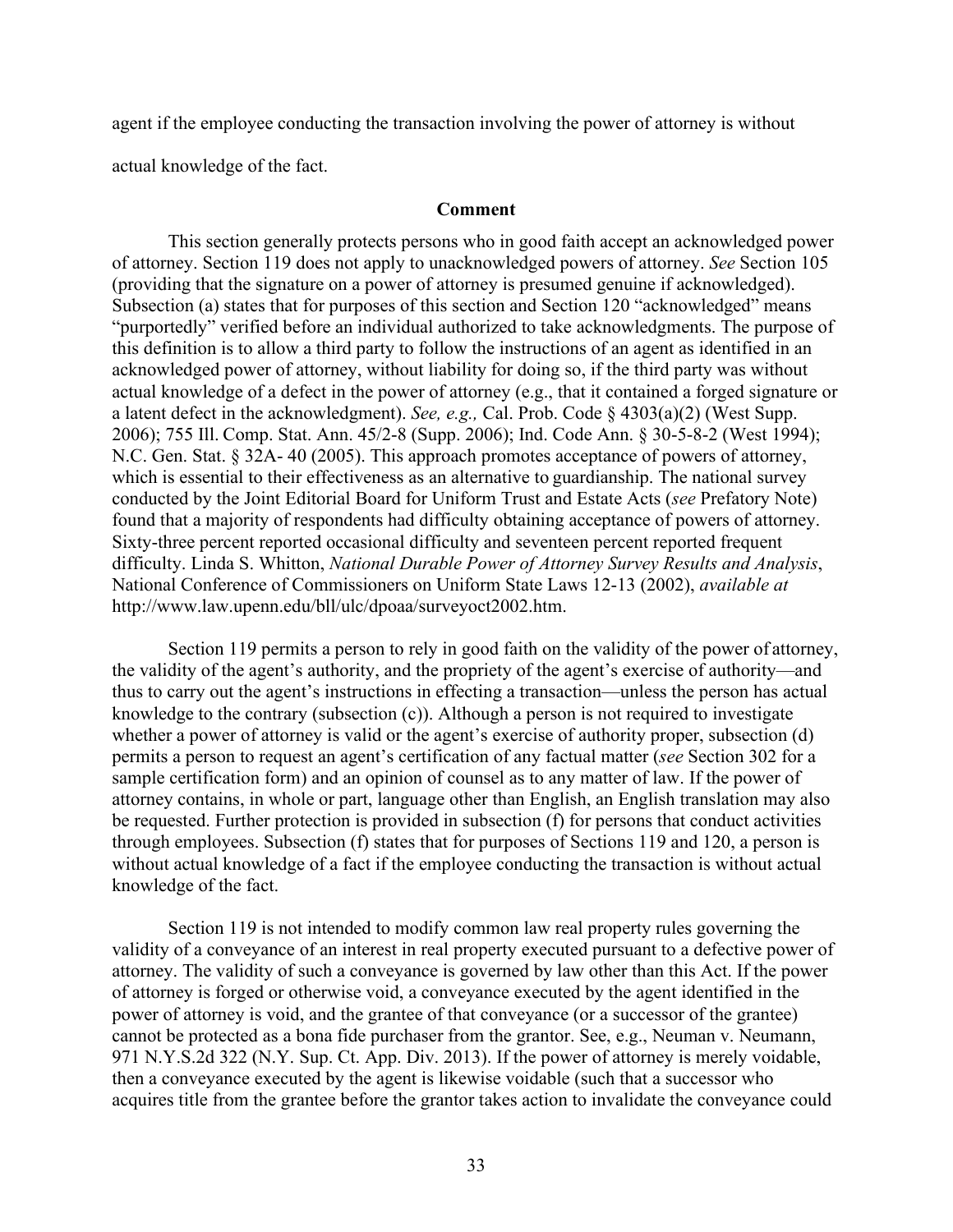be protected as a bona fide purchaser). Although Section 119 generally protects persons who accept an acknowledged power of attorney in good faith against liability, it is not intended to protect a person against contractual liability under the terms of a title insurance policy.

## **Alternative A**

# **SECTION 120. LIABILITY FOR REFUSAL TO ACCEPT ACKNOWLEDGED POWER OF ATTORNEY.**

(a) Except as otherwise provided in subsection (b):

(1) a person shall either accept an acknowledged power of attorney or request a certification, a translation, or an opinion of counsel under Section 119(d) no later than seven business days after presentation of the power of attorney for acceptance;

(2) if a person requests a certification, a translation, or an opinion of counsel under Section 119(d), the person shall accept the power of attorney no later than five business days after receipt of the certification, translation, or opinion of counsel; and

(3) a person may not require an additional or different form of power of attorney

for authority granted in the power of attorney presented.

(b) A person is not required to accept an acknowledged power of attorney if:

(1) the person is not otherwise required to engage in a transaction with the principal in the same circumstances;

(2) engaging in a transaction with the agent or the principal in the same circumstances would be inconsistent with federal law;

(3) the person has actual knowledge of the termination of the agent's authority or of the power of attorney before exercise of the power;

(4) a request for a certification, a translation, or an opinion of counsel under Section 119(d) is refused;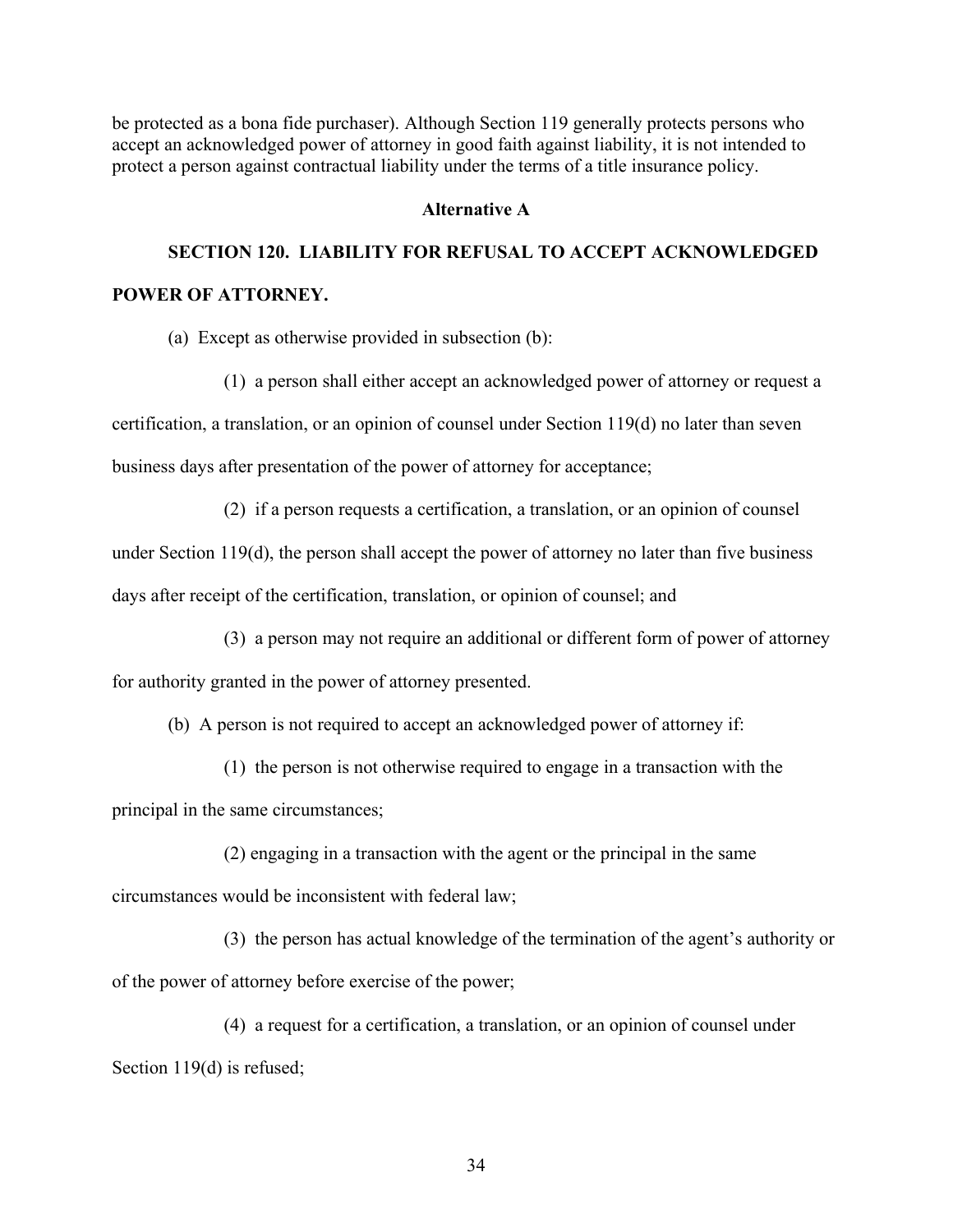(5) the person in good faith believes that the power is not valid or that the agent does not have the authority to perform the act requested, whether or not a certification, a translation, or an opinion of counsel under Section 119(d) has been requested or provided; or

(6) the person makes, or has actual knowledge that another person has made, a report to the [local adult protective services office] stating a good faith belief that the principal may be subject to physical or financial abuse, neglect, exploitation, or abandonment by the agent or a person acting for or with the agent.

(c) A person that refuses in violation of this section to accept an acknowledged power of attorney is subject to:

(1) a court order mandating acceptance of the power of attorney; and

(2) liability for reasonable attorney's fees and costs incurred in any action or

proceeding that confirms the validity of the power of attorney or mandates acceptance of the

power of attorney.

*Legislative Note: Section 120 enumerates the bases for legitimate refusals of a power of attorney as well as sanctions for refusals that violate the Act. Alternatives A and B are identical except that Alternative B applies only to acknowledged statutory form powers of attorney while Alternative A applies to all acknowledged powers of attorney.*

*Under both alternatives, the phrase "local adult protective services office" is bracketed to indicate where an enacting jurisdiction should insert the appropriate designation for the governmental agency with regulatory authority to protect the welfare of the principal.*

## **Comment to Alternative A**

As a complement to Section 119, Section 120 enumerates the bases for legitimate refusals of a power of attorney as well as sanctions for refusals that violate the Act. Like Section 119, Section 120 does not apply to unacknowledged powers of attorney. Enacting jurisdictions are provided a choice between alternative Sections 120. Alternatives A and B are identical except that Alternative B applies only to acknowledged statutory form powers of attorney while Alternative A applies to all acknowledged powers of attorney.

Subsection (b) of Alternative A provides the bases upon which an acknowledged power of attorney may be refused without liability. The last paragraph of subsection (b) permits refusal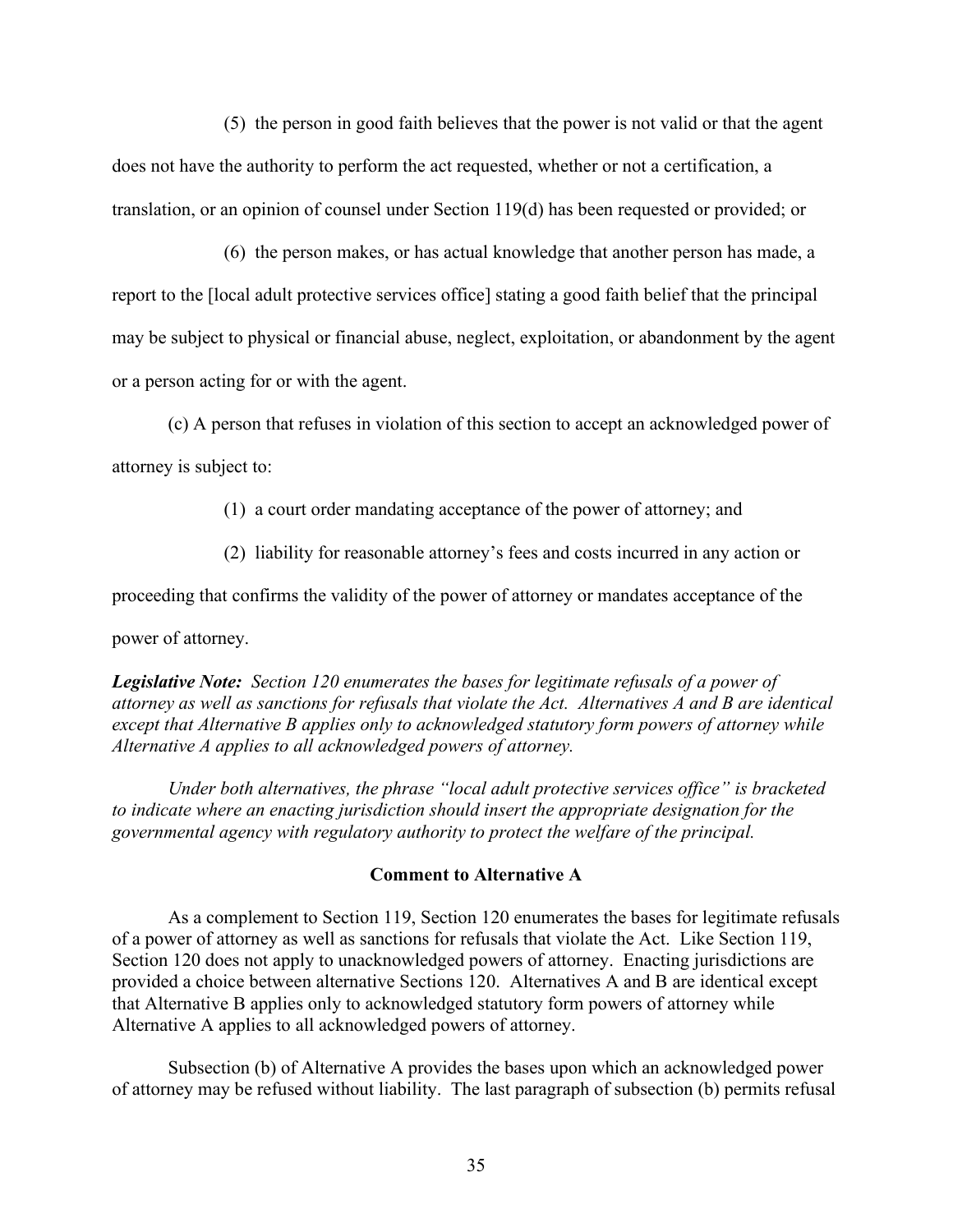of an otherwise valid acknowledged power of attorney that does not meet any of the other bases for refusal if the person in good faith believes that the principal is subject to abuse by the agent or someone acting in concert with the agent (paragraph (6)). A refusal under this paragraph is protected if the person makes, or knows another person has made, a report to the governmental agency authorized to protect the welfare of the principal. Pennsylvania has a similar provision. *See* 20 Pa. Cons. Stat. Ann. § 5608(a) (West 2005).

Unless a basis exists in subsection (b) for refusing an acknowledged power of attorney, subsection (a) requires that, within seven business days after the power of attorney is presented, a person must either accept the power of attorney or request a certification, a translation, or an opinion of counsel pursuant to Section 119. If a request under Section 119 is made, the person must decide to accept or reject the power of attorney no later than five business days after receipt of the requested document (subsection (a)(2)). Provided no basis exists for refusing the power of attorney, subsection (a)(3) prohibits a person from requesting an additional or different form of power of attorney for authority granted in the power of attorney presented.

Subsection (c) of Alternative A provides that a person that refuses an acknowledged power of attorney in violation of Section 120 is subject to a court order mandating acceptance and to reasonable attorney's fees and costs incurred in the action to confirm the validity of the power of attorney or to mandate acceptance. Statutory liability for unreasonable refusal of a power of attorney is based on a growing state legislative trend. *See, e.g.*, Alaska Stat. § 13.26.353(c) (2004); Cal. Prob. Code § 4306(a) (West Supp. 2006); Fla. Stat. Ann. § 709.08(11) (West 2000 & Supp. 2006); 755 Ill. Comp. Stat. Ann. 45/ 2-8 (West 1992); Ind. Code Ann. § 30- 5-9-9 (West Supp. 2005); Minn. Stat. Ann. § 523.20 (West 2006); N.Y. Gen. Oblig. Law § 5- 1504 (McKinney 2001); N.C. Gen. Stat. § 32A-41 (2005); 20 Pa. Cons. Stat. Ann. § 5608 (West 2005); S.C. Code Ann. § 62-5-501(F)(1) (Supp. 2005).

#### **Alternative B**

# **SECTION 120. LIABILITY FOR REFUSAL TO ACCEPT ACKNOWLEDGED**

#### **STATUTORY FORM POWER OF ATTORNEY.**

(a) In this section, "statutory form power of attorney" means a power of attorney

substantially in the form provided in Section 301 or that meets the requirements for a military

power of attorney pursuant to 10 U.S.C. Section 1044b [, as amended].

- (b) Except as otherwise provided in subsection (c):
	- (1) a person shall either accept an acknowledged statutory form power of

attorney or request a certification, a translation, or an opinion of counsel under Section 119(d) no

later than seven business days after presentation of the power of attorney for acceptance;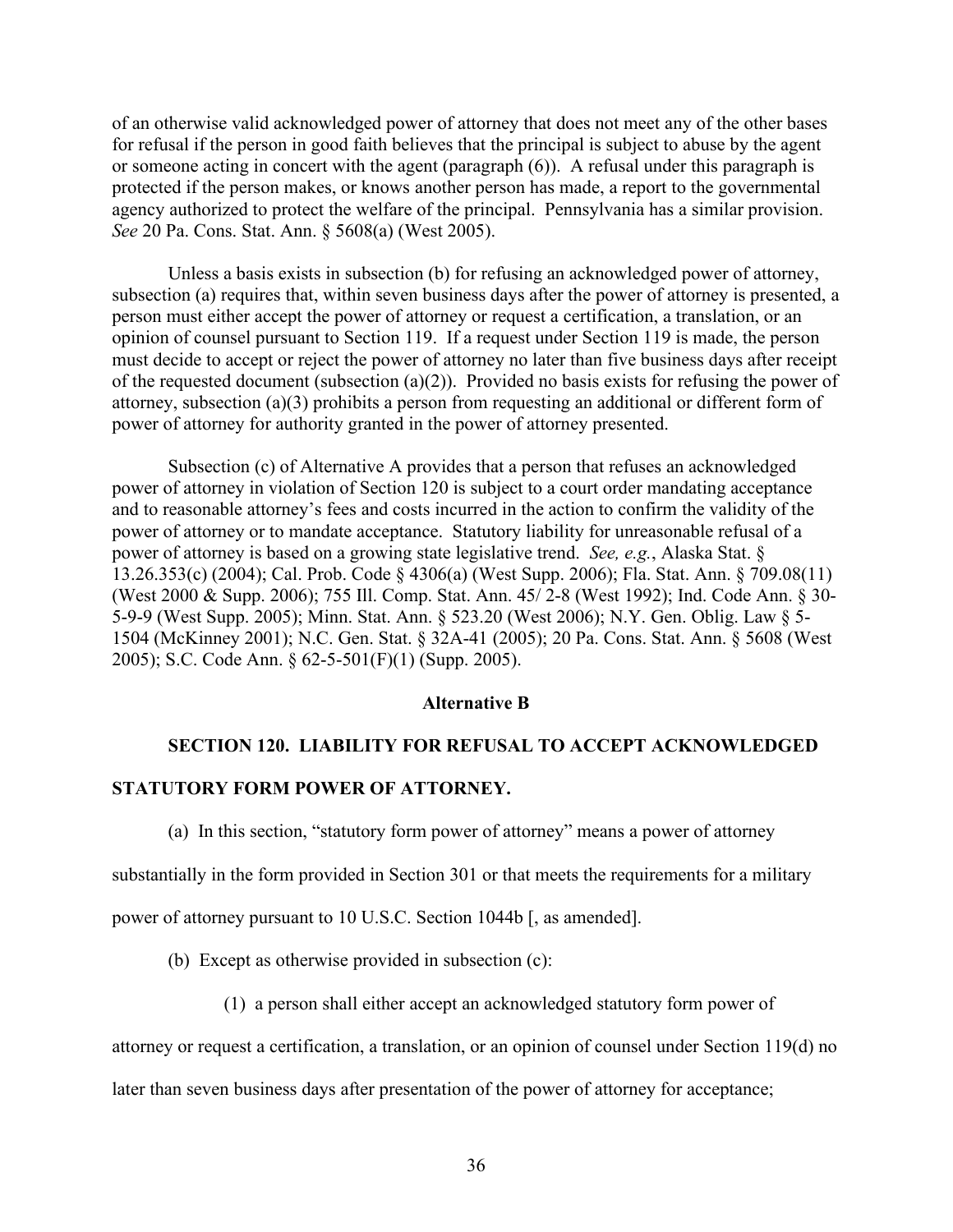(2) if a person requests a certification, a translation, or an opinion of counsel under Section 119(d), the person shall accept the statutory form power of attorney no later than five business days after receipt of the certification, translation, or opinion of counsel; and

(3) a person may not require an additional or different form of power of attorney for authority granted in the statutory form power of attorney presented.

(c) A person is not required to accept an acknowledged statutory form power of attorney if:

(1) the person is not otherwise required to engage in a transaction with the principal in the same circumstances;

(2) engaging in a transaction with the agent or the principal in the same circumstances would be inconsistent with federal law;

(3) the person has actual knowledge of the termination of the agent's authority or of the power of attorney before exercise of the power;

(4) a request for a certification, a translation, or an opinion of counsel under Section 119(d) is refused;

(5) the person in good faith believes that the power is not valid or that the agent does not have the authority to perform the act requested, whether or not a certification, a translation, or an opinion of counsel under Section 119(d) has been requested or provided; or

(6) the person makes, or has actual knowledge that another person has made, a report to the [local adult protective services office] stating a good faith belief that the principal may be subject to physical or financial abuse, neglect, exploitation, or abandonment by the agent or a person acting for or with the agent.

(d) A person that refuses in violation of this section to accept an acknowledged statutory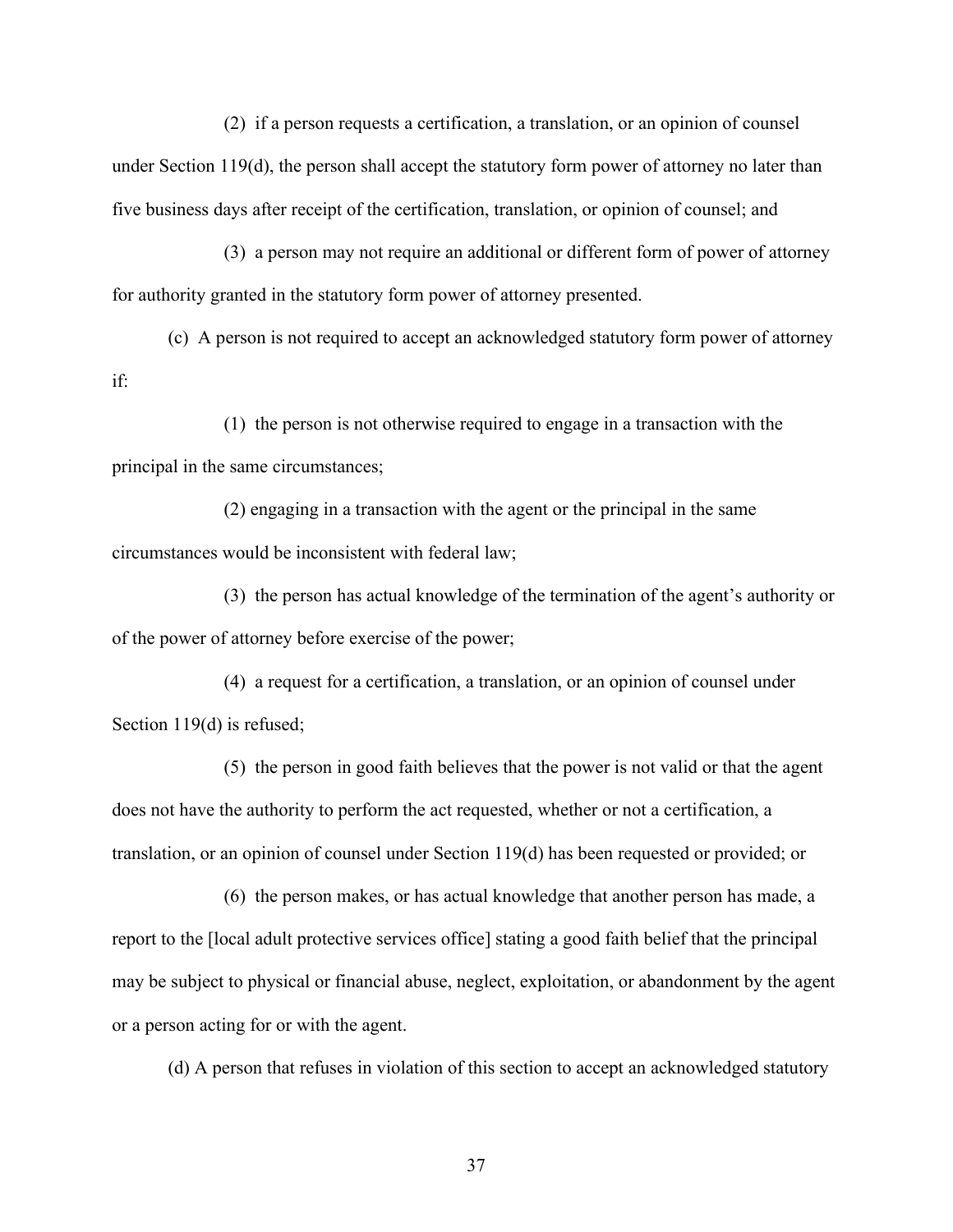form power of attorney is subject to:

- (1) a court order mandating acceptance of the power of attorney; and
- (2) liability for reasonable attorney's fees and costs incurred in any action or

proceeding that confirms the validity of the power of attorney or mandates acceptance of the

### power of attorney.

*Legislative Note: Section 120 enumerates the bases for legitimate refusals of a power of attorney as well as sanctions for refusals that violate the Act. Alternatives A and B are identical except that Alternative B applies only to acknowledged statutory form powers of attorney while Alternative A applies to all acknowledged powers of attorney.*

*Under both alternatives, the phrase "local adult protective services office" is bracketed to indicate where an enacting jurisdiction should insert the appropriate designation for the governmental agency with regulatory authority to protect the welfare of the principal.*

## **Comment to Alternative B**

As a complement to Section 119, Section 120 enumerates the bases for legitimate refusals of a power of attorney as well as sanctions for refusals that violate the Act. Like Section 119, Section 120 does not apply to unacknowledged powers of attorney. Enacting jurisdictions are provided a choice between alternative Sections 120. Alternatives A and B are identical except that Alternative B applies only to acknowledged statutory form powers of attorney while Alternative A applies to all acknowledged powers of attorney.

Subsection (a) of Alternative B defines "statutory form power of attorney" as a power of attorney substantially in the form provided in Section 301 or one that meets the requirements for a military power of attorney.

Subsection (c) of Alternative B provides the bases upon which an acknowledged statutory form power of attorney may be refused without liability. The last paragraph of subsection (c) permits refusal of an otherwise valid acknowledged statutory form power of attorney that does not meet any of the other bases for refusal if the person in good faith believes that the principal is subject to abuse by the agent or someone acting in concert with the agent (paragraph (6)). A refusal under this paragraph is protected if the person makes, or knows another person has made, a report to the governmental agency authorized to protect the welfare of the principal. Pennsylvania has a similar provision. *See* 20 Pa. Cons. Stat. Ann. § 5608(a) (West 2005).

Unless a basis exists in subsection (c) for refusing an acknowledged statutory form power of attorney, subsection (b) requires that, within seven business days after the power of attorney is presented, a person must either accept the power of attorney or request a certification, a translation, or an opinion of counsel pursuant to Section 119. If a request under Section 119 is made, the person must decide to accept or reject the power of attorney no later than five business days after receipt of the requested document (subsection (b)(2)). Provided no basis exists for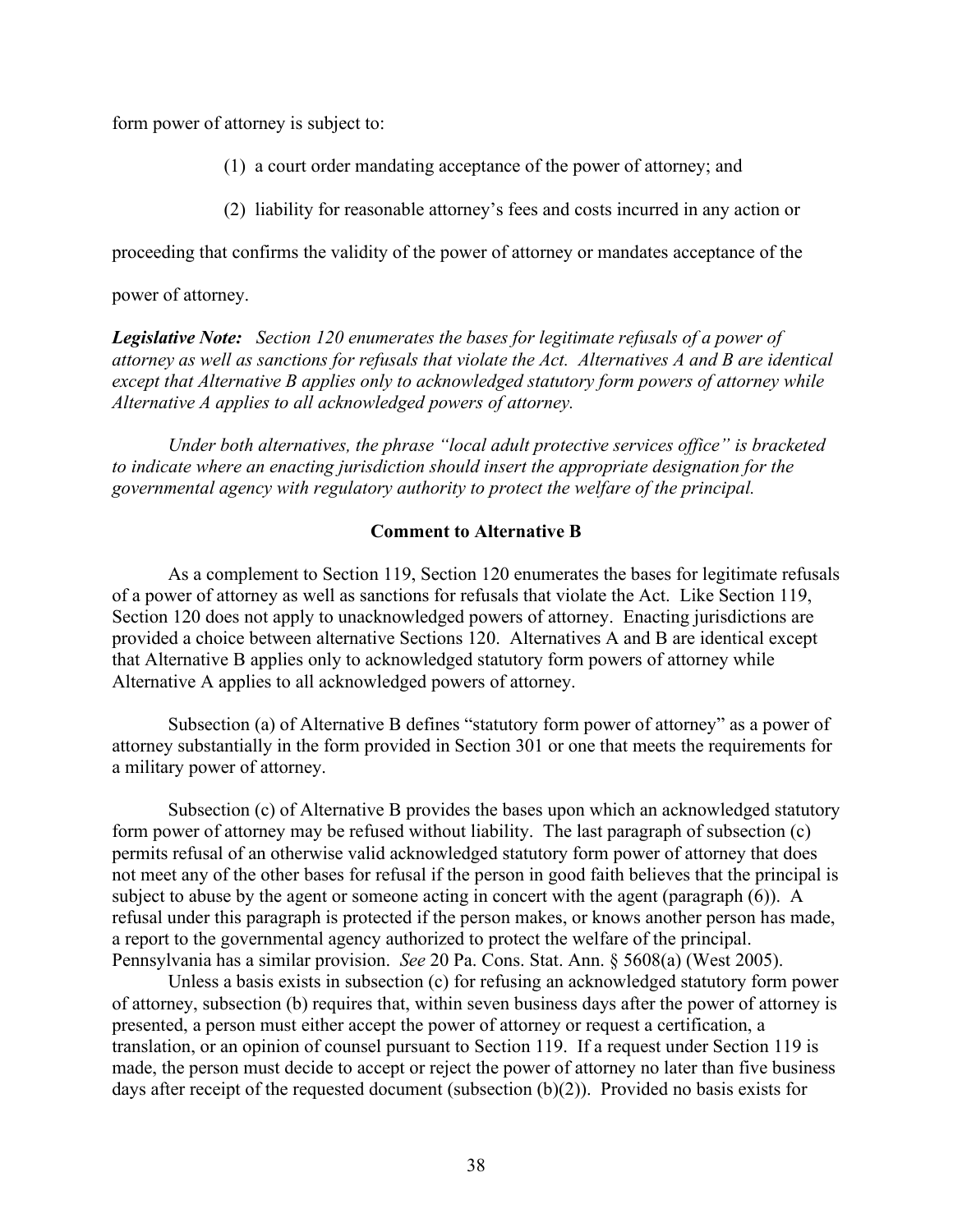refusing the power of attorney, subsection (b)(3) prohibits a person from requesting an additional or different form of power of attorney for authority granted in the power of attorney presented.

Subsection (d) of Alternative B provides that a person that refuses an acknowledged statutory form power of attorney in violation of Section 120 is subject to a court order mandating acceptance and to reasonable attorney's fees and costs incurred in the action to confirm the validity of the power of attorney or to mandate acceptance. Statutory liability for unreasonable refusal of a power of attorney is based on a growing state legislative trend. *See, e.g.*, Alaska Stat. § 13.26.353(c) (2004); Cal. Prob. Code § 4306(a) (West Supp. 2006); Fla. Stat. Ann. § 709.08(11) (West 2000 & Supp. 2006); 755 Ill. Comp. Stat. Ann. 45/ 2-8 (West 1992); Ind. Code Ann. § 30-5-9-9 (West Supp. 2005); Minn. Stat. Ann. § 523.20 (West 2006); N.Y. Gen. Oblig. Law § 5-1504 (McKinney 2001); N.C. Gen. Stat. § 32A-41 (2005); 20 Pa. Cons. Stat. Ann. § 5608 (West 2005); S.C. Code Ann. § 62-5-501(F)(1) (Supp. 2005).

#### **End of Alternatives**

## **SECTION 121. PRINCIPLES OF LAW AND EQUITY.** Unless displaced by a

provision of this [act], the principles of law and equity supplement this [act].

#### **Comment**

The Act is supplemented by common law, including the common law of agency, where provisions of the Act do not displace relevant common law principles. The common law of agency is articulated in the Restatement of Agency and includes contemporary and evolving rules of decision developed by the courts in exercise of their power to adapt the law to new situations and changing conditions. The common law also includes the traditional and broad equitable jurisdiction of the court, which this Act in no way restricts.

The statutory text of the Uniform Power of Attorney Act (2006) is also supplemented by these comments, which, like the comments to any Uniform Act, may be relied on as a guide for interpretation. *See* Acierno v. Worthy Bros. Pipeline Corp., 656 A.2d 1085, 1090 (Del. 1995) (interpreting Uniform Commercial Code); Yale University v. Blumenthal, 621 A.2d 1304, 1307 (Conn. 1993) (interpreting Uniform Management of Institutional Funds Act); 2B Norman Singer, Southerland Statutory Construction § 52.5 (6th ed. 2000).

#### **SECTION 122. LAWS APPLICABLE TO FINANCIAL INSTITUTIONS AND**

**ENTITIES.** This [act] does not supersede any other law applicable to financial institutions or

other entities, and the other law controls if inconsistent with this [act].

#### **Comment**

This section addresses concerns of representatives from the banking and insurance industries that there may be regulations which govern those entities that conflict with provisions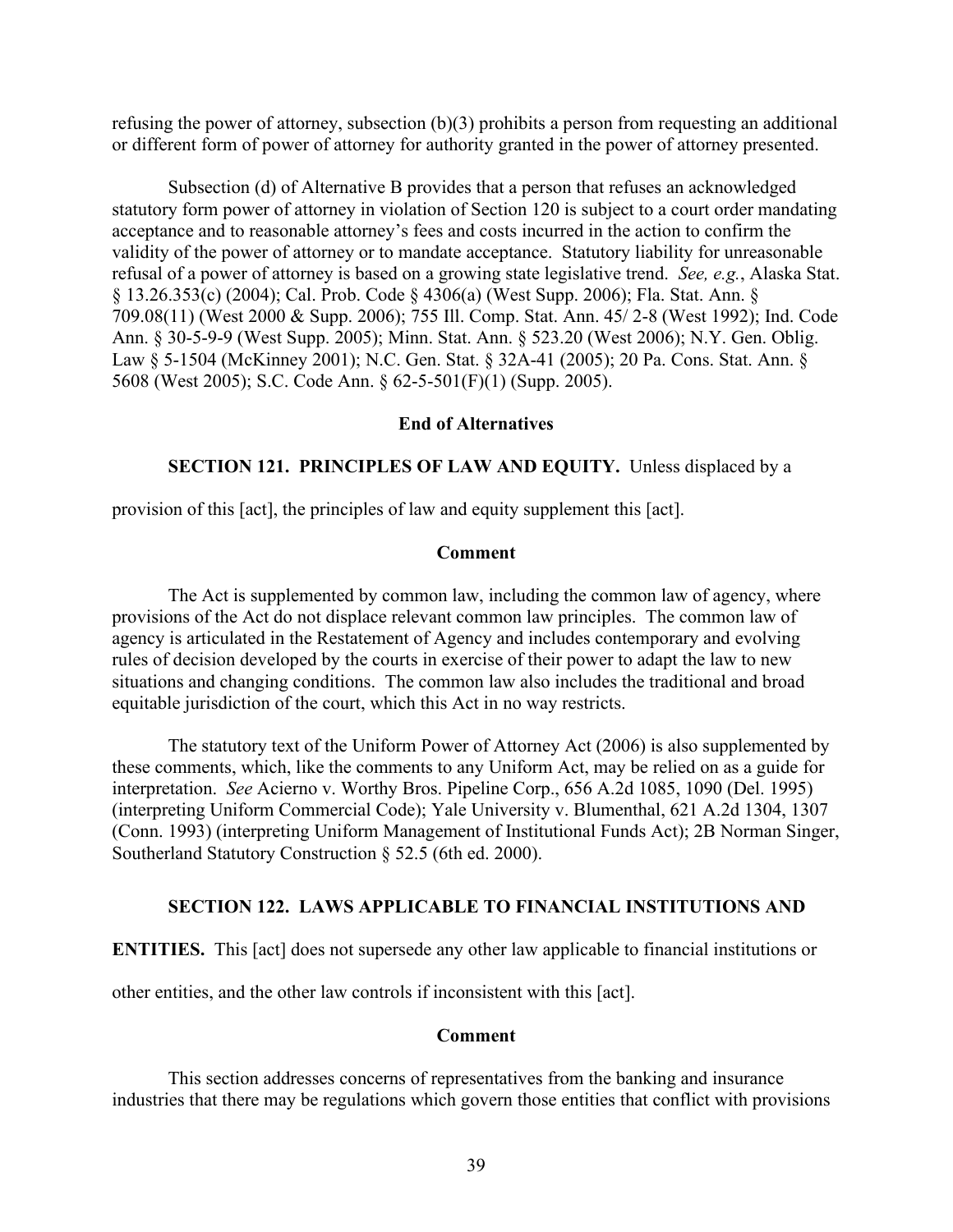of this Act. Although no specific conflicts were identified during the drafting process, Section 122 provides that in the event a law applicable to a financial institution or other entity is inconsistent with this Act, the other law will supersede this Act to the extent of the inconsistency. This concern about inconsistency with the requirements of other law is already substantially addressed in Section 120, which provides, in pertinent part, that a person is not required to accept a power of attorney if, "the person is not otherwise required to engage in a transaction with the principal in the same circumstances," or "engaging in a transaction with the agent or the principal in the same circumstances would be inconsistent with federal law."

### **SECTION 123. REMEDIES UNDER OTHER LAW.** The remedies under this [act]

are not exclusive and do not abrogate any right or remedy under the law of this state other than

this [act].

#### **Comment**

The remedies under the Act are not intended to be exclusive with respect to causes of action that may accrue in relation to a power of attorney. The Act applies to many persons, individual and entity (*see* Section 102(6) (defining "person" for purposes of the Act)), that may serve as agents or that may be asked to accept a power of attorney. Likewise, the Act applies to many subject areas (*see* Article 2) over which principals may delegate authority to agents. Remedies under other laws which govern such persons and subject matters should be considered by aggrieved parties in addition to remedies available under this Act. *See, e.g.,* Section 117 Comment.

## **[ARTICLE] 2**

#### **AUTHORITY**

#### **General Comment**

Article 2 is based in part on the predecessor Uniform Statutory Form Power of Attorney Act, approved in 1988. It provides the default statutory construction for authority granted in a power of attorney. Sections 204 through 217 describe authority with respect to various subject matters. These descriptions may be incorporated by reference in the optional statutory form (Section 301) or in an individually drafted power of attorney. Incorporation is accomplished either by referring to the descriptive term for the subject or by providing a citation to the section in which the authority is described (Section 202). A principal may also modify any authority incorporated by reference (Section 202(c)). Section 203 supplements Sections 204 through 217 by providing general terms of construction that apply to all grants of authority under those sections unless otherwise indicated in the power of attorney.

Most of the language in Sections 204 through 216 of Article 2 comes directly from the Uniform Statutory Form Power of Attorney Act. The language has been revised where necessary to reflect modern custom and practice. Where significant changes have been made,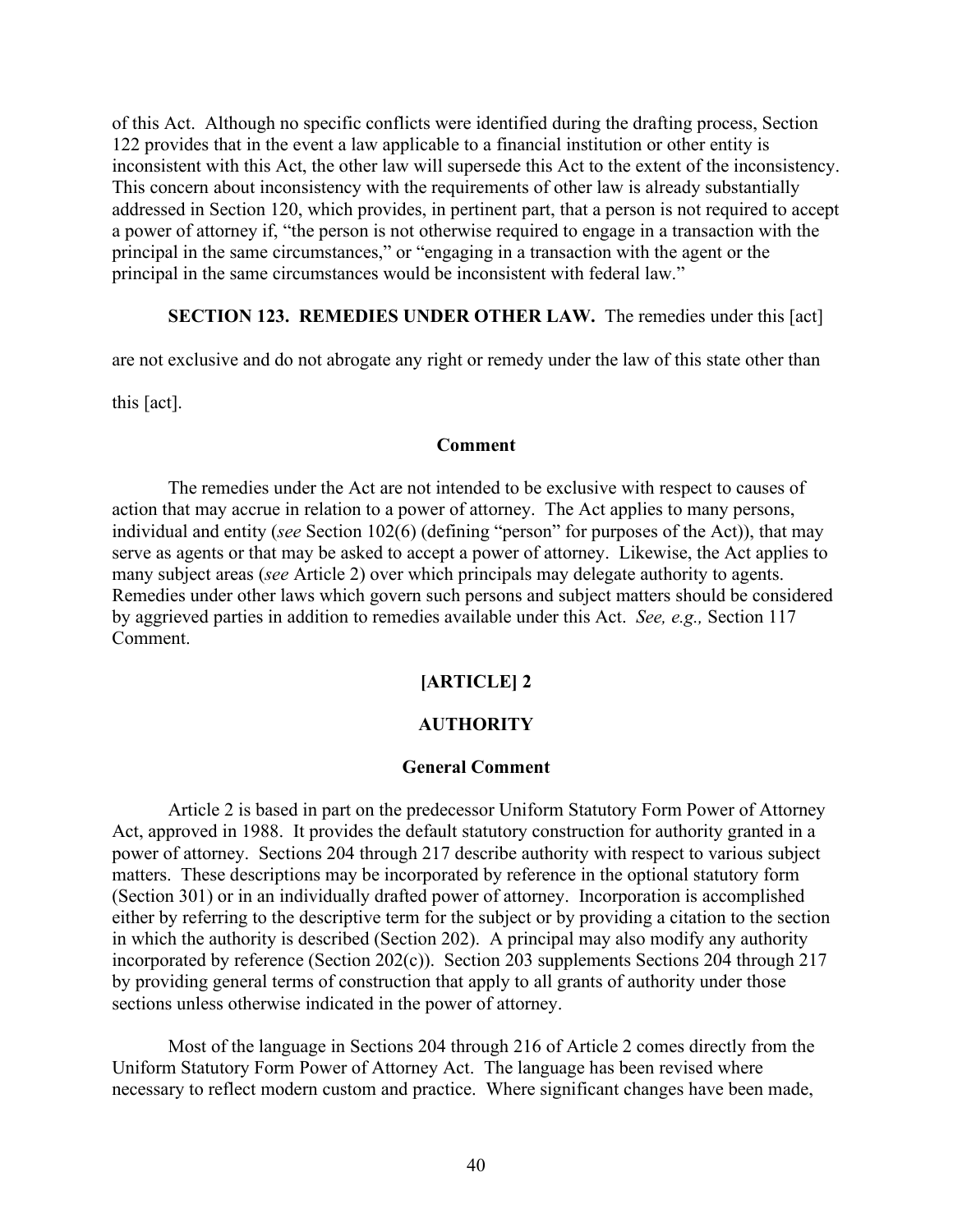they are noted in a comment to the relevant section. In general, there are two important differences between the statutory treatment of authority in this Act and in the Uniform Statutory Form Power of Attorney Act (1988). First, this Act includes a section that provides a default rule for the parameters of gift making authority (Section 217). Second, this Act identifies specific acts that may be authorized only by an express grant in the power of attorney (Section  $201(a)$ ). Express authorization for the acts listed in Section  $201(a)$  is required because of the risk those acts pose to the principal's property and estate plan. The purpose of Section 201(a) is to make clear that authority for these acts may not be inferred from a grant of general authority.

# **SECTION 201. AUTHORITY THAT REQUIRES SPECIFIC GRANT; GRANT**

## **OF GENERAL AUTHORITY.**

(a) An agent under a power of attorney may do the following on behalf of the principal or with the principal's property only if the power of attorney expressly grants the agent the authority and exercise of the authority is not otherwise prohibited by another agreement or instrument to which the authority or property is subject:

- (1) create, amend, revoke, or terminate an inter vivos trust;
- (2) make a gift;
- (3) create or change rights of survivorship;
- (4) create or change a beneficiary designation;
- (5) delegate authority granted under the power of attorney;
- (6) waive the principal's right to be a beneficiary of a joint and survivor annuity,

including a survivor benefit under a retirement plan; [or]

- (7) exercise fiduciary powers that the principal has authority to delegate[; or
- (8) exercise authority over the content of electronic communications, as defined in

18 U.S.C. Section 2510(12)[, as amended,] sent or received by the principal[; or

(9) disclaim property, including a power of appointment].

(b) Notwithstanding a grant of authority to do an act described in subsection (a), unless the power of attorney otherwise provides, an agent that is not an ancestor, spouse, or descendant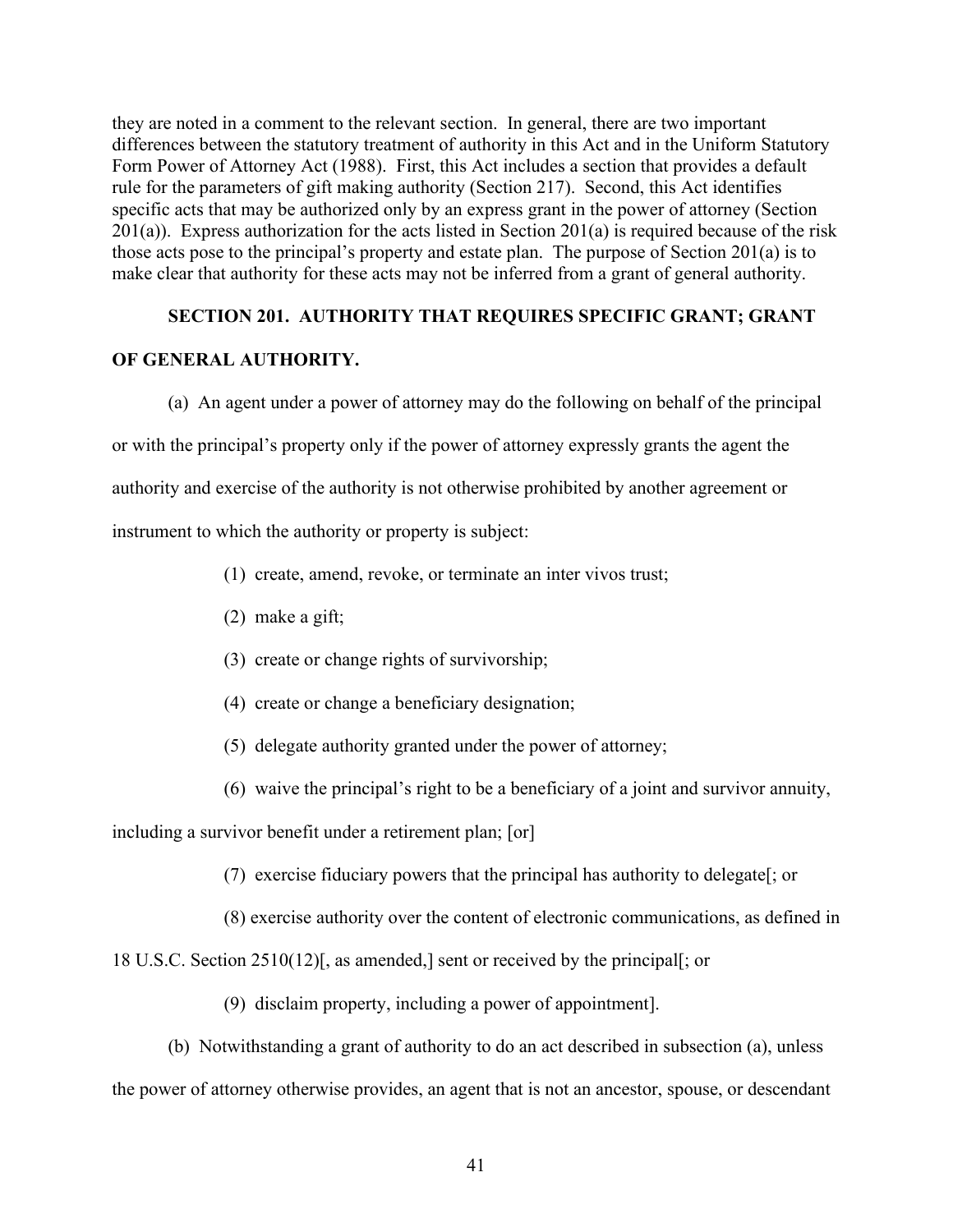of the principal, may not exercise authority under a power of attorney to create in the agent, or in an individual to whom the agent owes a legal obligation of support, an interest in the principal's property, whether by gift, right of survivorship, beneficiary designation, disclaimer, or otherwise.

(c) Subject to subsections (a), (b), (d), and (e), if a power of attorney grants to an agent authority to do all acts that a principal could do, the agent has the general authority described in Sections 204 through 216.

(d) Unless the power of attorney otherwise provides, a grant of authority to make a gift is subject to Section 217.

(e) Subject to subsections (a), (b), and (d), if the subjects over which authority is granted in a power of attorney are similar or overlap, the broadest authority controls.

(f) Authority granted in a power of attorney is exercisable with respect to property that the principal has when the power of attorney is executed or acquires later, whether or not the property is located in this state and whether or not the authority is exercised or the power of attorney is executed in this state.

(g) An act performed by an agent pursuant to a power of attorney has the same effect and inures to the benefit of and binds the principal and the principal's successors in interest as if the principal had performed the act.

*Legislative Note: The phrase "or disclaim property, including a power of appointment" is in brackets in subsection (a) and should be deleted if under the law of the enacting jurisdiction a fiduciary has authority to disclaim an interest in, or power over, property and the jurisdiction does not wish to restrict that authority by the Uniform Power of Attorney Act (2006). See Unif. Disclaimer of Property Interests Acts § 5(b) (2006) (providing, "[e]xcept to the extent a fiduciary's right to disclaim is expressly restricted or limited by another statute of this state or by the instrument creating the fiduciary relationship, a fiduciary may disclaim, in whole or part, any interest in or power over property, including a power of appointment . . . ."). See also Section 301 Legislative Note.*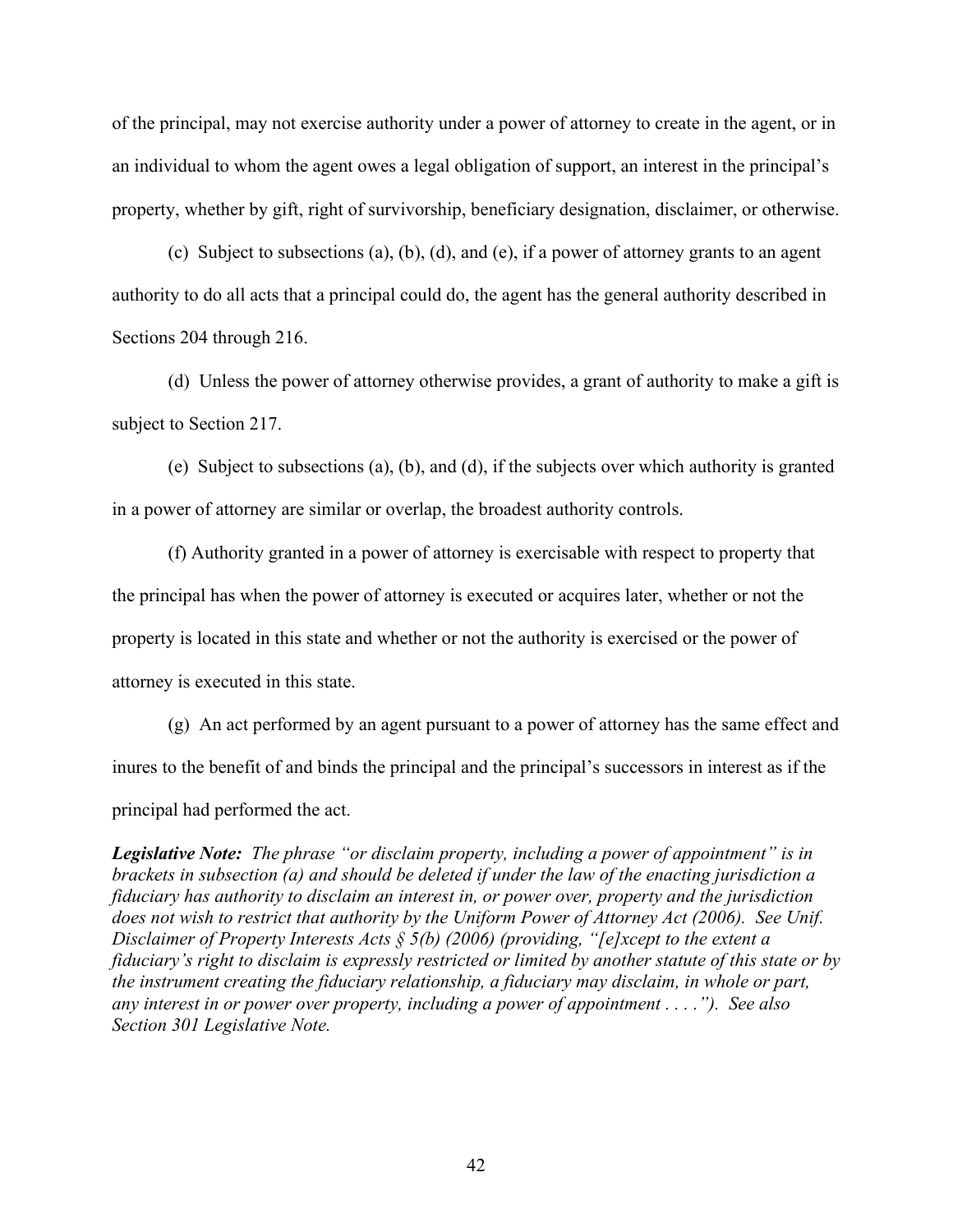#### **Comment**

This section distinguishes between grants of specific authority that require express language in a power of attorney and grants of general authority. Section 201(a) enumerates the acts that require an express grant of specific authority and which may not be inferred from a grant of general authority. This approach follows a growing trend among states to require express specific authority for such actions as making a gift, creating or revoking a trust, and using other non-probate estate planning devices such as survivorship interests and beneficiary designations. *See*, *e.g.,* Cal. Prob. Code § 4264 (West Supp. 2006); Kan. Stat. Ann. § 58-654(f) (2005); Mo. Ann. Stat. § 404.710 (West 2001); Wash. Rev. Code Ann. § 11.94.050 (West Supp. 2006). See also Section 9 of the Revised Uniform Fiduciary Access to Digital Assets Act, which applies "[t]o the extent a power of attorney expressly grants an agent authority over the content of electronic communications sent or received by the principal …." The rationale for requiring a grant of specific authority to perform the acts enumerated in subsection (a) is the risk those acts pose to the principal's property and estate plan. Although risky, such authority may nevertheless be necessary to effectuate the principal's property management and estate planning objectives. Ideally, these are matters about which the principal will seek advice before granting authority to an agent.

The Act does not contain statutory construction language for any of the acts enumerated in subsection (a) other than the making of gifts (*see* Section 217). Because a gift of the principal's property reduces the principal's estate, the Act, like a number of state statutes, sets default per-donee limits on gift amounts. *See, e.g.*, N.Y. Gen. Oblig. Law § 5-1502M (McKinney 2001); 20 Pa. Cons. Stat. Ann.  $\S 5603(a)(2)(ii)$  (West 2005). However, as with any authority incorporated by reference in a power of attorney, the principal may enlarge or restrict the default parameters set by the Act.

With respect to other acts listed in Section 201(a), the Act contemplates that the principal will specify any special instructions in the power of attorney to further define or limit the authority granted. For example, if a principal grants authority to create or change rights of survivorship (subsection (a)(3)) or beneficiary designations (subsection (a)(4)) the principal may choose to restrict that authority to specifically identified property interests, accounts, or contracts. Principals should carefully consider not only whether to authorize any of the acts listed in Section 201(a), but also whether to limit the scope of such actions.

Subsection (b) contains an additional safeguard for the principal. It establishes as a default rule that an agent who is not an ancestor, spouse, or descendant of the principal may not exercise authority to create in the agent or in an individual the agent is legally obligated to support, an interest in the principal's property. For example, a non-relative agent with gift making authority could not make a gift to the agent or a dependant of the agent without the principal's express authority in the power of attorney. In contrast, a spouse-agent with express gift-making authority could implement the principal's expectation that annual family gifts be continued without additional authority in the power of attorney.

Notwithstanding a grant of authority to perform any of the enumerated acts in subsection (a), an agent is bound by the mandatory fiduciary duties set forth in Section 114(a) as well as the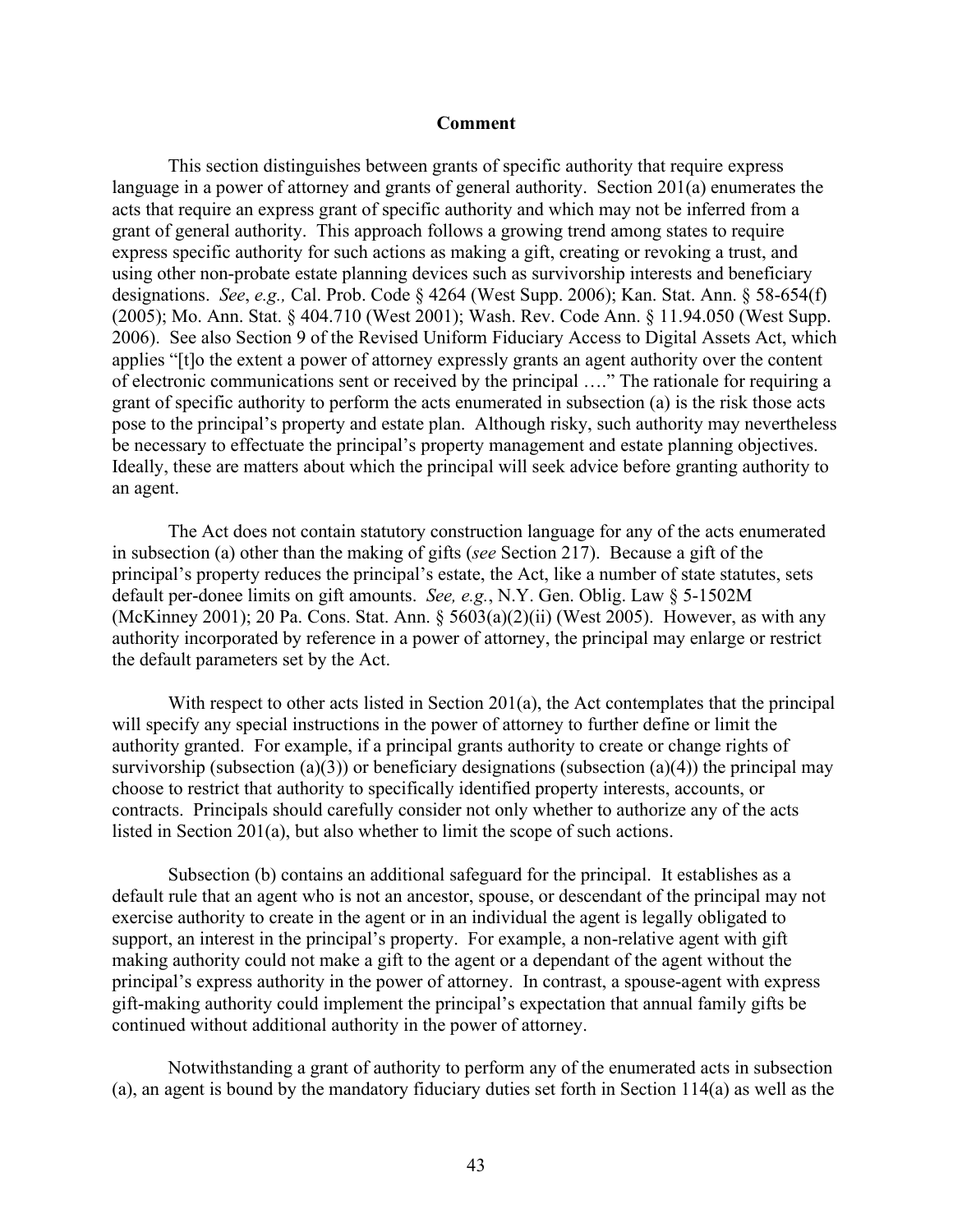default duties that the principal has not modified. For a list of these default rules, see Section 301 Comment. If the principal's expectations for the performance of authorized acts potentially conflict with those duties, then clarification of the principal's expectations, modification of the default duties, or both, may be advisable. *See* Section 114 Comment.

Authority for acts and subject matters other than those listed in Section 201(a) may be granted either through incorporation by reference (*see* Section 202) or, if the principal wishes to grant comprehensive general authority, by a grant of authority to do all the acts that a principal could do. A broad grant of general authority is interpreted under the Act as including all of the subject matters and authority described in Sections 204 through 216 (*see* subsection (c)).

**Historical Note.** Section 201(a) and the accompanying Comment were revised in 2016 to conform them to the Revised Uniform Fiduciary Access to Digital Assets Act.

# **SECTION 202. INCORPORATION OF AUTHORITY.**

(a) An agent has authority described in this [article] if the power of attorney refers to

general authority with respect to the descriptive term for the subjects stated in Sections 204

through 217 or cites the section in which the authority is described.

(b) A reference in a power of attorney to general authority with respect to the descriptive

term for a subject in Sections 204 through 217 or a citation to a section of Sections 204 through

217 incorporates the entire section as if it were set out in full in the power of attorney.

(c) A principal may modify authority incorporated by reference.

## **Comment**

This section provides two methods for incorporating into a power of attorney the Act's statutory construction for authority over various subject matters. A reference in a power of attorney to the descriptive term for a subject in Sections 204 through 217, or to the section number, incorporates the entire statutory section as if it were set out in full in the power of attorney. Subsection (c) provides that a principal may modify any authority incorporated by reference. The optional statutory form power of attorney provided in Section 301 uses the descriptive terms in Sections 204 through 217 to incorporate statutory construction for authority granted on the form and provides a "Special Instructions" section where the principal may modify any authority incorporated by reference.

## **SECTION 203. CONSTRUCTION OF AUTHORITY GENERALLY.** Except as

otherwise provided in the power of attorney, by executing a power of attorney that incorporates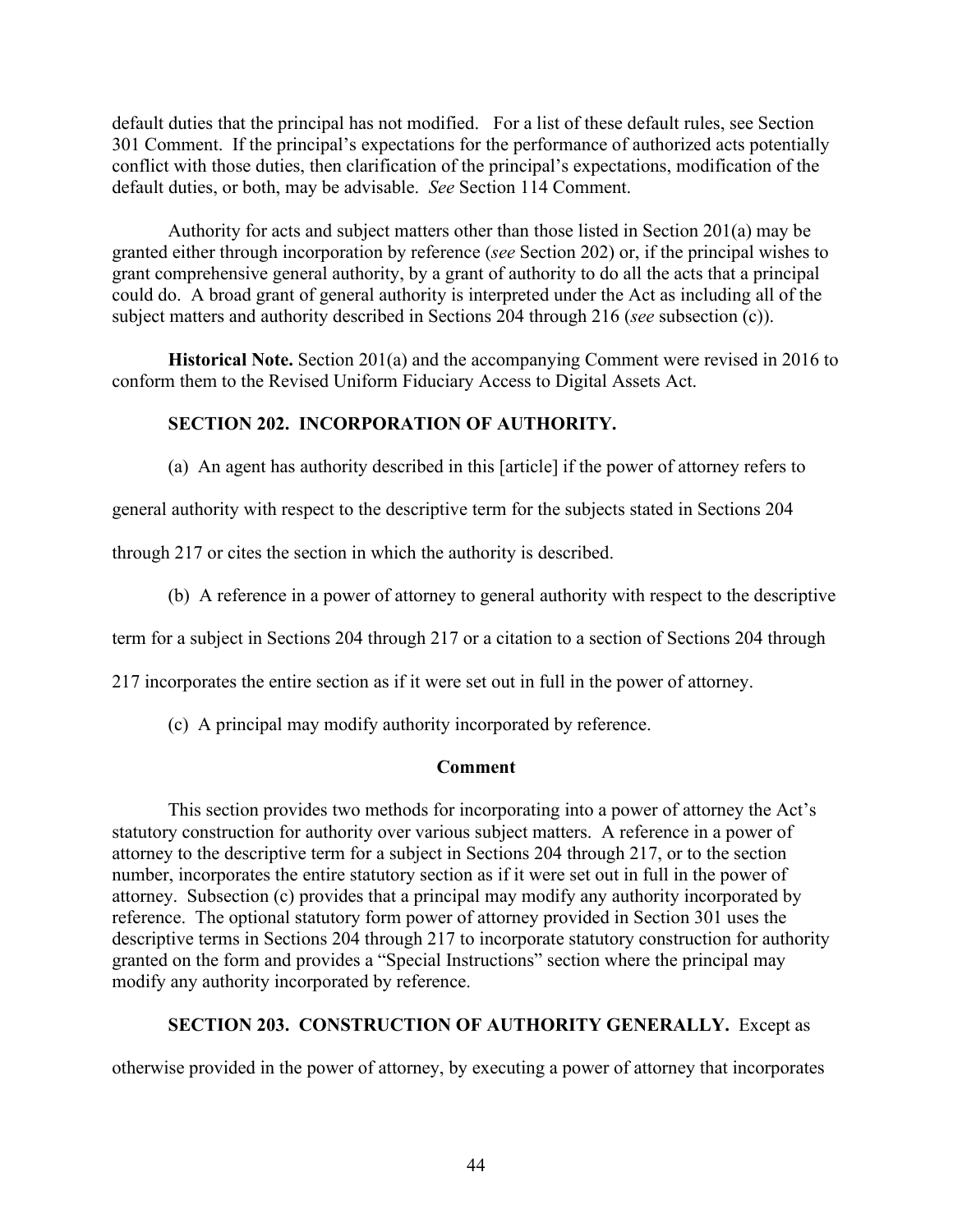by reference a subject described in Sections 204 through 217 or that grants to an agent authority to do all acts that a principal could do pursuant to Section 201(c), a principal authorizes the agent, with respect to that subject, to:

(1) demand, receive, and obtain by litigation or otherwise, money or another thing of value to which the principal is, may become, or claims to be entitled, and conserve, invest, disburse, or use anything so received or obtained for the purposes intended;

(2) contract in any manner with any person, on terms agreeable to the agent, to accomplish a purpose of a transaction and perform, rescind, cancel, terminate, reform, restate, release, or modify the contract or another contract made by or on behalf of the principal;

(3) execute, acknowledge, seal, deliver, file, or record any instrument or communication the agent considers desirable to accomplish a purpose of a transaction, including creating at any time a schedule listing some or all of the principal's property and attaching it to the power of attorney;

(4) initiate, participate in, submit to alternative dispute resolution, settle, oppose, or propose or accept a compromise with respect to a claim existing in favor of or against the principal or intervene in litigation relating to the claim;

(5) seek on the principal's behalf the assistance of a court or other governmental agency to carry out an act authorized in the power of attorney;

(6) engage, compensate, and discharge an attorney, accountant, discretionary investment manager, expert witness, or other advisor;

(7) prepare, execute, and file a record, report, or other document to safeguard or promote the principal's interest under a statute or regulation;

(8) communicate with any representative or employee of a government or governmental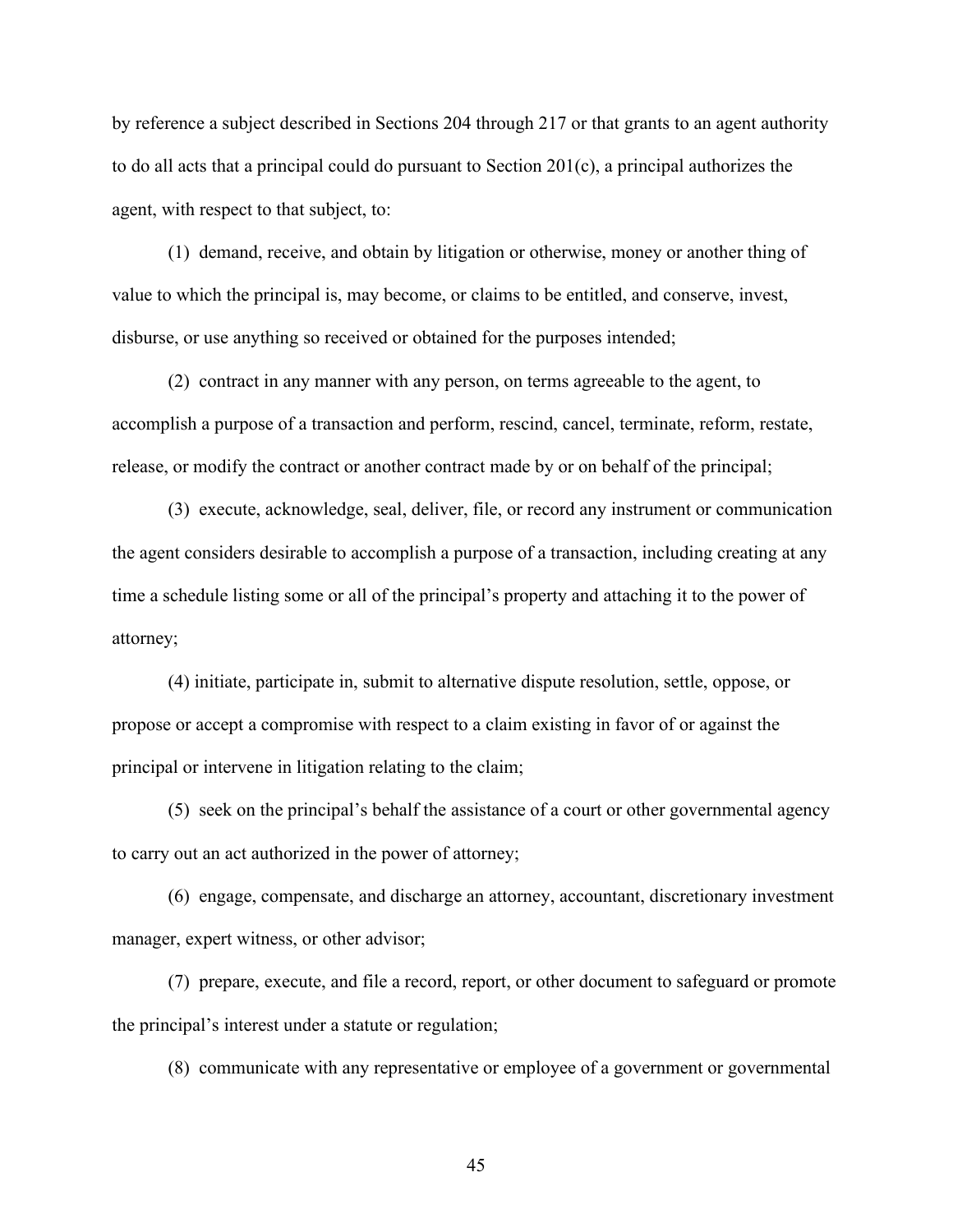subdivision, agency, or instrumentality, on behalf of the principal;

(9) access communications intended for, and communicate on behalf of the principal,

whether by mail, electronic transmission, telephone, or other means; and

(10) do any lawful act with respect to the subject and all property related to the subject.

#### **Comment**

This section is based on Section 3 of the Uniform Statutory Form Power of Attorney Act (1988). It describes incidental types of authority that accompany all authority granted to an agent under each of Sections 204 through 217, unless this incidental authority is modified in the power of attorney. The actions authorized in Section 203 are of the type often necessary for the exercise or implementation of authority over the subjects described in Sections 204 through 217. *See* Unif. Statutory Form Power of Atty. Act prefatory note (1988). Paragraph (10), which states that an agent is authorized to "do any lawful act with respect to the subject and all property related to the subject," emphasizes that a grant of general authority is intended to be comprehensive unless otherwise limited by the Act or the power of attorney. Paragraphs (8) and (9) were added to the section to clarify that this comprehensive authority includes authorization to communicate with government employees on behalf of the principal, to access communications intended for the principal, and to communicate on behalf of the principal using all modern means of communication.

**SECTION 204. REAL PROPERTY.** Unless the power of attorney otherwise provides,

language in a power of attorney granting general authority with respect to real property

authorizes the agent to:

(1) demand, buy, lease, receive, accept as a gift or as security for an extension of credit,

or otherwise acquire or reject an interest in real property or a right incident to real property;

(2) sell; exchange; convey with or without covenants, representations, or warranties;

quitclaim; release; surrender; retain title for security; encumber; partition; consent to

partitioning; subject to an easement or covenant; subdivide; apply for zoning or other

governmental permits; plat or consent to platting; develop; grant an option concerning; lease;

sublease; contribute to an entity in exchange for an interest in that entity; or otherwise grant or

dispose of an interest in real property or a right incident to real property;

(3) pledge or mortgage an interest in real property or right incident to real property as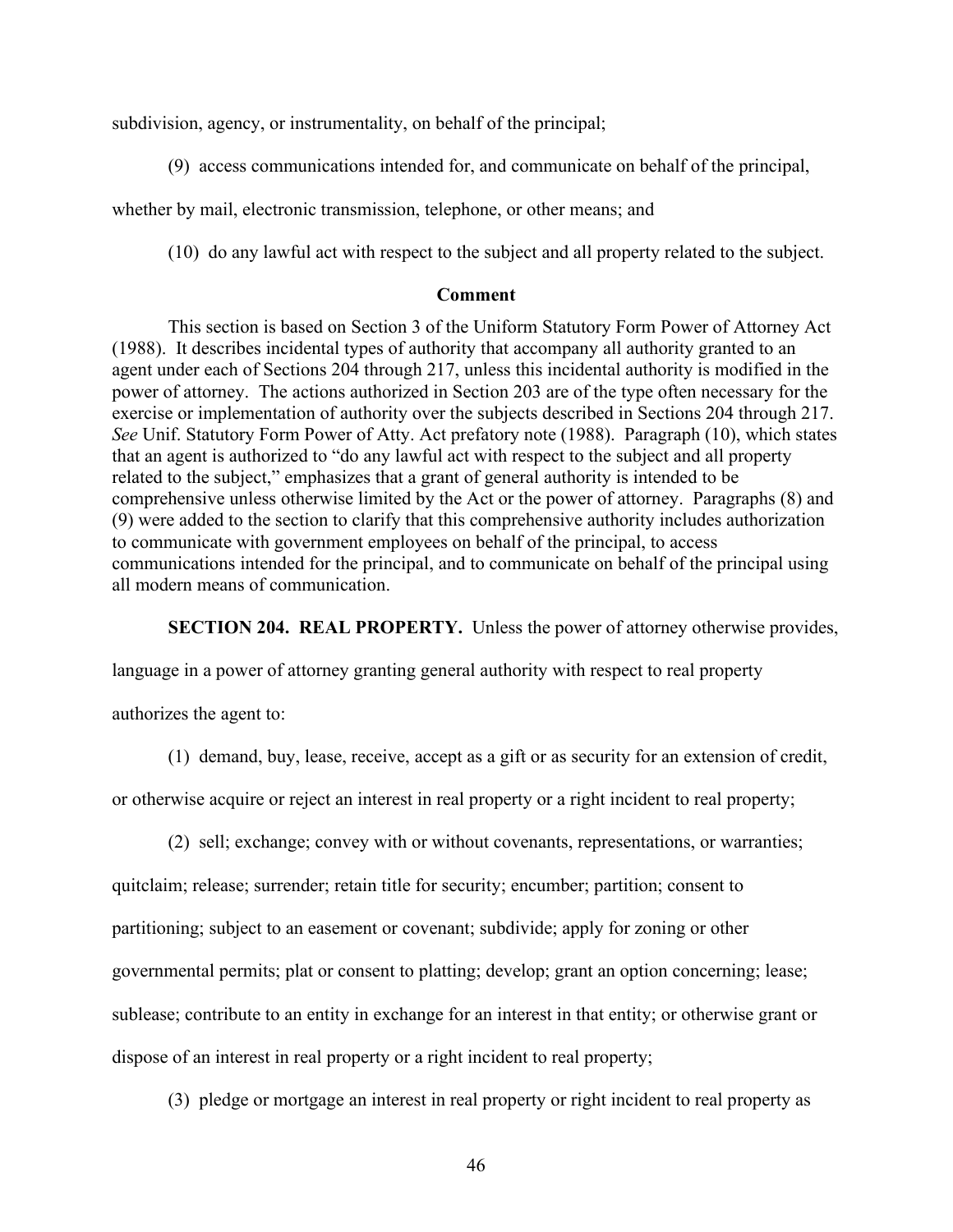security to borrow money or pay, renew, or extend the time of payment of a debt of the principal or a debt guaranteed by the principal;

(4) release, assign, satisfy, or enforce by litigation or otherwise a mortgage, deed of trust, conditional sale contract, encumbrance, lien, or other claim to real property which exists or is asserted;

(5) manage or conserve an interest in real property or a right incident to real property owned or claimed to be owned by the principal, including:

(A) insuring against liability or casualty or other loss;

(B) obtaining or regaining possession of or protecting the interest or right by litigation or otherwise;

(C) paying, assessing, compromising, or contesting taxes or assessments or applying for and receiving refunds in connection with them; and

(D) purchasing supplies, hiring assistance or labor, and making repairs or alterations to the real property;

(6) use, develop, alter, replace, remove, erect, or install structures or other improvements upon real property in or incident to which the principal has, or claims to have, an interest or right;

(7) participate in a reorganization with respect to real property or an entity that owns an interest in or right incident to real property and receive, and hold, and act with respect to stocks and bonds or other property received in a plan of reorganization, including:

(A) selling or otherwise disposing of them;

(B) exercising or selling an option, right of conversion, or similar right with respect to them; and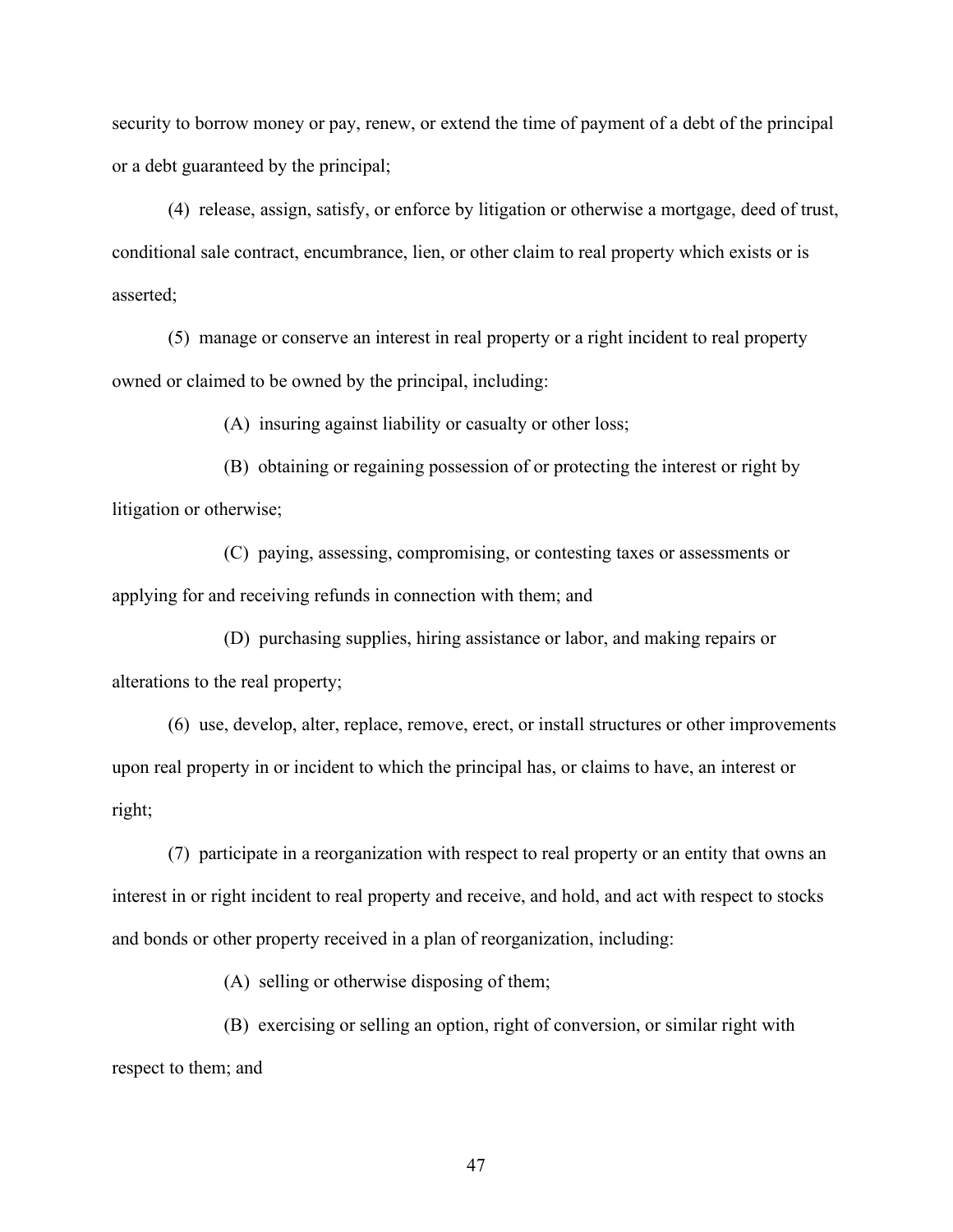(C) exercising any voting rights in person or by proxy;

(8) change the form of title of an interest in or right incident to real property; and

(9) dedicate to public use, with or without consideration, easements or other real property in which the principal has, or claims to have, an interest.

**SECTION 205. TANGIBLE PERSONAL PROPERTY.** Unless the power of attorney otherwise provides, language in a power of attorney granting general authority with respect to tangible personal property authorizes the agent to:

(1) demand, buy, receive, accept as a gift or as security for an extension of credit, or otherwise acquire or reject ownership or possession of tangible personal property or an interest in tangible personal property;

(2) sell; exchange; convey with or without covenants, representations, or warranties; quitclaim; release; surrender; create a security interest in; grant options concerning; lease; sublease; or, otherwise dispose of tangible personal property or an interest in tangible personal property;

(3) grant a security interest in tangible personal property or an interest in tangible personal property as security to borrow money or pay, renew, or extend the time of payment of a debt of the principal or a debt guaranteed by the principal;

(4) release, assign, satisfy, or enforce by litigation or otherwise, a security interest, lien, or other claim on behalf of the principal, with respect to tangible personal property or an interest in tangible personal property;

(5) manage or conserve tangible personal property or an interest in tangible personal property on behalf of the principal, including:

(A) insuring against liability or casualty or other loss;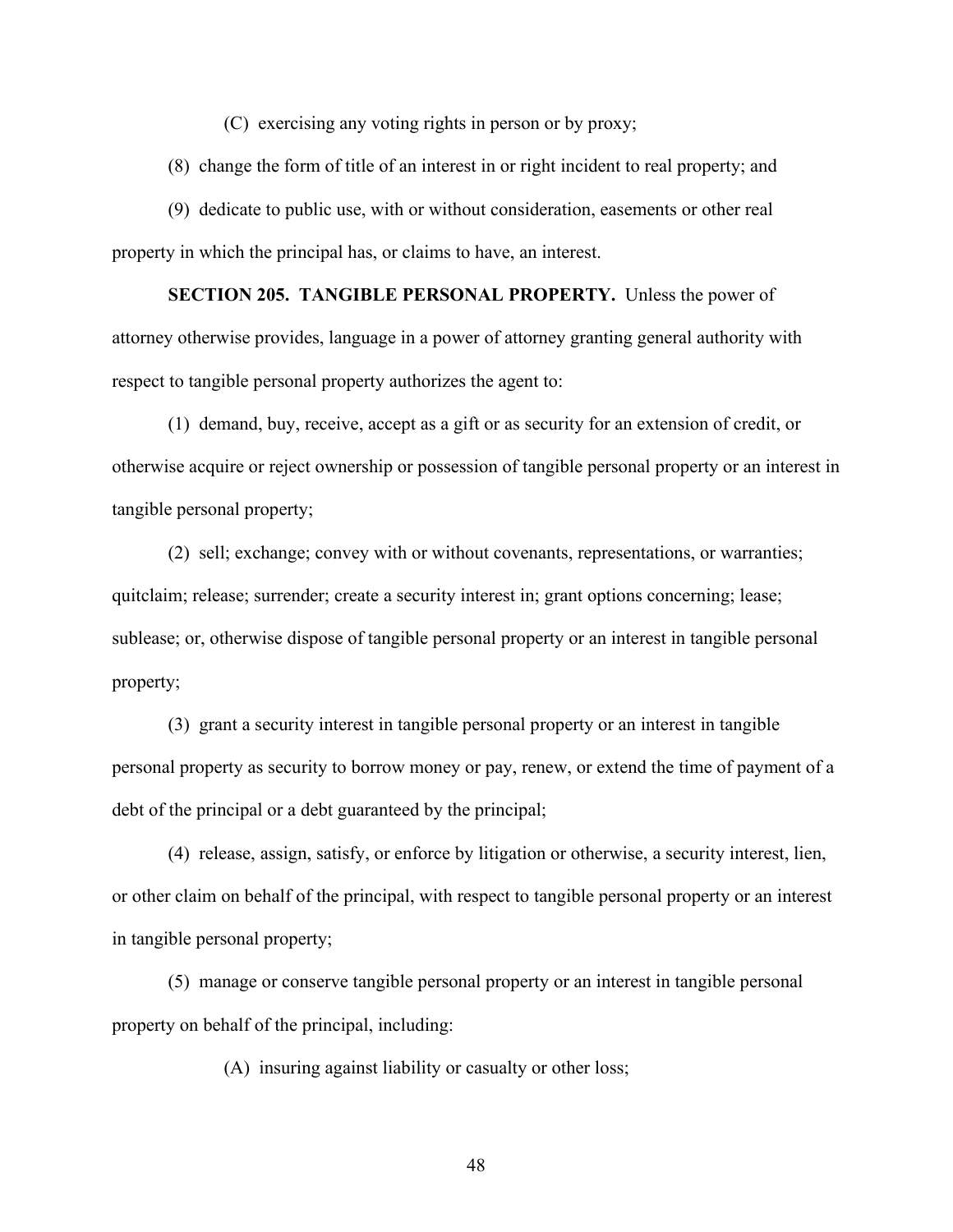(B) obtaining or regaining possession of or protecting the property or interest, by litigation or otherwise;

(C) paying, assessing, compromising, or contesting taxes or assessments or applying for and receiving refunds in connection with taxes or assessments;

(D) moving the property from place to place;

(E) storing the property for hire or on a gratuitous bailment; and

(F) using and making repairs, alterations, or improvements to the property; and

(6) change the form of title of an interest in tangible personal property.

**SECTION 206. STOCKS AND BONDS.** Unless the power of attorney otherwise provides, language in a power of attorney granting general authority with respect to stocks and bonds authorizes the agent to:

(1) buy, sell, and exchange stocks and bonds;

- (2) establish, continue, modify, or terminate an account with respect to stocks and bonds;
- (3) pledge stocks and bonds as security to borrow, pay, renew, or extend the time of payment of a debt of the principal;

(4) receive certificates and other evidences of ownership with respect to stocks and bonds; and

(5) exercise voting rights with respect to stocks and bonds in person or by proxy, enter into voting trusts, and consent to limitations on the right to vote.

#### **Comment**

The substance of this section remains unchanged from Section 6 the Uniform Statutory Form Power of Attorney Act; however, the wording is revised to reflect that "stocks and bonds" is now a defined term in the Act. *See* Section 102(14).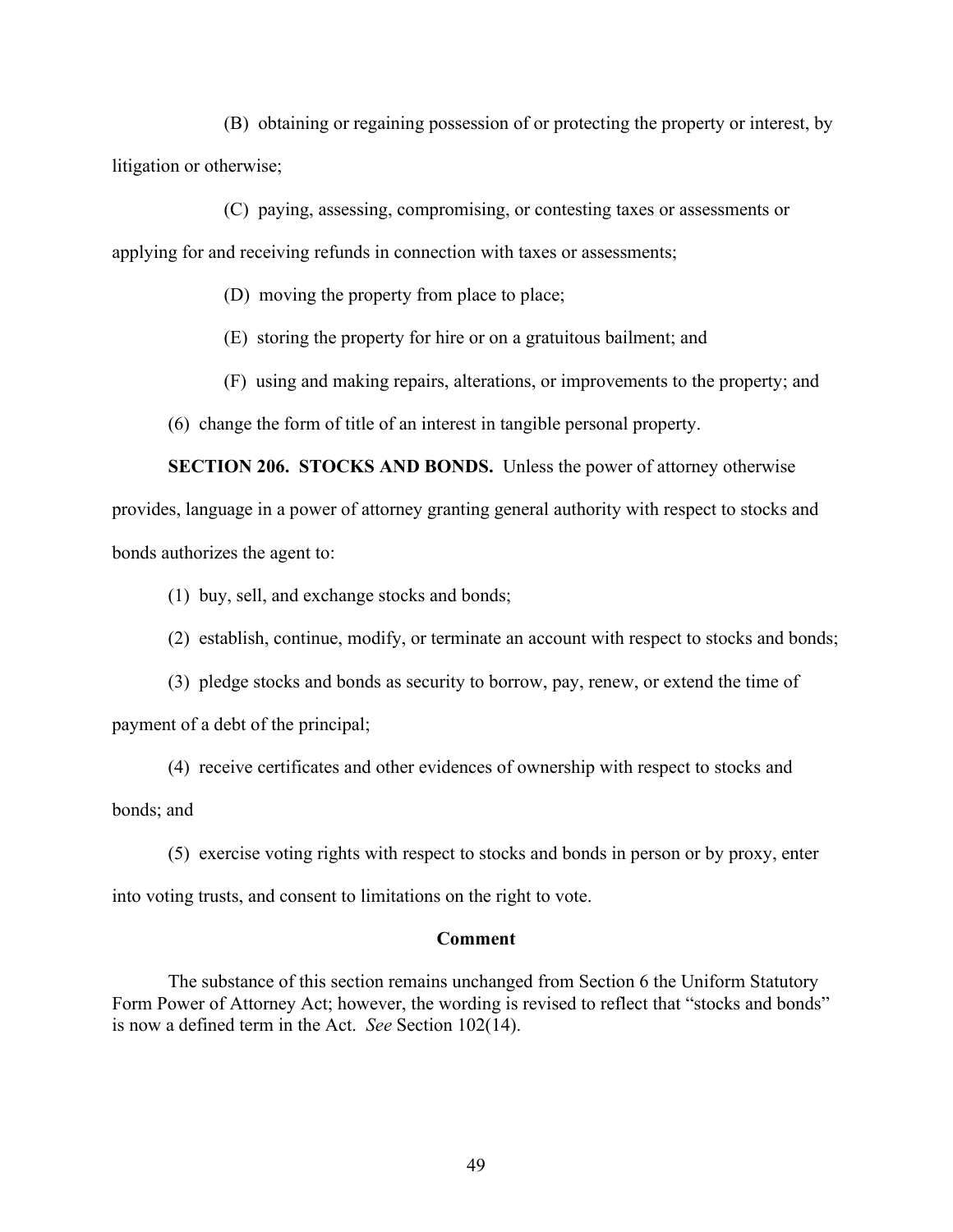otherwise provides, language in a power of attorney granting general authority with respect to commodities and options authorizes the agent to:

**SECTION 207. COMMODITIES AND OPTIONS.** Unless the power of attorney

(1) buy, sell, exchange, assign, settle, and exercise commodity futures contracts and call or put options on stocks or stock indexes traded on a regulated option exchange; and

(2) establish, continue, modify, and terminate option accounts.

**SECTION 208. BANKS AND OTHER FINANCIAL INSTITUTIONS.** Unless the power of attorney otherwise provides, language in a power of attorney granting general authority with respect to banks and other financial institutions authorizes the agent to:

(1) continue, modify, and terminate an account or other banking arrangement made by or on behalf of the principal;

(2) establish, modify, and terminate an account or other banking arrangement with a bank, trust company, savings and loan association, credit union, thrift company, brokerage firm, or other financial institution selected by the agent;

(3) contract for services available from a financial institution, including renting a safe deposit box or space in a vault;

(4) withdraw, by check, order, electronic funds transfer, or otherwise, money or property of the principal deposited with or left in the custody of a financial institution;

(5) receive statements of account, vouchers, notices, and similar documents from a financial institution and act with respect to them;

(6) enter a safe deposit box or vault and withdraw or add to the contents;

(7) borrow money and pledge as security personal property of the principal necessary to borrow money or pay, renew, or extend the time of payment of a debt of the principal or a debt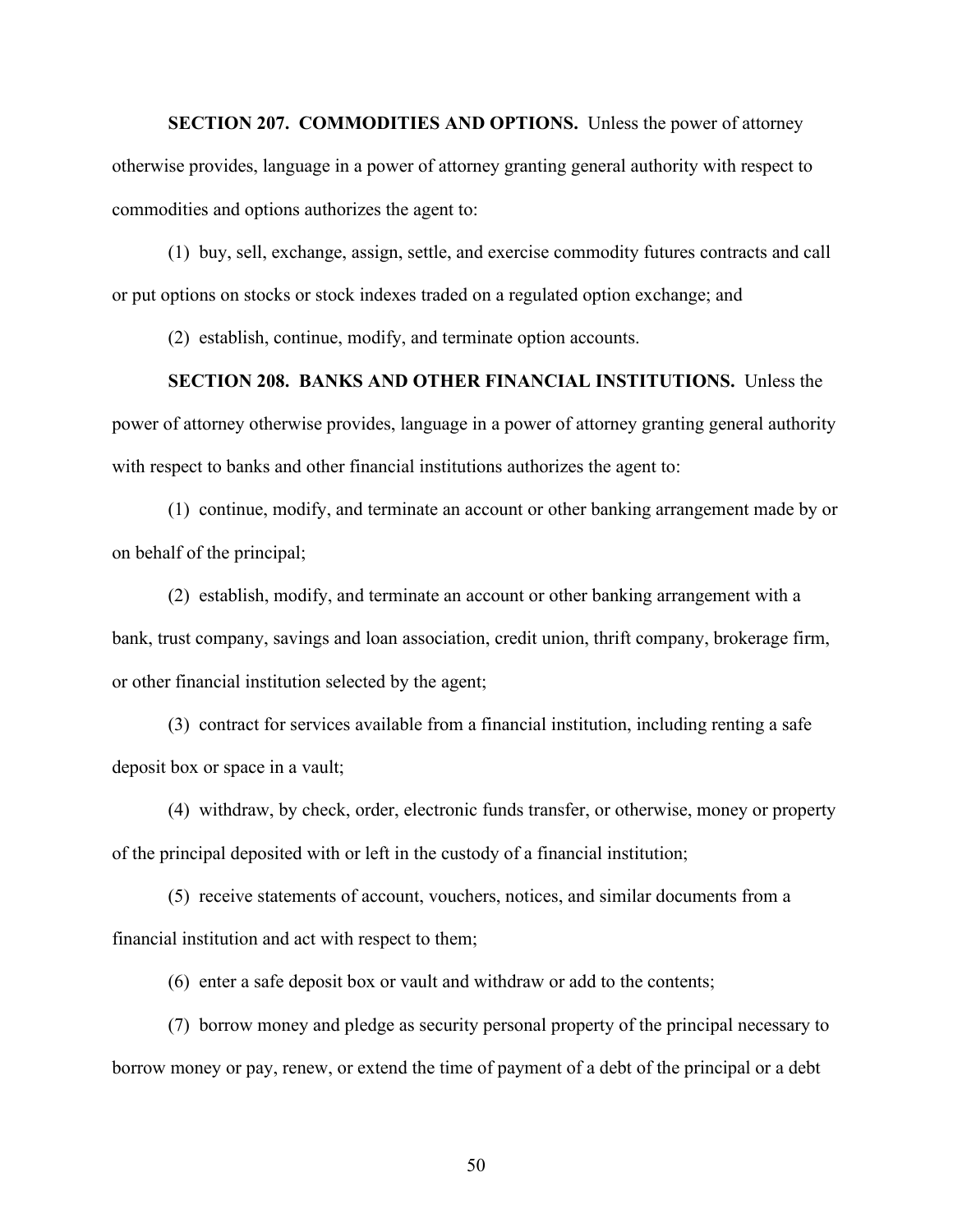guaranteed by the principal;

(8) make, assign, draw, endorse, discount, guarantee, and negotiate promissory notes, checks, drafts, and other negotiable or nonnegotiable paper of the principal or payable to the principal or the principal's order, transfer money, receive the cash or other proceeds of those transactions, and accept a draft drawn by a person upon the principal and pay it when due;

(9) receive for the principal and act upon a sight draft, warehouse receipt, or other document of title whether tangible or electronic, or other negotiable or nonnegotiable instrument;

(10) apply for, receive, and use letters of credit, credit and debit cards, electronic transaction authorizations, and traveler's checks from a financial institution and give an indemnity or other agreement in connection with letters of credit; and

(11) consent to an extension of the time of payment with respect to commercial paper or a financial transaction with a financial institution.

**SECTION 209. OPERATION OF ENTITY OR BUSINESS.** Subject to the terms of a document or an agreement governing an entity or an entity ownership interest, and unless the power of attorney otherwise provides, language in a power of attorney granting general authority with respect to operation of an entity or business authorizes the agent to:

(1) operate, buy, sell, enlarge, reduce, or terminate an ownership interest;

(2) perform a duty or discharge a liability and exercise in person or by proxy a right, power, privilege, or option that the principal has, may have, or claims to have;

(3) enforce the terms of an ownership agreement;

(4) initiate, participate in, submit to alternative dispute resolution, settle, oppose, or propose or accept a compromise with respect to litigation to which the principal is a party because of an ownership interest;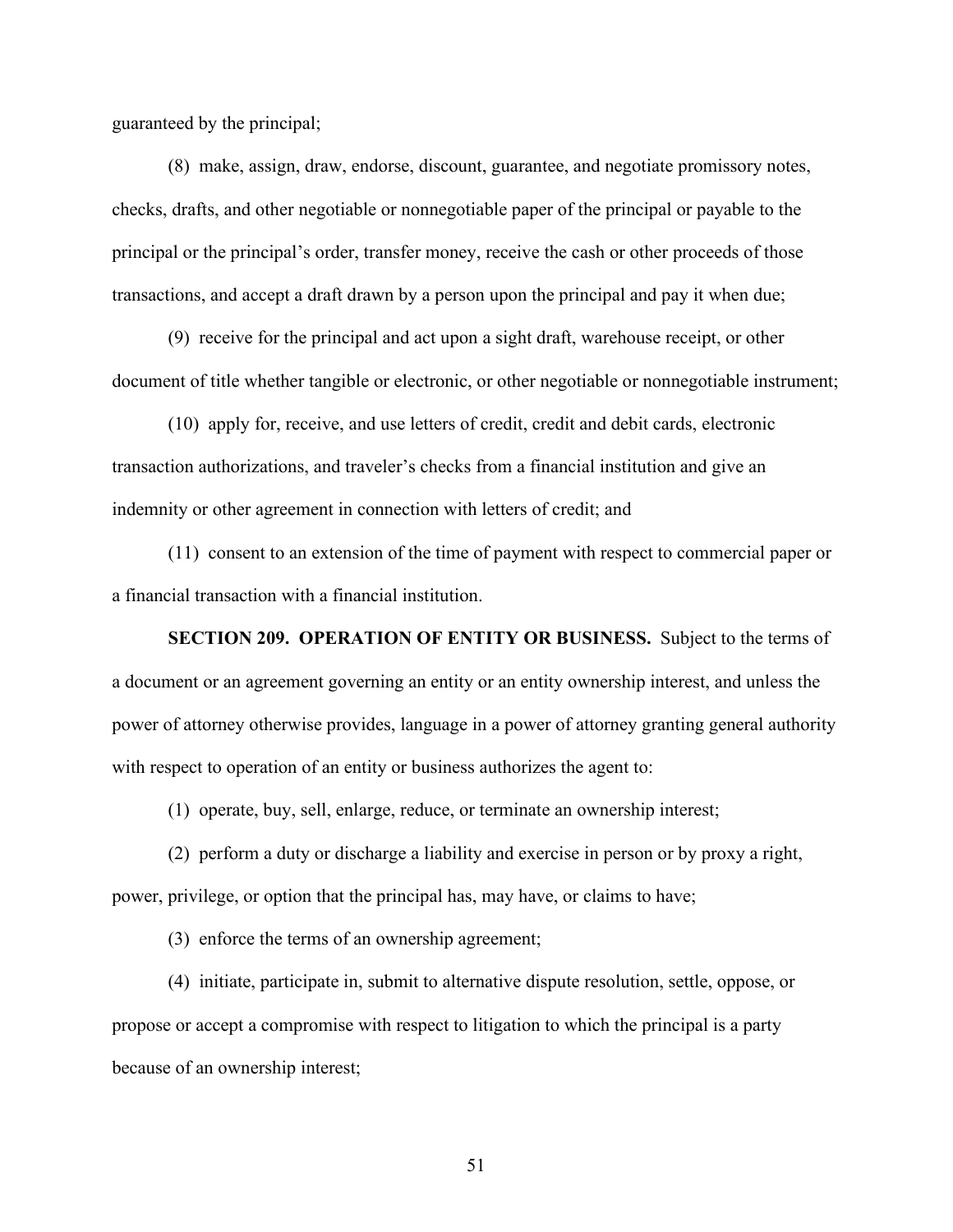(5) exercise in person or by proxy, or enforce by litigation or otherwise, a right, power, privilege, or option the principal has or claims to have as the holder of stocks and bonds;

(6) initiate, participate in, submit to alternative dispute resolution, settle, oppose, or propose or accept a compromise with respect to litigation to which the principal is a party concerning stocks and bonds;

(7) with respect to an entity or business owned solely by the principal:

(A) continue, modify, renegotiate, extend, and terminate a contract made by or on behalf of the principal with respect to the entity or business before execution of the power of attorney;

(B) determine:

(i) the location of its operation;

(ii) the nature and extent of its business;

(iii) the methods of manufacturing, selling, merchandising, financing, accounting, and advertising employed in its operation;

(iv) the amount and types of insurance carried; and

(v) the mode of engaging, compensating, and dealing with its employees and accountants, attorneys, or other advisors;

(C) change the name or form of organization under which the entity or business is operated and enter into an ownership agreement with other persons to take over all or part of the operation of the entity or business; and

(D) demand and receive money due or claimed by the principal or on the principal's behalf in the operation of the entity or business and control and disburse the money in the operation of the entity or business;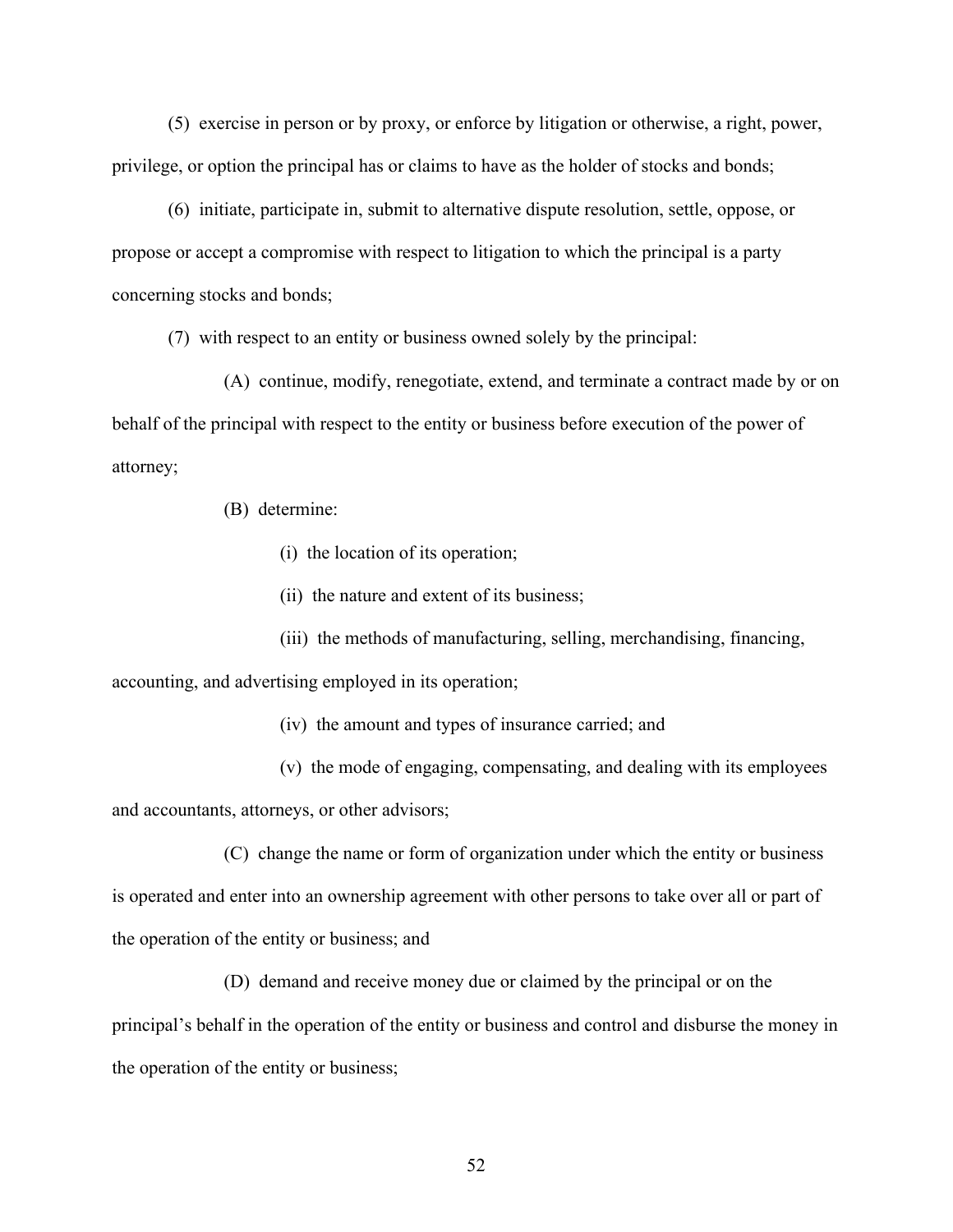(8) put additional capital into an entity or business in which the principal has an interest;

(9) join in a plan of reorganization, consolidation, conversion, domestication, or merger of the entity or business;

(10) sell or liquidate all or part of an entity or business;

(11) establish the value of an entity or business under a buy-out agreement to which the principal is a party;

(12) prepare, sign, file, and deliver reports, compilations of information, returns, or other papers with respect to an entity or business and make related payments; and

(13) pay, compromise, or contest taxes, assessments, fines, or penalties and perform any other act to protect the principal from illegal or unnecessary taxation, assessments, fines, or penalties, with respect to an entity or business, including attempts to recover, in any manner permitted by law, money paid before or after the execution of the power of attorney.

#### **Comment**

The substance of this section remains unchanged from Section 9 of the Uniform Statutory Form Power of Attorney Act (1988); however, the wording is updated to encompass all modern business and entity forms, including limited liability companies, limited liability partnerships, and entities that may be organized other than for a business purpose.

**SECTION 210. INSURANCE AND ANNUITIES.** Unless the power of attorney

otherwise provides, language in a power of attorney granting general authority with respect to

insurance and annuities authorizes the agent to:

(1) continue, pay the premium or make a contribution on, modify, exchange, rescind,

release, or terminate a contract procured by or on behalf of the principal which insures or

provides an annuity to either the principal or another person, whether or not the principal is a

beneficiary under the contract;

(2) procure new, different, and additional contracts of insurance and annuities for the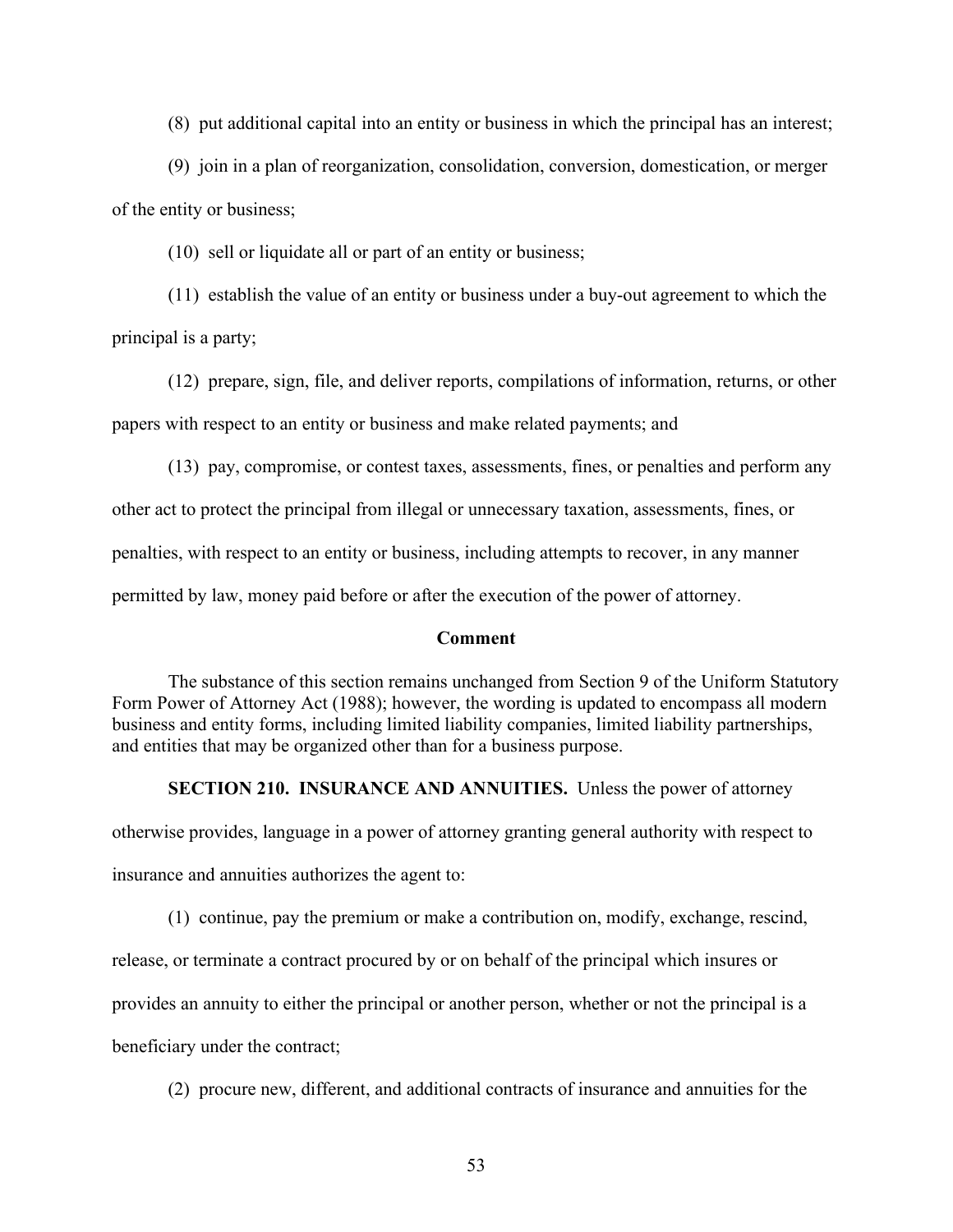principal and the principal's spouse, children, and other dependents, and select the amount, type of insurance or annuity, and mode of payment;

(3) pay the premium or make a contribution on, modify, exchange, rescind, release, or terminate a contract of insurance or annuity procured by the agent;

(4) apply for and receive a loan secured by a contract of insurance or annuity;

(5) surrender and receive the cash surrender value on a contract of insurance or annuity;

(6) exercise an election;

- (7) exercise investment powers available under a contract of insurance or annuity;
- (8) change the manner of paying premiums on a contract of insurance or annuity;

(9) change or convert the type of insurance or annuity with respect to which the principal has or claims to have authority described in this section;

(10) apply for and procure a benefit or assistance under a statute or regulation to guarantee or pay premiums of a contract of insurance on the life of the principal;

(11) collect, sell, assign, hypothecate, borrow against, or pledge the interest of the principal in a contract of insurance or annuity;

(12) select the form and timing of the payment of proceeds from a contract of insurance or annuity; and

(13) pay, from proceeds or otherwise, compromise or contest, and apply for refunds in connection with, a tax or assessment levied by a taxing authority with respect to a contract of insurance or annuity or its proceeds or liability accruing by reason of the tax or assessment.

#### **Comment**

This section contains a significant change from Section 10 of the Uniform Statutory Form Power of Attorney Act (1988). The default language in the Uniform Statutory Form Power of Attorney Act (1988) permitted an agent to designate the beneficiary of an insurance contract. *See* Unif. Statutory Form Power of Atty. Act § 10(4) (1988). However, under Section 210 of this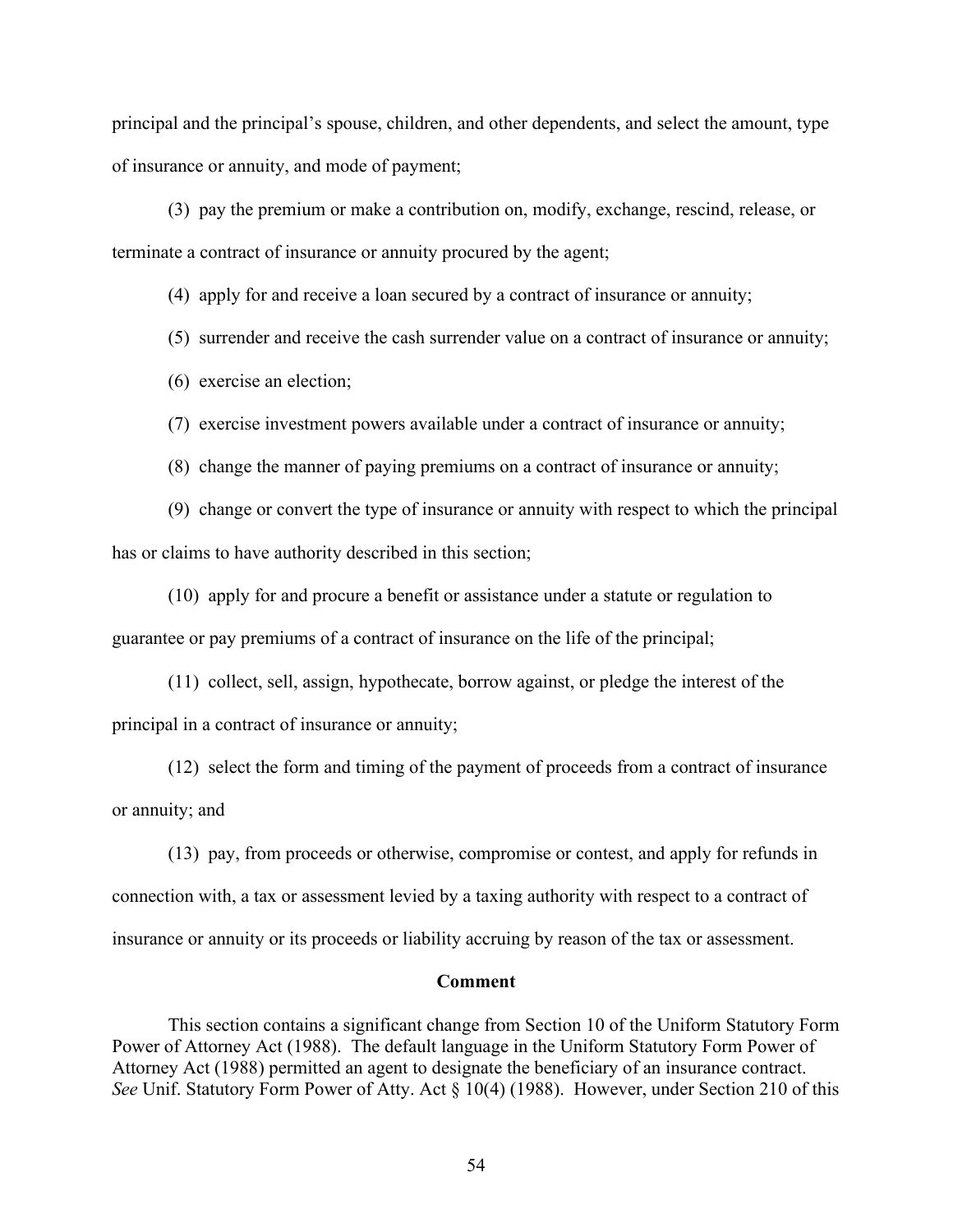Act, an agent does not have authority to "create or change a beneficiary designation" unless that authority is specifically granted to the agent pursuant to Section 201(a). The authority granted under Paragraph (2) of Section 210 is more limited, allowing an agent to only "procure new, different, and additional contracts of insurance and annuities for the principal and the principal's spouse, children, and other dependents." A principal who grants authority to an agent under Section 210 should therefore carefully consider whether a specific grant of authority to create or change beneficiary designations is also desirable.

# **SECTION 211. ESTATES, TRUSTS, AND OTHER BENEFICIAL INTERESTS.**

(a) In this section, "estate, trust, or other beneficial interest" means a trust, probate estate, guardianship, conservatorship, escrow, or custodianship or a fund from which the principal is, may become, or claims to be, entitled to a share or payment.

(b) Unless the power of attorney otherwise provides, language in a power of attorney

granting general authority with respect to estates, trusts, and other beneficial interests authorizes the agent to:

(1) accept, receive, receipt for, sell, assign, pledge, or exchange a share in or

payment from an estate, trust, or other beneficial interest;

(2) demand or obtain money or another thing of value to which the principal is, may become, or claims to be, entitled by reason of an estate, trust, or other beneficial interest, by litigation or otherwise;

(3) exercise for the benefit of the principal a presently exercisable general power of appointment held by the principal;

(4) initiate, participate in, submit to alternative dispute resolution, settle, oppose, or propose or accept a compromise with respect to litigation to ascertain the meaning, validity, or effect of a deed, will, declaration of trust, or other instrument or transaction affecting the interest of the principal;

(5) initiate, participate in, submit to alternative dispute resolution, settle, oppose,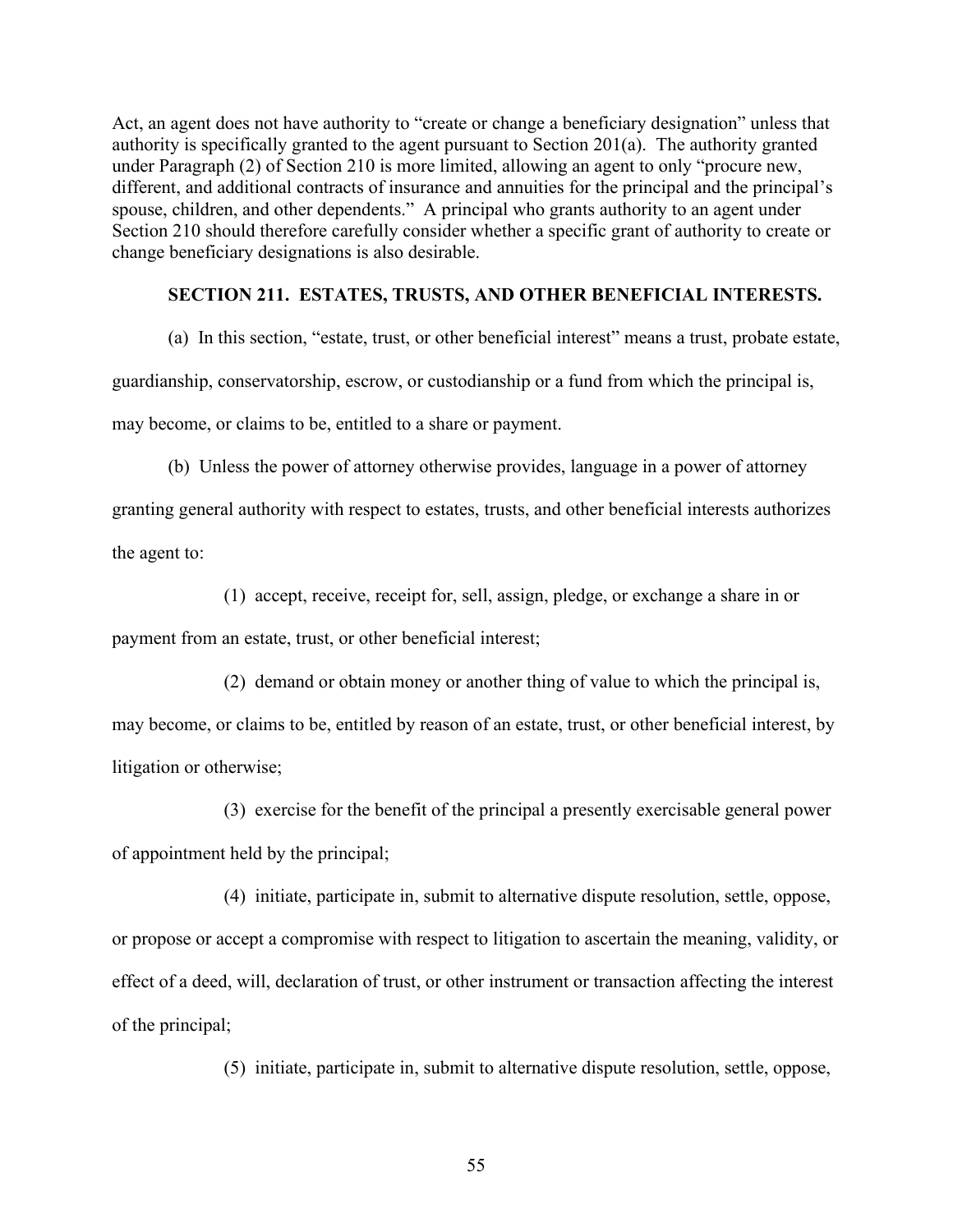or propose or accept a compromise with respect to litigation to remove, substitute, or surcharge a fiduciary;

(6) conserve, invest, disburse, or use anything received for an authorized

purpose; [and]

(7) transfer an interest of the principal in real property, stocks and bonds,

accounts with financial institutions or securities intermediaries, insurance, annuities, and other

property to the trustee of a revocable trust created by the principal as settlor [; and

(8) reject, renounce, disclaim, release, or consent to a reduction in or

modification of a share in or payment from an estate, trust, or other beneficial interest].

*Legislative Note: The bracketed language in paragraph (8) of subsection (b), which grants an agent a power to "reject, renounce, disclaim [or] release," should be omitted by an enacting jurisdiction if that jurisdiction elects to include bracketed paragraph (8) in Section 201(a), which authorizes an agent to disclaim property, including a power of appointment, only if specifically authorized in the power of attorney. If, however, other law of the enacting jurisdiction, such as the state's disclaimer statute, authorizes an agent to disclaim an interest in, or power over, property even without specific authority and the jurisdiction does not wish to restrict that general authority, the jurisdiction should not adopt Section 201(a)(8), but should enact the bracketed language in Section 21l(b)(8). See Unif. Disclaimer of Property Interests Act § 5(b) (2006) (providing, "[e]xcept to the extent a fiduciary's right to disclaim is expressly restricted or limited by another statute of this state or by the instrument creating the fiduciary relationship, a fiduciary may disclaim, in whole or part, any interest in or power over property, including a power of appointment . . . .").*

# **Comment**

This section, which corresponds to Section 11 of the Uniform Statutory Form Power of Attorney Act (1988), has been revised to clarify that an agent's authority includes authority to exercise, for the benefit of the principal, a presently exercisable general power of appointment held by the principal (subsection (b)(3)). "Presently exercisable general power of appointment" is defined for purposes of the Act in Section 102(8).

# **SECTION 212. CLAIMS AND LITIGATION.** Unless the power of attorney

otherwise provides, language in a power of attorney granting general authority with respect to

claims and litigation authorizes the agent to: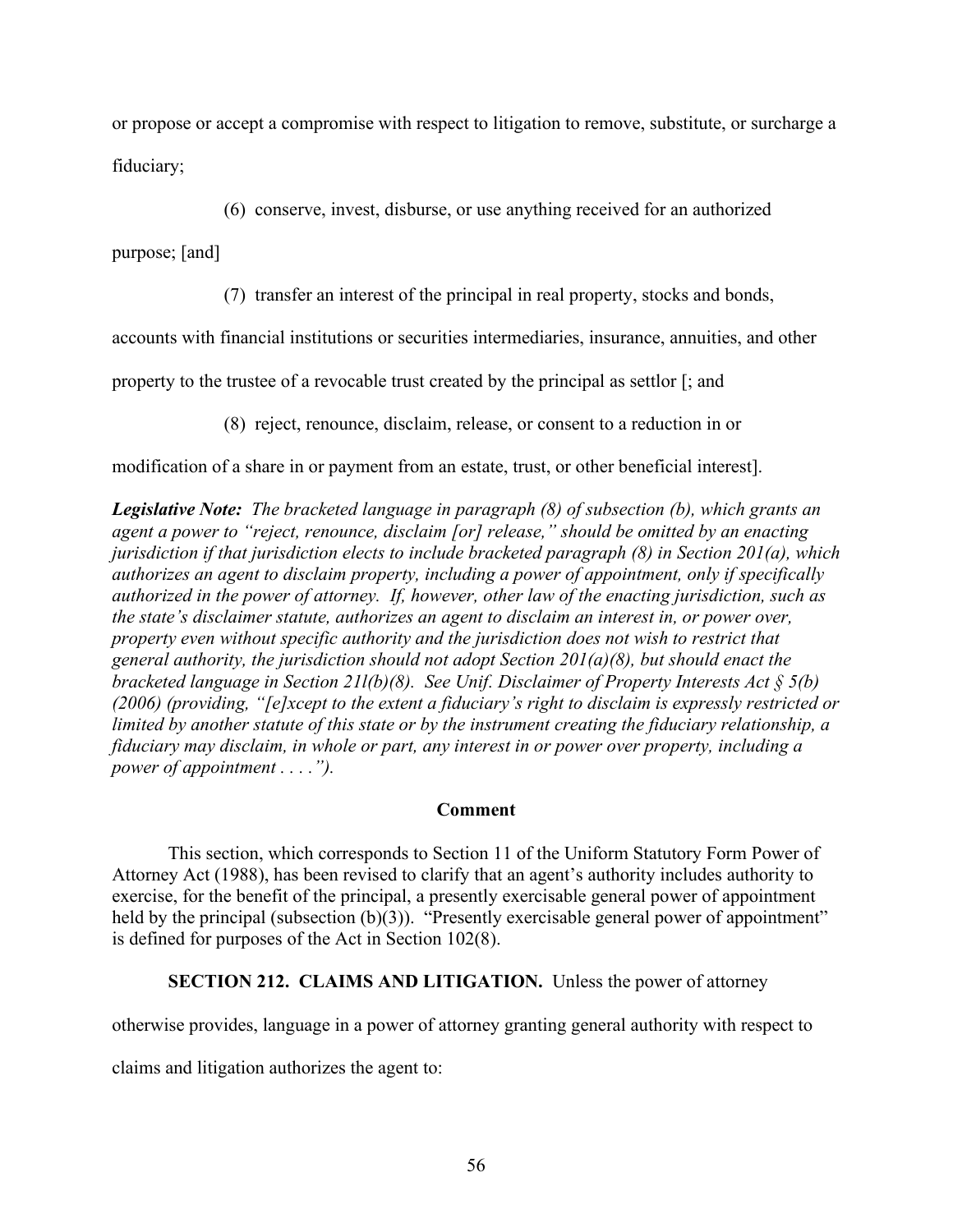(1) assert and maintain before a court or administrative agency a claim, claim for relief, cause of action, counterclaim, offset, recoupment, or defense, including an action to recover property or other thing of value, recover damages sustained by the principal, eliminate or modify tax liability, or seek an injunction, specific performance, or other relief;

(2) bring an action to determine adverse claims or intervene or otherwise participate in litigation;

(3) seek an attachment, garnishment, order of arrest, or other preliminary, provisional, or intermediate relief and use an available procedure to effect or satisfy a judgment, order, or decree;

(4) make or accept a tender, offer of judgment, or admission of facts, submit a controversy on an agreed statement of facts, consent to examination, and bind the principal in litigation;

(5) submit to alternative dispute resolution, settle, and propose or accept a compromise;

(6) waive the issuance and service of process upon the principal, accept service of process, appear for the principal, designate persons upon which process directed to the principal may be served, execute and file or deliver stipulations on the principal's behalf, verify pleadings, seek appellate review, procure and give surety and indemnity bonds, contract and pay for the preparation and printing of records and briefs, receive, execute, and file or deliver a consent, waiver, release, confession of judgment, satisfaction of judgment, notice, agreement, or other instrument in connection with the prosecution, settlement, or defense of a claim or litigation;

(7) act for the principal with respect to bankruptcy or insolvency, whether voluntary or involuntary, concerning the principal or some other person, or with respect to a reorganization, receivership, or application for the appointment of a receiver or trustee which affects an interest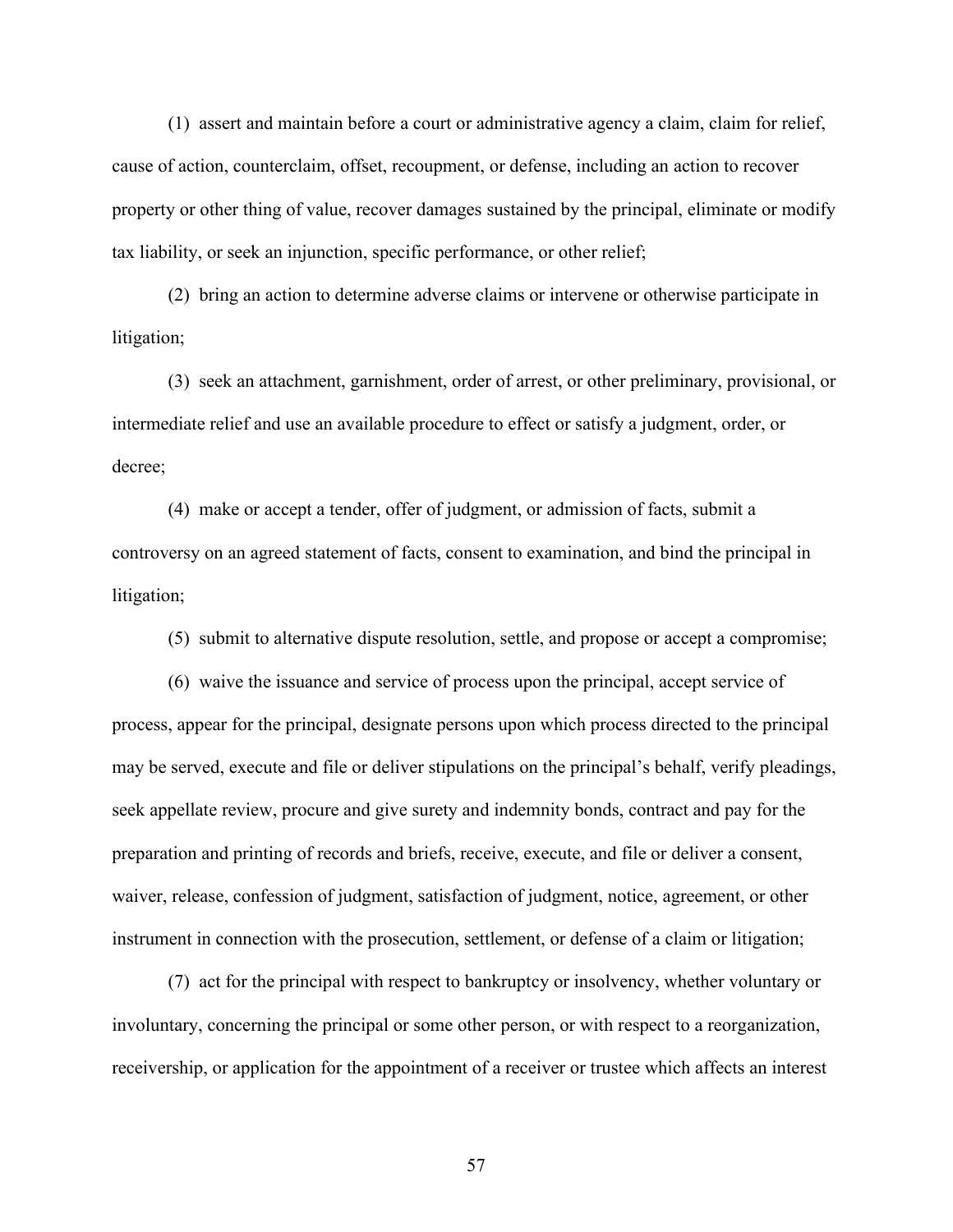of the principal in property or other thing of value;

(8) pay a judgment, award, or order against the principal or a settlement made in connection with a claim or litigation; and

(9) receive money or other thing of value paid in settlement of or as proceeds of a claim or litigation.

#### **SECTION 213. PERSONAL AND FAMILY MAINTENANCE.**

(a) Unless the power of attorney otherwise provides, language in a power of attorney granting general authority with respect to personal and family maintenance authorizes the agent to:

(1) perform the acts necessary to maintain the customary standard of living of the principal, the principal's spouse, and the following individuals, whether living when the power of attorney is executed or later born:

(A) the principal's children;

(B) other individuals legally entitled to be supported by the principal; and

(C) the individuals whom the principal has customarily supported or

indicated the intent to support;

(2) make periodic payments of child support and other family maintenance required by a court or governmental agency or an agreement to which the principal is a party;

(3) provide living quarters for the individuals described in paragraph (1) by:

(A) purchase, lease, or other contract; or

(B) paying the operating costs, including interest, amortization payments, repairs, improvements, and taxes, for premises owned by the principal or occupied by those individuals;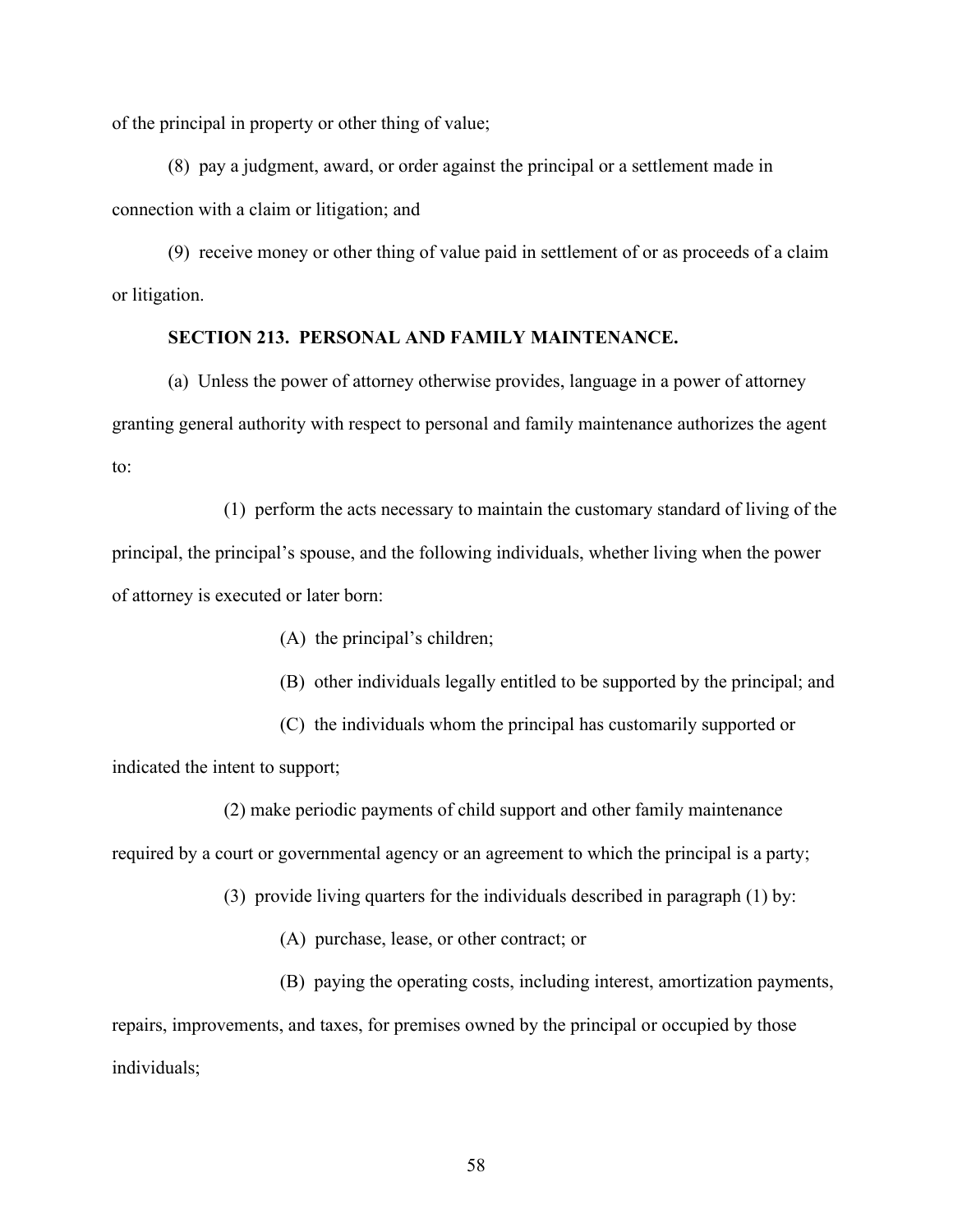(4) provide normal domestic help, usual vacations and travel expenses, and funds for shelter, clothing, food, appropriate education, including postsecondary and vocational education, and other current living costs for the individuals described in paragraph (1);

(5) pay expenses for necessary health care and custodial care on behalf of the individuals described in paragraph (1);

(6) act as the principal's personal representative pursuant to the Health Insurance Portability and Accountability Act, Sections 1171 through 1179 of the Social Security Act, 42 U.S.C. Section 1320d, [as amended,] and applicable regulations, in making decisions related to the past, present, or future payment for the provision of health care consented to by the principal or anyone authorized under the law of this state to consent to health care on behalf of the principal;

(7) continue any provision made by the principal for automobiles or other means of transportation, including registering, licensing, insuring, and replacing them, for the individuals described in paragraph (1);

(8) maintain credit and debit accounts for the convenience of the individuals described in paragraph (1) and open new accounts; and

(9) continue payments incidental to the membership or affiliation of the principal in a religious institution, club, society, order, or other organization or to continue contributions to those organizations.

(b) Authority with respect to personal and family maintenance is neither dependent upon, nor limited by, authority that an agent may or may not have with respect to gifts under this [act].

#### **Comment**

This section, based on Section 13 of the Uniform Statutory Form Power of Attorney Act (1988), contains three important changes. The first is clarification in subsection (a)(1) of who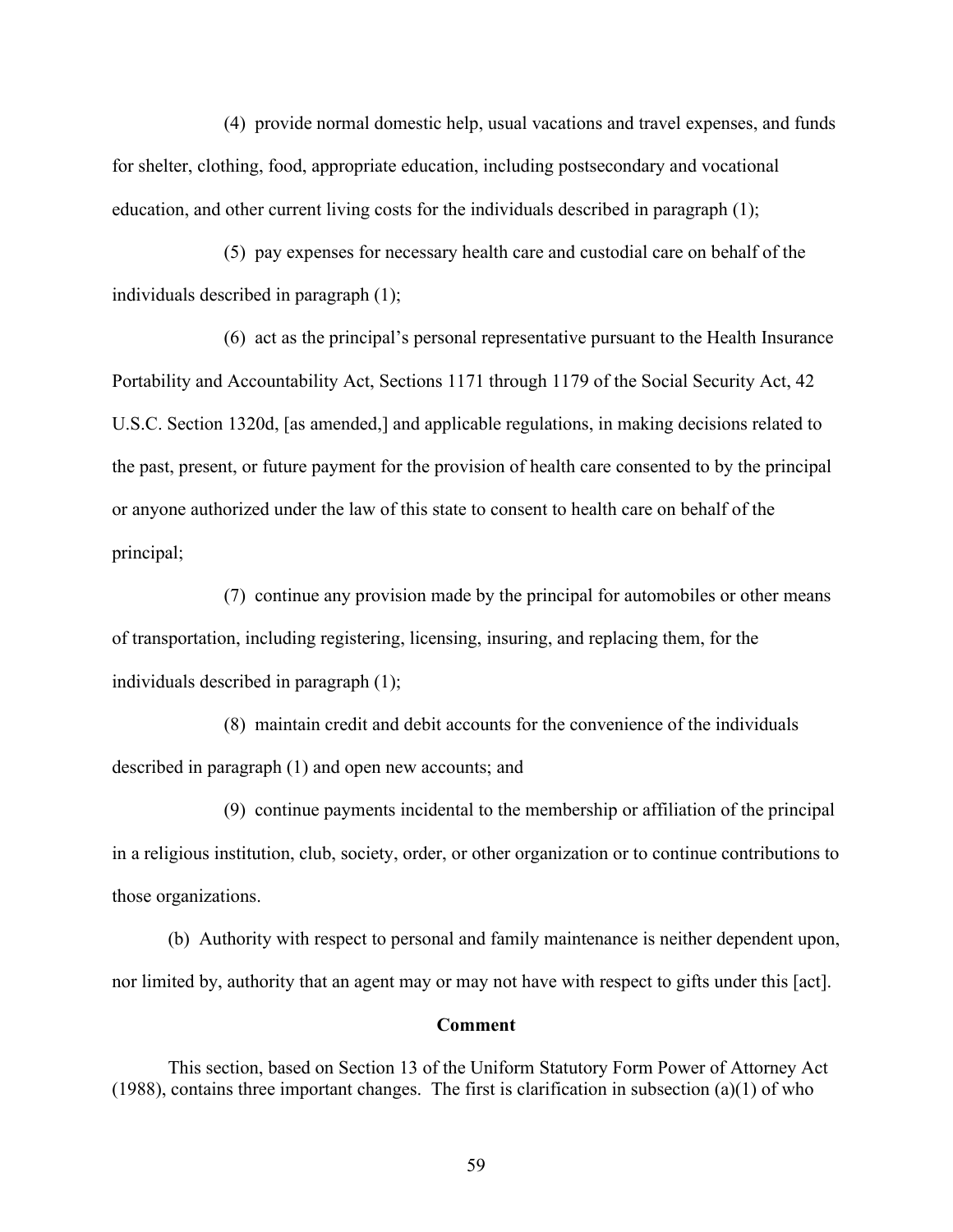qualifies to benefit from payments for personal and family maintenance. Subsection (a)(1) states that the individuals who may benefit include not only the principal's children and other individuals legally entitled to be supported by the principal, but also "individuals whom the principal has customarily supported or indicated the intent to support," "whether living when the power of attorney is executed or later born." This definition is broad enough to include common recipients of family support such as parents and later-born grandchildren if such support is intended by the principal.

The second important addition to Section 213 is the inclusion of paragraph (6) in subsection (a) which qualifies the agent to act as the principal's "personal representative" for purposes of the Health Insurance Portability and Accountability Act (HIPAA) so that the agent can communicate with health care providers in order to pay medical bills. *See* 45 C.F.R. §  $164.502(g)(1)-(2)(2006)$  (providing that for purposes of disclosing an individual's protected health information, "a covered entity must . . . treat a personal representative as the individual"). Section 213 does not, however, empower the agent to make health-care decisions for the principal. *See* Section 103 and comment (discussing exclusion from this Act of powers to make health-care decisions).

The third important addition to this section is subsection (b) which provides that authority under Section 213 is neither dependent upon, nor limited by, authority that an agent may or may not have with respect to making gifts. Although payments made for the benefit of persons under Section 213 may in fact be subject to gift tax treatment, subsection (b) clarifies that the authority for personal and family maintenance payments by an agent emanates from this section rather than Section 217. This is an important distinction because the Act requires a grant of specific authority under Section 201(a) to authorize gift making, and the default provisions of Section 217 limit the amounts of those gifts. The authority to make payments under Section 213 is not constrained by either of these provisions.

#### **SECTION 214. BENEFITS FROM GOVERNMENTAL PROGRAMS OR CIVIL**

#### **OR MILITARY SERVICE.**

(a) In this section, "benefits from governmental programs or civil or military service"

means any benefit, program or assistance provided under a statute or regulation including Social

Security, Medicare, and Medicaid.

(b) Unless the power of attorney otherwise provides, language in a power of attorney

granting general authority with respect to benefits from governmental programs or civil or

military service authorizes the agent to:

(1) execute vouchers in the name of the principal for allowances and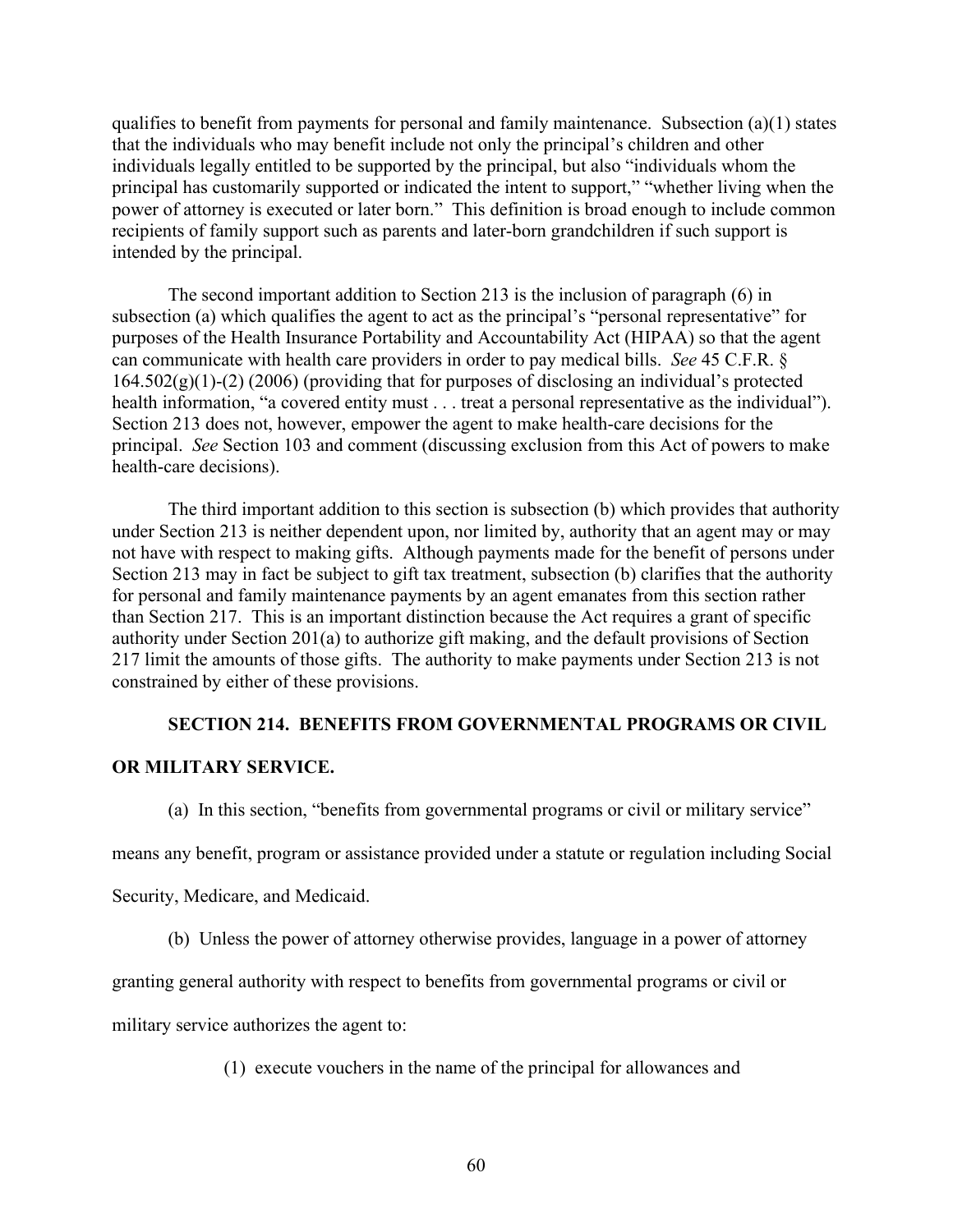reimbursements payable by the United States or a foreign government or by a state or subdivision of a state to the principal, including allowances and reimbursements for transportation of the individuals described in Section  $213(a)(1)$ , and for shipment of their household effects;

(2) take possession and order the removal and shipment of property of the principal from a post, warehouse, depot, dock, or other place of storage or safekeeping, either governmental or private, and execute and deliver a release, voucher, receipt, bill of lading, shipping ticket, certificate, or other instrument for that purpose;

(3) enroll in, apply for, select, reject, change, amend, or discontinue, on the principal's behalf, a benefit or program;

(4) prepare, file, and maintain a claim of the principal for a benefit or assistance, financial or otherwise, to which the principal may be entitled under a statute or regulation;

(5) initiate, participate in, submit to alternative dispute resolution, settle, oppose, or propose or accept a compromise with respect to litigation concerning any benefit or assistance the principal may be entitled to receive under a statute or regulation; and

(6) receive the financial proceeds of a claim described in paragraph (4) and conserve, invest, disburse, or use for a lawful purpose anything so received.

#### **SECTION 215. RETIREMENT PLANS.**

(a) In this section, "retirement plan" means a plan or account created by an employer, the principal, or another individual to provide retirement benefits or deferred compensation of which the principal is a participant, beneficiary, or owner, including a plan or account under the following sections of the Internal Revenue Code:

(1) an individual retirement account under Internal Revenue Code Section 408,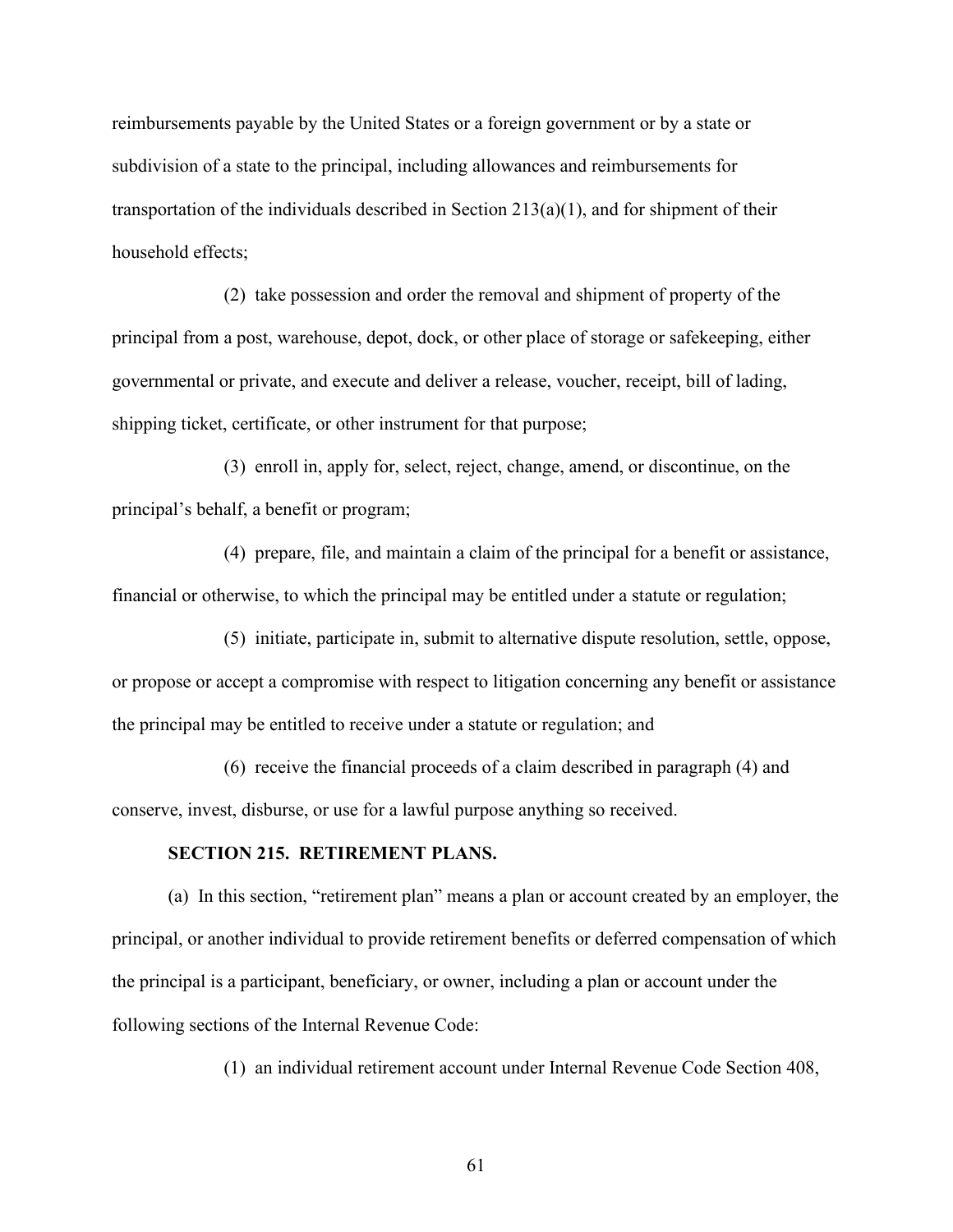26 U.S.C. Section 408 [, as amended];

(2) a Roth individual retirement account under Internal Revenue Code Section 408A, 26 U.S.C. Section 408A [, as amended];

(3) a deemed individual retirement account under Internal Revenue Code Section 408(q), 26 U.S.C. Section 408(q) [, as amended];

(4) an annuity or mutual fund custodial account under Internal Revenue Code Section 403(b), 26 U.S.C. Section 403(b) [, as amended];

(5) a pension, profit-sharing, stock bonus, or other retirement plan qualified under Internal Revenue Code Section 401(a), 26 U.S.C. Section 401(a) [, as amended];

(6) a plan under Internal Revenue Code Section 457(b), 26 U.S.C. Section 457(b) [, as amended]; and

(7) a nonqualified deferred compensation plan under Internal Revenue Code Section 409A, 26 U.S.C. Section 409A [, as amended].

(b) Unless the power of attorney otherwise provides, language in a power of attorney granting general authority with respect to retirement plans authorizes the agent to:

(1) select the form and timing of payments under a retirement plan and withdraw benefits from a plan;

(2) make a rollover, including a direct trustee-to-trustee rollover, of benefits from one retirement plan to another;

(3) establish a retirement plan in the principal's name;

(4) make contributions to a retirement plan;

(5) exercise investment powers available under a retirement plan; and

(6) borrow from, sell assets to, or purchase assets from a retirement plan.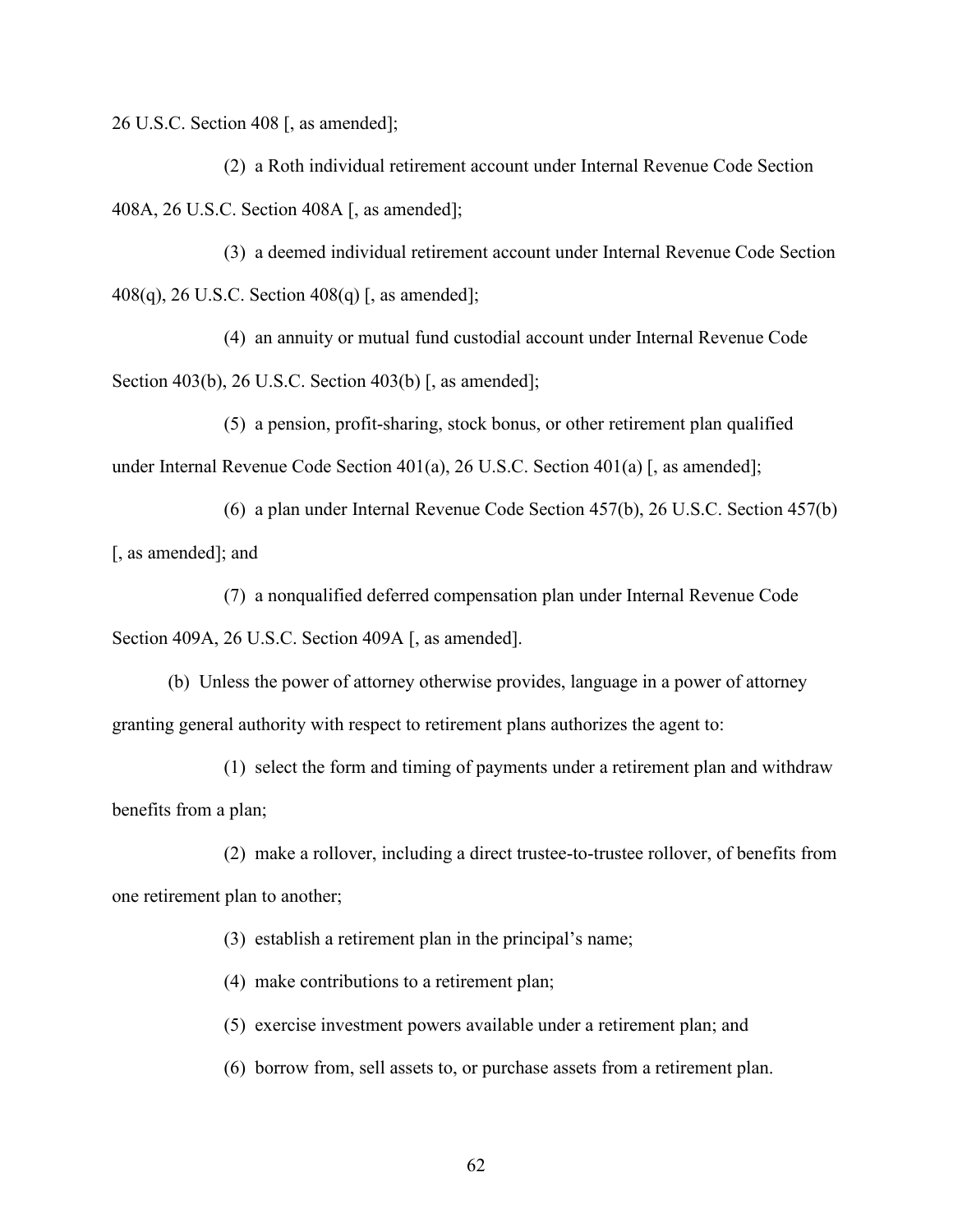#### **Comment**

This section, based on Section 15 of the Uniform Statutory Form Power of Attorney Act (1988), has been substantially updated to reflect changes in the laws governing retirement plans. A significant departure from the Uniform Statutory Form Power of Attorney Act (1988) is the deletion of default authority in the agent to waive the right of the principal to be a beneficiary of a joint or survivor annuity (*see* Unif. Statutory Form Power of Atty. Act § 15 (1988)). Under this Act, the authority to waive the principal's right to be a beneficiary of a joint and survivor annuity must be given by a specific grant pursuant to Section 201(a).

**SECTION 216. TAXES.** Unless the power of attorney otherwise provides, language in a power of attorney granting general authority with respect to taxes authorizes the agent to:

(1) prepare, sign, and file federal, state, local, and foreign income, gift, payroll, property,

Federal Insurance Contributions Act, and other tax returns, claims for refunds, requests for extension of time, petitions regarding tax matters, and any other tax-related documents, including receipts, offers, waivers, consents, including consents and agreements under Internal Revenue Code Section 2032A, 26 U.S.C. Section 2032A, [as amended,] closing agreements, and any power of attorney required by the Internal Revenue Service or other taxing authority with respect to a tax year upon which the statute of limitations has not run and the following 25 tax years;

(2) pay taxes due, collect refunds, post bonds, receive confidential information, and contest deficiencies determined by the Internal Revenue Service or other taxing authority;

(3) exercise any election available to the principal under federal, state, local, or foreign tax law; and

(4) act for the principal in all tax matters for all periods before the Internal Revenue Service, or other taxing authority.

#### **SECTION 217. GIFTS.**

(a) In this section, a gift "for the benefit of" a person includes a gift to a trust, an account under the Uniform Transfers to Minors Act (1983/1986), and a tuition savings account or prepaid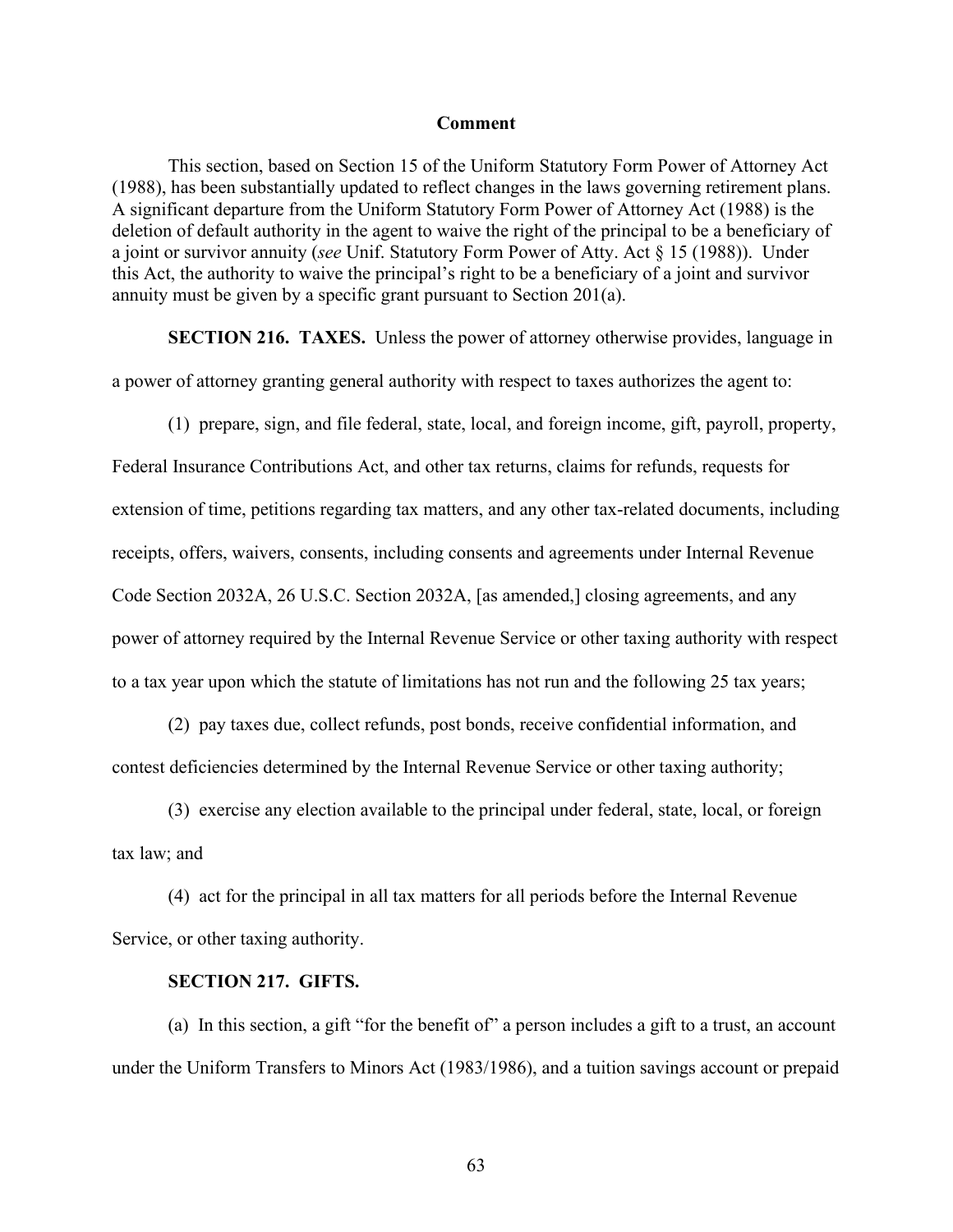tuition plan as defined under Internal Revenue Code Section 529, 26 U.S.C. Section 529 [, as amended].

(b) Unless the power of attorney otherwise provides, language in a power of attorney granting general authority with respect to gifts authorizes the agent only to:

(1) make outright to, or for the benefit of, a person, a gift of any of the principal's property, including by the exercise of a presently exercisable general power of appointment held by the principal, in an amount per donee not to exceed the annual dollar limits of the federal gift tax exclusion under Internal Revenue Code Section 2503(b), 26 U.S.C. Section 2503(b), [as amended,] without regard to whether the federal gift tax exclusion applies to the gift, or if the principal's spouse agrees to consent to a split gift pursuant to Internal Revenue Code Section 2513, 26 U.S.C. 2513, [as amended,] in an amount per donee not to exceed twice the annual federal gift tax exclusion limit; and

(2) consent, pursuant to Internal Revenue Code Section 2513, 26 U.S.C. Section 2513, [as amended,] to the splitting of a gift made by the principal's spouse in an amount per donee not to exceed the aggregate annual gift tax exclusions for both spouses.

(c) An agent may make a gift of the principal's property only as the agent determines is consistent with the principal's objectives if actually known by the agent and, if unknown, as the agent determines is consistent with the principal's best interest based on all relevant factors, including:

(1) the value and nature of the principal's property;

(2) the principal's foreseeable obligations and need for maintenance;

(3) minimization of taxes, including income, estate, inheritance, generationskipping transfer, and gift taxes;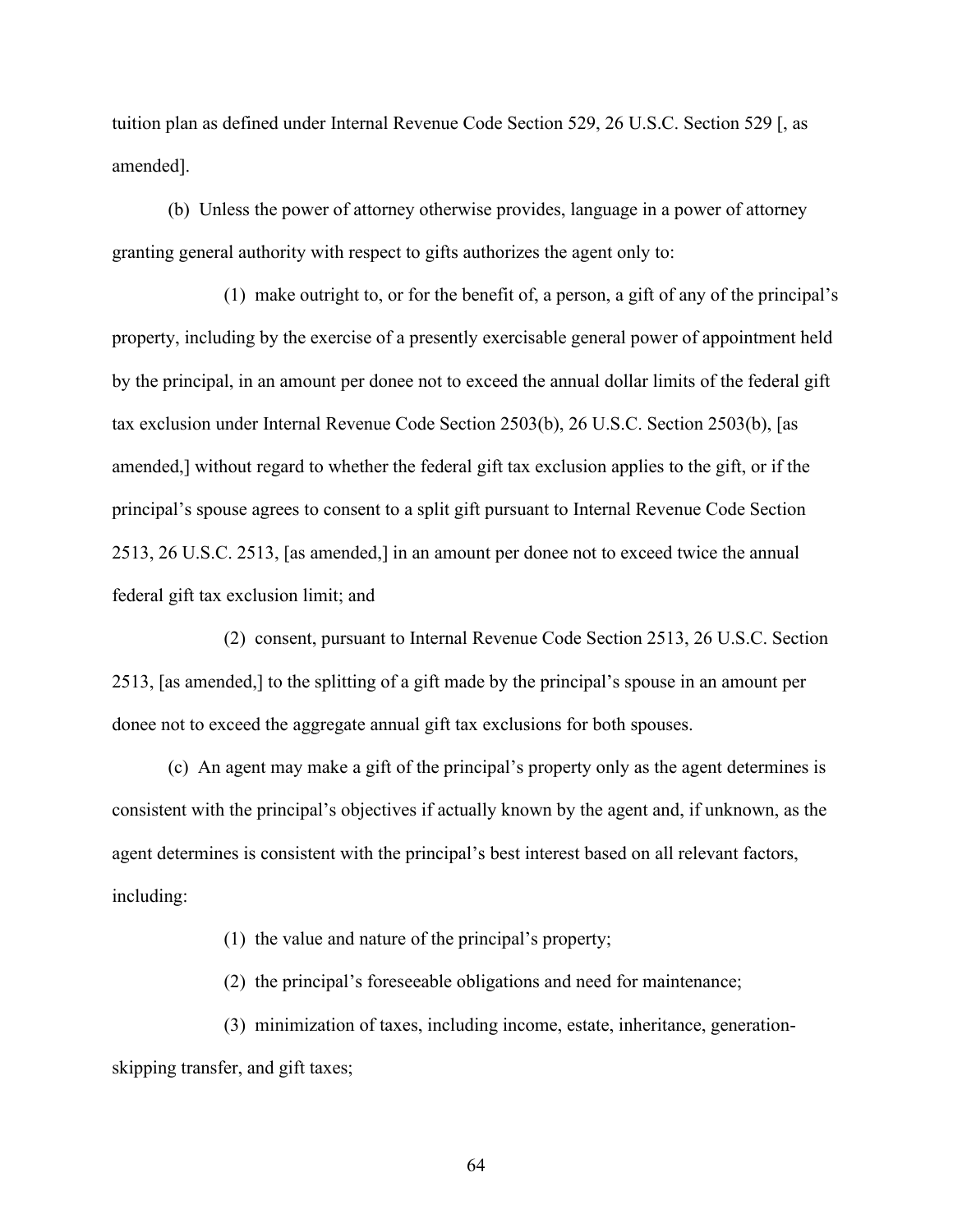(4) eligibility for a benefit, a program, or assistance under a statute or regulation;

and

(5) the principal's personal history of making or joining in making gifts.

## **Comment**

This section provides default limitations on an agent's authority to make a gift of the principal's property. Authority to make a gift must be made by a specific grant in a power of attorney (*see* Section 201(a)(2); *see also* Section 301). The mere granting to an agent of authority to make gifts does not, however, grant an agent unlimited authority. The agent's authority is subject to this section unless enlarged or further limited by an express modification in the power of attorney. Without modification, the authority of an agent under this section is limited to gifts in an amount per donee not to exceed the annual dollar limits of the federal gift tax exclusion, or twice that amount if the principal and the principal's spouse consent to make a split gift.

Subsection (a) of this section clarifies the fact that a gift includes not only outright gifts, but also gifts for the benefit of a person. Subsection (a) provides examples of gifts made for the benefit of a person, but these examples are not intended to be exclusive.

Subsection (c) emphasizes that exercise of authority to make a gift, as with exercise of all authority under a power of attorney, must be consistent with the principal's objectives. If these objectives are not known, then gifts must be consistent with the principal's best interest based on all relevant factors. Subsection (c) provides examples of factors relevant to the principal's best interest, but these examples are illustrative rather than exclusive.

To the extent that a principal's objectives with respect to the making of gifts may potentially conflict with an agent's default duties under the Act, the principal should carefully consider stating those objectives in the power of attorney, or altering the default rules to accommodate the objectives, or both. *See* Section 114 Comment.

## **[ARTICLE] 3**

#### **STATUTORY FORMS**

*Legislative Note: An enacting jurisdiction should review its respective statutory requirements for acknowledgments and for the recording of documents and amend, where necessary for conformity with those requirements, the statutory forms provided in Sections 301 and 302.*

## **General Comment**

Article 3 provides a concise, optional statutory form for creating a power of attorney under this Act (Section 301). With the proliferation of power of attorney forms in the public domain, the advantage of a statutorily-sanctioned form is the promotion of uniformity in power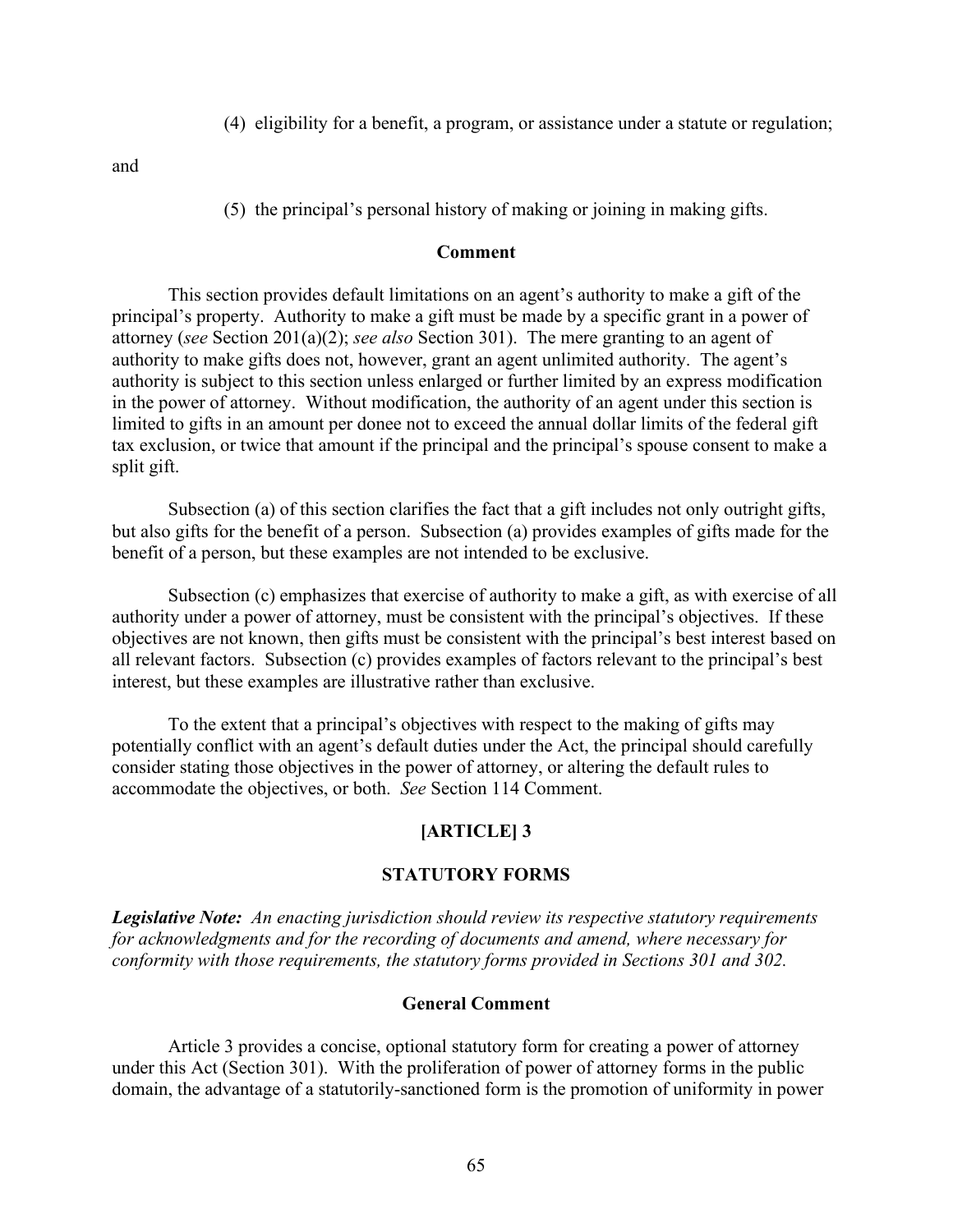of attorney practice. In states such as Illinois and New York, where state-sanctioned statutory forms have existed for many years, the statutory form is widely used by both lawyers and lay persons. The familiarity and common understanding achieved with the use of one statutory form also facilitates acceptance of powers of attorney. In the twenty years preceding this Act, the number of states with statutory forms has increased from only a few to eighteen.

In addition to the statutory form power of attorney, Article 3 provides an optional form for agent certification of facts pertaining to a power of attorney (Section 302). Pursuant to Section 119, a person may request an agent to certify any factual matter concerning the principal, agent, or power of attorney. The form in Section 302 is intended to facilitate agent compliance with these requests. The form lists factual matters about which persons commonly request certification (*e.g.*, the principal is alive and has not revoked the power of attorney or the agent's authority), and provides a designated space for certification of additional factual statements. Both the statutory form power of attorney and the agent certification form may be tailored to accommodate individual circumstances and objectives.

# **SECTION 301. STATUTORY FORM POWER OF ATTORNEY.** A document

substantially in the following form may be used to create a statutory form power of attorney that

has the meaning and effect prescribed by this [act].

# **[INSERT NAME OF JURISDICTION]**

# **STATUTORY FORM POWER OF ATTORNEY**

# **IMPORTANT INFORMATION**

This power of attorney authorizes another person (your agent) to make decisions concerning your property for you (the principal). Your agent will be able to make decisions and act with respect to your property (including your money) whether or not you are able to act for yourself. The meaning of authority over subjects listed on this form is explained in the Uniform Power of Attorney Act [insert citation].

This power of attorney does not authorize the agent to make health-care decisions for you.

You should select someone you trust to serve as your agent. Unless you specify otherwise, generally the agent's authority will continue until you die or revoke the power of attorney or the agent resigns or is unable to act for you.

Your agent is entitled to reasonable compensation unless you state otherwise in the Special Instructions.

This form provides for designation of one agent. If you wish to name more than one agent you may name a coagent in the Special Instructions. Coagents are not required to act together unless you include that requirement in the Special Instructions.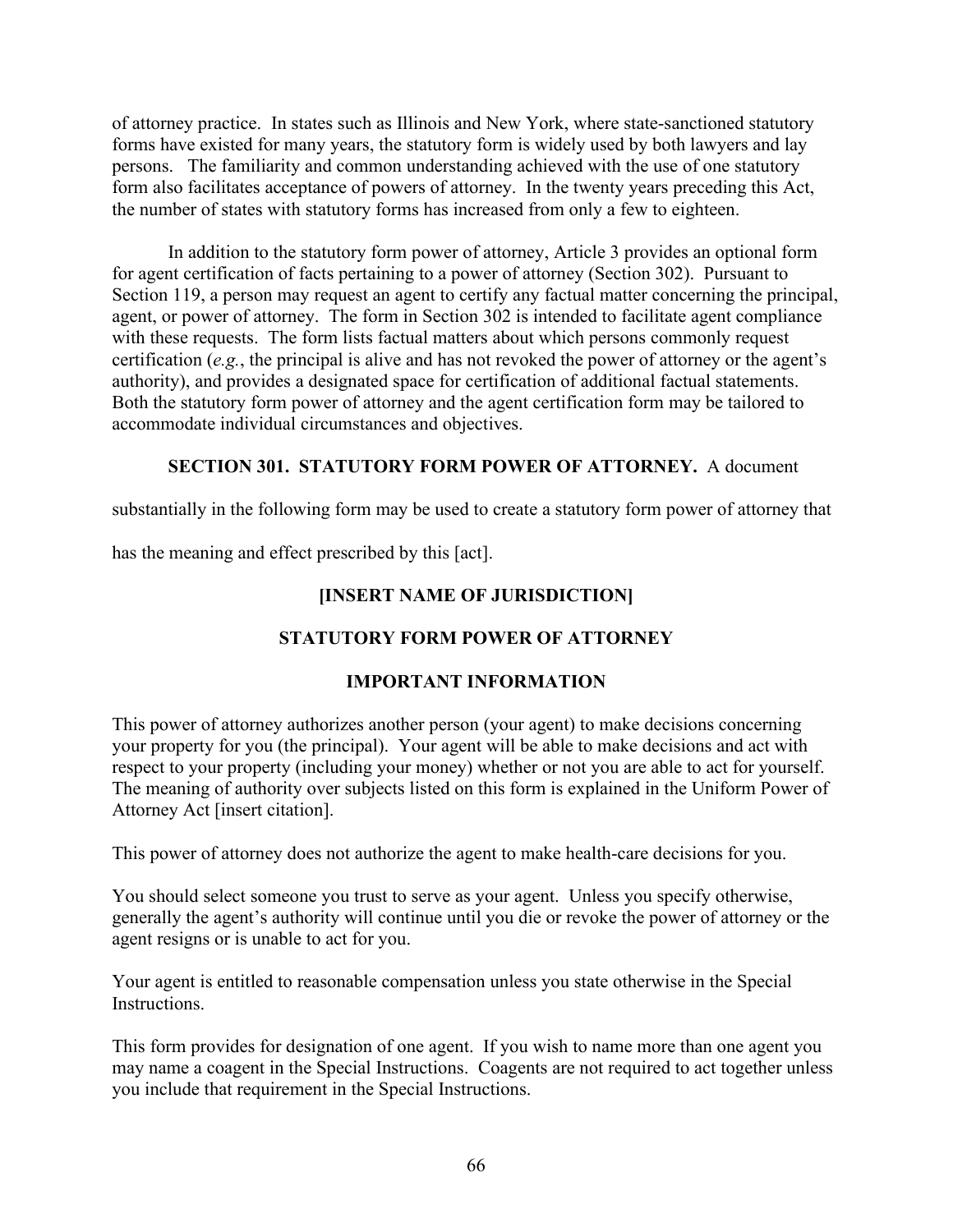If your agent is unable or unwilling to act for you, your power of attorney will end unless you have named a successor agent. You may also name a second successor agent.

This power of attorney becomes effective immediately unless you state otherwise in the Special Instructions.

# **If you have questions about the power of attorney or the authority you are granting to your agent, you should seek legal advice before signing this form.**

# **DESIGNATION OF AGENT**

| name the following                                                                               |  |
|--------------------------------------------------------------------------------------------------|--|
| I (Name of Principal)                                                                            |  |
| person as my agent:                                                                              |  |
| Name of Agent:                                                                                   |  |
|                                                                                                  |  |
|                                                                                                  |  |
| <b>DESIGNATION OF SUCCESSOR AGENT(S) (OPTIONAL)</b>                                              |  |
| If my agent is unable or unwilling to act for me, I name as my successor agent:                  |  |
|                                                                                                  |  |
|                                                                                                  |  |
|                                                                                                  |  |
| If my successor agent is unable or unwilling to act for me, I name as my second successor agent: |  |
|                                                                                                  |  |
|                                                                                                  |  |
|                                                                                                  |  |

# **GRANT OF GENERAL AUTHORITY**

I grant my agent and any successor agent general authority to act for me with respect to the following subjects as defined in the Uniform Power of Attorney Act [insert citation]:

(INITIAL each subject you want to include in the agent's general authority. If you wish to grant general authority over all of the subjects you may initial "All Preceding Subjects" instead of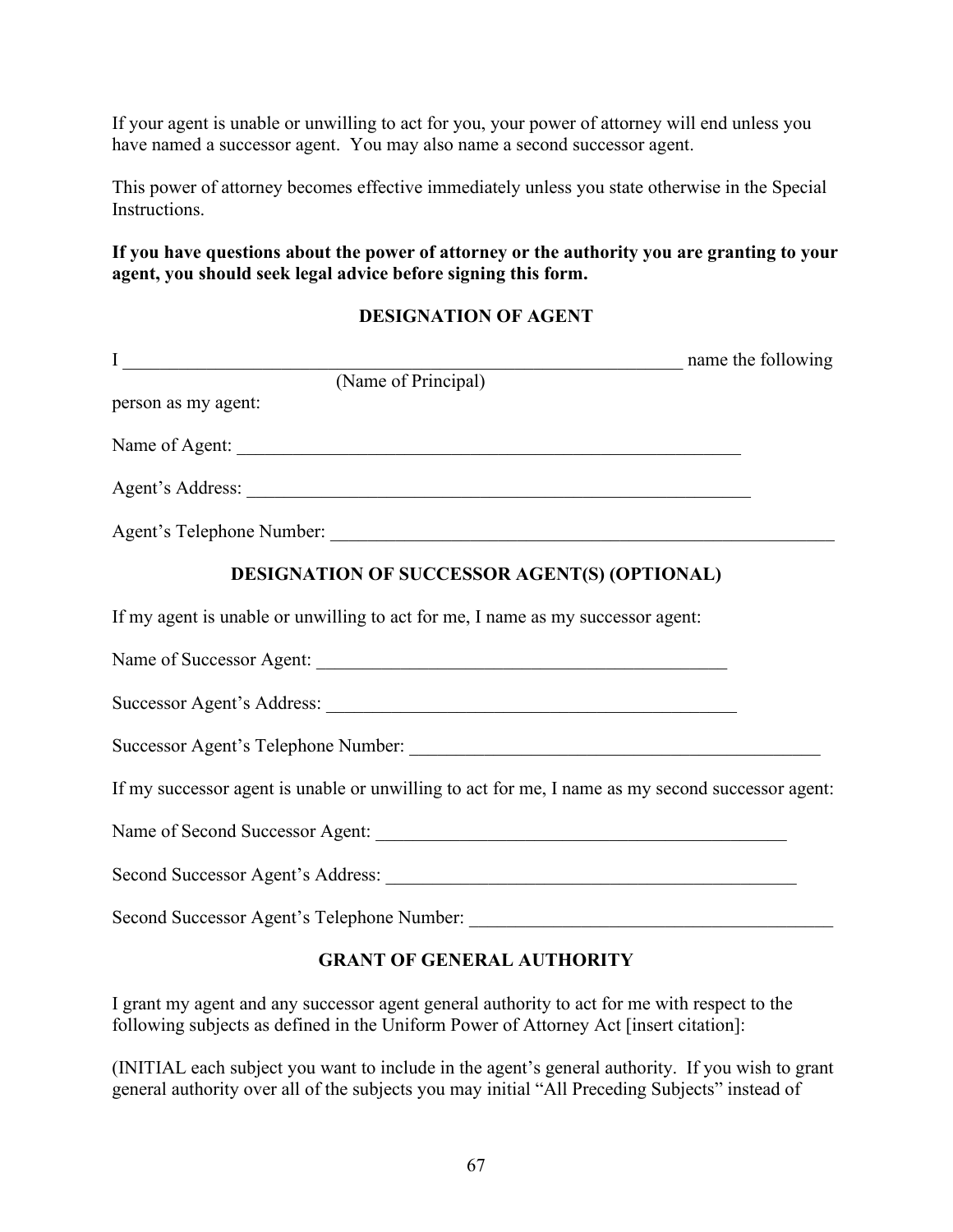initialing each subject.)

- (\_\_\_) Real Property
- ) Tangible Personal Property
- (\_\_\_) Stocks and Bonds
- (\_\_\_) Commodities and Options
- (\_\_\_) Banks and Other Financial Institutions
- (\_\_\_) Operation of Entity or Business
- (b) Insurance and Annuities
- (\_\_\_) Estates, Trusts, and Other Beneficial Interests
- (\_\_\_) Claims and Litigation
- (b) Personal and Family Maintenance
- (b) Benefits from Governmental Programs or Civil or Military Service
- ) Retirement Plans
- (\_\_\_) Taxes
	- ) All Preceding Subjects

# **GRANT OF SPECIFIC AUTHORITY (OPTIONAL)**

My agent MAY NOT do any of the following specific acts for me UNLESS I have INITIALED the specific authority listed below:

(CAUTION: Granting any of the following will give your agent the authority to take actions that could significantly reduce your property or change how your property is distributed at your death. INITIAL ONLY the specific authority you WANT to give your agent.)

- (\_\_\_) Create, amend, revoke, or terminate an inter vivos trust
- (e) Make a gift, subject to the limitations of the Uniform Power of Attorney Act [insert citation to Section 217 of the act] and any special instructions in this power of attorney
- (b) Create or change rights of survivorship
- (e) Create or change a beneficiary designation
- $\overline{(\ )}$  Authorize another person to exercise the authority granted under this power of attorney
- (\_\_\_) Waive the principal's right to be a beneficiary of a joint and survivor annuity, including a survivor benefit under a retirement plan
- (\_\_\_) Exercise fiduciary powers that the principal has authority to delegate
- (\_\_\_) Access the content of electronic communications
- [(\_\_\_) Disclaim or refuse an interest in property, including a power of appointment]

# **LIMITATION ON AGENT'S AUTHORITY**

An agent that is not my ancestor, spouse, or descendant MAY NOT use my property to benefit the agent or a person to whom the agent owes an obligation of support unless I have included that authority in the Special Instructions.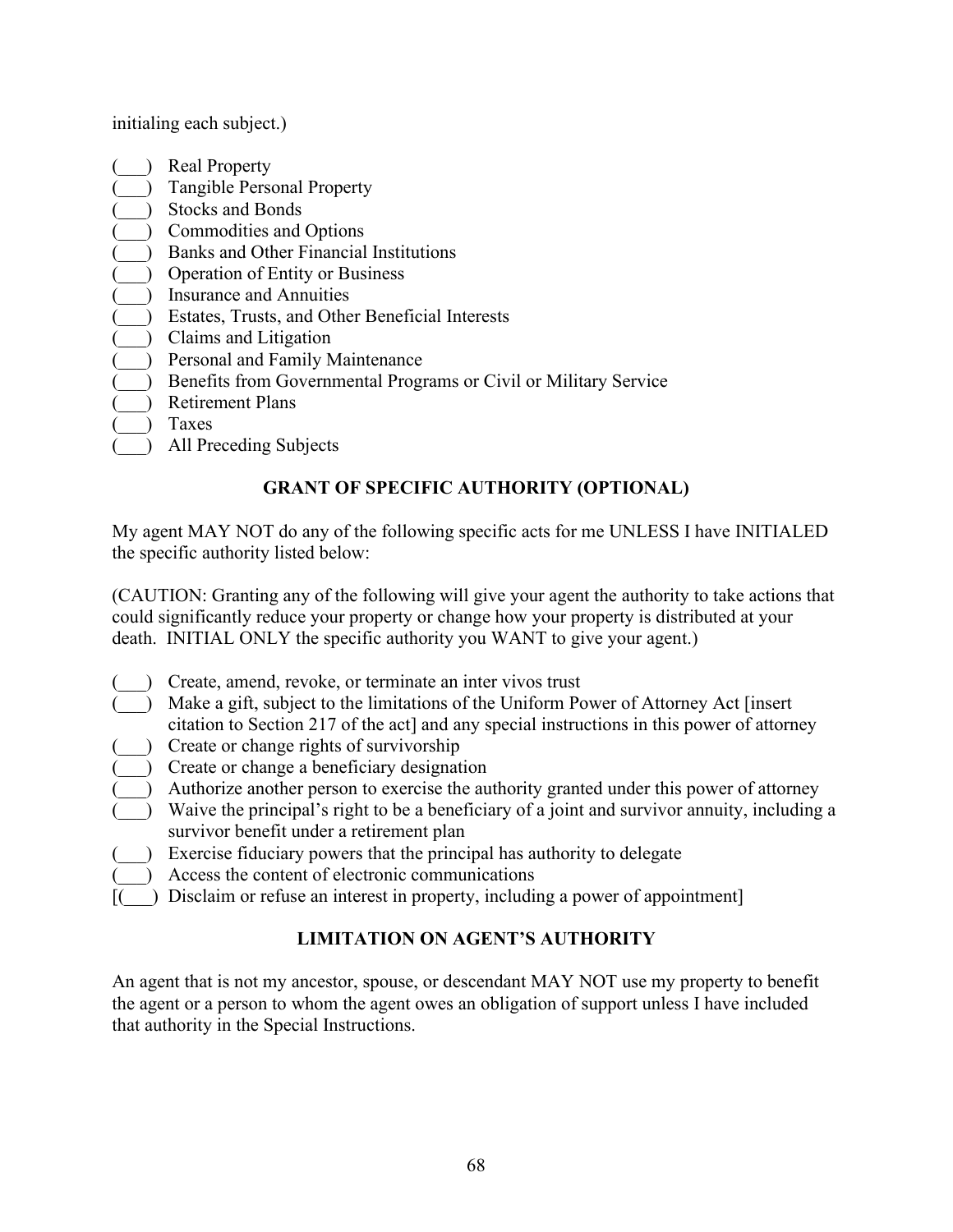## **SPECIAL INSTRUCTIONS (OPTIONAL)**

\_\_\_\_\_\_\_\_\_\_\_\_\_\_\_\_\_\_\_\_\_\_\_\_\_\_\_\_\_\_\_\_\_\_\_\_\_\_\_\_\_\_\_\_\_\_\_\_\_\_\_\_\_\_\_\_\_\_\_\_\_\_\_\_\_\_\_\_\_\_\_\_\_\_\_\_\_\_ \_\_\_\_\_\_\_\_\_\_\_\_\_\_\_\_\_\_\_\_\_\_\_\_\_\_\_\_\_\_\_\_\_\_\_\_\_\_\_\_\_\_\_\_\_\_\_\_\_\_\_\_\_\_\_\_\_\_\_\_\_\_\_\_\_\_\_\_\_\_\_\_\_\_\_\_\_\_ \_\_\_\_\_\_\_\_\_\_\_\_\_\_\_\_\_\_\_\_\_\_\_\_\_\_\_\_\_\_\_\_\_\_\_\_\_\_\_\_\_\_\_\_\_\_\_\_\_\_\_\_\_\_\_\_\_\_\_\_\_\_\_\_\_\_\_\_\_\_\_\_\_\_\_\_\_\_  $\_$  , and the contribution of the contribution of the contribution of the contribution of  $\mathcal{L}_\text{max}$ 

You may give special instructions on the following lines:

### **EFFECTIVE DATE**

\_\_\_\_\_\_\_\_\_\_\_\_\_\_\_\_\_\_\_\_\_\_\_\_\_\_\_\_\_\_\_\_\_\_\_\_\_\_\_\_\_\_\_\_\_\_\_\_\_\_\_\_\_\_\_\_\_\_\_\_\_\_\_\_\_\_\_\_\_\_\_\_\_\_\_\_\_\_ \_\_\_\_\_\_\_\_\_\_\_\_\_\_\_\_\_\_\_\_\_\_\_\_\_\_\_\_\_\_\_\_\_\_\_\_\_\_\_\_\_\_\_\_\_\_\_\_\_\_\_\_\_\_\_\_\_\_\_\_\_\_\_\_\_\_\_\_\_\_\_\_\_\_\_\_\_\_

This power of attorney is effective immediately unless I have stated otherwise in the Special Instructions.

#### **NOMINATION OF [CONSERVATOR OR GUARDIAN] (OPTIONAL)**

If it becomes necessary for a court to appoint a [conservator or guardian] of my estate or [guardian] of my person, I nominate the following person(s) for appointment:

Name of Nominee for [conservator or guardian] of my estate:

Nominee's Address: \_\_\_\_\_\_\_\_\_\_\_\_\_\_\_\_\_\_\_\_\_\_\_\_\_\_\_\_\_\_\_\_\_\_\_\_\_\_\_\_\_\_\_\_

Nominee's Telephone Number: \_\_\_\_\_\_\_\_\_\_\_\_\_\_\_\_\_\_\_\_\_\_\_\_\_\_\_\_\_\_\_\_\_\_\_\_\_\_\_\_\_\_\_\_

Name of Nominee for [guardian] of my person: \_\_\_\_\_\_\_\_\_\_\_\_\_\_\_\_\_\_\_\_\_\_\_\_\_\_\_\_\_\_\_\_\_\_\_

 $\mathcal{L}_\mathcal{L}$  , which is a set of the set of the set of the set of the set of the set of the set of the set of the set of the set of the set of the set of the set of the set of the set of the set of the set of the set of

\_\_\_\_\_\_\_\_\_\_\_\_\_\_\_\_\_\_\_\_\_\_\_\_\_\_\_\_\_\_\_\_\_\_\_\_\_\_\_

Nominee's Address: \_\_\_\_\_\_\_\_\_\_\_\_\_\_\_\_\_\_\_\_\_\_\_\_\_\_\_\_\_\_\_\_\_\_\_\_\_\_\_\_\_\_\_\_

Nominee's Telephone Number:

## **RELIANCE ON THIS POWER OF ATTORNEY**

Any person, including my agent, may rely upon the validity of this power of attorney or a copy of it unless that person knows it has terminated or is invalid.

### **SIGNATURE AND ACKNOWLEDGMENT**

 $\_$  , and the set of the set of the set of the set of the set of the set of the set of the set of the set of the set of the set of the set of the set of the set of the set of the set of the set of the set of the set of th

**The Value Signature** Date Date

Your Name Printed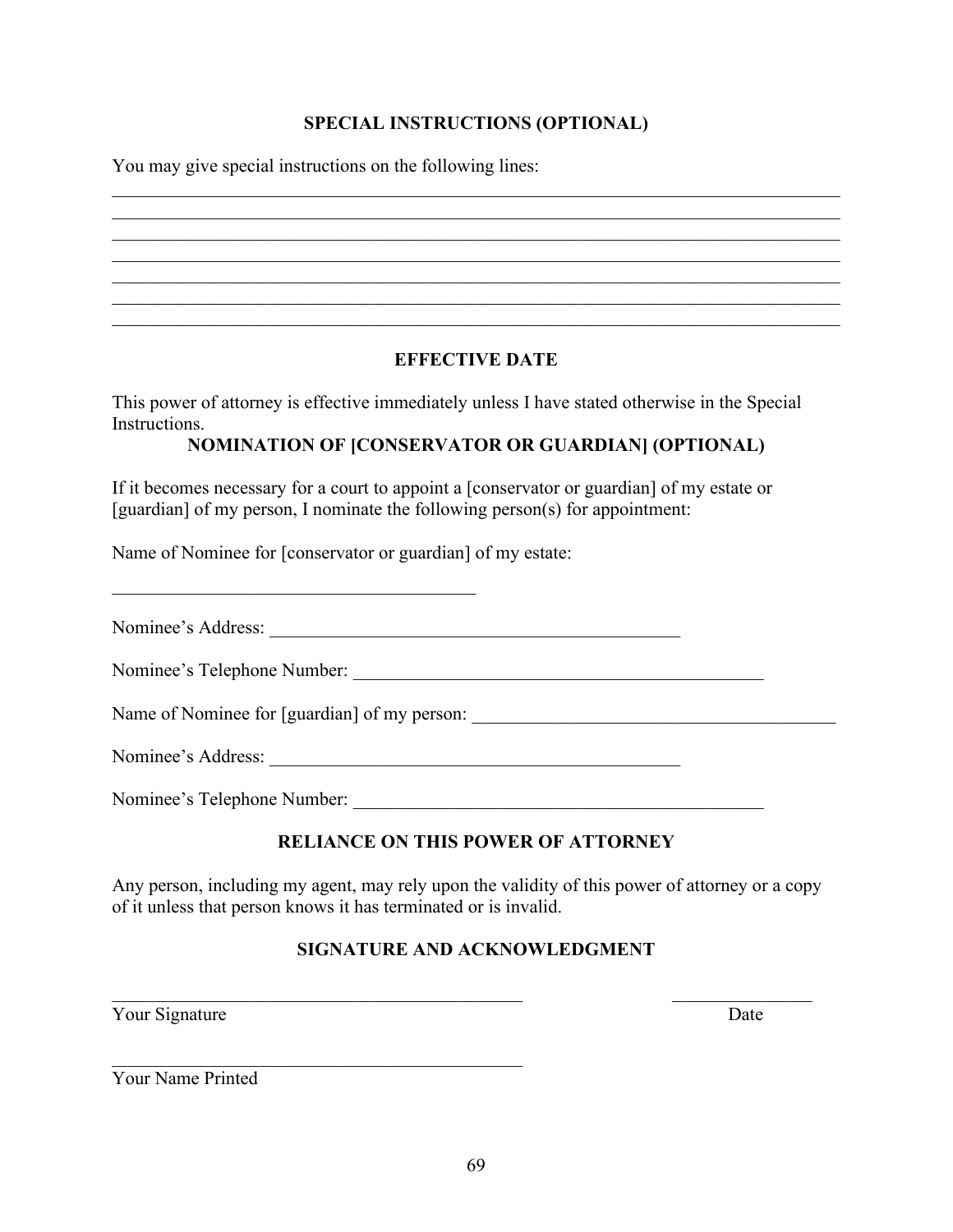| <b>Your Address</b>                                                         |        |                |
|-----------------------------------------------------------------------------|--------|----------------|
| Your Telephone Number                                                       |        |                |
| State of<br><u> 1989 - Johann Barn, fransk politik amerikansk politik (</u> |        |                |
|                                                                             |        |                |
| This document was acknowledged before me on                                 | (Date) |                |
| by                                                                          |        |                |
| (Name of Principal)                                                         |        |                |
|                                                                             |        | (Seal, if any) |
| Signature of Notary                                                         |        |                |
| My commission expires:                                                      |        |                |
| [This document prepared by:                                                 |        |                |
|                                                                             |        |                |

### **IMPORTANT INFORMATION FOR AGENT**

### **Agent's Duties**

When you accept the authority granted under this power of attorney, a special legal relationship is created between you and the principal. This relationship imposes upon you legal duties that continue until you resign or the power of attorney is terminated or revoked. You must:

- (1) do what you know the principal reasonably expects you to do with the principal's property or, if you do not know the principal's expectations, act in the principal's best interest;
- (2) act in good faith;
- (3) do nothing beyond the authority granted in this power of attorney; and
- (4) disclose your identity as an agent whenever you act for the principal by writing or printing the name of the principal and signing your own name as "agent" in the following manner:

#### (Principal's Name) by (Your Signature) as Agent

Unless the Special Instructions in this power of attorney state otherwise, you must also:

- (1) act loyally for the principal's benefit;
- (2) avoid conflicts that would impair your ability to act in the principal's best interest;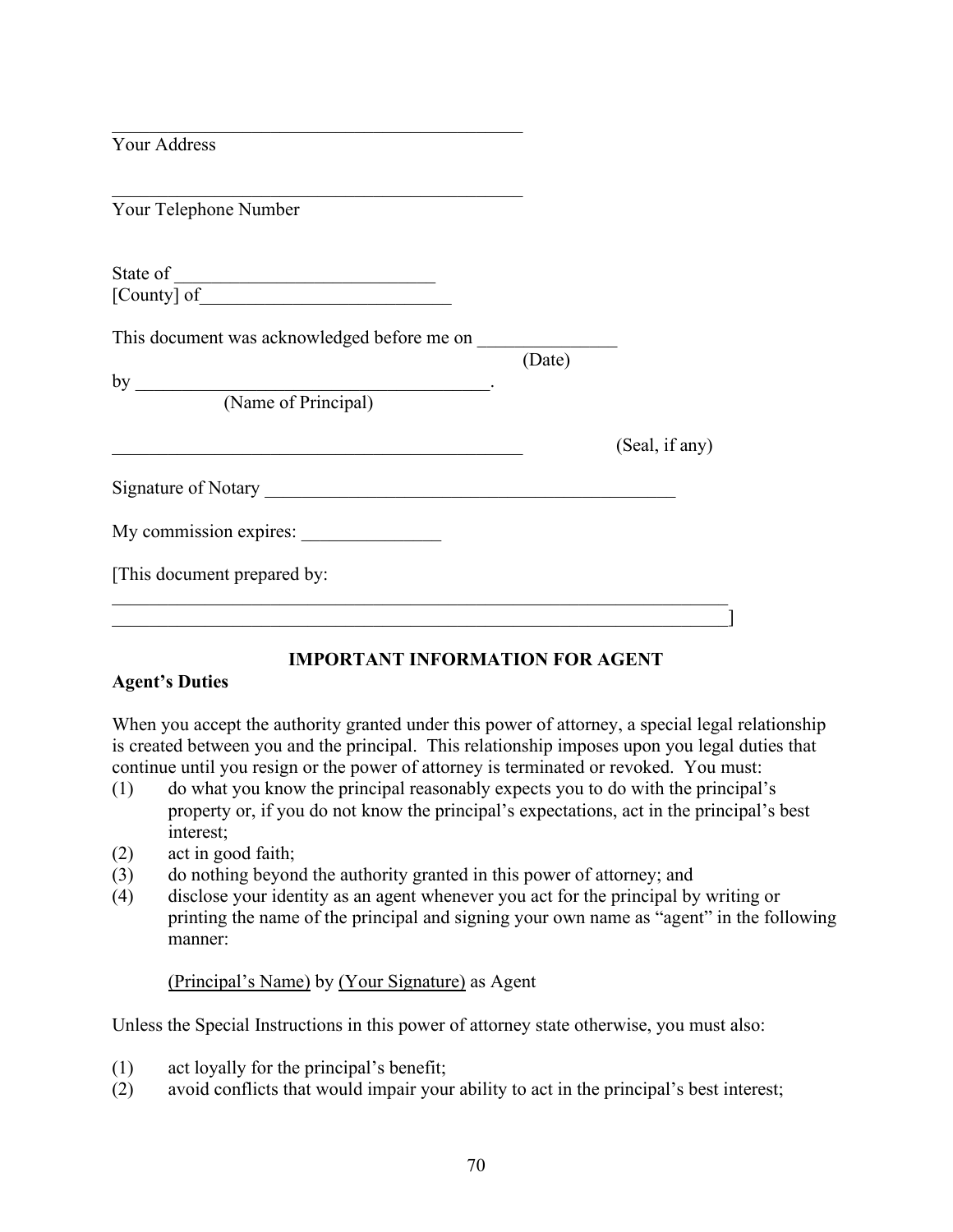- (3) act with care, competence, and diligence;
- (4) keep a record of all receipts, disbursements, and transactions made on behalf of the principal;
- (5) cooperate with any person that has authority to make health-care decisions for the principal to do what you know the principal reasonably expects or, if you do not know the principal's expectations, to act in the principal's best interest; and
- (6) attempt to preserve the principal's estate plan if you know the plan and preserving the plan is consistent with the principal's best interest.

### **Termination of Agent's Authority**

You must stop acting on behalf of the principal if you learn of any event that terminates this power of attorney or your authority under this power of attorney. Events that terminate a power of attorney or your authority to act under a power of attorney include:

- (1) death of the principal;
- (2) the principal's revocation of the power of attorney or your authority;
- (3) the occurrence of a termination event stated in the power of attorney;
- (4) the purpose of the power of attorney is fully accomplished; or
- (5) if you are married to the principal, a legal action is filed with a court to end your marriage, or for your legal separation, unless the Special Instructions in this power of attorney state that such an action will not terminate your authority.

#### **Liability of Agent**

The meaning of the authority granted to you is defined in the Uniform Power of Attorney Act [insert citation]. If you violate the Uniform Power of Attorney Act [insert citation] or act outside the authority granted, you may be liable for any damages caused by your violation.

#### **If there is anything about this document or your duties that you do not understand, you should seek legal advice.**

*Legislative Note: The brackets which precede the words "Statutory Form Power of Attorney" indicate where the enacting jurisdiction should insert the name of the jurisdiction. An indication of the jurisdiction in a power of attorney is important to establish what law supplies the default rules and statutory definitions for interpretation of the power of attorney (see Section 107 and Comment). Likewise, the brackets in the first paragraph of the "Important Information" section of the form indicate where the enacting jurisdiction should insert the citation for its codification of the Uniform Power of Attorney Act.* 

*In the "Grant of Specific Authority" section of the form, the phrase "Disclaim or refuse an interest in property, including a power of appointment" is in brackets and should be deleted if under the law of the enacting jurisdiction a fiduciary has authority to disclaim an interest in, or power over, property and the jurisdiction does not wish to restrict that authority by the Uniform Power of Attorney Act. See Unif. Disclaimer of Property Interests Acts § 5(b) (2006) (providing, "[e]xcept to the extent a fiduciary's right to disclaim is expressly restricted or limited by another*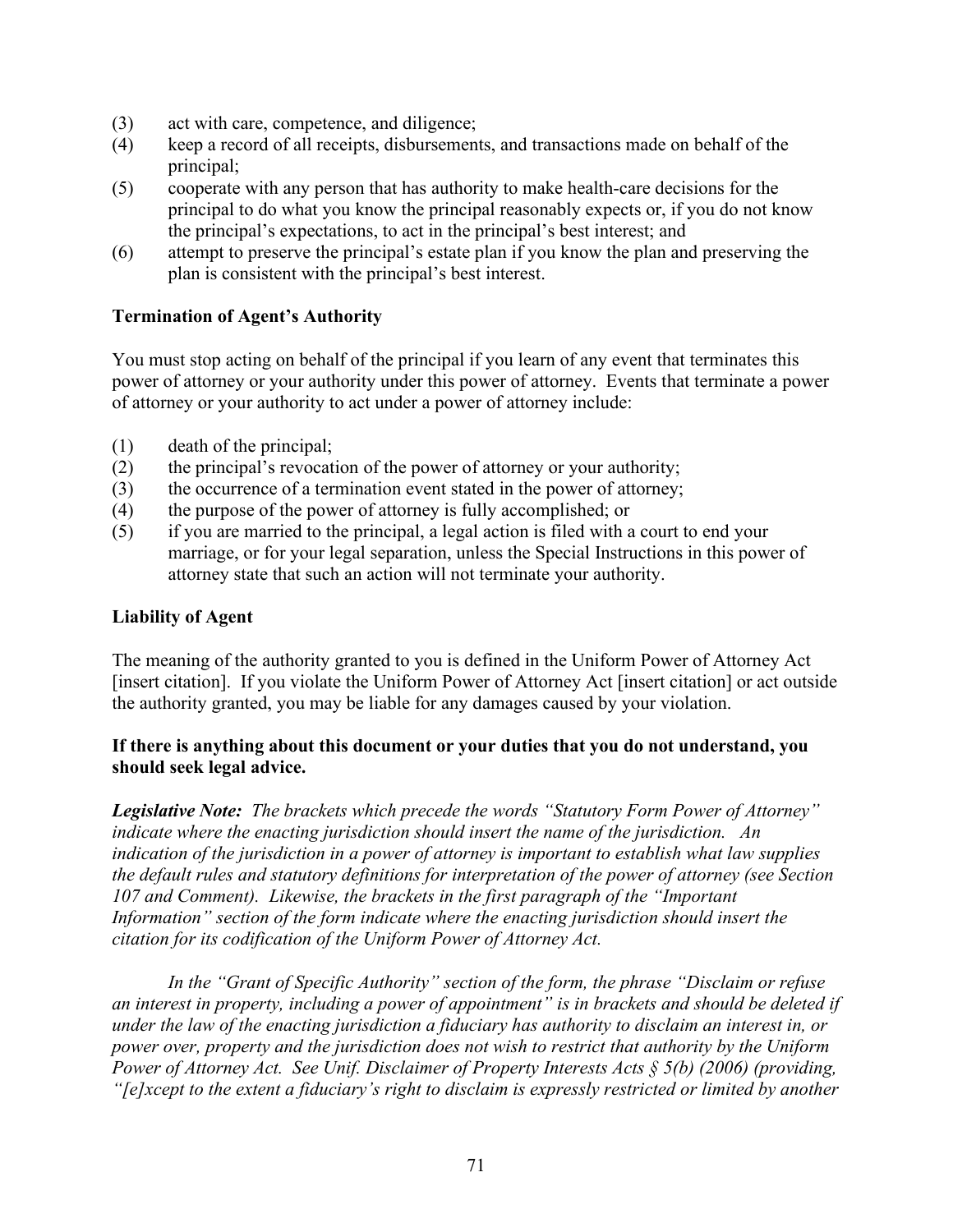*statute of this state or by the instrument creating the fiduciary relationship, a fiduciary may disclaim, in whole or part, any interest in or power over property, including a power of appointment . . . ."). See also Section 201 Legislative Note.*

*The brackets in the "Nomination of Conservator or Guardian" section of the form indicate areas where an enacting jurisdiction should review its respective guardianship, conservatorship, or other protective proceedings statutes and amend, if necessary for consistency, the terminology and substance of the bracketed language.*

*The bracketed language "This document prepared by:" at the conclusion of the "Signature and Acknowledgment" section of the form may be omitted or amended as necessary to conform to the jurisdiction's statutory requirements for acknowledgments or the recording of documents.*

#### **Comment**

This section provides an optional form for creating a power of attorney. Any power of attorney that substantially complies with the form in Section 301 constitutes a statutory form power of attorney with the meaning and effect prescribed by the Act.

The form begins with an "Important Information" section that contains instructions for the principal and concludes with an "Important Information for Agent" section that contains general information for the agent about agent duties, events that terminate an agent's authority, and agent liability. The form is constructed to guide the principal through designation of an agent, optional designation of one or more successor agents, and selection of subject areas and acts with respect to which the principal wishes to grant the agent authority. The form also contains an option for nomination of a conservator or guardian in the event later courtappointment of a fiduciary becomes necessary (*see* Section 108 and Comment).

The grant of authority provisions in the form are divided into two sections: "Grant of General Authority," which corresponds to the subject areas defined in Sections 204 through 216 of the Act, and "Grant of Specific Authority," which corresponds to the actions for which Section 201(a) requires an express grant of authority in a power of attorney. Article 2 of the Act provides statutory construction with respect to all of the subject matters in the Grant of General Authority section and for the authority to make a gift listed in the Grant of Specific Authority section. The principal may modify any authority granted in the form by using the "Special Instructions" section of the form. For example, the scope of authority to make a gift is defined by the default provisions of Section 217 unless the principal expands or narrows that authority in the Special Instructions.

Cautionary language in the Grant of Specific Authority section alerts the principal to the increased risks associated with a grant of authority that could significantly reduce the principal's property or alter the principal's estate plan. The form is constructed to require that the principal initial each action over which the principal grants specific authority. The separate authorization of acts covered by Section 201(a) is intended to emphasize to the principal the significance of granting such specific authority and to minimize the risk that those actions might be authorized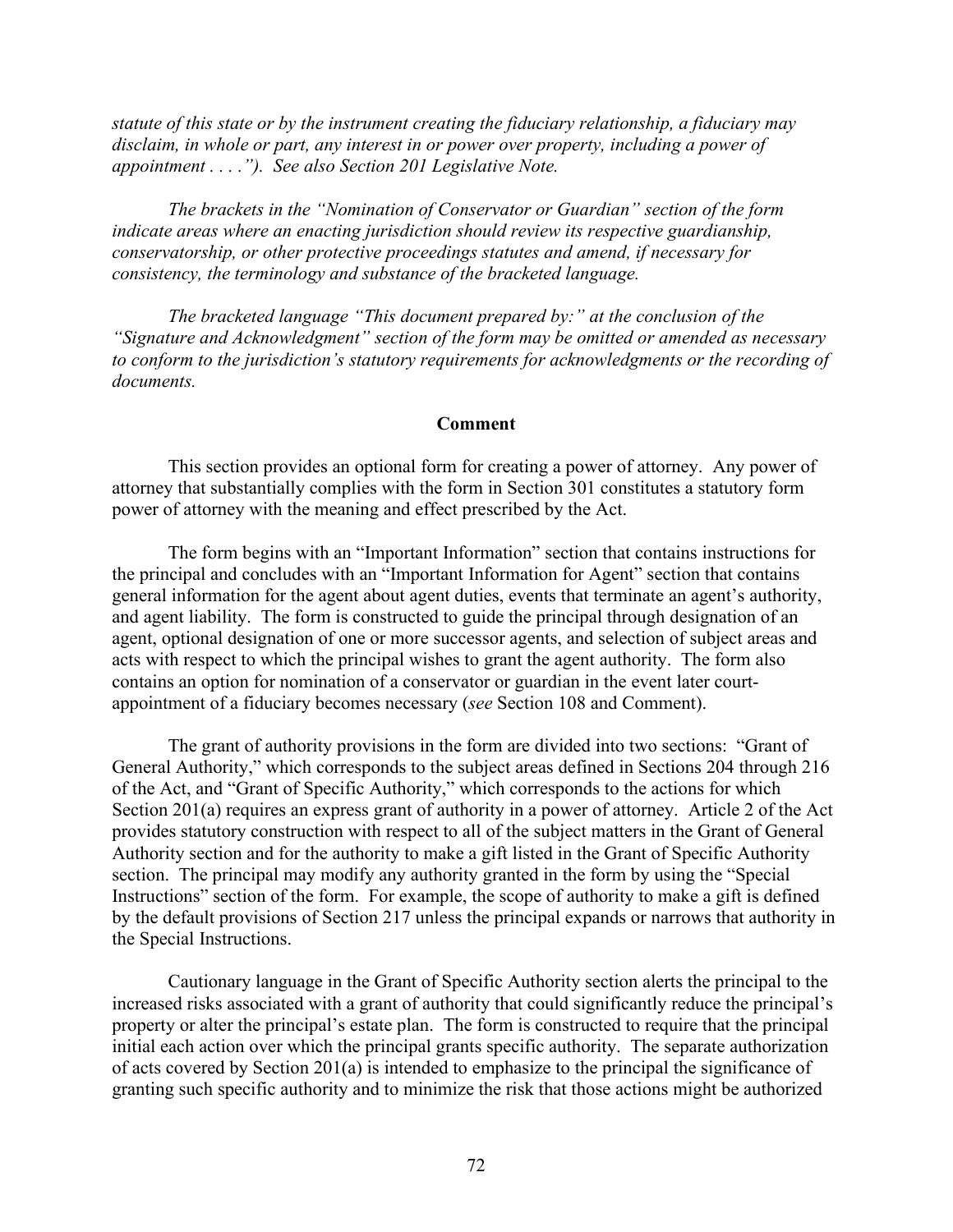#### inadvertently.

Many principals may wish to grant an agent comprehensive authority over their day-today affairs. If this is the case, the principal may grant authority over all of the subject areas in the Grant of General Authority section by initialing "All Preceding Subjects." Otherwise, the principal may authorize fewer than all of the subjects listed in the Grant of General Authority section by initialing only those particular subjects.

The statutory form is drafted to follow the Act's default provisions, but it does not preclude alteration of the default rules or the exercise of other options available under the Act. For example, if not altered by the Special Instructions, the default rules embodied in a statutory form power of attorney include:

- (1) the power of attorney is durable (Section 104);
- (2) the power of attorney is effective when executed (Section 109);
- (3) a spouse-agent's authority terminates upon the filing of an action for dissolution, annulment, or legal separation (Section 110(b)(3));
- (4) lapse of time does not affect an agent's authority (Section 110(c));
- (5) a successor agent has the same authority as the original agent (Section 111(b));
- (6) a successor agent may not act until all predecessors have resigned, died, become incapacitated, are no longer qualified to serve, or have declined to serve (Section  $111(b)$ :
- (7) an agent is entitled to reimbursement of expenses reasonably incurred (Section 112);
- (8) an agent is entitled to reasonable compensation (Section 112);
- (9) the agent accepts appointment by exercising authority or performing duties, or by any assertion or conduct indicating acceptance (Section 113);
- (10) an agent has a duty to act loyally for the principal's benefit; to act so as not to create a conflict of interest that impairs the ability to act impartially in the principal's best interest; to act with care, competence, and diligence; to keep a record of receipts, disbursements, and transactions; to cooperate with the principal's health-care agent; to attempt to preserve the principal's estate plan to the extent the plan is known to the agent and if preservation is consistent with the principal's best interest; and to account if ordered by a court or requested by the principal, a fiduciary acting for the principal, a governmental agency with authority to protect the principal, or the personal representative or successor in interest of the principal's estate (Section 114);
- (11) an agent must give notice of resignation as specified in Section 118; and
- (12) an agent that is not the principal's ancestor, spouse, or descendant may not exercise authority to create in the agent, or an individual to whom the agent owes support, an interest in the principal's property (Section 201(b)).

Although the statutory form does not include express prompts for deviating from the foregoing default rules, any statutorily-sanctioned deviation from the statutory form may be indicated in, or on an addendum to, the Special Instructions.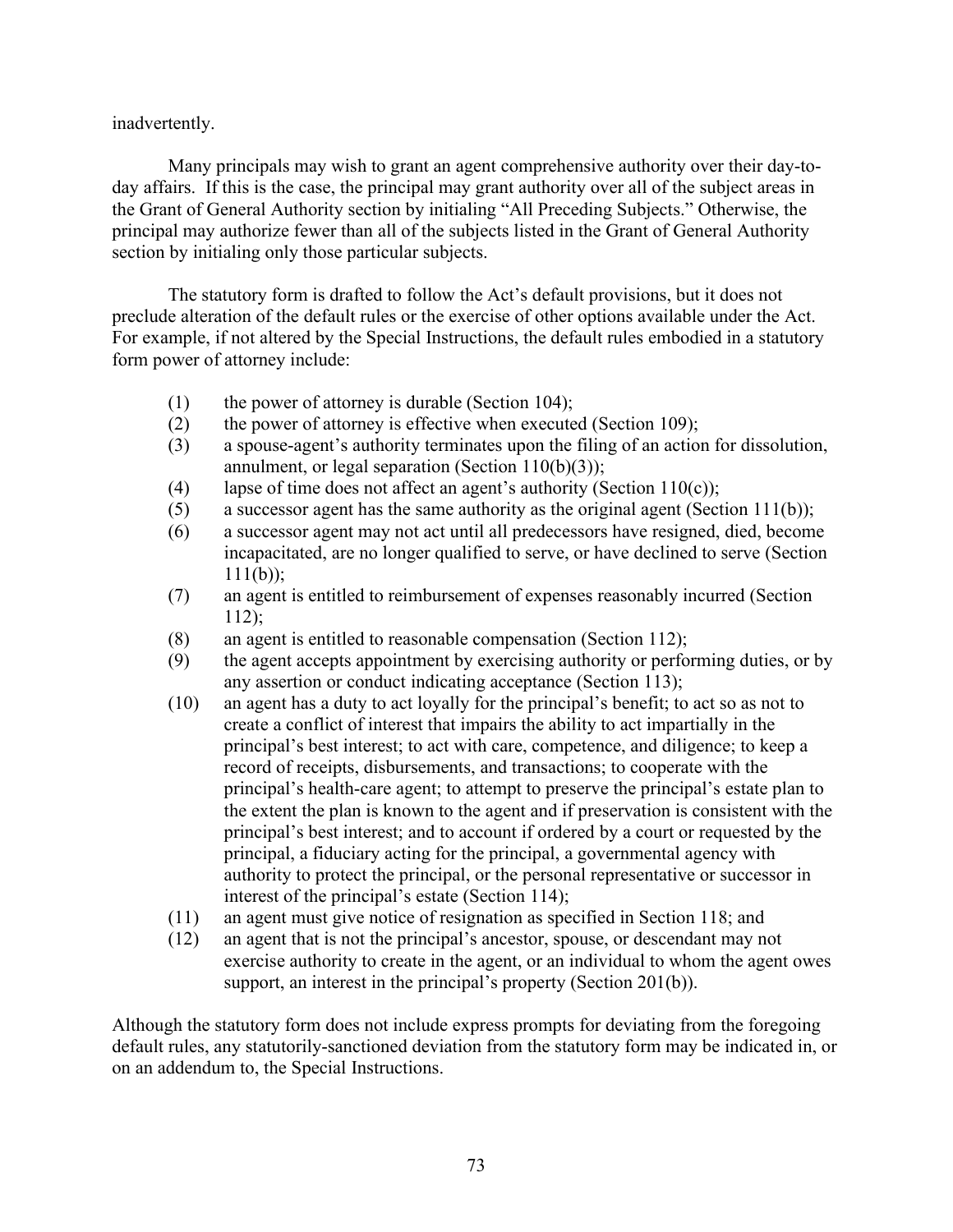#### **SECTION 302. AGENT'S CERTIFICATION.** The following optional form may be

used by an agent to certify facts concerning a power of attorney.

### **AGENT'S CERTIFICATION AS TO THE VALIDITY OF POWER OF ATTORNEY AND AGENT'S AUTHORITY**

State of [County] of  $\Box$ 

I, \_\_\_\_\_\_\_\_\_\_\_\_\_\_\_\_\_\_\_\_\_\_\_\_\_\_\_\_\_\_\_\_\_\_\_\_\_\_\_\_\_\_\_\_\_ (Name of Agent), [certify] under penalty of perjury that \_\_\_\_\_\_\_\_\_\_\_\_\_\_\_\_\_\_\_\_\_\_\_\_\_\_\_\_\_\_\_\_\_\_\_\_\_\_\_\_\_\_(Name of Principal) granted me authority as an agent or successor agent in a power of attorney dated

I further [certify] that to my knowledge:

*\_\_\_\_\_\_\_\_\_\_\_\_\_\_\_\_\_\_\_\_\_\_\_\_.*

(1) the Principal is alive and has not revoked the Power of Attorney or my authority to act under the Power of Attorney and the Power of Attorney and my authority to act under the Power of Attorney have not terminated;

(2) if the Power of Attorney was drafted to become effective upon the happening of an event or contingency, the event or contingency has occurred;

(3) if I was named as a successor agent, the prior agent is no longer able or willing to serve; and

(4)

(Insert other relevant statements)

\_\_\_\_\_\_\_\_\_\_\_\_\_\_\_\_\_\_\_\_\_\_\_\_\_\_\_\_\_\_\_\_\_\_\_\_\_\_\_\_\_\_\_\_\_\_\_\_\_\_\_\_\_\_\_\_\_\_\_\_\_\_\_\_\_\_\_\_\_\_\_\_\_\_\_\_\_\_ \_\_\_\_\_\_\_\_\_\_\_\_\_\_\_\_\_\_\_\_\_\_\_\_\_\_\_\_\_\_\_\_\_\_\_\_\_\_\_\_\_\_\_\_\_\_\_\_\_\_\_\_\_\_\_\_\_\_\_\_\_\_\_\_\_\_\_\_\_\_\_\_\_\_\_\_\_\_ \_\_\_\_\_\_\_\_\_\_\_\_\_\_\_\_\_\_\_\_\_\_\_\_\_\_\_\_\_\_\_\_\_\_\_\_\_\_\_\_\_\_\_\_\_\_\_\_\_\_\_\_\_\_\_\_\_\_\_\_\_\_\_\_\_\_\_\_\_\_\_\_\_\_\_\_\_\_  $\mathcal{L}_\mathcal{L} = \mathcal{L}_\mathcal{L} = \mathcal{L}_\mathcal{L} = \mathcal{L}_\mathcal{L} = \mathcal{L}_\mathcal{L} = \mathcal{L}_\mathcal{L} = \mathcal{L}_\mathcal{L} = \mathcal{L}_\mathcal{L} = \mathcal{L}_\mathcal{L} = \mathcal{L}_\mathcal{L} = \mathcal{L}_\mathcal{L} = \mathcal{L}_\mathcal{L} = \mathcal{L}_\mathcal{L} = \mathcal{L}_\mathcal{L} = \mathcal{L}_\mathcal{L} = \mathcal{L}_\mathcal{L} = \mathcal{L}_\mathcal{L}$ 

#### **SIGNATURE AND ACKNOWLEDGMENT**

 $\frac{1}{2}$  ,  $\frac{1}{2}$  ,  $\frac{1}{2}$  ,  $\frac{1}{2}$  ,  $\frac{1}{2}$  ,  $\frac{1}{2}$  ,  $\frac{1}{2}$  ,  $\frac{1}{2}$  ,  $\frac{1}{2}$  ,  $\frac{1}{2}$  ,  $\frac{1}{2}$  ,  $\frac{1}{2}$  ,  $\frac{1}{2}$  ,  $\frac{1}{2}$  ,  $\frac{1}{2}$  ,  $\frac{1}{2}$  ,  $\frac{1}{2}$  ,  $\frac{1}{2}$  ,  $\frac{1$ 

Agent's Signature Date

Agent's Name Printed

 $\mathcal{L}_\text{max}$  and  $\mathcal{L}_\text{max}$  and  $\mathcal{L}_\text{max}$  and  $\mathcal{L}_\text{max}$  and  $\mathcal{L}_\text{max}$ 

 $\mathcal{L}_\mathcal{L}$  , which is a set of the set of the set of the set of the set of the set of the set of the set of the set of the set of the set of the set of the set of the set of the set of the set of the set of the set of

Agent's Address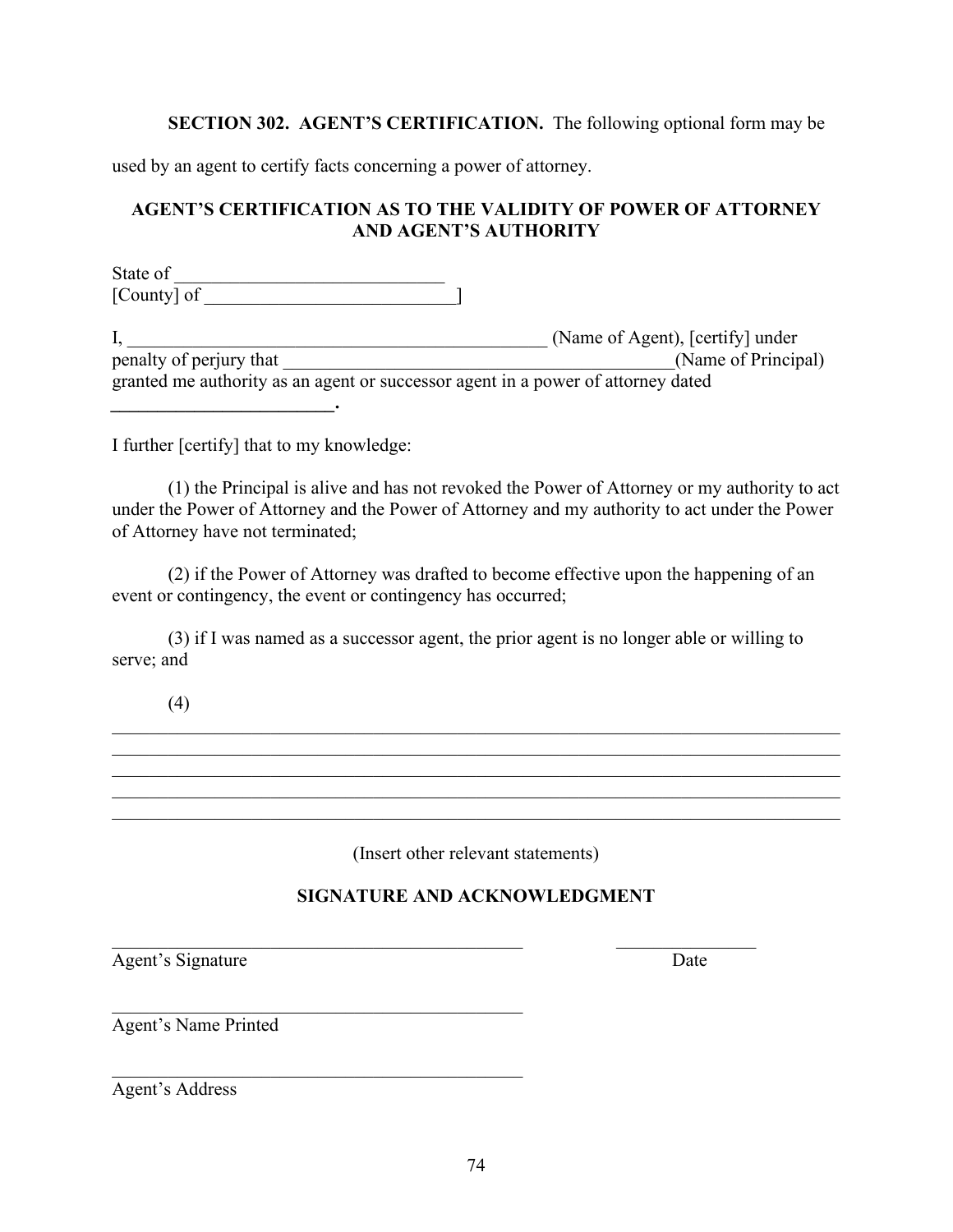| Agent's Telephone Number                    |        |                |
|---------------------------------------------|--------|----------------|
| This document was acknowledged before me on |        |                |
|                                             | (Date) |                |
| by                                          |        |                |
| (Name of Agent)                             |        |                |
|                                             |        | (Seal, if any) |
| Signature of Notary                         |        |                |
| My commission expires:                      |        |                |
| [This document prepared by:                 |        |                |
|                                             |        |                |
|                                             |        |                |

*Legislative Note: The phrase "certify" is bracketed in this section to indicate where an enacting jurisdiction should review its respective statutory requirements for acknowledgments and the recording of documents and amend, if necessary for consistency, the terminology and substance of the bracketed language. Likewise, the bracketed language "This document prepared by:" at the conclusion of the Agent's certification form may be omitted or amended as necessary to conform with the jurisdiction's statutory requirements for acknowledgments or the recording of documents.* 

#### **Comment**

This section provides an optional form that may be used by an agent to certify facts concerning a power of attorney. Although the form contains statements of fact about which persons commonly request certification, other factual statements may be added to the form for the purpose of providing an agent certification pursuant to Section 119.

### **[ARTICLE] 4**

#### **MISCELLANEOUS PROVISIONS**

#### **SECTION 401. UNIFORMITY OF APPLICATION AND CONSTRUCTION.** In

applying and construing this uniform act, consideration must be given to the need to promote

uniformity of the law with respect to its subject matter among the states that enact it.

#### **SECTION 402. RELATION TO ELECTRONIC SIGNATURES IN GLOBAL**

**AND NATIONAL COMMERCE ACT.** This [act] modifies, limits, and supersedes the federal

Electronic Signatures in Global and National Commerce Act, 15 U.S.C. Section 7001 et seq., but